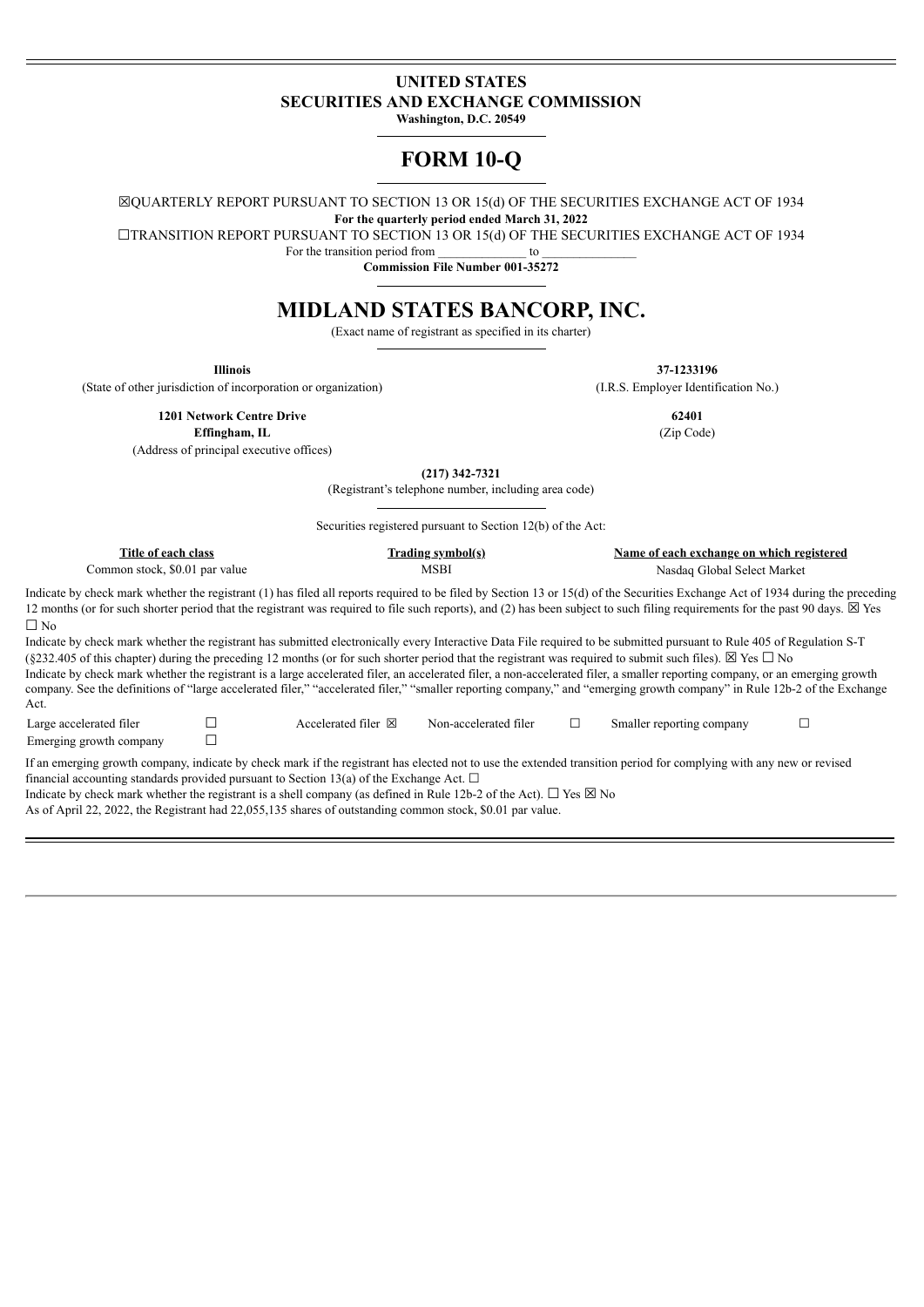# **MIDLAND STATES BANCORP, INC.**

## **TABLE OF CONTENTS**

<span id="page-1-0"></span>

|                            |                                                                                                                   | Page                    |
|----------------------------|-------------------------------------------------------------------------------------------------------------------|-------------------------|
|                            | PART I. FINANCIAL INFORMATION                                                                                     |                         |
|                            |                                                                                                                   |                         |
| Item 1.                    | <b>Financial Statements:</b>                                                                                      |                         |
|                            |                                                                                                                   |                         |
|                            | Consolidated Balance Sheets at March 31, 2022 (Unaudited) and December 31, 2021                                   | $\overline{2}$          |
|                            |                                                                                                                   |                         |
|                            | Consolidated Statements of Income (Unaudited) for the three months ended March 31, 2022 and 2021                  | $\overline{3}$          |
|                            |                                                                                                                   |                         |
|                            | Consolidated Statements of Comprehensive Income (Unaudited) for the three months ended March 31, 2022 and<br>2021 | $\overline{\mathbf{4}}$ |
|                            |                                                                                                                   |                         |
|                            | Consolidated Statements of Shareholders' Equity (Unaudited) for the three months ended March 31, 2022 and 2021    | 5                       |
|                            |                                                                                                                   |                         |
|                            | Consolidated Statements of Cash Flows (Unaudited) for the three months ended March 31, 2022 and 2021              | 6                       |
|                            |                                                                                                                   |                         |
|                            | Notes to Consolidated Financial Statements (Unaudited)                                                            | $\overline{7}$          |
|                            |                                                                                                                   |                         |
| Item 2.                    | Management's Discussion and Analysis of Financial Condition and Results of Operations                             | 39                      |
|                            |                                                                                                                   |                         |
| Item 3.                    | Quantitative and Qualitative Disclosures about Market Risk                                                        | 57                      |
|                            |                                                                                                                   |                         |
| Item 4.                    | <b>Controls and Procedures</b>                                                                                    | 58                      |
| PART II. OTHER INFORMATION |                                                                                                                   |                         |
|                            |                                                                                                                   |                         |
| Item 1.                    | <b>Legal Proceedings</b>                                                                                          | 58                      |
|                            |                                                                                                                   |                         |
| Item 1A.                   | <b>Risk Factors</b>                                                                                               | 58                      |
|                            |                                                                                                                   |                         |
| Item 2.                    | Unregistered Sales of Equity Securities and Use of Proceeds                                                       | 59                      |
|                            |                                                                                                                   |                         |
| Item 6.                    | Exhibits                                                                                                          | 60                      |
|                            |                                                                                                                   |                         |
| <b>SIGNATURES</b>          |                                                                                                                   |                         |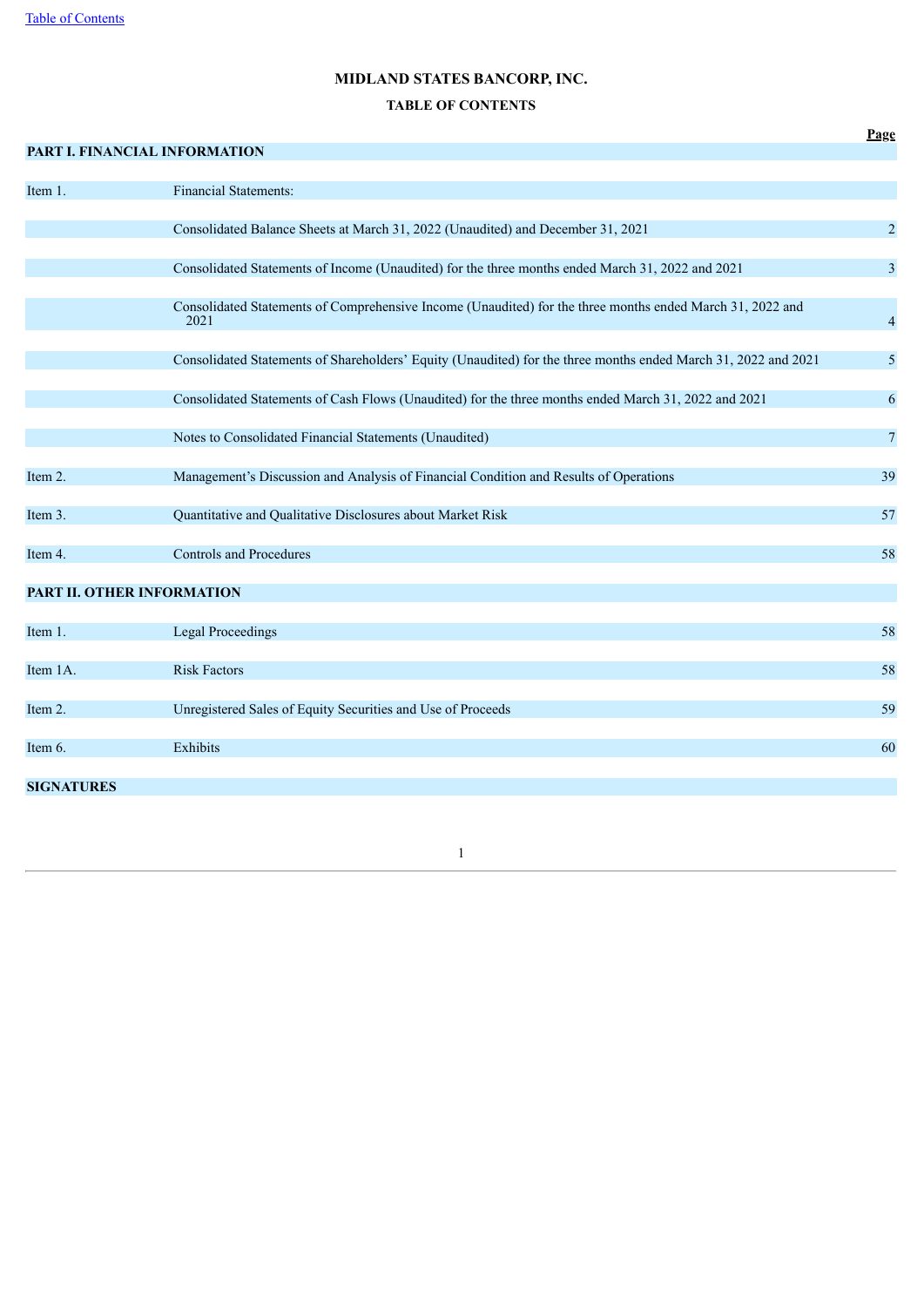# **PART I – FINANCIAL INFORMATION**

| <b>Consolidated Balance Sheets</b>                                           | $\overline{2}$  |
|------------------------------------------------------------------------------|-----------------|
| <b>Consolidated Statements of Income</b>                                     | $\overline{3}$  |
| <b>Consolidated Statements of Comprehensive Income</b>                       | $\overline{4}$  |
| <b>Consolidated Statements of Shareholders' Equity</b>                       | $\overline{2}$  |
| <b>Consolidated Statements of Cash Flows</b>                                 | 6               |
| <b>Note 1. Business Description</b>                                          |                 |
| Note 2. Basis of Presentation and Summary of Significant Accounting Policies |                 |
| Note 3. Acquisitions                                                         | $8\overline{8}$ |
| <b>Note 4. Investment Securities</b>                                         | $\frac{8}{2}$   |
| Note 5. Loans                                                                | 11              |
| Note 6. Premises and Equipment, Net                                          | 23              |
| Note 7. Leases                                                               | 23              |
| <b>Note 8. Loan Servicing Rights</b>                                         | 25              |
| Note 9. Goodwill and Intangible Assets                                       | 25              |
| Note 10. Derivative Instruments                                              | 26              |
| Note 11. Deposits                                                            | 28              |
| Note 12. Short-Term Borrowings                                               | 28              |
| <b>Note 13. FHLB Advances and Other Borrowings</b>                           | 29              |
| Note 14. Subordinated Debt                                                   | 29              |
| Note 15. Earnings Per Share                                                  | 29              |
| Note 16. Fair Value of Financial Instruments                                 | 30              |
| Note 17. Commitments, Contingencies and Credit Risk                          | 36              |
| Note 18. Segment Information                                                 | 36              |
| Note 19. Revenue from Contracts with Customers                               | 37              |

## <span id="page-2-1"></span><span id="page-2-0"></span>**ITEM 1 – FINANCIAL STATEMENTS**

**MIDLAND STATES BANCORP, INC. CONSOLIDATED BALANCE SHEETS** *(dollars in thousands, except per share data)*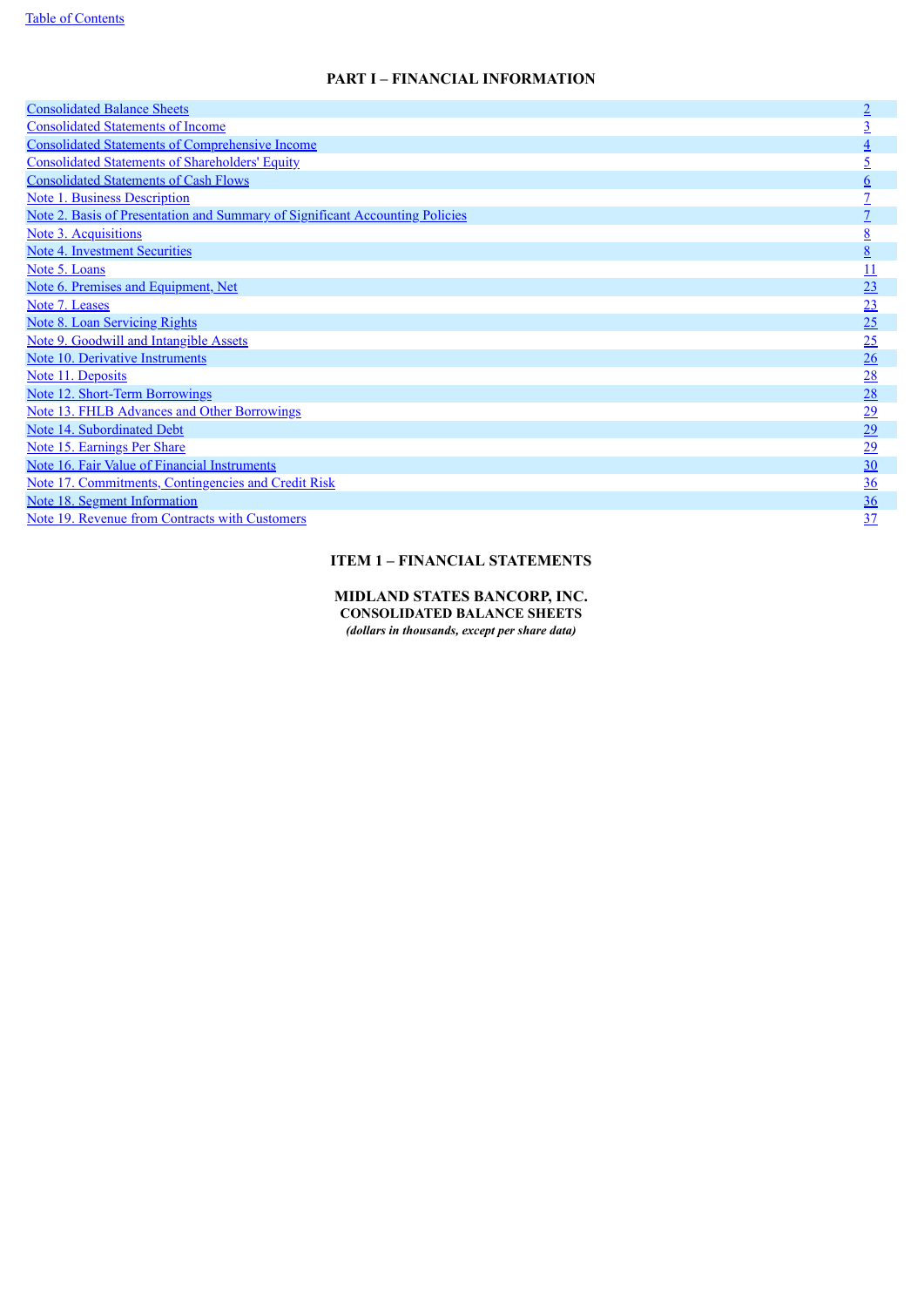| (unaudited)<br><b>Assets</b><br>$\mathbb S$<br>Cash and due from banks<br>326,086<br>-S<br>673,297<br>Federal funds sold<br>6,178<br>7,074<br>332,264<br>680,371<br>Cash and cash equivalents<br>Investment securities available for sale, at fair value (allowance for credit losses of \$0 and \$221 at March 31, 2022 and December 31, 2021,<br>849,074<br>906,603<br>respectively)<br>Equity securities, at fair value<br>9,172<br>9,529<br>5,539,961<br>Loans<br>5,224,801<br>Allowance for credit losses on loans<br>(52, 938)<br>(51,062)<br>5,487,023<br>5,173,739<br>Total loans, net<br>Loans held for sale<br>8,931<br>32,045<br>Premises and equipment, net<br>69,746<br>70,792<br>Operating lease right-of-use asset<br>8,111<br>8,428<br>Other real estate owned<br>12,059<br>11,537<br>Nonmarketable equity securities<br>36,341<br>36,451<br>Accrued interest receivable<br>19,831<br>19,470<br>Loan servicing rights, at lower of cost or fair value<br>28,865<br>27,484<br>Goodwill<br>161,904<br>161,904<br>Other intangible assets, net<br>22,976<br>24,374<br>Cash surrender value of life insurance policies<br>148,060<br>148,378<br>Other assets<br>146,151<br>130,907<br>$\mathbb S$<br>$\mathbf{\hat{s}}$<br>7,338,715<br>7,443,805<br><b>Total</b> assets<br><b>Liabilities and Shareholders' Equity</b><br>Liabilities:<br>Deposits:<br>$\mathbb S$<br>$\boldsymbol{\mathsf{S}}$<br>Noninterest-bearing<br>1,965,032<br>2,245,701<br>4,092,507<br>Interest-bearing<br>3,864,947<br>6,057,539<br>6,110,648<br>Total deposits<br>Short-term borrowings<br>60,352<br>76,803<br>FHLB advances and other borrowings<br>310,171<br>310,171<br>Subordinated debt<br>139,184<br>139,091<br>Trust preferred debentures<br>49,524<br>49,374<br>Operating lease liabilities<br>10,258<br>10,714<br>Other liabilities<br>66,701<br>83,167<br><b>Total liabilities</b><br>6,693,729<br>6,779,968<br>Shareholders' Equity:<br>Common stock, \$0.01 par value; 40,000,000 shares authorized; 22,044,626 and 22,050,537 shares issued and outstanding at March 31, 2022<br>220<br>221<br>and December 31, 2021, respectively<br>446.044<br>Capital surplus<br>445,907<br>Retained earnings<br>226,757<br>212,472<br>Accumulated other comprehensive (loss) income<br>(28, 035)<br>5,237<br>663,837<br>Total shareholders' equity<br>644,986<br>$\mathbb{S}$<br>7,338,715<br>$\mathbf{\$}$<br>7,443,805<br>Total liabilities and shareholders' equity |  | March 31,<br>2022 | December 31,<br>2021 |
|------------------------------------------------------------------------------------------------------------------------------------------------------------------------------------------------------------------------------------------------------------------------------------------------------------------------------------------------------------------------------------------------------------------------------------------------------------------------------------------------------------------------------------------------------------------------------------------------------------------------------------------------------------------------------------------------------------------------------------------------------------------------------------------------------------------------------------------------------------------------------------------------------------------------------------------------------------------------------------------------------------------------------------------------------------------------------------------------------------------------------------------------------------------------------------------------------------------------------------------------------------------------------------------------------------------------------------------------------------------------------------------------------------------------------------------------------------------------------------------------------------------------------------------------------------------------------------------------------------------------------------------------------------------------------------------------------------------------------------------------------------------------------------------------------------------------------------------------------------------------------------------------------------------------------------------------------------------------------------------------------------------------------------------------------------------------------------------------------------------------------------------------------------------------------------------------------------------------------------------------------------------------------------------------------------------------------------------------------------------------------------------------------------------------------------------------------------------|--|-------------------|----------------------|
|                                                                                                                                                                                                                                                                                                                                                                                                                                                                                                                                                                                                                                                                                                                                                                                                                                                                                                                                                                                                                                                                                                                                                                                                                                                                                                                                                                                                                                                                                                                                                                                                                                                                                                                                                                                                                                                                                                                                                                                                                                                                                                                                                                                                                                                                                                                                                                                                                                                                  |  |                   |                      |
|                                                                                                                                                                                                                                                                                                                                                                                                                                                                                                                                                                                                                                                                                                                                                                                                                                                                                                                                                                                                                                                                                                                                                                                                                                                                                                                                                                                                                                                                                                                                                                                                                                                                                                                                                                                                                                                                                                                                                                                                                                                                                                                                                                                                                                                                                                                                                                                                                                                                  |  |                   |                      |
|                                                                                                                                                                                                                                                                                                                                                                                                                                                                                                                                                                                                                                                                                                                                                                                                                                                                                                                                                                                                                                                                                                                                                                                                                                                                                                                                                                                                                                                                                                                                                                                                                                                                                                                                                                                                                                                                                                                                                                                                                                                                                                                                                                                                                                                                                                                                                                                                                                                                  |  |                   |                      |
|                                                                                                                                                                                                                                                                                                                                                                                                                                                                                                                                                                                                                                                                                                                                                                                                                                                                                                                                                                                                                                                                                                                                                                                                                                                                                                                                                                                                                                                                                                                                                                                                                                                                                                                                                                                                                                                                                                                                                                                                                                                                                                                                                                                                                                                                                                                                                                                                                                                                  |  |                   |                      |
|                                                                                                                                                                                                                                                                                                                                                                                                                                                                                                                                                                                                                                                                                                                                                                                                                                                                                                                                                                                                                                                                                                                                                                                                                                                                                                                                                                                                                                                                                                                                                                                                                                                                                                                                                                                                                                                                                                                                                                                                                                                                                                                                                                                                                                                                                                                                                                                                                                                                  |  |                   |                      |
|                                                                                                                                                                                                                                                                                                                                                                                                                                                                                                                                                                                                                                                                                                                                                                                                                                                                                                                                                                                                                                                                                                                                                                                                                                                                                                                                                                                                                                                                                                                                                                                                                                                                                                                                                                                                                                                                                                                                                                                                                                                                                                                                                                                                                                                                                                                                                                                                                                                                  |  |                   |                      |
|                                                                                                                                                                                                                                                                                                                                                                                                                                                                                                                                                                                                                                                                                                                                                                                                                                                                                                                                                                                                                                                                                                                                                                                                                                                                                                                                                                                                                                                                                                                                                                                                                                                                                                                                                                                                                                                                                                                                                                                                                                                                                                                                                                                                                                                                                                                                                                                                                                                                  |  |                   |                      |
|                                                                                                                                                                                                                                                                                                                                                                                                                                                                                                                                                                                                                                                                                                                                                                                                                                                                                                                                                                                                                                                                                                                                                                                                                                                                                                                                                                                                                                                                                                                                                                                                                                                                                                                                                                                                                                                                                                                                                                                                                                                                                                                                                                                                                                                                                                                                                                                                                                                                  |  |                   |                      |
|                                                                                                                                                                                                                                                                                                                                                                                                                                                                                                                                                                                                                                                                                                                                                                                                                                                                                                                                                                                                                                                                                                                                                                                                                                                                                                                                                                                                                                                                                                                                                                                                                                                                                                                                                                                                                                                                                                                                                                                                                                                                                                                                                                                                                                                                                                                                                                                                                                                                  |  |                   |                      |
|                                                                                                                                                                                                                                                                                                                                                                                                                                                                                                                                                                                                                                                                                                                                                                                                                                                                                                                                                                                                                                                                                                                                                                                                                                                                                                                                                                                                                                                                                                                                                                                                                                                                                                                                                                                                                                                                                                                                                                                                                                                                                                                                                                                                                                                                                                                                                                                                                                                                  |  |                   |                      |
|                                                                                                                                                                                                                                                                                                                                                                                                                                                                                                                                                                                                                                                                                                                                                                                                                                                                                                                                                                                                                                                                                                                                                                                                                                                                                                                                                                                                                                                                                                                                                                                                                                                                                                                                                                                                                                                                                                                                                                                                                                                                                                                                                                                                                                                                                                                                                                                                                                                                  |  |                   |                      |
|                                                                                                                                                                                                                                                                                                                                                                                                                                                                                                                                                                                                                                                                                                                                                                                                                                                                                                                                                                                                                                                                                                                                                                                                                                                                                                                                                                                                                                                                                                                                                                                                                                                                                                                                                                                                                                                                                                                                                                                                                                                                                                                                                                                                                                                                                                                                                                                                                                                                  |  |                   |                      |
|                                                                                                                                                                                                                                                                                                                                                                                                                                                                                                                                                                                                                                                                                                                                                                                                                                                                                                                                                                                                                                                                                                                                                                                                                                                                                                                                                                                                                                                                                                                                                                                                                                                                                                                                                                                                                                                                                                                                                                                                                                                                                                                                                                                                                                                                                                                                                                                                                                                                  |  |                   |                      |
|                                                                                                                                                                                                                                                                                                                                                                                                                                                                                                                                                                                                                                                                                                                                                                                                                                                                                                                                                                                                                                                                                                                                                                                                                                                                                                                                                                                                                                                                                                                                                                                                                                                                                                                                                                                                                                                                                                                                                                                                                                                                                                                                                                                                                                                                                                                                                                                                                                                                  |  |                   |                      |
|                                                                                                                                                                                                                                                                                                                                                                                                                                                                                                                                                                                                                                                                                                                                                                                                                                                                                                                                                                                                                                                                                                                                                                                                                                                                                                                                                                                                                                                                                                                                                                                                                                                                                                                                                                                                                                                                                                                                                                                                                                                                                                                                                                                                                                                                                                                                                                                                                                                                  |  |                   |                      |
|                                                                                                                                                                                                                                                                                                                                                                                                                                                                                                                                                                                                                                                                                                                                                                                                                                                                                                                                                                                                                                                                                                                                                                                                                                                                                                                                                                                                                                                                                                                                                                                                                                                                                                                                                                                                                                                                                                                                                                                                                                                                                                                                                                                                                                                                                                                                                                                                                                                                  |  |                   |                      |
|                                                                                                                                                                                                                                                                                                                                                                                                                                                                                                                                                                                                                                                                                                                                                                                                                                                                                                                                                                                                                                                                                                                                                                                                                                                                                                                                                                                                                                                                                                                                                                                                                                                                                                                                                                                                                                                                                                                                                                                                                                                                                                                                                                                                                                                                                                                                                                                                                                                                  |  |                   |                      |
|                                                                                                                                                                                                                                                                                                                                                                                                                                                                                                                                                                                                                                                                                                                                                                                                                                                                                                                                                                                                                                                                                                                                                                                                                                                                                                                                                                                                                                                                                                                                                                                                                                                                                                                                                                                                                                                                                                                                                                                                                                                                                                                                                                                                                                                                                                                                                                                                                                                                  |  |                   |                      |
|                                                                                                                                                                                                                                                                                                                                                                                                                                                                                                                                                                                                                                                                                                                                                                                                                                                                                                                                                                                                                                                                                                                                                                                                                                                                                                                                                                                                                                                                                                                                                                                                                                                                                                                                                                                                                                                                                                                                                                                                                                                                                                                                                                                                                                                                                                                                                                                                                                                                  |  |                   |                      |
|                                                                                                                                                                                                                                                                                                                                                                                                                                                                                                                                                                                                                                                                                                                                                                                                                                                                                                                                                                                                                                                                                                                                                                                                                                                                                                                                                                                                                                                                                                                                                                                                                                                                                                                                                                                                                                                                                                                                                                                                                                                                                                                                                                                                                                                                                                                                                                                                                                                                  |  |                   |                      |
|                                                                                                                                                                                                                                                                                                                                                                                                                                                                                                                                                                                                                                                                                                                                                                                                                                                                                                                                                                                                                                                                                                                                                                                                                                                                                                                                                                                                                                                                                                                                                                                                                                                                                                                                                                                                                                                                                                                                                                                                                                                                                                                                                                                                                                                                                                                                                                                                                                                                  |  |                   |                      |
|                                                                                                                                                                                                                                                                                                                                                                                                                                                                                                                                                                                                                                                                                                                                                                                                                                                                                                                                                                                                                                                                                                                                                                                                                                                                                                                                                                                                                                                                                                                                                                                                                                                                                                                                                                                                                                                                                                                                                                                                                                                                                                                                                                                                                                                                                                                                                                                                                                                                  |  |                   |                      |
|                                                                                                                                                                                                                                                                                                                                                                                                                                                                                                                                                                                                                                                                                                                                                                                                                                                                                                                                                                                                                                                                                                                                                                                                                                                                                                                                                                                                                                                                                                                                                                                                                                                                                                                                                                                                                                                                                                                                                                                                                                                                                                                                                                                                                                                                                                                                                                                                                                                                  |  |                   |                      |
|                                                                                                                                                                                                                                                                                                                                                                                                                                                                                                                                                                                                                                                                                                                                                                                                                                                                                                                                                                                                                                                                                                                                                                                                                                                                                                                                                                                                                                                                                                                                                                                                                                                                                                                                                                                                                                                                                                                                                                                                                                                                                                                                                                                                                                                                                                                                                                                                                                                                  |  |                   |                      |
|                                                                                                                                                                                                                                                                                                                                                                                                                                                                                                                                                                                                                                                                                                                                                                                                                                                                                                                                                                                                                                                                                                                                                                                                                                                                                                                                                                                                                                                                                                                                                                                                                                                                                                                                                                                                                                                                                                                                                                                                                                                                                                                                                                                                                                                                                                                                                                                                                                                                  |  |                   |                      |
|                                                                                                                                                                                                                                                                                                                                                                                                                                                                                                                                                                                                                                                                                                                                                                                                                                                                                                                                                                                                                                                                                                                                                                                                                                                                                                                                                                                                                                                                                                                                                                                                                                                                                                                                                                                                                                                                                                                                                                                                                                                                                                                                                                                                                                                                                                                                                                                                                                                                  |  |                   |                      |
|                                                                                                                                                                                                                                                                                                                                                                                                                                                                                                                                                                                                                                                                                                                                                                                                                                                                                                                                                                                                                                                                                                                                                                                                                                                                                                                                                                                                                                                                                                                                                                                                                                                                                                                                                                                                                                                                                                                                                                                                                                                                                                                                                                                                                                                                                                                                                                                                                                                                  |  |                   |                      |
|                                                                                                                                                                                                                                                                                                                                                                                                                                                                                                                                                                                                                                                                                                                                                                                                                                                                                                                                                                                                                                                                                                                                                                                                                                                                                                                                                                                                                                                                                                                                                                                                                                                                                                                                                                                                                                                                                                                                                                                                                                                                                                                                                                                                                                                                                                                                                                                                                                                                  |  |                   |                      |
|                                                                                                                                                                                                                                                                                                                                                                                                                                                                                                                                                                                                                                                                                                                                                                                                                                                                                                                                                                                                                                                                                                                                                                                                                                                                                                                                                                                                                                                                                                                                                                                                                                                                                                                                                                                                                                                                                                                                                                                                                                                                                                                                                                                                                                                                                                                                                                                                                                                                  |  |                   |                      |
|                                                                                                                                                                                                                                                                                                                                                                                                                                                                                                                                                                                                                                                                                                                                                                                                                                                                                                                                                                                                                                                                                                                                                                                                                                                                                                                                                                                                                                                                                                                                                                                                                                                                                                                                                                                                                                                                                                                                                                                                                                                                                                                                                                                                                                                                                                                                                                                                                                                                  |  |                   |                      |
|                                                                                                                                                                                                                                                                                                                                                                                                                                                                                                                                                                                                                                                                                                                                                                                                                                                                                                                                                                                                                                                                                                                                                                                                                                                                                                                                                                                                                                                                                                                                                                                                                                                                                                                                                                                                                                                                                                                                                                                                                                                                                                                                                                                                                                                                                                                                                                                                                                                                  |  |                   |                      |
|                                                                                                                                                                                                                                                                                                                                                                                                                                                                                                                                                                                                                                                                                                                                                                                                                                                                                                                                                                                                                                                                                                                                                                                                                                                                                                                                                                                                                                                                                                                                                                                                                                                                                                                                                                                                                                                                                                                                                                                                                                                                                                                                                                                                                                                                                                                                                                                                                                                                  |  |                   |                      |
|                                                                                                                                                                                                                                                                                                                                                                                                                                                                                                                                                                                                                                                                                                                                                                                                                                                                                                                                                                                                                                                                                                                                                                                                                                                                                                                                                                                                                                                                                                                                                                                                                                                                                                                                                                                                                                                                                                                                                                                                                                                                                                                                                                                                                                                                                                                                                                                                                                                                  |  |                   |                      |
|                                                                                                                                                                                                                                                                                                                                                                                                                                                                                                                                                                                                                                                                                                                                                                                                                                                                                                                                                                                                                                                                                                                                                                                                                                                                                                                                                                                                                                                                                                                                                                                                                                                                                                                                                                                                                                                                                                                                                                                                                                                                                                                                                                                                                                                                                                                                                                                                                                                                  |  |                   |                      |
|                                                                                                                                                                                                                                                                                                                                                                                                                                                                                                                                                                                                                                                                                                                                                                                                                                                                                                                                                                                                                                                                                                                                                                                                                                                                                                                                                                                                                                                                                                                                                                                                                                                                                                                                                                                                                                                                                                                                                                                                                                                                                                                                                                                                                                                                                                                                                                                                                                                                  |  |                   |                      |
|                                                                                                                                                                                                                                                                                                                                                                                                                                                                                                                                                                                                                                                                                                                                                                                                                                                                                                                                                                                                                                                                                                                                                                                                                                                                                                                                                                                                                                                                                                                                                                                                                                                                                                                                                                                                                                                                                                                                                                                                                                                                                                                                                                                                                                                                                                                                                                                                                                                                  |  |                   |                      |
|                                                                                                                                                                                                                                                                                                                                                                                                                                                                                                                                                                                                                                                                                                                                                                                                                                                                                                                                                                                                                                                                                                                                                                                                                                                                                                                                                                                                                                                                                                                                                                                                                                                                                                                                                                                                                                                                                                                                                                                                                                                                                                                                                                                                                                                                                                                                                                                                                                                                  |  |                   |                      |
|                                                                                                                                                                                                                                                                                                                                                                                                                                                                                                                                                                                                                                                                                                                                                                                                                                                                                                                                                                                                                                                                                                                                                                                                                                                                                                                                                                                                                                                                                                                                                                                                                                                                                                                                                                                                                                                                                                                                                                                                                                                                                                                                                                                                                                                                                                                                                                                                                                                                  |  |                   |                      |
|                                                                                                                                                                                                                                                                                                                                                                                                                                                                                                                                                                                                                                                                                                                                                                                                                                                                                                                                                                                                                                                                                                                                                                                                                                                                                                                                                                                                                                                                                                                                                                                                                                                                                                                                                                                                                                                                                                                                                                                                                                                                                                                                                                                                                                                                                                                                                                                                                                                                  |  |                   |                      |
|                                                                                                                                                                                                                                                                                                                                                                                                                                                                                                                                                                                                                                                                                                                                                                                                                                                                                                                                                                                                                                                                                                                                                                                                                                                                                                                                                                                                                                                                                                                                                                                                                                                                                                                                                                                                                                                                                                                                                                                                                                                                                                                                                                                                                                                                                                                                                                                                                                                                  |  |                   |                      |
|                                                                                                                                                                                                                                                                                                                                                                                                                                                                                                                                                                                                                                                                                                                                                                                                                                                                                                                                                                                                                                                                                                                                                                                                                                                                                                                                                                                                                                                                                                                                                                                                                                                                                                                                                                                                                                                                                                                                                                                                                                                                                                                                                                                                                                                                                                                                                                                                                                                                  |  |                   |                      |
|                                                                                                                                                                                                                                                                                                                                                                                                                                                                                                                                                                                                                                                                                                                                                                                                                                                                                                                                                                                                                                                                                                                                                                                                                                                                                                                                                                                                                                                                                                                                                                                                                                                                                                                                                                                                                                                                                                                                                                                                                                                                                                                                                                                                                                                                                                                                                                                                                                                                  |  |                   |                      |
|                                                                                                                                                                                                                                                                                                                                                                                                                                                                                                                                                                                                                                                                                                                                                                                                                                                                                                                                                                                                                                                                                                                                                                                                                                                                                                                                                                                                                                                                                                                                                                                                                                                                                                                                                                                                                                                                                                                                                                                                                                                                                                                                                                                                                                                                                                                                                                                                                                                                  |  |                   |                      |
|                                                                                                                                                                                                                                                                                                                                                                                                                                                                                                                                                                                                                                                                                                                                                                                                                                                                                                                                                                                                                                                                                                                                                                                                                                                                                                                                                                                                                                                                                                                                                                                                                                                                                                                                                                                                                                                                                                                                                                                                                                                                                                                                                                                                                                                                                                                                                                                                                                                                  |  |                   |                      |

<span id="page-3-0"></span>*The accompanying notes are an integral part of the consolidated financial statements.*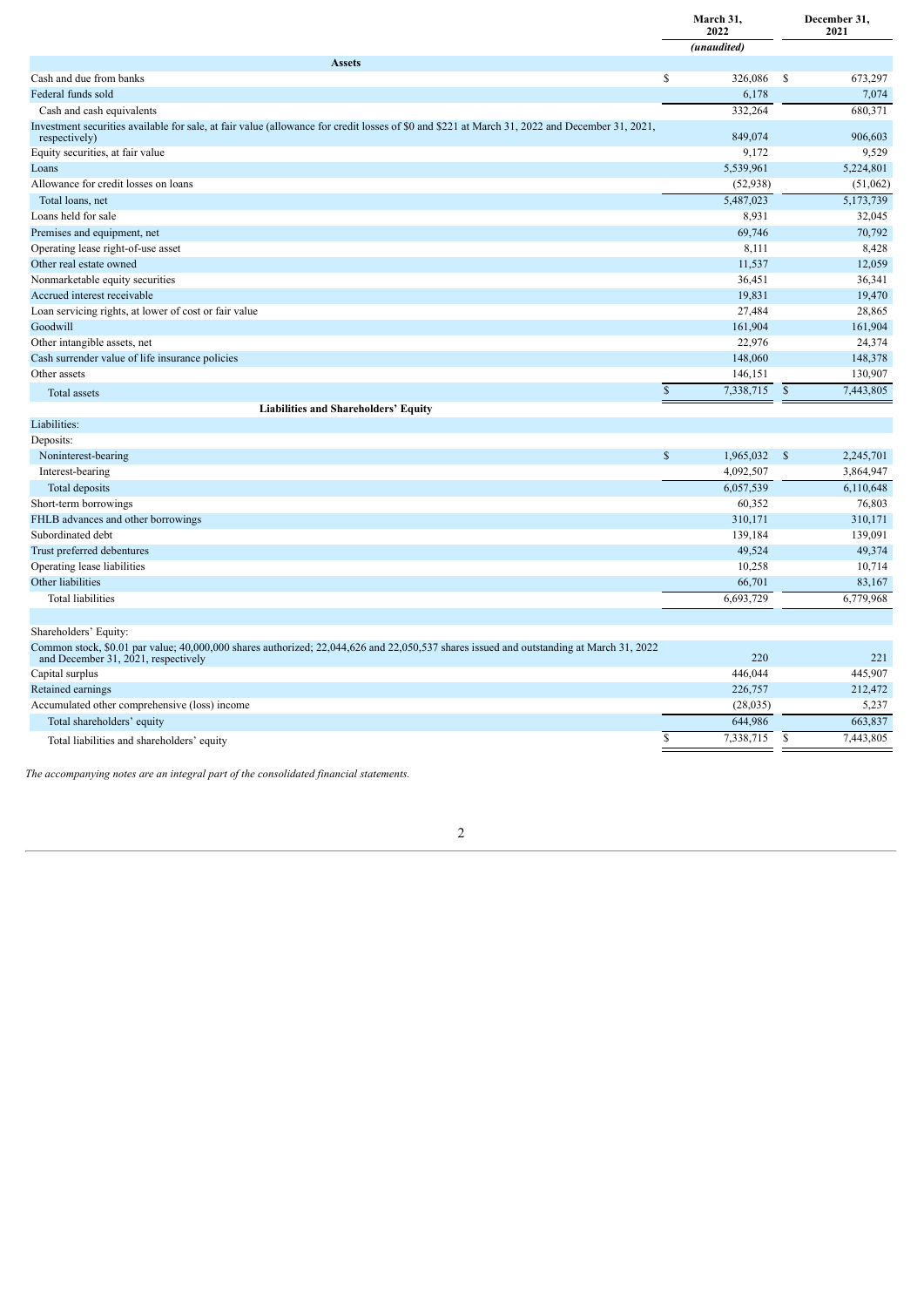# **MIDLAND STATES BANCORP, INC. CONSOLIDATED STATEMENTS OF INCOME—(UNAUDITED)**

*(dollars in thousands, except per share data)*

|                                                       |                        | <b>Three Months Ended</b><br>March 31, |            |  |
|-------------------------------------------------------|------------------------|----------------------------------------|------------|--|
|                                                       | 2022                   |                                        | 2021       |  |
| Interest income:                                      |                        |                                        |            |  |
| Loans:                                                |                        |                                        |            |  |
| Taxable                                               | $\mathbf S$<br>56,586  | <sup>\$</sup>                          | 54,554     |  |
| Tax exempt                                            | 548                    |                                        | 670        |  |
| Loans held for sale                                   | 220                    |                                        | 442        |  |
| Investment securities:                                |                        |                                        |            |  |
| Taxable                                               | 3,897                  |                                        | 3,280      |  |
| Tax exempt                                            | 842                    |                                        | 781        |  |
| Nonmarketable equity securities                       | 484                    |                                        | 680        |  |
| Federal funds sold and cash investments               | 171                    |                                        | 96         |  |
| Total interest income                                 | 62,748                 |                                        | 60,503     |  |
| Interest expense:                                     |                        |                                        |            |  |
| Deposits                                              | 2,161                  |                                        | 3,183      |  |
| Short-term borrowings                                 | 23                     |                                        | 24         |  |
| FHLB advances and other borrowings                    | 1,212                  |                                        | 2,570      |  |
| Subordinated debt                                     | 2,011                  |                                        | 2,367      |  |
| Trust preferred debentures                            | 514                    |                                        | 491        |  |
| Total interest expense                                | 5,921                  |                                        | 8,635      |  |
| Net interest income                                   | 56,827                 |                                        | 51,868     |  |
| Provision for credit losses:                          |                        |                                        |            |  |
| Provision for credit losses on loans                  | 4,132                  |                                        | 3,950      |  |
| Provision for credit losses on unfunded commitments   | 256                    |                                        | (535)      |  |
| (Recapture of) provision for other credit losses      | (221)                  |                                        | 150        |  |
| Total provision for credit losses                     | 4,167                  |                                        | 3,565      |  |
| Net interest income after provision for credit losses | 52,660                 |                                        | 48,303     |  |
| Noninterest income:                                   |                        |                                        |            |  |
| Wealth management revenue                             | 7,139                  |                                        | 5,931      |  |
| Residential mortgage banking revenue                  | 599                    |                                        | 1,574      |  |
| Service charges on deposit accounts                   | 2,068                  |                                        | 1,826      |  |
| Interchange revenue                                   | 3,280                  |                                        | 3,375      |  |
| Impairment on commercial mortgage servicing rights    | (394)                  |                                        | (1, 275)   |  |
| Company-owned life insurance                          | 1,019                  |                                        | 860        |  |
| Other income                                          | 1,902                  |                                        | 2,525      |  |
| Total noninterest income                              | 15,613                 |                                        | 14,816     |  |
| Noninterest expense:                                  |                        |                                        |            |  |
| Salaries and employee benefits                        | 21,870                 |                                        | 20,528     |  |
| Occupancy and equipment                               | 3,755                  |                                        | 3,940      |  |
| Data processing                                       | 5,873                  |                                        | 5,993      |  |
| Professional                                          | 1,972                  |                                        | 2,185      |  |
| Marketing                                             | 688                    |                                        | 477        |  |
| Communications                                        | 712                    |                                        | 822        |  |
| Amortization of intangible assets                     | 1,398                  |                                        | 1,515      |  |
| Other expense                                         | 4,616                  |                                        | 3,619      |  |
| Total noninterest expense                             | 40,884                 |                                        | 39,079     |  |
| Income before income taxes                            | 27,389                 |                                        | 24,040     |  |
| Income taxes                                          | 6,640                  |                                        | 5,502      |  |
| Net income                                            | $\mathbb{S}$<br>20,749 | $\mathbb{S}$                           | 18,538     |  |
| Per common share data:                                |                        |                                        |            |  |
| Basic earnings per common share                       | $\mathbb{S}$<br>0.92   | $\mathbb{S}$                           | 0.81       |  |
| Diluted earnings per common share                     | $\mathbf S$<br>0.92    | $\mathbf S$                            | 0.81       |  |
| Weighted average common shares outstanding            | 22,274,884             |                                        | 22,522,983 |  |
| Weighted average diluted common shares outstanding    | 22,350,307             |                                        | 22,578,553 |  |

<span id="page-4-0"></span>*The accompanying notes are an integral part of the consolidated financial statements.*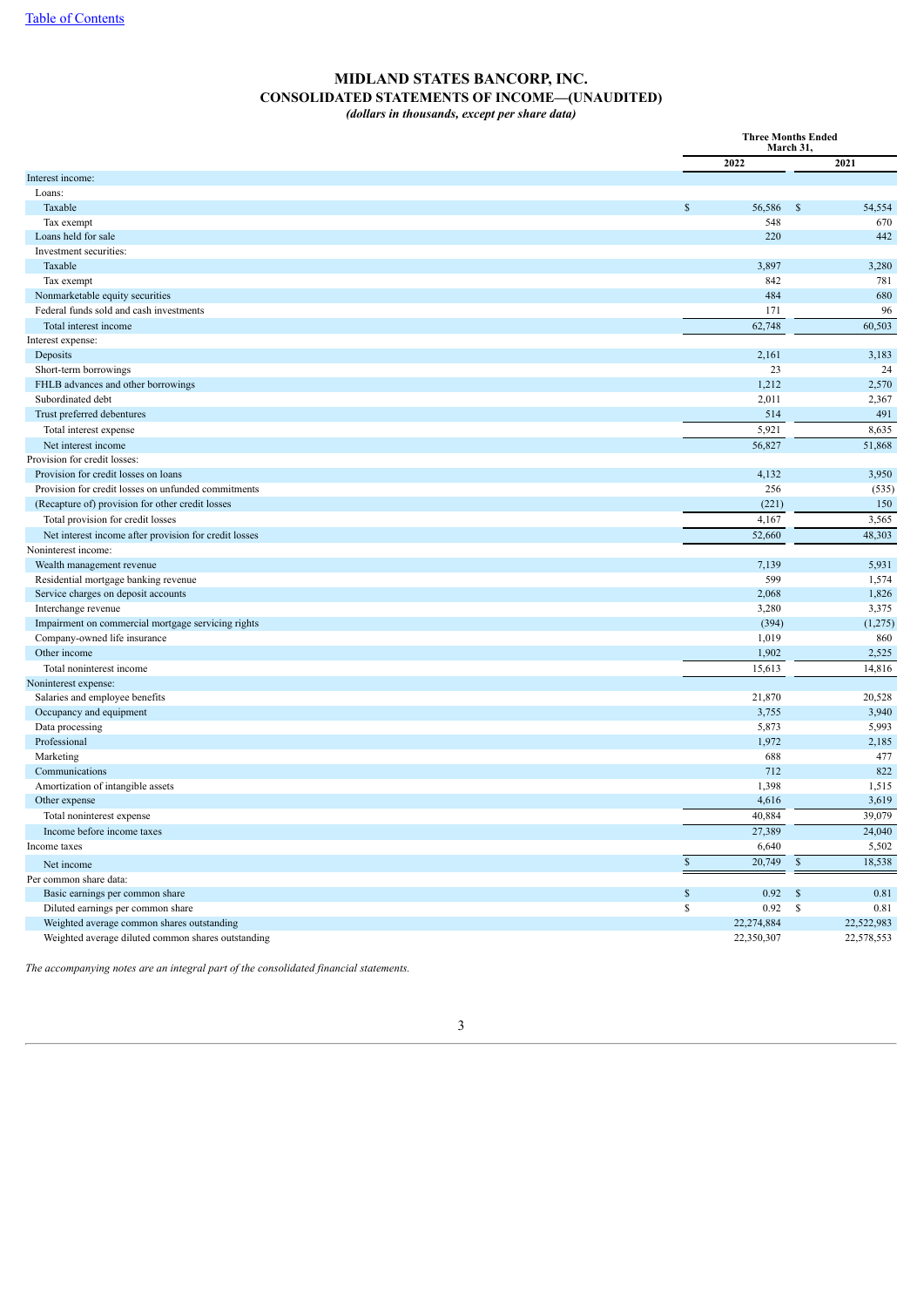# **MIDLAND STATES BANCORP, INC. CONSOLIDATED STATEMENTS OF COMPREHENSIVE INCOME—(UNAUDITED)**

*(dollars in thousands)*

|                                                                |           | <b>Three Months Ended</b><br>March 31, |
|----------------------------------------------------------------|-----------|----------------------------------------|
|                                                                | 2022      | 2021                                   |
| Net income                                                     | 20,749    | 18,538<br><sup>\$</sup>                |
| Other comprehensive (loss) income:                             |           |                                        |
| Investment securities available for sale:                      |           |                                        |
| Unrealized losses that occurred during the period              | (50, 776) | (6,741)                                |
| (Recapture of) provision for credit loss expense               | (221)     | 150                                    |
| Income tax effect                                              | 14,024    | 1,813                                  |
| Change in investment securities available for sale, net of tax | (36,973)  | (4,778)                                |
| Cash flow hedges:                                              |           |                                        |
| Net unrealized derivative gains on cash flow hedges            | 5,105     | 8,262                                  |
| Reclassification adjustment for gains realized in net income   |           | (314)                                  |
| Income tax effect                                              | (1, 404)  | (2,186)                                |
| Change in cash flow hedges, net of tax                         | 3,701     | 5,762                                  |
| Other comprehensive (loss) income, net of tax                  | (33,272)  | 984                                    |
| Total comprehensive (loss) income                              | (12, 523) | 19,522                                 |

<span id="page-5-0"></span>*The accompanying notes are an integral part of the consolidated financial statements*.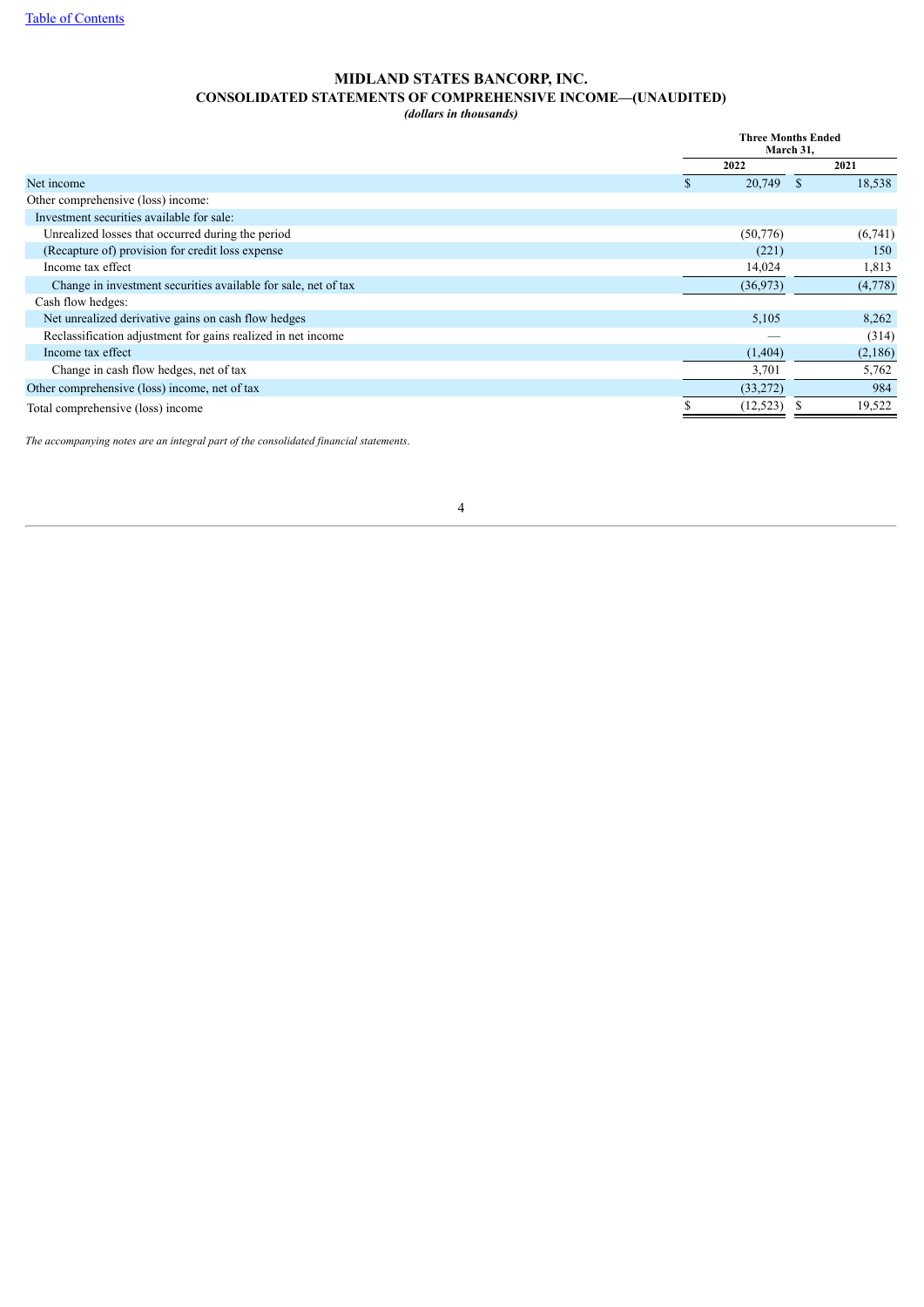# **MIDLAND STATES BANCORP, INC. CONSOLIDATED STATEMENTS OF SHAREHOLDERS' EQUITY—(UNAUDITED)**

*(dollars in thousands, except per share data)*

|                                                       | Common<br>stock |     | Capital<br>surplus |    | <b>Retained</b><br>earnings |               | Accumulated<br>other<br>comprehensive<br>income (loss) |              | <b>Total</b><br>shareholders'<br>equity |
|-------------------------------------------------------|-----------------|-----|--------------------|----|-----------------------------|---------------|--------------------------------------------------------|--------------|-----------------------------------------|
| Balances, December 31, 2021                           | 221             | \$. | 445,907            |    | 212,472                     | <sup>\$</sup> | 5,237                                                  | <sup>S</sup> | 663,837                                 |
| Net income                                            |                 |     |                    |    | 20,749                      |               |                                                        |              | 20,749                                  |
| Other comprehensive income                            |                 |     |                    |    |                             |               | (33,272)                                               |              | (33,272)                                |
| Common dividends declared (\$0.29 per share)          |                 |     |                    |    | (6, 464)                    |               |                                                        |              | (6, 464)                                |
| Common stock repurchased                              | (1)             |     | (1,108)            |    |                             |               |                                                        |              | (1,109)                                 |
| Share-based compensation expense                      |                 |     | 527                |    |                             |               |                                                        |              | 527                                     |
| Issuance of common stock under employee benefit plans |                 |     | 718                |    |                             |               |                                                        |              | 718                                     |
| Balances, March 31, 2022                              | 220             |     | 446,044            |    | 226,757                     | £.            | (28, 035)                                              | S            | 644,986                                 |
|                                                       |                 |     |                    |    |                             |               |                                                        |              |                                         |
| Balances, December 31, 2020                           | \$<br>223       | \$. | 453,410            | -S | 156,327                     | <sup>\$</sup> | $11,431$ \$                                            |              | 621,391                                 |
| Net income                                            |                 |     |                    |    | 18,538                      |               |                                                        |              | 18,538                                  |
| Other comprehensive income                            |                 |     |                    |    |                             |               | 984                                                    |              | 984                                     |
| Common dividends declared (\$0.28 per share)          |                 |     |                    |    | (6,301)                     |               |                                                        |              | (6,301)                                 |
| Common stock repurchased                              | (1)             |     | (1,207)            |    |                             |               |                                                        |              | (1,208)                                 |
| Share-based compensation expense                      |                 |     | 502                |    |                             |               |                                                        |              | 502                                     |
| Issuance of common stock under employee benefit plans |                 |     | 1,559              |    |                             |               |                                                        |              | 1,561                                   |
| Balances, March 31, 2021                              | 224             |     | 454,264            |    | 168,564                     |               | 12,415                                                 |              | 635,467                                 |
|                                                       |                 |     |                    |    |                             |               |                                                        |              |                                         |

<span id="page-6-0"></span>*The accompanying notes are an integral part of the consolidated financial statements.*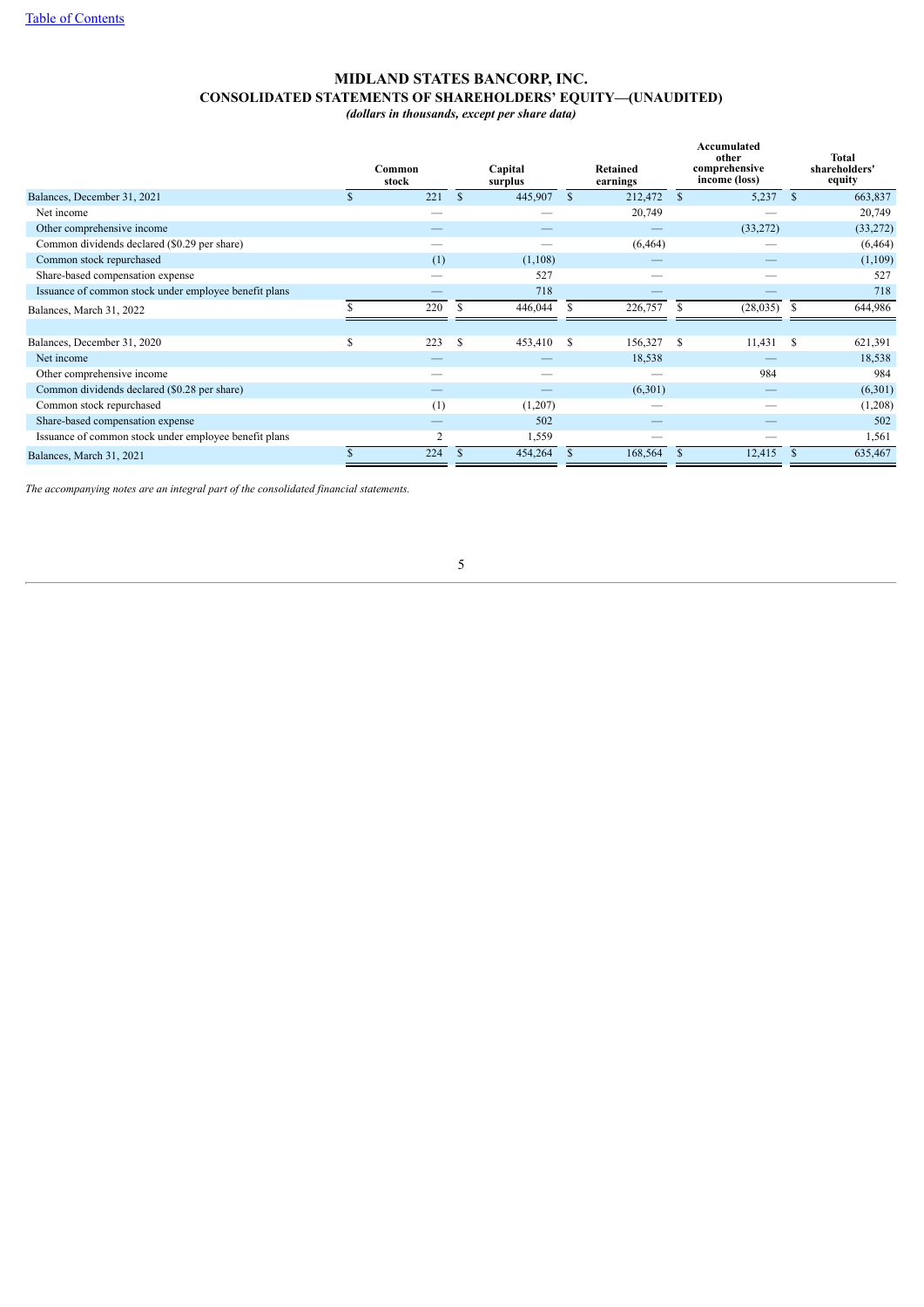# **MIDLAND STATES BANCORP, INC. CONSOLIDATED STATEMENTS OF CASH FLOWS—(UNAUDITED)** *(dollars in thousands)*

|                                                                                                                  |                        | Three Months Ended March 31, |  |  |  |
|------------------------------------------------------------------------------------------------------------------|------------------------|------------------------------|--|--|--|
|                                                                                                                  | 2022                   | 2021                         |  |  |  |
| Cash flows from operating activities:                                                                            |                        |                              |  |  |  |
| Net income                                                                                                       | \$<br>20,749           | \$<br>18,538                 |  |  |  |
| Adjustments to reconcile net income to net cash provided by operating activities:<br>Provision for credit losses |                        |                              |  |  |  |
|                                                                                                                  | 4,167                  | 3,565                        |  |  |  |
| Depreciation on premises and equipment                                                                           | 1,255                  | 1,436                        |  |  |  |
| Amortization of intangible assets                                                                                | 1,398                  | 1,515<br>407                 |  |  |  |
| Amortization of operating lease right-of-use asset<br>Amortization of loan servicing rights                      | 439<br>771             | 858                          |  |  |  |
|                                                                                                                  | 527                    | 502                          |  |  |  |
| Share-based compensation expense<br>Increase in cash surrender value of life insurance                           | (831)                  |                              |  |  |  |
| Gain on proceeds from company-owned life insurance                                                               | (188)                  | (860)                        |  |  |  |
| Investment securities amortization, net                                                                          | 852                    | 1,067                        |  |  |  |
| (Gain) loss on sales of other real estate owned                                                                  | (42)                   | 9                            |  |  |  |
|                                                                                                                  | 337                    | 104                          |  |  |  |
| Impairment on other real estate owned                                                                            |                        |                              |  |  |  |
| Origination of loans held for sale<br>Proceeds from sales of loans held for sale                                 | (79,601)<br>103,133    | (199, 721)                   |  |  |  |
| Gain on loans sold and held for sale                                                                             |                        | 332,685                      |  |  |  |
|                                                                                                                  | (484)<br>394           | (1,234)                      |  |  |  |
| Impairment on commercial mortgage servicing rights                                                               |                        | 1,275                        |  |  |  |
| Net change in operating assets and liabilities:                                                                  |                        |                              |  |  |  |
| Accrued interest receivable                                                                                      | (361)                  | (1, 134)                     |  |  |  |
| Other assets                                                                                                     | (14,228)               | (6,986)                      |  |  |  |
| Accrued expenses and other liabilities                                                                           | 790                    | 6,349                        |  |  |  |
| Net cash provided by operating activities                                                                        | 39,077                 | 158,375                      |  |  |  |
| Cash flows from investing activities:                                                                            |                        |                              |  |  |  |
| Purchases of investment securities available for sale                                                            | (15, 873)              | (56,983)                     |  |  |  |
| Maturities and payments on investment securities available for sale                                              | 21,773                 | 56,870                       |  |  |  |
| Purchases of equity securities                                                                                   | (312)                  | (154)                        |  |  |  |
| Net (increase) decrease in loans                                                                                 | (317, 486)             | 142,019                      |  |  |  |
| Purchases of premises and equipment                                                                              | (414)                  | (574)                        |  |  |  |
| Proceeds from sale of premises and equipment                                                                     |                        | 75                           |  |  |  |
| Purchases of nonmarketable equity securities                                                                     | (109)                  |                              |  |  |  |
| Proceeds from sales of nonmarketable equity securities                                                           |                        | 3,500                        |  |  |  |
| Proceeds from sales of other real estate owned                                                                   | 315                    | 131                          |  |  |  |
| Proceeds from settlements of company-owned life insurance                                                        | 1,337                  |                              |  |  |  |
| Net cash (used in) provided by investing activities                                                              | (310,769)              | 144,884                      |  |  |  |
| Cash flows from financing activities:                                                                            |                        |                              |  |  |  |
| Net (decrease) increase in deposits                                                                              | (53, 109)              | 239,497                      |  |  |  |
| Net (decrease) increase in short-term borrowings                                                                 | (16, 451)              | 2,771                        |  |  |  |
| Proceeds from FHLB borrowings                                                                                    | 50,000                 | 250,000                      |  |  |  |
| Payments made on FHLB borrowings and other borrowings                                                            | (50,000)               | (500,008)                    |  |  |  |
| FHLB advances prepayment fees                                                                                    |                        | $\,8\,$                      |  |  |  |
| Cash dividends paid on common stock                                                                              | (6, 464)               | (6,301)                      |  |  |  |
| Common stock repurchased                                                                                         | (1,109)                | (1,208)                      |  |  |  |
| Proceeds from issuance of common stock under employee benefit plans                                              | 718                    | 1,561                        |  |  |  |
| Net cash used in financing activities                                                                            | (76, 415)              | (13,680)                     |  |  |  |
| Net (decrease) increase in cash and cash equivalents                                                             | (348, 107)             | 289,579                      |  |  |  |
| Cash and cash equivalents:                                                                                       |                        |                              |  |  |  |
| Beginning of period                                                                                              | 680,371                | 341,640                      |  |  |  |
| End of period                                                                                                    | $\mathbb S$<br>332,264 | $\mathbb{S}$<br>631,219      |  |  |  |
| Supplemental disclosures of cash flow information:                                                               |                        |                              |  |  |  |
| Cash payments for:                                                                                               |                        |                              |  |  |  |
| Interest paid on deposits and borrowed funds                                                                     | \$<br>6,591            | \$<br>9,436                  |  |  |  |
| Income tax paid (net of refunds)                                                                                 | 1,912                  | 1,650                        |  |  |  |
| Supplemental disclosures of noncash investing and financing activities:                                          |                        |                              |  |  |  |
| Transfer of loans to loans held for sale                                                                         | $\equiv$               | 48,494                       |  |  |  |
| Transfer of loans to other real estate owned                                                                     | 88                     | 306                          |  |  |  |
| Pending settlements on securities purchased                                                                      |                        | 11,663                       |  |  |  |

<span id="page-7-0"></span>*The accompanying notes are an integral part of the consolidated financial statements*.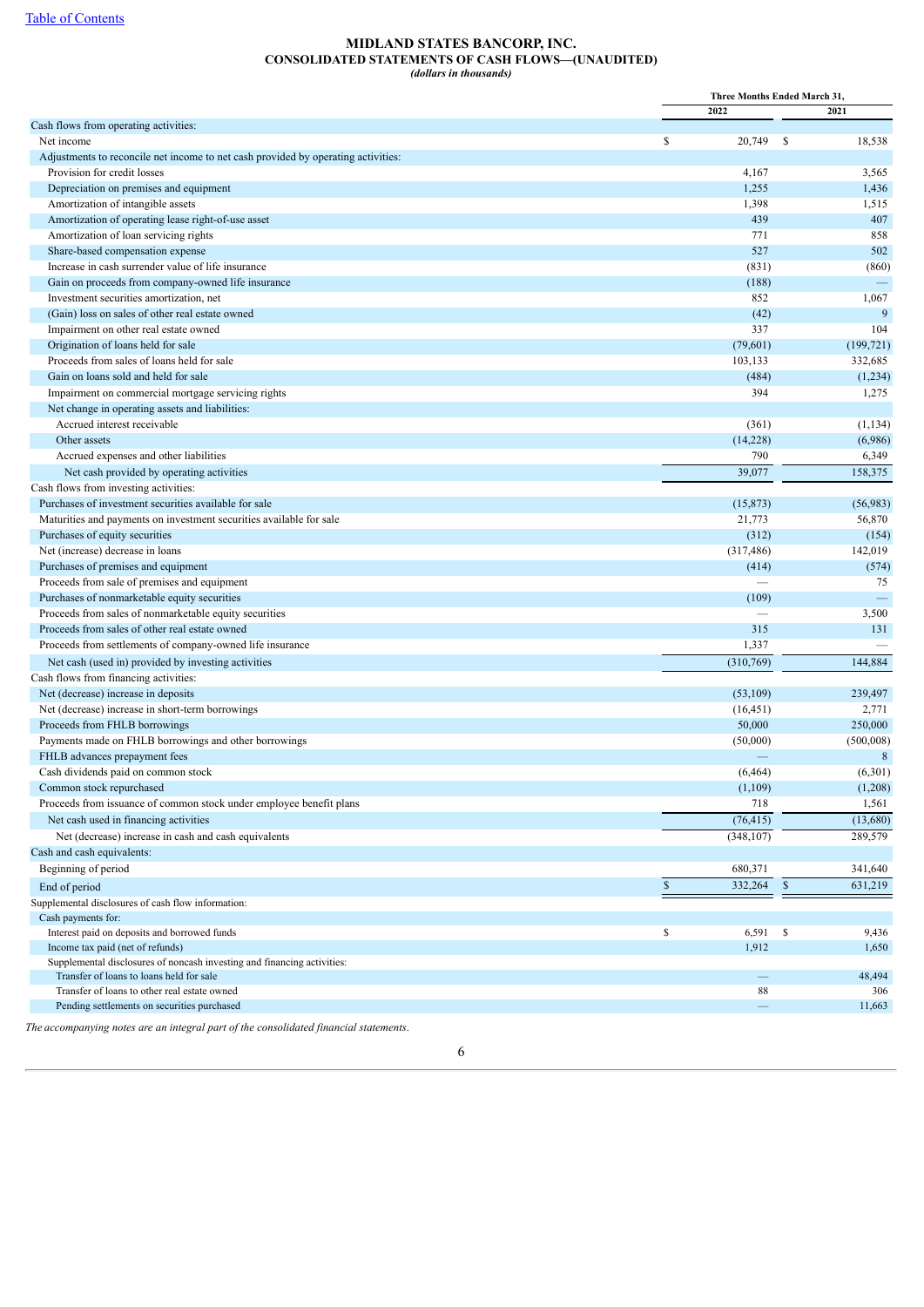### **MIDLAND STATES BANCORP, INC.**

#### **NOTES TO CONSOLIDATED FINANCIAL STATEMENTS—(UNAUDITED)**

### <span id="page-8-0"></span>**NOTE 1 – BUSINESS DESCRIPTION**

Midland States Bancorp, Inc. (the "Company," "we," "our," or "us") is a diversified financial holding company headquartered in Effingham, Illinois. Our wholly owned banking subsidiary, Midland States Bank (the "Bank"), has branches across Illinois and in Missouri, and provides a full range of commercial and consumer banking products and services, business equipment financing, merchant credit card services, trust and investment management services, and insurance and financial planning services.

Our principal business activity has been lending to and accepting deposits from individuals, businesses, municipalities and other entities. We have derived income principally from interest charged on loans and, to a lesser extent, from interest and dividends earned on investment securities. We have also derived income from noninterest sources, such as: fees received in connection with various lending and deposit services; wealth management services; commercial Federal Housing Administration ("FHA") mortgage loan servicing; residential mortgage loan originations, sales and servicing; and, from time to time, gains on sales of assets. Our principal expenses include interest expense on deposits and borrowings, operating expenses, such as salaries and employee benefits, occupancy and equipment expenses, data processing costs, professional fees and other noninterest expenses, provisions for credit losses and income tax expense.

### <span id="page-8-1"></span>**NOTE 2 – BASIS OF PRESENTATION AND SUMMARY OF SIGNIFICANT ACCOUNTING POLICIES**

#### *Basis of Presentation*

The consolidated financial statements of the Company are unaudited and should be read in conjunction with the consolidated financial statements and related notes contained in the Company's Annual Report on Form 10-K for the year ended December 31, 2021, filed with the Securities and Exchange Commission (the "SEC") on February 25, 2022. The consolidated financial statements have been prepared in accordance with the accounting principles generally accepted in the United States of America ("GAAP") and conform to predominant practices within the banking industry. A discussion of these policies can be found in Note 1 – Summary of Significant Accounting Policies included in the Company's 2021 Annual Report on Form 10-K. Certain reclassifications of 2021 amounts have been made to conform to the 2022 presentation. Management has evaluated subsequent events for potential recognition or disclosure. Operating results for the three months ended March 31, 2022 are not necessarily indicative of the results that may be expected for the year ending December 31, 2022 or any other period.

### *Principles of Consolidation*

The consolidated financial statements include the accounts of the parent company and its subsidiaries. All significant intercompany accounts and transactions have been eliminated. Assets held for customers in a fiduciary or agency capacity are not assets of the Company and, accordingly, other than trust cash on deposit with the Bank, are not included in the accompanying unaudited balance sheets.

### *Accounting Guidance Issued But Not Yet Adopted*

FASB ASU No. 2020-04, Reference Rate Reform (Topic 848): Facilitation of the Effects of Reference Rate Reform on Financial Reporting -In March 2020, the FASB issued ASU No. 2020-04 which provides optional expedients and exceptions for accounting related to contracts, hedging relationships and other transactions affected by reference rate reform if certain criteria are met. ASU 2020-04 applies only to contracts, hedging relationships, and other transactions that reference LIBOR or another reference rate expected to be discontinued because of reference rate reform and do not apply to contract modifications made and hedging relationships entered into or evaluated after December 31, 2022, except for hedging relationships existing as of December 31, 2022, that an entity has elected certain optional expedients for and that are retained through the end of the hedging relationship. ASU 2020-04 was effective upon issuance and generally can be applied through December 31, 2022.

The Company has been monitoring its volume of commercial loans tied to LIBOR. In 2021, the Company began prioritizing SOFR as the preferred alternative reference rate with plans to cease booking LIBOR based commitments after the end of 2021. Loans with a maturity after June 2023 are being reviewed and monitored to ensure there is appropriate fallback language in place when LIBOR is no longer published. Loans with a maturity date before that time should naturally mature and be re-underwritten with the alternative index rate.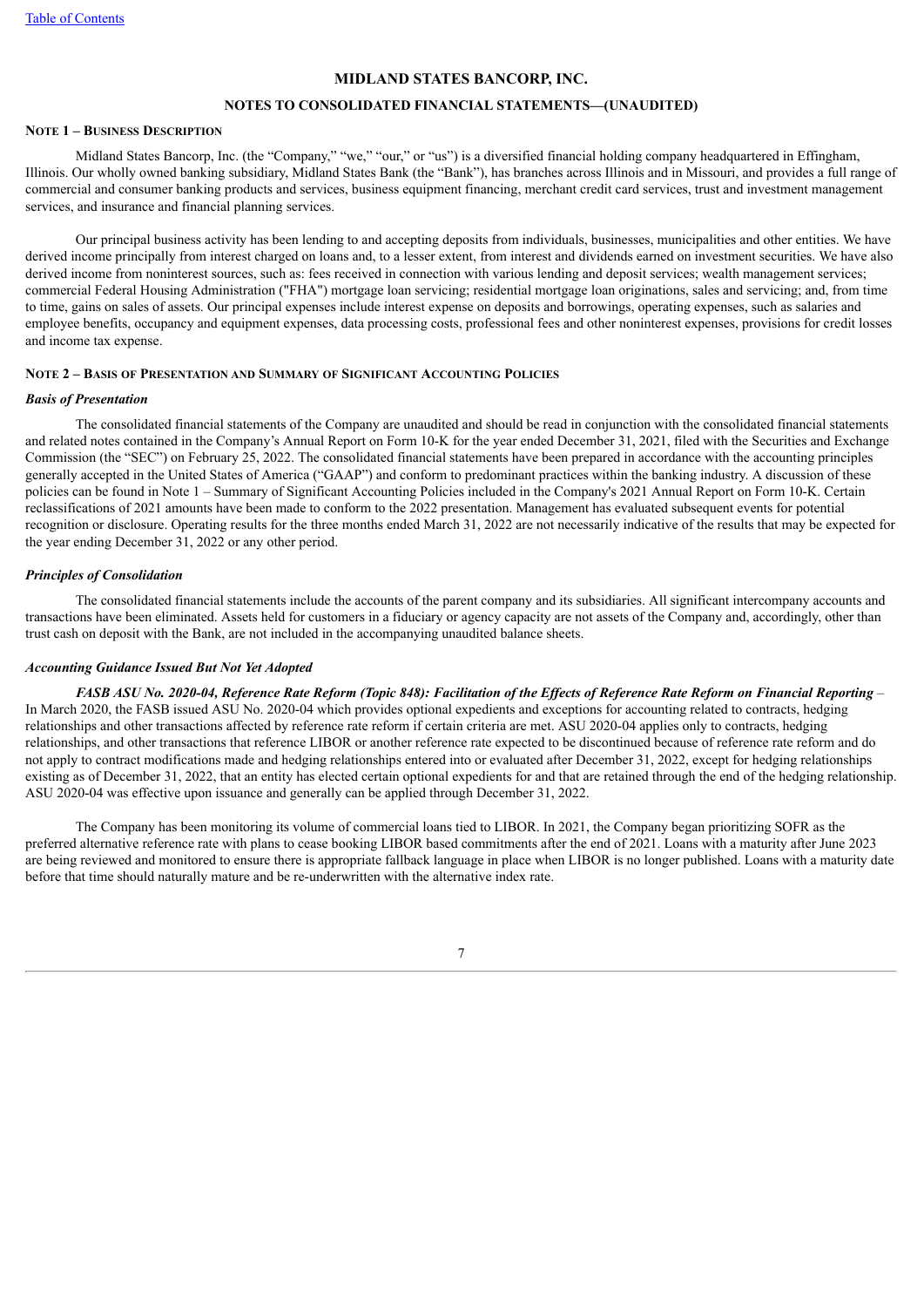In January 2021, the FASB issued ASU 2021-01, Reference Rate Reform (Topic 848): Scope, which addresses questions about whether Topic 848 can be applied to derivative instruments that do not reference a rate that is expected to be discontinued but that use an interest rate for margining, discounting, or contract price alignment that is expected to be modified as a result of reference rate reform, commonly referred to as the "discounting transition". The amendments clarify that certain optional expedients and exceptions in Topic 848 do apply to derivatives that are affected by the discounting transition. The amendments in ASU 2021-01 are effective immediately.

The Company believes the adoption of this guidance on activities subsequent to December 31, 2021 through December 31, 2022 will not have a material impact on the consolidated financial statements.

FASB ASU No. 2022-02, Financial Instruments-Credit Losses (Topic 326): Troubled Debt Restructurings and Vintage Disclosures - In March 2022, the FASB issued ASU No. 2022-02, which 1) eliminates the accounting guidance for troubled debt restructurings ("TDRs") by creditors while enhancing the disclosure requirements for certain loan refinancings and restructurings by creditors when a borrower is experiencing financial difficulty; and 2) requires that an entity disclose current-period gross writeoffs by year of origination for financing receivables and net investments in leases. ASU 2022- 02 is effective for fiscal years beginning after December 15, 2022 and the amendments should be applied prospectively, although the entity has the option to apply a modified retrospective transition method for the recognition and measurement of TDRs, resulting in a cumulative-effect adjustment to retained earnings in the period of adoption. The Company is currently evaluating the impact of adopting the new guidance on its consolidated financial statements.

### <span id="page-9-0"></span>**NOTE 3 – DISPOSITIONS AND ACQUISITIONS**

#### *FNBC Bank & Trust*

On January 25, 2022, the Company announced the signing of a branch purchase and assumption agreement with FNBC Bank & Trust ("FNBC") whereby we have agreed to acquire the deposits and certain loans and other assets associated with FNBC's branches in Mokena and Yorkville, Illinois. We expect to acquire approximately \$86 million of deposits and approximately \$26 million of loans. The transaction is expected to close during the second quarter of 2022.

### *ATG Trust Company*

On June 1, 2021, the Company completed its acquisition of substantially all of the trust assets of ATG Trust Company ("ATG Trust"), a trust company based in Chicago, Illinois, with approximately \$399.7 million in assets under management. In aggregate, the Company acquired the assets of ATG Trust for \$2.7 million in cash. The acquisition was accounted for under the acquisition method of accounting. Accordingly, the Company recognized amounts for identifiable assets acquired at their estimated acquisition date fair values, while \$0.4 million of transaction and integration costs associated with the acquisition were expensed during 2021.

### <span id="page-9-1"></span>**NOTE 4 – INVESTMENT SECURITIES**

#### *Investment Securities Available for Sale*

Investment securities available for sale at March 31, 2022 and December 31, 2021 were as follows:

|                                                                  | <b>March 31, 2022</b> |  |                              |  |                                      |      |                                       |  |               |  |  |  |  |
|------------------------------------------------------------------|-----------------------|--|------------------------------|--|--------------------------------------|------|---------------------------------------|--|---------------|--|--|--|--|
| (dollars in thousands)                                           | Amortized<br>cost     |  | Gross<br>unrealized<br>gains |  | <b>Gross</b><br>unrealized<br>losses |      | <b>Allowance for credit</b><br>losses |  | Fair<br>value |  |  |  |  |
| Investment securities available for sale                         |                       |  |                              |  |                                      |      |                                       |  |               |  |  |  |  |
| U.S. Treasury securities                                         | \$<br>66,534 \$       |  |                              |  | 3,410                                | - \$ |                                       |  | 63,124        |  |  |  |  |
| U.S. government sponsored entities and U.S. agency<br>securities | 34.194                |  | 52                           |  | 2,715                                |      |                                       |  | 31,531        |  |  |  |  |
| Mortgage-backed securities - agency                              | 437,125               |  | 620                          |  | 34,758                               |      |                                       |  | 402,987       |  |  |  |  |
| Mortgage-backed securities - non-agency                          | 27,174                |  |                              |  | 2,072                                |      |                                       |  | 25,102        |  |  |  |  |
| State and municipal securities                                   | 139.619               |  | 1.779                        |  | 4,816                                |      |                                       |  | 136,582       |  |  |  |  |
| Corporate securities                                             | 193,296               |  | 1,206                        |  | 4,754                                |      |                                       |  | 189,748       |  |  |  |  |
| Total available for sale securities                              | 897,942               |  | 3,657                        |  | 52,525                               |      |                                       |  | 849,074       |  |  |  |  |
|                                                                  |                       |  |                              |  |                                      |      |                                       |  |               |  |  |  |  |

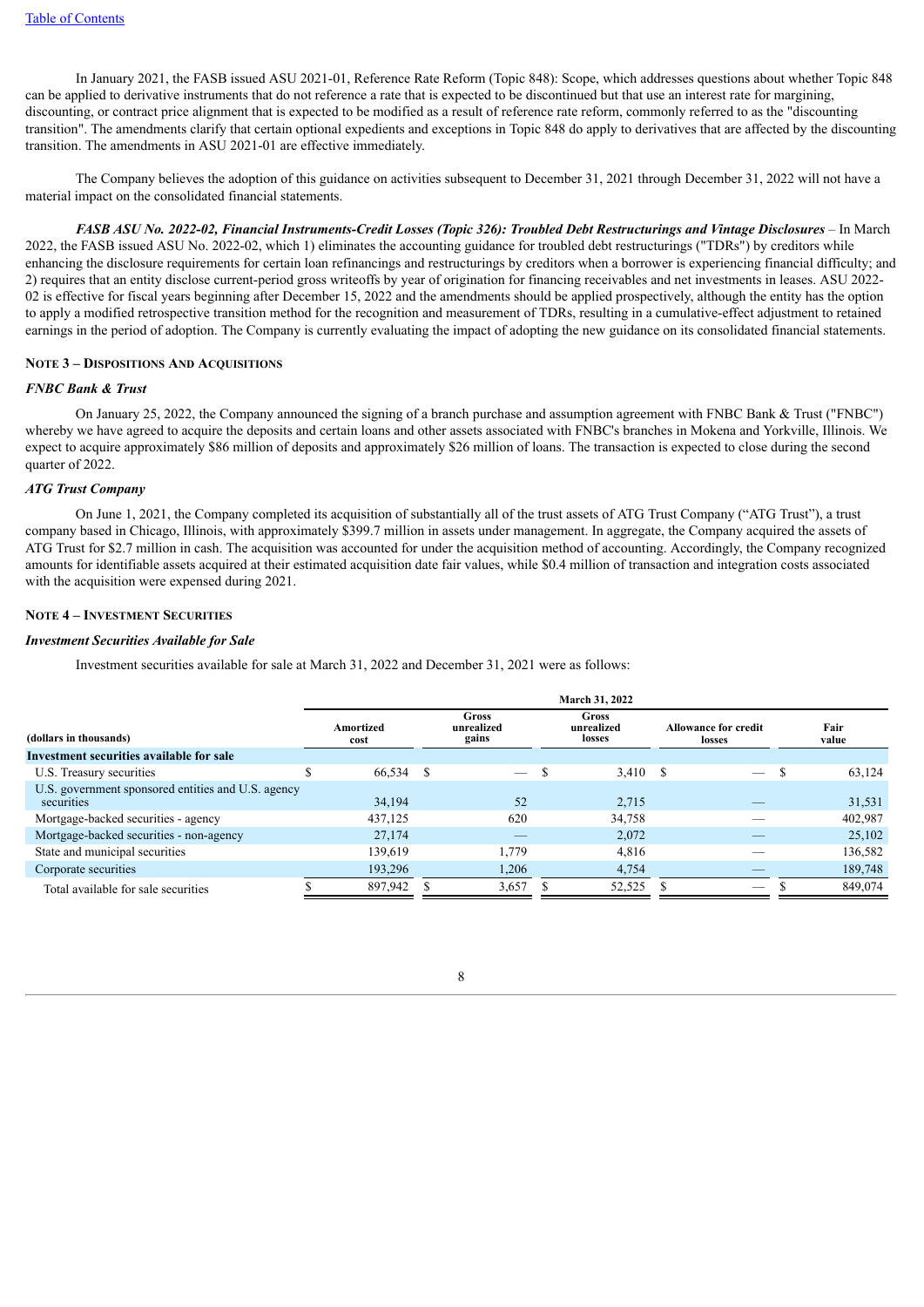#### Table of [Contents](#page-0-0)

|                                                                  | December 31, 2021 |                   |                                                                      |                          |                                       |       |    |                          |  |         |  |
|------------------------------------------------------------------|-------------------|-------------------|----------------------------------------------------------------------|--------------------------|---------------------------------------|-------|----|--------------------------|--|---------|--|
| (dollars in thousands)                                           |                   | Amortized<br>cost | <b>Gross</b><br>Gross<br>unrealized<br>unrealized<br>losses<br>gains |                          | <b>Allowance for credit</b><br>losses |       |    | Fair<br>value            |  |         |  |
| Investment securities available for sale                         |                   |                   |                                                                      |                          |                                       |       |    |                          |  |         |  |
| U.S. Treasury securities                                         | \$                | 65,347 \$         |                                                                      | $\overline{\phantom{m}}$ |                                       | 430   | \$ | $\overline{\phantom{0}}$ |  | 64,917  |  |
| U.S. government sponsored entities and U.S. agency<br>securities |                   | 34,569            |                                                                      | 79                       |                                       | 831   |    |                          |  | 33,817  |  |
| Mortgage-backed securities - agency                              |                   | 444,484           |                                                                      | 2,687                    |                                       | 6,901 |    |                          |  | 440,270 |  |
| Mortgage-backed securities - non-agency                          |                   | 29,037            |                                                                      | 50                       |                                       | 381   |    |                          |  | 28,706  |  |
| State and municipal securities                                   |                   | 137,904           |                                                                      | 5,561                    |                                       | 366   |    |                          |  | 143,099 |  |
| Corporate securities                                             |                   | 193,354           |                                                                      | 3,128                    |                                       | 467   |    | 221                      |  | 195,794 |  |
| Total available for sale securities                              |                   | 904.695           |                                                                      | 11.505                   |                                       | 9,376 |    | 221                      |  | 906,603 |  |

The following is a summary of the amortized cost and fair value of the investment securities available for sale, by maturity, at March 31, 2022. Expected maturities may differ from contractual maturities in mortgage-backed securities because the mortgages underlying the securities may be prepaid without penalties. The maturities of all other investment securities available for sale are based on final contractual maturity.

| (dollars in thousands)                   | Amortized<br>cost |         | Fair<br>value |
|------------------------------------------|-------------------|---------|---------------|
| Investment securities available for sale |                   |         |               |
| Within one year                          |                   | 13.864  | 13.999        |
| After one year through five years        |                   | 143,470 | 139,722       |
| After five years through ten years       |                   | 237.281 | 230,606       |
| After ten years                          |                   | 39,028  | 36,658        |
| Mortgage-backed securities               |                   | 464.299 | 428,089       |
| Total available for sale securities      |                   | 897,942 | 849,074       |

There were no sales of investment securities available for sale during both the three months ended March 31, 2022 and 2021.

The table below presents a rollforward by major security type for the three months ended March 31, 2022 and 2021 of the allowance for credit losses on investment securities available for sale held at period end:

| (dollars in thousands)                                                              | Mortgage-backed<br>securities - non-<br>agency |                          | <b>State and</b><br>municipal<br>securities | Corporate<br>securities |        | Total |
|-------------------------------------------------------------------------------------|------------------------------------------------|--------------------------|---------------------------------------------|-------------------------|--------|-------|
| Changes in allowance for credit losses on investment securities available for sale: |                                                |                          |                                             |                         |        |       |
| For the three months ended March 31, 2022                                           |                                                |                          |                                             |                         |        |       |
| Balance, beginning of period                                                        |                                                | $\overline{\phantom{m}}$ | $\frac{1}{2}$                               |                         | 221    | 221   |
| Current-period recapture of expected credit losses                                  |                                                |                          |                                             |                         | (221)  | (221) |
| Balance, end of period                                                              |                                                |                          |                                             |                         |        |       |
| For the three months ended March 31, 2021                                           |                                                |                          |                                             |                         |        |       |
| Balance, beginning of period                                                        |                                                |                          | 29                                          | - \$                    | 337 \$ | 366   |
| Current-period provision for (recapture of) expected credit losses                  |                                                | 28                       | (1)                                         |                         | 123    | 150   |
| Balance, end of period                                                              |                                                | 28                       | 28                                          |                         | 460    | 516   |

Unrealized losses and fair values for investment securities available for sale as of March 31, 2022 and December 31, 2021, for which an allowance for credit losses has not been recorded, aggregated by investment category and length of time that individual securities have been in a continuous unrealized loss position, are summarized as follows: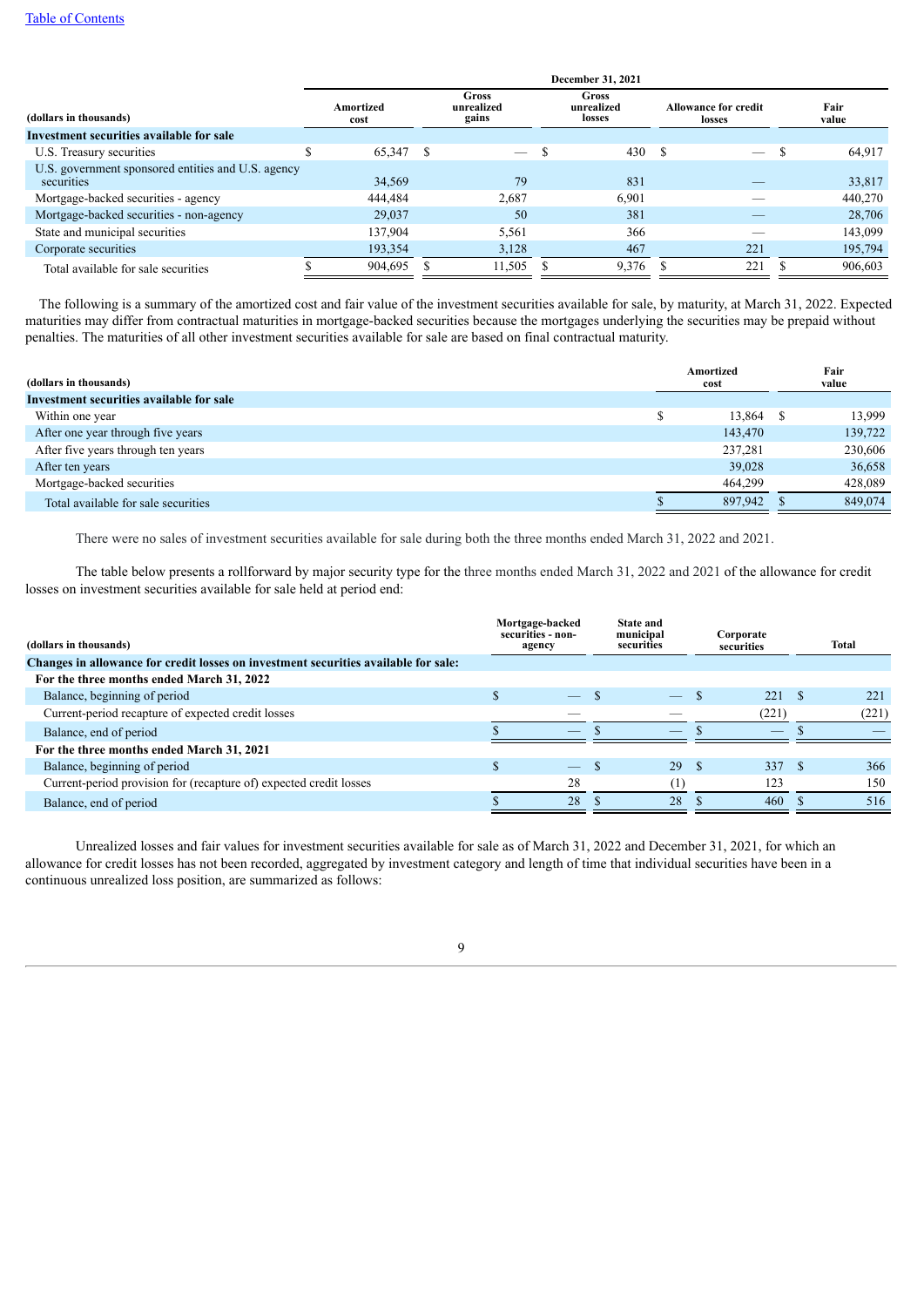### Table of [Contents](#page-0-0)

|                                                                  | <b>March 31, 2022</b> |                            |   |                    |    |                   |               |                           |              |               |      |                           |  |  |
|------------------------------------------------------------------|-----------------------|----------------------------|---|--------------------|----|-------------------|---------------|---------------------------|--------------|---------------|------|---------------------------|--|--|
|                                                                  |                       | <b>Less than 12 Months</b> |   |                    |    | 12 Months or more |               |                           | <b>Total</b> |               |      |                           |  |  |
| (dollars in thousands)                                           |                       | Fair<br>value              |   | Unrealized<br>loss |    | Fair<br>value     |               | <b>Unrealized</b><br>loss |              | Fair<br>value |      | <b>Unrealized</b><br>loss |  |  |
| Investment securities available for sale                         |                       |                            |   |                    |    |                   |               |                           |              |               |      |                           |  |  |
| U.S. Treasury securities                                         |                       | 63,124                     | S | 3,410              | -S |                   | <sup>\$</sup> | $\overline{\phantom{m}}$  | S            | 63,124        | - \$ | 3,410                     |  |  |
| U.S. government sponsored entities and U.S. agency<br>securities |                       | 17.050                     |   | 1,319              |    | 8,603             |               | 1,396                     |              | 25.653        |      | 2,715                     |  |  |
| Mortgage-backed securities - agency                              |                       | 249,809                    |   | 21.437             |    | 113,330           |               | 13,321                    |              | 363,139       |      | 34,758                    |  |  |
| Mortgage-backed securities - non-agency                          |                       | 19.740                     |   | 1,410              |    | 5,362             |               | 662                       |              | 25,102        |      | 2,072                     |  |  |
| State and municipal securities                                   |                       | 57,628                     |   | 4,431              |    | 3,845             |               | 385                       |              | 61.473        |      | 4,816                     |  |  |
| Corporate securities                                             |                       | 103,496                    |   | 4,646              |    | 2,869             |               | 108                       |              | 106,365       |      | 4,754                     |  |  |
| Total available for sale securities                              |                       | 510,847                    |   | 36,653             |    | 134,009           |               | 15,872                    |              | 644,856       |      | 52,525                    |  |  |

|                                                                  | December 31, 2021 |                            |   |                           |    |                          |  |                                           |              |               |    |                           |  |  |
|------------------------------------------------------------------|-------------------|----------------------------|---|---------------------------|----|--------------------------|--|-------------------------------------------|--------------|---------------|----|---------------------------|--|--|
|                                                                  |                   | <b>Less than 12 Months</b> |   |                           |    | 12 Months or more        |  |                                           | <b>Total</b> |               |    |                           |  |  |
| (dollars in thousands)                                           |                   | Fair<br>value              |   | <b>Unrealized</b><br>loss |    | Fair<br>value            |  | Unrealized<br>loss                        |              | Fair<br>value |    | <b>Unrealized</b><br>loss |  |  |
| Investment securities available for sale                         |                   |                            |   |                           |    |                          |  |                                           |              |               |    |                           |  |  |
| U.S. Treasury securities                                         |                   | 64,917                     | S | 430                       | -8 | $\overline{\phantom{m}}$ |  | $\overline{\phantom{a}}$                  | S            | 64,917        | -S | 430                       |  |  |
| U.S. government sponsored entities and U.S. agency<br>securities |                   | 17,487                     |   | 263                       |    | 9,432                    |  | 568                                       |              | 26.919        |    | 831                       |  |  |
| Mortgage-backed securities - agency                              |                   | 317,372                    |   | 6,633                     |    | 9,051                    |  | 268                                       |              | 326.423       |    | 6,901                     |  |  |
| Mortgage-backed securities - non-agency                          |                   | 24.095                     |   | 381                       |    |                          |  | $\qquad \qquad \overline{\qquad \qquad }$ |              | 24.095        |    | 381                       |  |  |
| State and municipal securities                                   |                   | 27,324                     |   | 270                       |    | 2,538                    |  | 96                                        |              | 29,862        |    | 366                       |  |  |
| Corporate securities                                             |                   |                            |   |                           |    |                          |  |                                           |              |               |    |                           |  |  |
| Total available for sale securities                              |                   | 451,195                    |   | 7,977                     |    | 21.021                   |  | 932                                       |              | 472.216       |    | 8,909                     |  |  |

For all of the above investment securities, the unrealized losses were generally due to changes in interest rates, and unrealized losses were considered to be temporary as the fair value is expected to recover as the securities approach their respective maturity dates.

At March 31, 2022, 264 investment securities available for sale had unrealized losses with aggregate depreciation of 7.53% from their amortized cost basis. The unrealized losses related principally to the fluctuations in the current interest rate environment. In analyzing an issuer's financial condition, we consider whether the securities are issued by the federal government or its agencies and whether downgrades by bond rating agencies have occurred. The Company does not intend to sell and it is likely that the Company will not be required to sell the securities prior to their anticipated recovery.

#### *Equity Securities*

Equity securities are recorded at fair value and totaled \$9.2 million and \$9.5 million at March 31, 2022 and December 31, 2021, respectively.

During both the three months ended March 31, 2022 and 2021, there were no sales of equity securities. Net unrealized gains and losses on equity securities for the three months ended March 31, 2022 and 2021 are summarized below:

|                               | Three Months Ended March 31. |  |  |      |  |  |  |  |  |
|-------------------------------|------------------------------|--|--|------|--|--|--|--|--|
| (dollars in thousands)        | 2022                         |  |  | 2021 |  |  |  |  |  |
| <b>Equity securities</b>      |                              |  |  |      |  |  |  |  |  |
| Net unrealized (losses) gains |                              |  |  | 81   |  |  |  |  |  |

<span id="page-11-0"></span>Net unrealized gains and losses on equity securities were recorded in other income in the consolidated statements of income.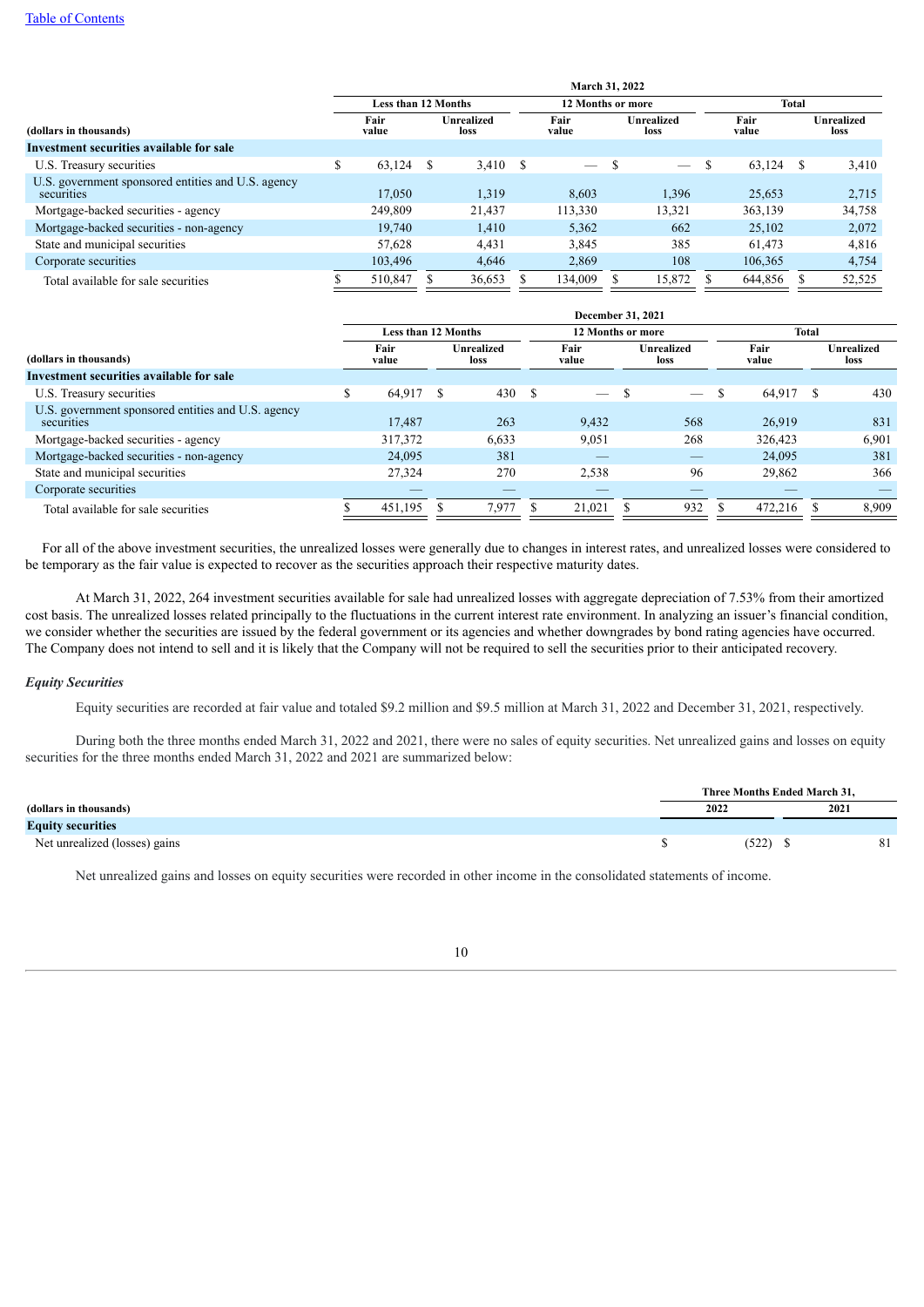### **NOTE 5 – LOANS**

The following table presents total loans outstanding by portfolio class, as of March 31, 2022 and December 31, 2021:

| (dollars in thousands)                    | March 31,<br>2022 | December 31,<br>2021 |
|-------------------------------------------|-------------------|----------------------|
| Commercial:                               |                   |                      |
| Commercial                                | \$<br>796,498 \$  | 770,670              |
| Commercial other                          | 641,627           | 679,518              |
| Commercial real estate:                   |                   |                      |
| Commercial real estate non-owner occupied | 1,291,239         | 1,105,333            |
| Commercial real estate owner occupied     | 499,871           | 469,658              |
| Multi-family                              | 252,507           | 171,875              |
| Farmland                                  | 70,424            | 69,962               |
| Construction and land development         | 188,668           | 193,749              |
| Total commercial loans                    | 3,740,834         | 3,460,765            |
| Residential real estate:                  |                   |                      |
| Residential first lien                    | 268,787           | 274,412              |
| Other residential                         | 60,544            | 63,739               |
| Consumer:                                 |                   |                      |
| Consumer                                  | 101,692           | 106,008              |
| Consumer other                            | 939,104           | 896,597              |
| Lease financing                           | 429,000           | 423,280              |
| Total loans, gross                        | 5,539,961         | 5,224,801            |

Total loans include net deferred loan costs of \$5.2 million and \$4.6 million at March 31, 2022 and December 31, 2021, respectively, and unearned discounts of \$47.4 million and \$46.1 million within the lease financing portfolio at March 31, 2022 and December 31, 2021, respectively.

At March 31, 2022, the Company had commercial real estate and residential real estate loans held for sale totaling \$8.9 million compared to \$32.0 million at December 31, 2021. During the three months ended March 31, 2022 and 2021, the Company sold commercial real estate, residential real estate and consumer loans with proceeds totaling \$103.1 million and \$332.7 million, respectively.

### *Classifications of Loan Portfolio*

The Company monitors and assesses the credit risk of its loan portfolio using the classes set forth below. These classes also represent the segments by which the Company monitors the performance of its loan portfolio and estimates its allowance for credit losses on loans.

*Commercial*—Loans to varying types of businesses, including municipalities, school districts and nonprofit organizations, for the purpose of supporting working capital, operational needs and term financing of equipment. Repayment of such loans is generally provided through operating cash flows of the business. Commercial loans are predominately secured by equipment, inventory, accounts receivable, and other sources of repayment. Paycheck Protection Program ("PPP") loans of \$22.9 million and \$52.5 million as of March 31, 2022 and December 31, 2021, respectively, and commercial FHA warehouse lines of \$84.0 million and \$91.9 million as of March 31, 2022 and December 31, 2021, respectively, were included in this classification.

*Commercial real estate*—Loans secured by real estate occupied by the borrower for ongoing operations, including loans to borrowers engaged in agricultural production, and non-owner occupied real estate leased to one or more tenants, including commercial office, industrial, special purpose, retail and multi-family residential real estate loans.

*Construction and land development*—Secured loans for the construction of business and residential properties. Real estate construction loans often convert to a real estate commercial loan at the completion of the construction period. Secured development loans are made to borrowers for the purpose of infrastructure improvements to vacant land to create finished marketable residential and commercial lots/land. Most land development loans are originated with the intention that the loans will be paid through the sale of developed lots/land by the developers within twelve months of the completion date. Interest reserves may be established on real estate construction loans.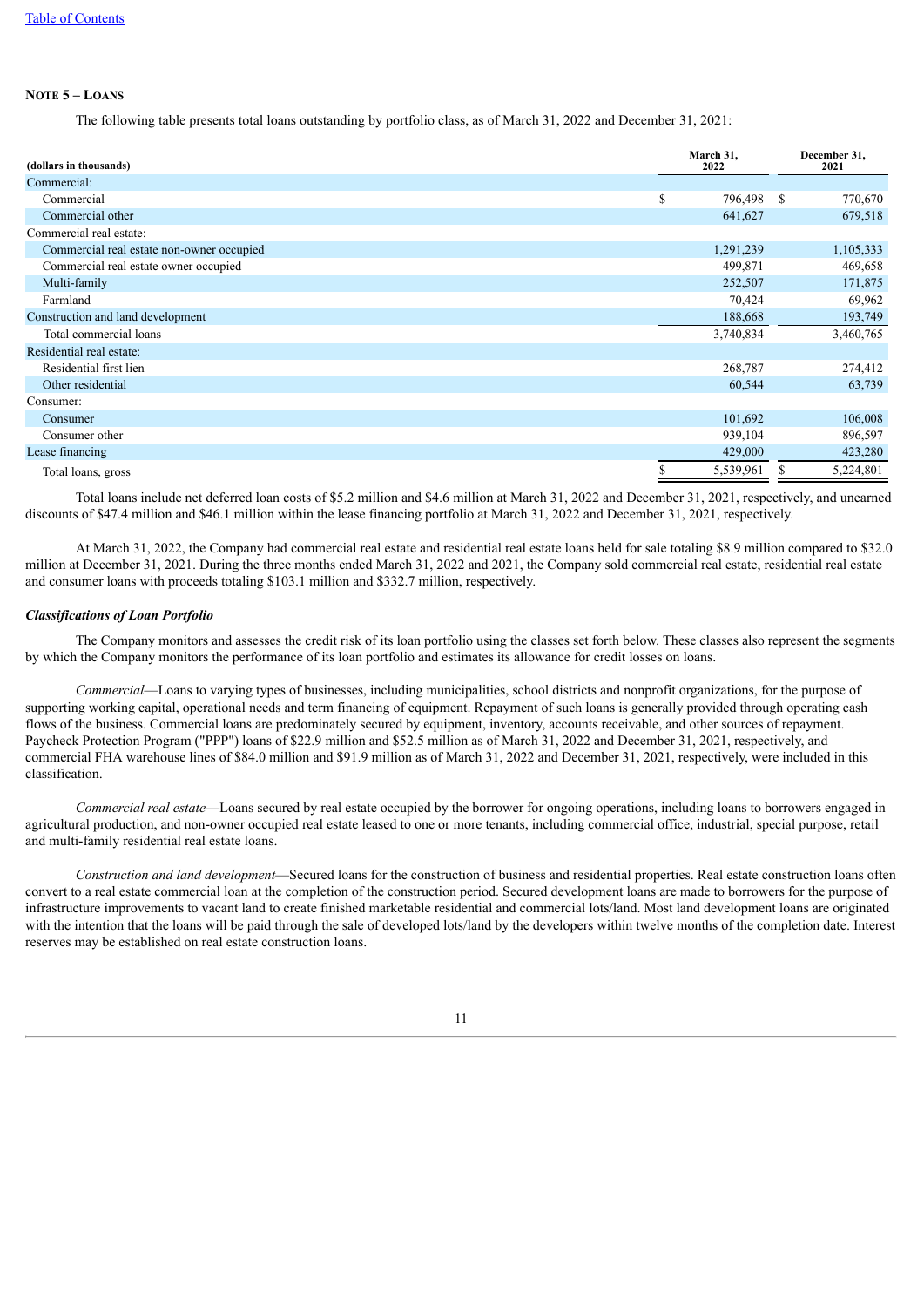*Residential real estate*—Loans secured by residential properties that generally do not qualify for secondary market sale; however, the risk to return and/or overall relationship are considered acceptable to the Company. This category also includes loans whereby consumers utilize equity in their personal residence, generally through a second mortgage, as collateral to secure the loan.

*Consumer*—Loans to consumers primarily for the purpose of home improvements or acquiring automobiles, recreational vehicles and boats. Consumer loans consist of relatively small amounts that are spread across many individual borrowers.

*Lease financing*—Our equipment leasing business provides financing leases to varying types of businesses, nationwide, for purchases of business equipment and software. The financing is secured by a first priority interest in the financed assets and generally requires monthly payments.

Commercial, commercial real estate, and construction and land development loans are collectively referred to as the Company's commercial loan portfolio, while residential real estate, consumer loans and lease financing receivables are collectively referred to as the Company's other loan portfolio.

We have extended loans to certain of our directors, executive officers, principal shareholders and their affiliates. These loans were made in the ordinary course of business upon normal terms, including collateralization and interest rates prevailing at the time. The aggregate loans outstanding to the Company's directors, executive officers, principal shareholders and their affiliates totaled \$23.4 million and \$13.9 million at March 31, 2022 and December 31, 2021, respectively. The new loans, other additions, repayments and other reductions for the three months ended March 31, 2022 and 2021, are summarized as follows:

|                                 | Three Months Ended March 31, |        |  |        |  |  |  |  |  |  |
|---------------------------------|------------------------------|--------|--|--------|--|--|--|--|--|--|
| (dollars in thousands)          |                              | 2022   |  | 2021   |  |  |  |  |  |  |
| Beginning balance               |                              | 13,869 |  | 19,693 |  |  |  |  |  |  |
| New loans and other additions   |                              | 9,805  |  | 543    |  |  |  |  |  |  |
| Repayments and other reductions |                              | (300)  |  | (864)  |  |  |  |  |  |  |
| Ending balance                  |                              | 23.374 |  | 19.372 |  |  |  |  |  |  |

The following table represents, by loan portfolio segment, a summary of changes in the allowance for credit losses on loans for the three months ended March 31, 2022 and 2021:

|                                                                                            |    |            | <b>Commercial Loan Portfolio</b> |                              |          | <b>Other Loan Portfolio</b>             |    |                                      |    |          |     |                    |      |         |
|--------------------------------------------------------------------------------------------|----|------------|----------------------------------|------------------------------|----------|-----------------------------------------|----|--------------------------------------|----|----------|-----|--------------------|------|---------|
| (dollars in thousands)                                                                     |    | Commercial |                                  | Commercial<br>real<br>estate |          | Construction<br>and land<br>development |    | <b>Residential</b><br>real<br>estate |    | Consumer |     | Lease<br>financing |      | Total   |
| Changes in allowance for credit losses on loans for the three months ended March 31, 2022: |    |            |                                  |                              |          |                                         |    |                                      |    |          |     |                    |      |         |
| Balance, beginning of period                                                               | S  | 14,375     | \$.                              | 22,993                       | £.       | 972                                     | S  | 2,695                                | S  | 2,558    | -S  | 7.469              | S    | 51,062  |
| Provision for credit losses on loans                                                       |    | 389        |                                  | 3,444                        |          | (156)                                   |    | 584                                  |    | 257      |     | (386)              |      | 4,132   |
| Charge-offs                                                                                |    | (2,154)    |                                  | (227)                        |          | (6)                                     |    | (104)                                |    | (305)    |     | (206)              |      | (3,002) |
| Recoveries                                                                                 |    | 11         |                                  | 67                           |          | 6                                       |    | 113                                  |    | 162      |     | 387                |      | 746     |
| Balance, end of period                                                                     |    | 12,621     |                                  | 26,277                       |          | 816                                     |    | 3,288                                |    | 2,672    |     | 7,264              |      | 52,938  |
|                                                                                            |    |            |                                  |                              |          |                                         |    |                                      |    |          |     |                    |      |         |
| Changes in allowance for credit losses on loans for the three months ended March 31, 2021: |    |            |                                  |                              |          |                                         |    |                                      |    |          |     |                    |      |         |
| Balance, beginning of period                                                               | S. | 19,851     | <sup>\$</sup>                    | 25,465                       | $\sim$ S | 1,433                                   | -S | 3,929                                | -S | 2,338    | - S | 7,427              | - \$ | 60,443  |
| Provision for credit losses on loans                                                       |    | (2,021)    |                                  | 7,127                        |          |                                         |    | 68                                   |    | 53       |     | (1,288)            |      | 3,950   |
| Charge-offs                                                                                |    | (506)      |                                  | (773)                        |          | (271)                                   |    | (110)                                |    | (242)    |     | (253)              |      | (2,155) |
| Recoveries                                                                                 |    | 15         |                                  |                              |          | 66                                      |    | 94                                   |    | 122      |     | 150                |      | 449     |
| Balance, end of period                                                                     |    | 17,339     |                                  | 31,821                       |          | 1,239                                   |    | 3,981                                |    | 2,271    |     | 6,036              |      | 62,687  |

The Company utilizes a combination of models which measure probability of default and loss given default methodology in determining expected future credit losses.

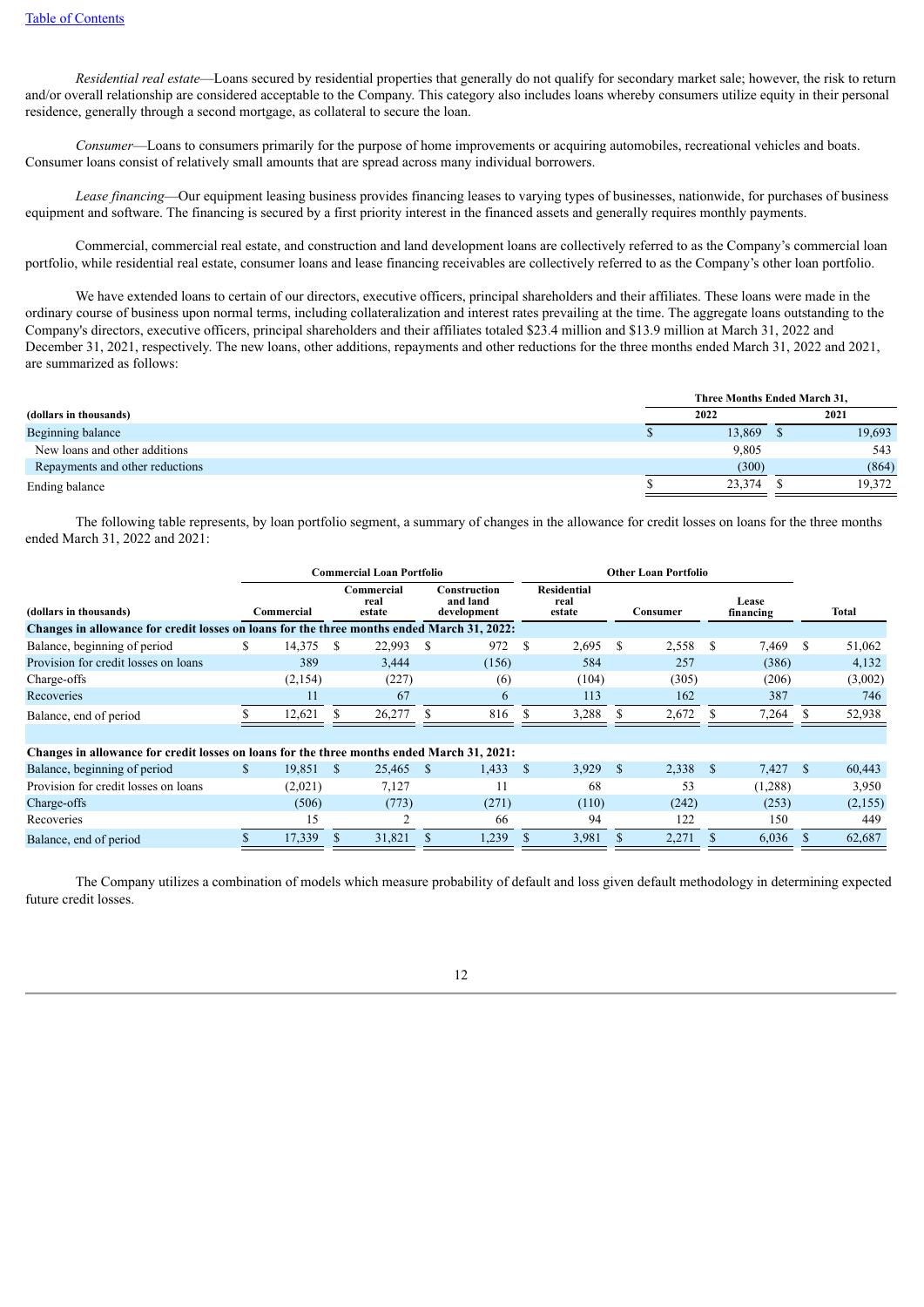The probability of default is the risk that the borrower will be unable or unwilling to repay its debt in full or on time. The risk of default is derived by analyzing the obligor's capacity to repay the debt in accordance with contractual terms. Probability of default is generally associated with financial characteristics such as inadequate cash flow to service debt, declining revenues or operating margins, high leverage, declining or marginal liquidity, and the inability to successfully implement a business plan. In addition to these quantifiable factors, the borrower's willingness to repay also must be evaluated.

The probability of default is forecasted, for most commercial and retail loans, using a regression model that determines the likelihood of default within the twelve month time horizon. The regression model uses forward-looking economic forecasts including variables such as gross domestic product, housing price index, and real disposable income to predict default rates. The forecasting method for the equipment financing portfolio assumes a rolling twelve month average of the through-the-cycle default mean, to predict default rates for the twelve month time horizon.

The loss given default component is the percentage of defaulted loan balance that is ultimately charged off. As a method for estimating the allowance, a form of migration analysis is used that combines the estimated probability of loans experiencing default events and the losses ultimately associated with the loans experiencing those defaults. Multiplying one by the other gives the Company its loss rate, which is then applied to the loan portfolio balance to determine expected future losses.

Within the model, the loss given default approach produces segmented loss given default estimates using a loss curve methodology, which is based on historical net losses from charge-off and recovery information. The main principle of a loss curve model is that the loss follows a steady timing schedule based on how long the defaulted loan has been on the books.

The Company's expected loss estimate is anchored in historical credit loss experience, with an emphasis on all available portfolio data. The Company's historical look-back period includes January 2012 through the current period, on a monthly basis. When historical credit loss experience is not sufficient for a specific portfolio, the Company may supplement its own portfolio data with external models or data.

Historical data is evaluated in multiple components of the expected credit loss, including the reasonable and supportable forecast and the postreversion period of each loan segment. The historical experience is used to infer probability of default and loss given default in the reasonable and supportable forecast period. In the post-reversion period, long-term average loss rates are segmented by loan pool.

Qualitative reserves reflect management's overall estimate of the extent to which current expected credit losses on collectively evaluated loans will differ from historical loss experience. The analysis takes into consideration other analytics performed within the organization, such as enterprise and concentration management, along with other credit-related analytics as deemed appropriate. Management attempts to quantify qualitative reserves whenever possible.

The Company segments the loan portfolio into pools based on the following risk characteristics: financial asset type, collateral type, loan characteristics, credit characteristics, outstanding loan balances, contractual terms and prepayment assumptions, industry of borrower and concentrations, historical or expected credit loss patterns, and reasonable and supportable forecast periods.

Within the probability of default segmentation, credit metrics are identified to further segment the financial assets. The Company utilizes risk ratings for the commercial portfolios and days past due for the consumer and the lease financing portfolios.

The Company has defined five transitioning risk states for each asset pool within the expected credit loss model. The below table illustrates the transition matrix:

| <b>Risk state</b> | <b>Commercial loans</b><br>risk rating | <b>Consumer loans and</b><br>equipment finance loans and leases<br>days past due |
|-------------------|----------------------------------------|----------------------------------------------------------------------------------|
|                   | $0 - 5$                                | $0 - 14$                                                                         |
|                   |                                        | 15-29                                                                            |
|                   | n                                      |                                                                                  |
|                   |                                        | 30-59                                                                            |
|                   |                                        | 60-89                                                                            |
| Default           | $9+$ and nonaccrual                    | $90+$ and nonaccrual                                                             |
|                   |                                        |                                                                                  |

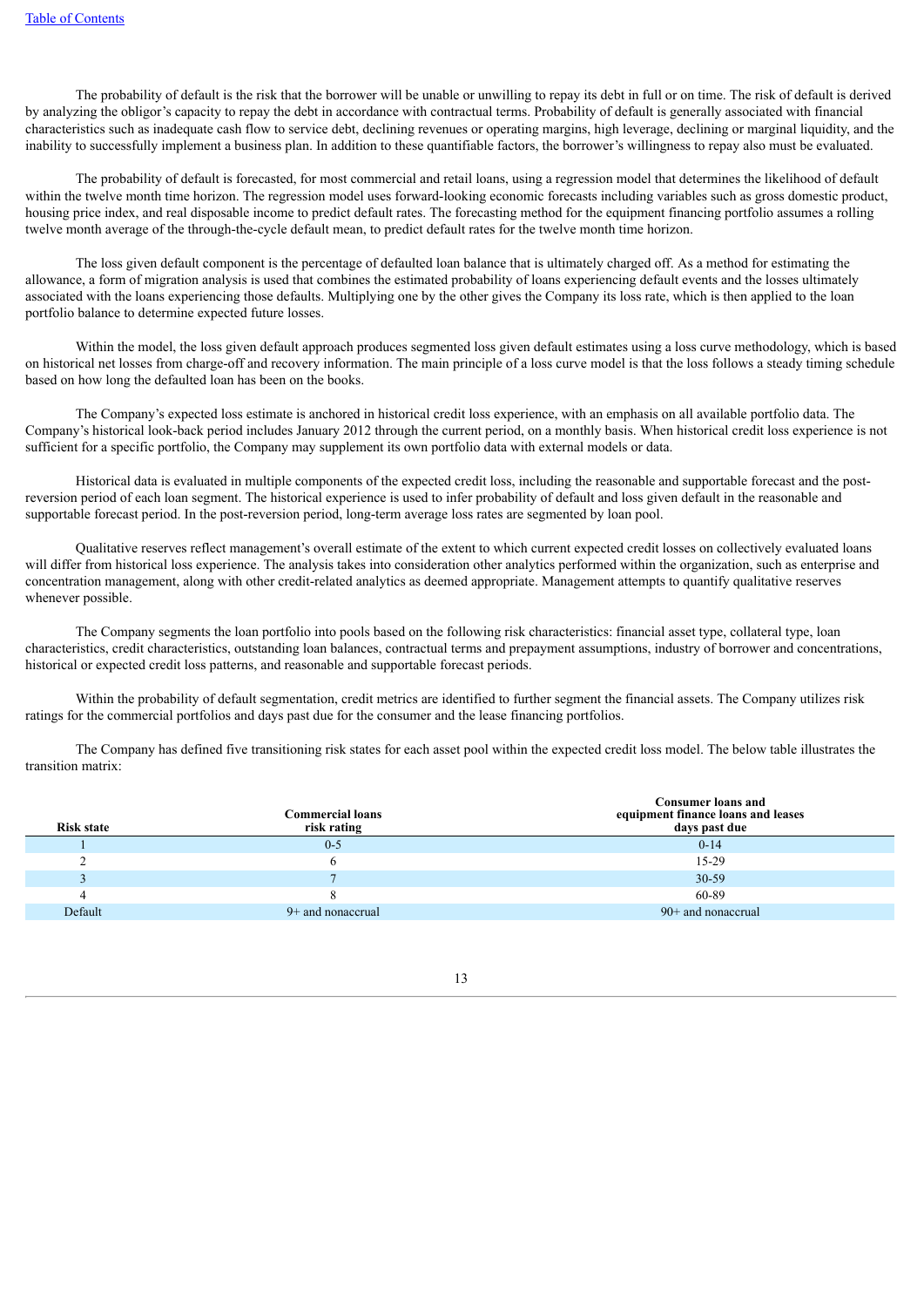## *Expected Credit Losses*

In calculating expected credit losses, the Company individually evaluates loans on nonaccrual status with a balance greater than \$500,000, loans past due 90 days or more and still accruing interest, and loans that do not share risk characteristics with other loans in the pool. The following table presents amortized cost basis of individually evaluated loans on nonaccrual status as of March 31, 2022 and December 31, 2021:

|                                           |                                     | March 31, 2022                         |                         | December 31, 2021 |                                     |                                        |                     |  |  |
|-------------------------------------------|-------------------------------------|----------------------------------------|-------------------------|-------------------|-------------------------------------|----------------------------------------|---------------------|--|--|
| (dollars in thousands)                    | <b>Nonaccrual with</b><br>allowance | <b>Nonaccrual with</b><br>no allowance | <b>Total nonaccrual</b> |                   | <b>Nonaccrual with</b><br>allowance | <b>Nonaccrual with</b><br>no allowance | Total nonaccrual    |  |  |
| Commercial:                               |                                     |                                        |                         |                   |                                     |                                        |                     |  |  |
| Commercial                                | \$<br>4,463                         | 2,275<br>-S                            | 6,738<br>- \$           |                   | 4,681<br>- S                        | 2,275<br>-S                            | $^{\circ}$<br>6,956 |  |  |
| Commercial other                          | 3,248                               |                                        | 3,248                   |                   | 4,467                               |                                        | 4,467               |  |  |
| Commercial real estate:                   |                                     |                                        |                         |                   |                                     |                                        |                     |  |  |
| Commercial real estate non-owner occupied | 1,992                               | 21,344                                 | 23,336                  |                   | 1,914                               | 9,912                                  | 11,826              |  |  |
| Commercial real estate owner occupied     | 3,059                               | 1,340                                  | 4,399                   |                   | 2,164                               | 1,340                                  | 3,504               |  |  |
| Multi-family                              | 188                                 | 1,935                                  | 2,123                   |                   | 201                                 | 1,967                                  | 2,168               |  |  |
| Farmland                                  | 153                                 | –                                      |                         | 153               | 155                                 |                                        | 155                 |  |  |
| Construction and land development         | 262                                 |                                        |                         | 262               | 83                                  |                                        | 83                  |  |  |
| Total commercial loans                    | 13,365                              | 26,894                                 | 40,259                  |                   | 13,665                              | 15,494                                 | 29,159              |  |  |
| Residential real estate:                  |                                     |                                        |                         |                   |                                     |                                        |                     |  |  |
| Residential first lien                    | 3,197                               | 753                                    | 3,950                   |                   | 3,116                               | 832                                    | 3,948               |  |  |
| Other residential                         | 926                                 |                                        |                         | 926               | 836                                 |                                        | 836                 |  |  |
| Consumer:                                 |                                     |                                        |                         |                   |                                     |                                        |                     |  |  |
| Consumer                                  | 97                                  |                                        |                         | 97                | 110                                 |                                        | 110                 |  |  |
| Lease financing                           | 1,454                               |                                        | 1,454                   |                   | 1,510                               |                                        | 1,510               |  |  |
| <b>Total loans</b>                        | 19,039                              | 27,647<br><b>S</b>                     | 46,686<br>-S            |                   | 19,237                              | 16,326<br><sup>\$</sup>                | 35,563              |  |  |

There was no interest income recognized on nonaccrual loans during the three months ended March 31, 2022 and 2021 while the loans were in nonaccrual status. Additional interest income that would have been recorded on nonaccrual loans had they been current in accordance with their original terms was \$0.8 million and \$0.7 million for the three months ended March 31, 2022 and 2021, respectively. The Company recognized interest income on commercial and commercial real estate loans modified under troubled debt restructurings of \$0.1 million in each of the three months ended March 31, 2022 and 2021.

### *Collateral Dependent Financial Assets*

A collateral dependent financial loan relies solely on the operation or sale of the collateral for repayment. In evaluating the overall risk associated with a loan, the Company considers character, overall financial condition and resources, and payment record of the borrower; the prospects for support from any financially responsible guarantors; and the nature and degree of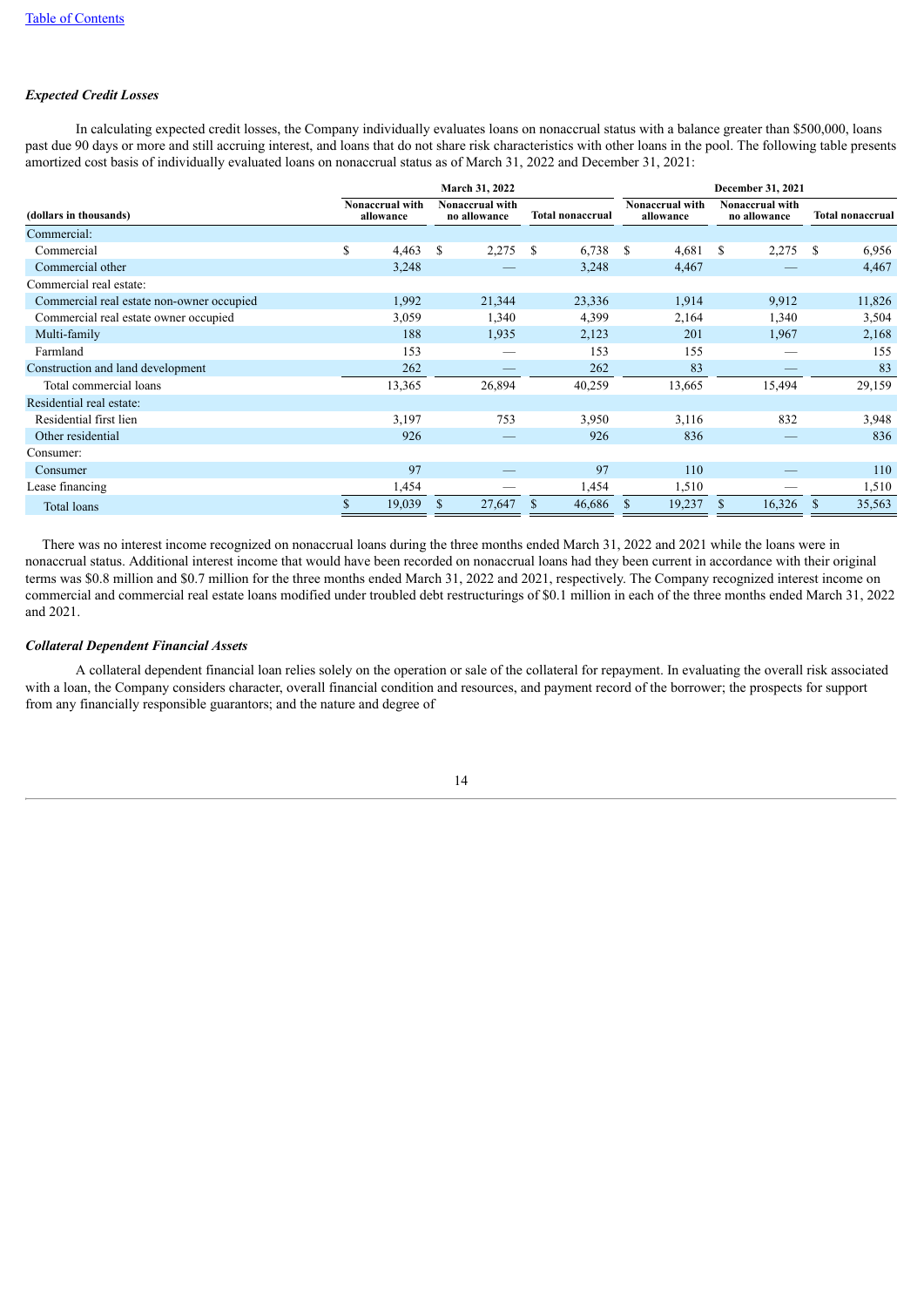protection provided by the cash flow and value of any underlying collateral. However, as other sources of repayment become inadequate over time, the significance of the collateral's value increases and the loan may become collateral dependent.

The table below presents the value of individually evaluated, collateral dependent loans by loan class, for borrowers experiencing financial difficulty, as of March 31, 2022 and December 31, 2021:

| (dollars in thousands)                  |              | <b>Real Estate</b>       |               | <b>Blanket Lien</b> |              | Equipment |               | Total  |
|-----------------------------------------|--------------|--------------------------|---------------|---------------------|--------------|-----------|---------------|--------|
| March 31, 2022                          |              |                          |               |                     |              |           |               |        |
| Commercial                              |              |                          |               |                     |              |           |               |        |
| Commercial                              | $\mathbb{S}$ | $\overline{\phantom{m}}$ | <sup>\$</sup> | 4,890               | <sup>S</sup> |           | <sup>S</sup>  | 4,890  |
| Commercial Other                        |              |                          |               | 245                 |              | 939       |               | 1,184  |
| <b>Commercial Real Estate</b>           |              |                          |               |                     |              |           |               |        |
| Non-Owner Occupied                      |              | 23,013                   |               | __                  |              |           |               | 23,013 |
| Owner Occupied                          |              | 1,336                    |               | _                   |              |           |               | 1,336  |
| Multi-Family                            |              | 1,937                    |               |                     |              |           |               | 1,937  |
| <b>Total Collateral Dependent Loans</b> |              | 26,286                   | $\mathbb{S}$  | 5,135               | \$           | 939       | <sup>\$</sup> | 32,360 |
| <b>December 31, 2021</b>                |              |                          |               |                     |              |           |               |        |
| Commercial                              |              |                          |               |                     |              |           |               |        |
| Commercial                              | \$           | $\overline{\phantom{0}}$ | $\mathbb{S}$  | 5,402               | -S           |           | $\mathbb{S}$  | 5,402  |
| Commercial Other                        |              |                          |               |                     |              | 502       |               | 502    |
| <b>Commercial Real Estate</b>           |              |                          |               |                     |              |           |               |        |
| Non-Owner Occupied                      |              | 11,604                   |               |                     |              |           |               | 11,604 |
| Owner Occupied                          |              | 1,336                    |               |                     |              |           |               | 1,336  |
| Multi-Family                            |              | 1,969                    |               |                     |              |           |               | 1,969  |
| <b>Total Collateral Dependent Loans</b> | \$           | 14,909                   | \$            | 5,402               | \$           | 502       | S             | 20,813 |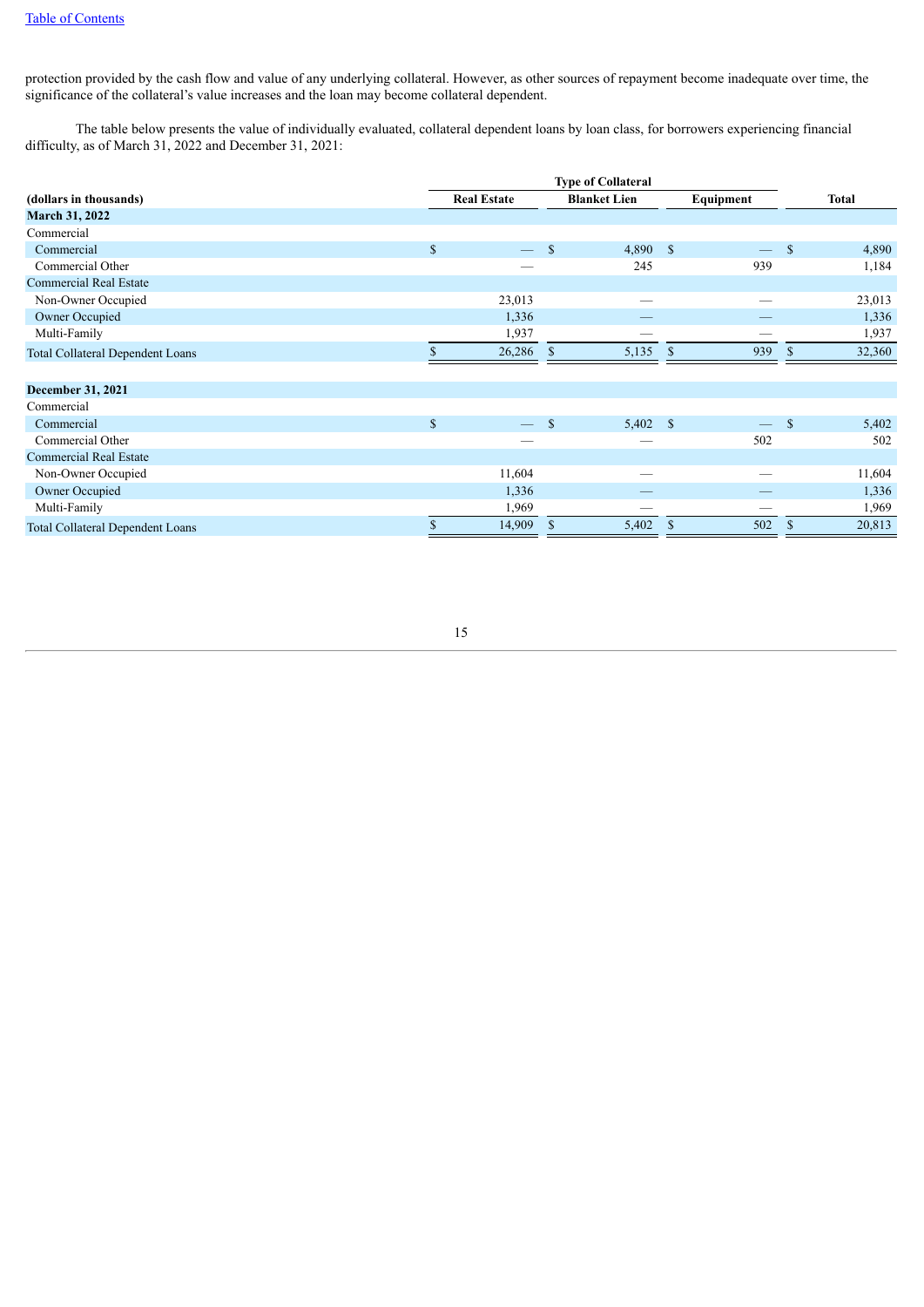The aging status of the recorded investment in loans by portfolio as of March 31, 2022 was as follows:

|                                              |                           | <b>Accruing loans</b> |                        |               |                                |    |                          |               |            |    |           |              |              |
|----------------------------------------------|---------------------------|-----------------------|------------------------|---------------|--------------------------------|----|--------------------------|---------------|------------|----|-----------|--------------|--------------|
| (dollars in thousands)                       | 30-59<br>davs<br>past due |                       | 60-89 days past<br>due |               | Past due<br>90 days<br>or more |    | <b>Total</b><br>past due |               | Nonaccrual |    | Current   |              | <b>Total</b> |
| Commercial:                                  |                           |                       |                        |               |                                |    |                          |               |            |    |           |              |              |
| Commercial                                   | \$<br>281                 | -S                    | 25                     | <sup>\$</sup> | 759                            | -S | 1,065                    | <sup>\$</sup> | 6,738      | -S | 788,695   | <sup>S</sup> | 796,498      |
| Commercial other                             | 3,070                     |                       | 1,730                  |               |                                |    | 4,800                    |               | 3,248      |    | 633,579   |              | 641,627      |
| Commercial real estate:                      |                           |                       |                        |               |                                |    |                          |               |            |    |           |              |              |
| Commercial real estate non-owner<br>occupied | 131                       |                       | 441                    |               |                                |    | 572                      |               | 23,336     |    | 1,267,331 |              | 1,291,239    |
| Commercial real estate owner<br>occupied     | 129                       |                       |                        |               |                                |    | 129                      |               | 4,399      |    | 495,343   |              | 499,871      |
| Multi-family                                 | 14,465                    |                       |                        |               |                                |    | 14,465                   |               | 2,123      |    | 235,919   |              | 252,507      |
| Farmland                                     | 709                       |                       | 6                      |               |                                |    | 715                      |               | 153        |    | 69,556    |              | 70,424       |
| Construction and land development            |                           |                       |                        |               |                                |    |                          |               | 262        |    | 188,406   |              | 188,668      |
| Total commercial loans                       | 18,785                    |                       | 2,202                  |               | 759                            |    | 21,746                   |               | 40,259     |    | 3,678,829 |              | 3,740,834    |
| Residential real estate:                     |                           |                       |                        |               |                                |    |                          |               |            |    |           |              |              |
| Residential first lien                       | 207                       |                       | 47                     |               |                                |    | 254                      |               | 3,950      |    | 264,583   |              | 268,787      |
| Other residential                            | 9                         |                       | 91                     |               |                                |    | 100                      |               | 926        |    | 59,518    |              | 60,544       |
| Consumer:                                    |                           |                       |                        |               |                                |    |                          |               |            |    |           |              |              |
| Consumer                                     | 84                        |                       | $\overline{4}$         |               |                                |    | 88                       |               | 97         |    | 101,507   |              | 101,692      |
| Consumer other                               | 3,452                     |                       | 2,339                  |               | 70                             |    | 5,861                    |               |            |    | 933,243   |              | 939,104      |
| Lease financing                              | 1,505                     |                       | 319                    |               |                                |    | 1,824                    |               | 1,454      |    | 425,722   |              | 429,000      |
| Total loans                                  | 24,042                    | S                     | 5,002                  |               | 829                            |    | 29,873                   |               | 46,686     |    | 5,463,402 |              | 5,539,961    |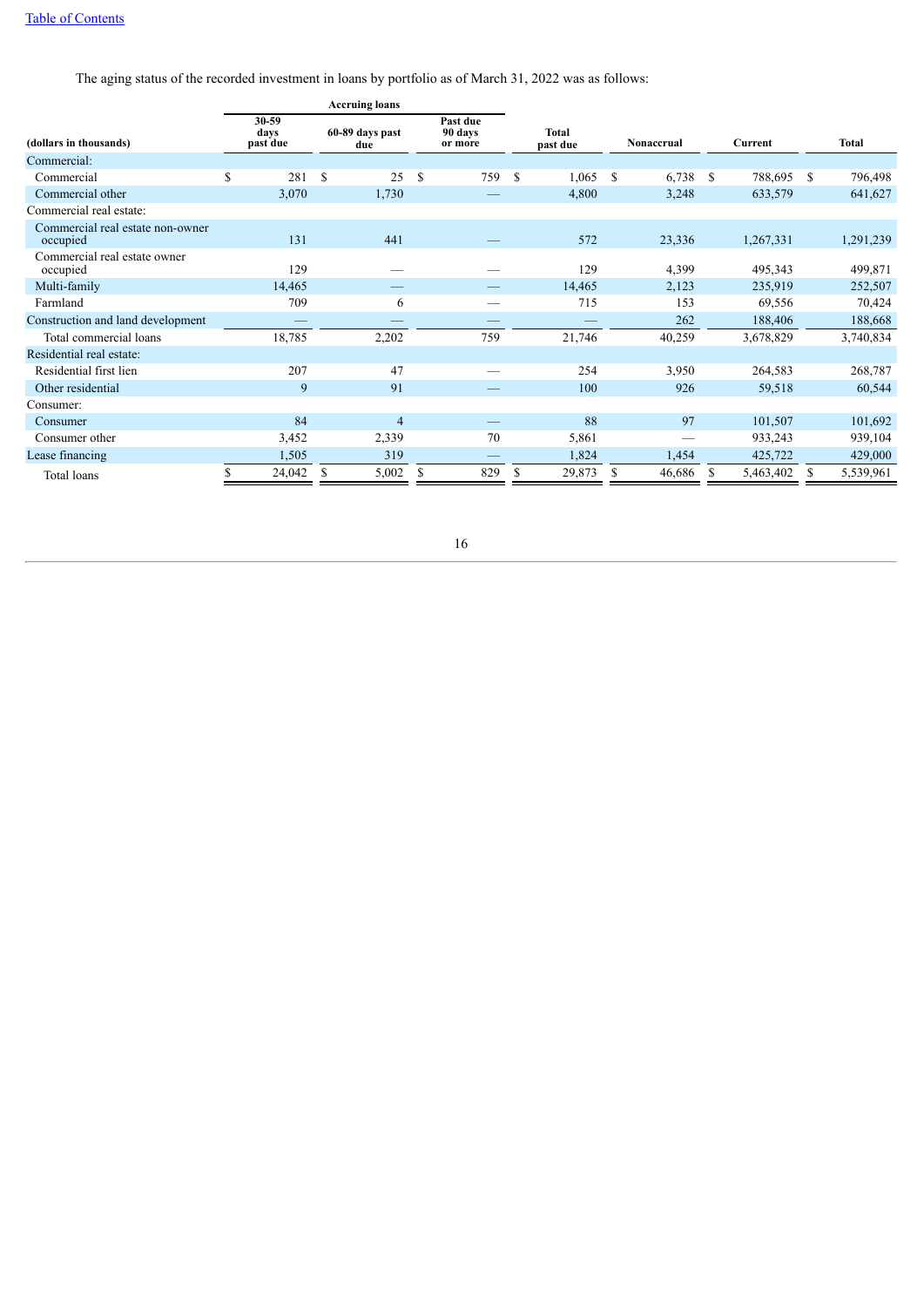The aging status of the recorded investment in loans by portfolio as of December 31, 2021 was as follows:

| <b>Accruing loans</b>                        |    |                           |               |                           |               |                                |               |                          |               |            |               |           |               |              |
|----------------------------------------------|----|---------------------------|---------------|---------------------------|---------------|--------------------------------|---------------|--------------------------|---------------|------------|---------------|-----------|---------------|--------------|
| (dollars in thousands)                       |    | 30-59<br>days<br>past due |               | 60-89<br>davs<br>past due |               | Past due<br>90 days<br>or more |               | <b>Total</b><br>past due |               | Nonaccrual |               | Current   |               | <b>Total</b> |
| Commercial:                                  |    |                           |               |                           |               |                                |               |                          |               |            |               |           |               |              |
| Commercial                                   | \$ | 283                       | <sup>\$</sup> | 1,082                     | <sup>\$</sup> | $\overline{\phantom{0}}$       | <sup>\$</sup> | 1,365                    | -S            | 6,956      | <sup>\$</sup> | 762,349   | -S            | 770,670      |
| Commercial other                             |    | 2,402                     |               | 2,110                     |               | 5                              |               | 4,517                    |               | 4,467      |               | 670,534   |               | 679,518      |
| Commercial real estate:                      |    |                           |               |                           |               |                                |               |                          |               |            |               |           |               |              |
| Commercial real estate non-owner<br>occupied |    | 585                       |               | 243                       |               |                                |               | 828                      |               | 11,826     |               | 1,092,679 |               | 1,105,333    |
| Commercial real estate owner<br>occupied     |    | 232                       |               | 730                       |               |                                |               | 962                      |               | 3,504      |               | 465,192   |               | 469,658      |
| Multi-family                                 |    |                           |               | –                         |               |                                |               |                          |               | 2,168      |               | 169,707   |               | 171,875      |
| Farmland                                     |    |                           |               | 26                        |               | --                             |               | 26                       |               | 155        |               | 69,781    |               | 69,962       |
| Construction and land development            |    | 195                       |               | 195                       |               | -                              |               | 390                      |               | 83         |               | 193,276   |               | 193,749      |
| Total commercial loans                       |    | 3,697                     |               | 4,386                     |               | 5                              |               | 8,088                    |               | 29,159     |               | 3,423,518 |               | 3,460,765    |
| Residential real estate:                     |    |                           |               |                           |               |                                |               |                          |               |            |               |           |               |              |
| Residential first lien                       |    | 113                       |               | 285                       |               |                                |               | 398                      |               | 3,948      |               | 270,066   |               | 274,412      |
| Other residential                            |    | 456                       |               | 151                       |               |                                |               | 607                      |               | 836        |               | 62,296    |               | 63,739       |
| Consumer:                                    |    |                           |               |                           |               |                                |               |                          |               |            |               |           |               |              |
| Consumer                                     |    | 127                       |               | 20                        |               |                                |               | 147                      |               | 110        |               | 105,751   |               | 106,008      |
| Consumer other                               |    | 4,423                     |               | 2,358                     |               |                                |               | 6,782                    |               |            |               | 889,815   |               | 896,597      |
| Lease financing                              |    | 1,253                     |               | 245                       |               |                                |               | 1,498                    |               | 1,510      |               | 420,272   |               | 423,280      |
| Total loans                                  | S  | 10,069                    | S             | 7,445                     | \$            | 6                              | \$            | 17,520                   | <sup>\$</sup> | 35,563     | \$            | 5,171,718 | <sup>\$</sup> | 5,224,801    |

#### *Troubled Debt Restructurings*

Loans modified as TDRs for commercial and commercial real estate loans generally consist of allowing commercial borrowers to defer scheduled principal payments and make interest only payments for a specified period of time at the stated interest rate of the original loan agreement or lower payments due to a modification of the loans' contractual terms. TDRs are transferred to nonaccrual status when it is probable that any remaining principal and interest payments due on the loan will not be collected in accordance with the contractual terms of the loan. TDRs that subsequently default are individually evaluated for impairment at the time of default. The outstanding balance of modifications made as a result of COVID, that were not considered TDRs under the Cornavirus Aid, Relief, and Economic Security Act, as amended by Section 541 of the Consolidated Appropriations Act, totaled \$1.1 million and \$13.3 million at March 31, 2022 and December 31, 2021, respectively.

The Company's TDRs are identified on a case-by-case basis in connection with the ongoing loan collection processes. The following table presents TDRs by loan portfolio as of March 31, 2022 and December 31, 2021:

|                                   | <b>March 31, 2022</b><br><b>December 31, 2021</b> |  |                   |  |              |                |       |  |                   |  |        |  |  |
|-----------------------------------|---------------------------------------------------|--|-------------------|--|--------------|----------------|-------|--|-------------------|--|--------|--|--|
| (dollars in thousands)            | Accruing $(1)$                                    |  | Non-accrual $(2)$ |  | <b>Total</b> | Accruing $(1)$ |       |  | Non-accrual $(2)$ |  | Total  |  |  |
| Commercial                        | ,275                                              |  | 1,220             |  | 2,495        |                | 833   |  | 1,422             |  | 2,255  |  |  |
| Commercial real estate            | 109                                               |  | 3,143             |  | 3,252        |                | .522  |  | 3,302             |  | 4,824  |  |  |
| Construction and land development | 34                                                |  |                   |  | 34           |                | 37    |  |                   |  | 37     |  |  |
| Residential real estate           | 2,861                                             |  | 872               |  | 3.733        |                | 3,128 |  | 784               |  | 3,912  |  |  |
| Consumer                          | 175                                               |  |                   |  | 175          |                | 98    |  |                   |  | 98     |  |  |
| Lease financing                   | 931                                               |  | 520               |  | 1.451        |                | .394  |  | 241               |  | . 635  |  |  |
| Total loans                       | 5,385                                             |  | 5,755             |  | 11.140       |                | 7,012 |  | 5.749             |  | 12,761 |  |  |

(1) These loans are still accruing interest.

(2) These loans are included in non-accrual loans in the preceding tables.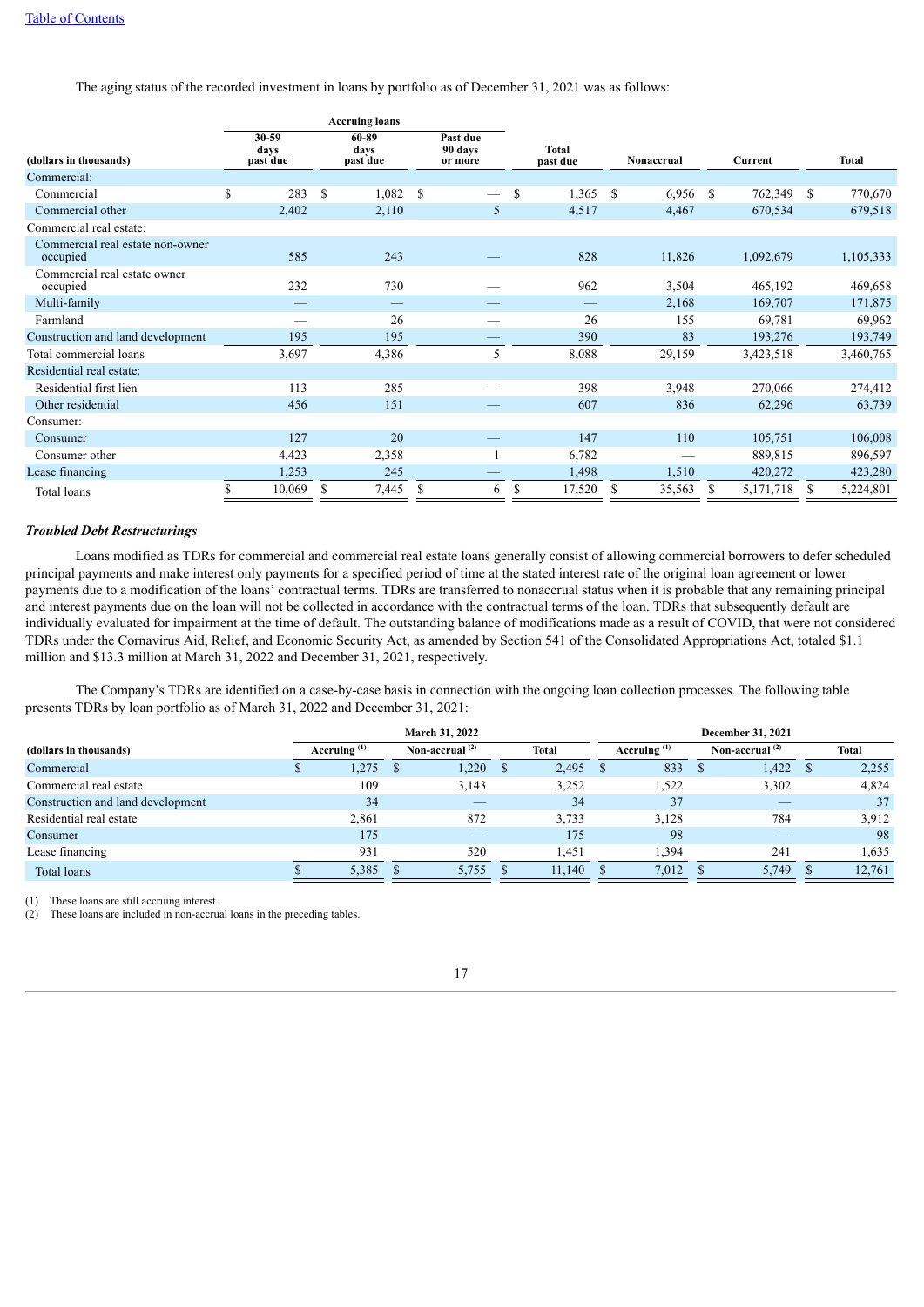The allowance for credit losses on TDRs totaled \$0.7 million at March 31, 2022 and December 31, 2021. The Company had no unfunded commitments in connection with TDRs at March 31, 2022 and December 31, 2021.

The following table presents a summary of loans by portfolio that were restructured during the three months ended March 31, 2022 and 2021. There were no loans modified as TDRs within the previous twelve months that subsequently defaulted during the three months ended March 31, 2022 or 2021:

|                                           | Commercial loan portfolio<br>Other loan portfolio |            |    |                              |   |                                         |   |                                      |    |               |    |                    |        |       |
|-------------------------------------------|---------------------------------------------------|------------|----|------------------------------|---|-----------------------------------------|---|--------------------------------------|----|---------------|----|--------------------|--------|-------|
| (dollars in thousands)                    |                                                   | Commercial |    | Commercial<br>real<br>estate |   | Construction<br>and land<br>development |   | <b>Residential</b><br>real<br>estate |    | Consumer      |    | Lease<br>financing |        | Total |
| For the three months ended March 31, 2022 |                                                   |            |    |                              |   |                                         |   |                                      |    |               |    |                    |        |       |
| Troubled debt restructurings:             |                                                   |            |    |                              |   |                                         |   |                                      |    |               |    |                    |        |       |
| Number of loans                           |                                                   |            |    |                              |   |                                         |   |                                      |    | $\mathcal{R}$ |    |                    |        | 10    |
| Pre-modification outstanding balance      | \$                                                | 645        | -S |                              | У |                                         | э | 200                                  | -S | 79            | -S | 91                 | S      | 1,015 |
| Post-modification outstanding balance     |                                                   | 645        |    |                              |   |                                         |   | 178                                  |    | 79            |    | 91                 |        | 993   |
|                                           |                                                   |            |    |                              |   |                                         |   |                                      |    |               |    |                    |        |       |
| For the three months ended March 31, 2021 |                                                   |            |    |                              |   |                                         |   |                                      |    |               |    |                    |        |       |
| Troubled debt restructurings:             |                                                   |            |    |                              |   |                                         |   |                                      |    |               |    |                    |        |       |
| Number of loans                           |                                                   | __         |    | __                           |   |                                         |   | ◠                                    |    | $\mathcal{D}$ |    | –                  |        |       |
| Pre-modification outstanding balance      | \$                                                | –          | S  | –                            |   | 49                                      | S | 55                                   | -S | 31            | -S |                    | ¢<br>ъ | 135   |
| Post-modification outstanding balance     |                                                   |            |    |                              |   | 40                                      |   | 56                                   |    | 31            |    |                    |        | 127   |

### *Credit Quality Monitoring*

The Company maintains loan policies and credit underwriting standards as part of the process of managing credit risk. These standards include making loans generally within the Company's four main regions, which include eastern, northern and southern Illinois and the St. Louis metropolitan area. In addition our specialty finance division does nationwide bridge lending for FHA and HUD developments and originates loans for multifamily, assisted and senior living and multi-use properties. Our equipment leasing business provides financing to business customers across the country.

The Company has a loan approval process involving underwriting and individual and group loan approval authorities to consider credit quality and loss exposure at loan origination. The loans in the Company's commercial loan portfolio are risk rated at origination based on the grading system set forth below. All loan authority is based on the aggregate credit to a borrower and its related entities.

The Company's consumer loan portfolio is primarily comprised of both secured and unsecured loans that are relatively small and are evaluated at origination on a centralized basis against standardized underwriting criteria. The ongoing measurement of credit quality of the consumer loan portfolio is largely done on an exception basis. If payments are made on schedule, as agreed, then no further monitoring is performed. However, if delinquency occurs, the delinquent loans are turned over to the Company's Consumer Collections Group for resolution. Credit quality for the entire consumer loan portfolio is measured by the periodic delinquency rate, nonaccrual amounts and actual losses incurred.

Loans in the commercial loan portfolio tend to be larger and more complex than those in the other loan portfolio, and therefore, are subject to more intensive monitoring. All loans in the commercial loan portfolio have an assigned relationship manager, and most borrowers provide periodic financial and operating information that allows the relationship managers to stay abreast of credit quality during the life of the loans. The risk ratings of loans in the commercial loan portfolio are reassessed at least annually, with loans below an acceptable risk rating reassessed more frequently and reviewed by various individuals within the Company at least quarterly.

The Company maintains a centralized independent loan review function that monitors the approval process and ongoing asset quality of the loan portfolio, including the accuracy of loan grades. The Company also maintains an independent appraisal review function that participates in the review of all appraisals obtained by the Company.

### *Credit Quality Indicators*

The Company uses a ten grade risk rating system to monitor the ongoing credit quality of its commercial loan portfolio. These loan grades rank the credit quality of a borrower by measuring liquidity, debt capacity, and coverage and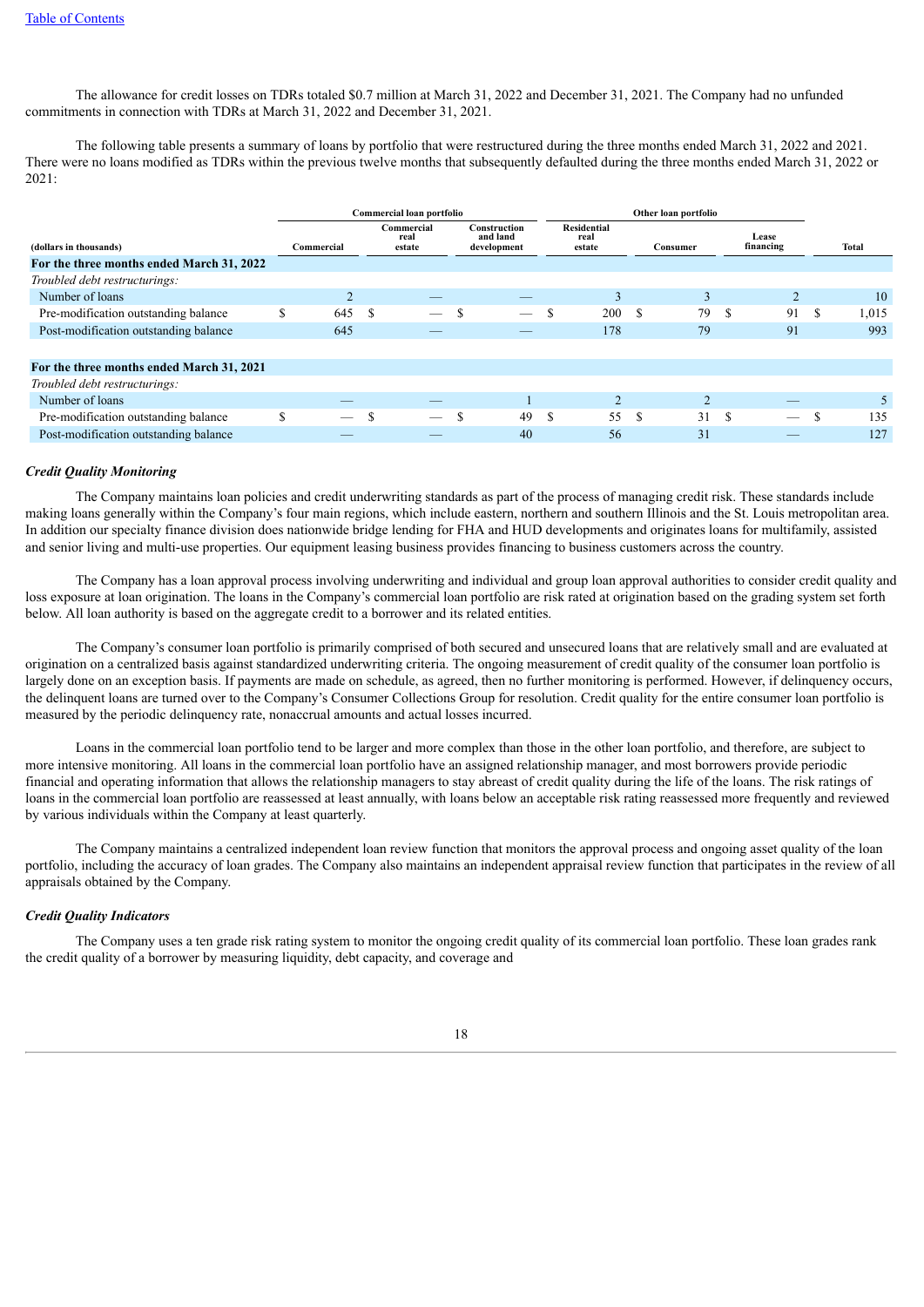payment behavior as shown in the borrower's financial statements. The risk grades also measure the quality of the borrower's management and the repayment support offered by any guarantors.

The Company considers all loans with Risk Grades 1 -6 as acceptable credit risks and structures and manages such relationships accordingly. Periodic financial and operating data combined with regular loan officer interactions are deemed adequate to monitor borrower performance. Loans with Risk Grades of 7 are considered "watch credits" categorized as special mention and the frequency of loan officer contact and receipt of financial data is increased to stay abreast of borrower performance. Loans with Risk Grades of 8 - 10 are considered problematic and require special care. Risk Grade 8 is categorized as substandard, 9 as substandard - nonaccrual and 10 as doubtful. Further, loans with Risk Grades of 7 - 10 are managed regularly through a number of processes, procedures and committees, including oversight by a loan administration committee comprised of executive and senior management of the Company, which includes highly structured reporting of financial and operating data, intensive loan officer intervention and strategies to exit, as well as potential management by the Company's Special Assets Group. Loans not graded in the commercial loan portfolio are monitored by aging status and payment activity.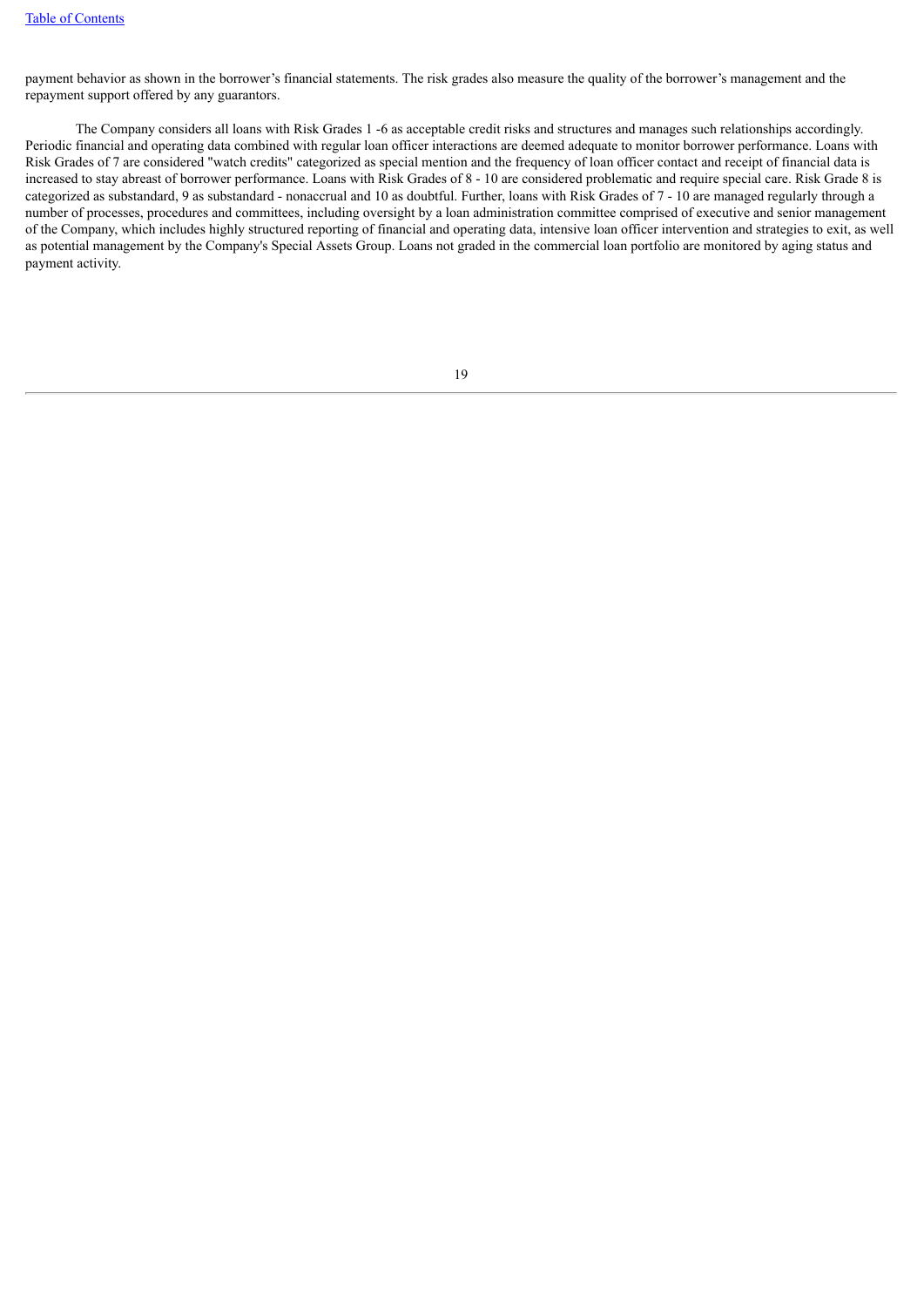The following tables present the recorded investment of the commercial loan portfolio by risk category as of March 31, 2022 and December 31, 2021:

| <b>Term Loans</b><br><b>Amortized Cost Basis by Origination Year</b><br>2022<br>2021<br>2020<br>2019<br>2018<br>Prior<br><b>Revolving loans</b><br><b>Total</b><br>(dollars in thousands)<br>35,988<br>$\mathbf{s}$<br>20,640<br>$\mathbf{s}$<br>56,169<br>$\mathbf{s}$<br>102,759<br>78,574<br>$\mathbf{s}$<br>44,134<br>$\mathbf{\hat{s}}$<br>425,219 \$<br>763,483<br>Commercial<br>Commercial<br>Acceptable credit quality \$<br><sup>S</sup><br>1,343<br>Special mention<br>129<br>48<br>551<br>299<br>3,130<br>5,500<br>372<br>827<br>20,777<br>Substandard<br>1,846<br>4,330<br>13,402<br>$\overline{\phantom{0}}$<br>$\overline{\phantom{0}}$<br>340<br>240<br>174<br>463<br>5,521<br>6,738<br>Substandard - nonaccrual<br>Doubtful<br>—<br>Not graded<br>$\overline{\phantom{m}}$<br>$\overline{\phantom{m}}$<br>$\overline{\phantom{m}}$<br>$\overline{\phantom{m}}$<br>35,988<br>103,600<br>78,622<br>45,752<br>24,003<br>61,261<br>447,272<br>796,498<br>Subtotal<br>Commercial other<br>Acceptable credit quality<br>66,720<br>213,502<br>149,049<br>88,347<br>24,879<br>438<br>77,191<br>620,126<br>Special mention<br>227<br>1,861<br>9,462<br>3,745<br>1,375<br>16,670<br>-<br>Substandard<br>62<br>1,521<br>1,583<br>$\qquad \qquad -$<br>$\overline{\phantom{0}}$<br>$\qquad \qquad -$<br>$\overline{\phantom{0}}$<br>Substandard - nonaccrual<br>355<br>72<br>350<br>5<br>3,248<br>2,466<br>$\overline{\phantom{0}}$<br>$\overline{\phantom{0}}$<br>Doubtful<br>$\equiv$<br>$\overline{\phantom{0}}$<br>a,<br>Not graded<br>$\overline{\phantom{m}}$<br>$\overline{\phantom{m}}$<br>-<br>-<br>100,337<br>28,974<br>438<br>80,092<br>641,627<br>Subtotal<br>66,720<br>214,084<br>150,982<br>Commercial real estate<br>Non-owner occupied<br>Acceptable credit quality<br>221,262<br>441,878<br>153,618<br>125,995<br>20,477<br>210,880<br>5,295<br>1,179,405<br>26<br>3,480<br>15,343<br>1,006<br>1,776<br>21,631<br>Special mention<br>$\overline{\phantom{a}}$<br>6,118<br>21,133<br>37,698<br>250<br>66,867<br>Substandard<br>$\qquad \qquad -$<br>1,668<br>$\qquad \qquad -$<br>Substandard - nonaccrual<br>134<br>989<br>12,779<br>3,421<br>23,336<br>6,013<br>$\overline{\phantom{0}}$<br>$\overline{\phantom{m}}$<br>Doubtful<br>—<br>-<br>-<br>-<br>Not graded<br>$\overline{\phantom{m}}$<br>$\overline{\phantom{0}}$<br>$\overline{\phantom{0}}$<br>$\overline{\phantom{0}}$<br>448,156<br>35,930<br>253,775<br>5,545<br>1,291,239<br>Subtotal<br>221,262<br>158,087<br>168,484<br>Owner occupied<br>Acceptable credit quality<br>50,665<br>140,875<br>67,486<br>47,486<br>39,078<br>123,447<br>1,345<br>470,382<br>146<br>182<br>Special mention<br>161<br>4,585<br>32<br>5,106<br>593<br>Substandard<br>4,188<br>10,676<br>$\qquad \qquad -$<br>4,228<br>299<br>19,984<br>$\overline{\phantom{0}}$<br>4,399<br>Substandard - nonaccrual<br>338<br>334<br>162<br>333<br>3,232<br>$\overline{\phantom{0}}$<br>Doubtful<br>$\equiv$<br>-<br>$\overline{\phantom{0}}$<br>$\overline{\phantom{0}}$<br>a,<br>Not graded<br>$\overline{\phantom{m}}$<br>$\overline{\phantom{0}}$<br>$\overline{\phantom{m}}$<br>-<br>145,547<br>68,413<br>58,506<br>39,572<br>135,492<br>1,676<br>499,871<br>Subtotal<br>50,665<br>Multi-family<br>Acceptable credit quality<br>99,607<br>77,047<br>19,938<br>504<br>25,326<br>15,591<br>1,556<br>239,569<br>Special mention<br>-<br>-<br>-<br>-<br>Substandard<br>975<br>9,840<br>10,815<br>$\overline{\phantom{0}}$<br>$\overline{\phantom{0}}$<br>$\qquad \qquad -$<br>118<br>2,005<br>2,123<br>Substandard - nonaccrual<br>$\overline{\phantom{0}}$<br>$\qquad \qquad -$<br>$\overline{\phantom{0}}$<br>$\qquad \qquad -$<br>$\overline{\phantom{0}}$<br>Doubtful<br>—<br>Not graded<br>$\overline{\phantom{0}}$<br>$\overline{\phantom{0}}$<br>$\overline{\phantom{0}}$<br>$\overbrace{\phantom{123221111}}$<br>$\overline{\phantom{0}}$<br>99,607<br>78,022<br>19,938<br>622<br>25,326<br>27,436<br>1,556<br>252,507<br>Subtotal<br>Farmland<br>Acceptable credit quality<br>1,606<br>17,142<br>14,466<br>4,811<br>3,216<br>25,943<br>1,944<br>69,128<br>Special mention<br>145<br>187<br>332<br>▃<br>÷<br>-<br>71<br>561<br>Substandard<br>166<br>13<br>811<br>$\overline{\phantom{0}}$<br>$\overline{\phantom{m}}$<br>$\overline{\phantom{0}}$<br>Substandard - nonaccrual<br>103<br>153<br>50<br>-<br>Doubtful<br>Not graded<br>Subtotal<br>17,213<br>4,977<br>3,477<br>1,994<br>70,424<br>1,606<br>14,466<br>26,691<br>Construction and land<br>15,483<br>53813<br>15 485<br>3847<br>21 923<br>186,567<br>development<br>Acceptable credit quality<br>71 366<br>4,650<br>220<br>220<br>Special mention<br>Substandard<br>$\qquad \qquad -$<br>-<br>Substandard - nonaccrual<br>223<br>39<br>262<br>$\overline{\phantom{0}}$<br>$\overline{\phantom{0}}$<br>-<br>$\overline{\phantom{0}}$<br>$\overline{\phantom{a}}$<br>Doubtful<br>$\qquad \qquad -$<br>$\qquad \qquad -$<br>$\qquad \qquad -$<br>$\qquad \qquad -$<br>-<br>—<br>-<br>-<br>163<br>36<br>Not graded<br>1,257<br>163<br>1,619<br>-<br>72,623<br>Subtotal<br>15,646<br>53,849<br>15,708<br>3,847<br>5,072<br>21,923<br>188,668<br>Acceptable credit quality<br>Total<br>491,331<br>1,064,569<br>536,944<br>326,762<br>137,463<br>437,118<br>534,473<br>3,528,660<br>Special mention<br>528<br>5,389<br>25,538<br>6,400<br>7,067<br>4,537<br>49,459<br>$\overline{\phantom{0}}$<br>593<br>Substandard<br>11,724<br>32,864<br>3,527<br>56,657<br>15,472<br>120,837<br>Substandard - nonaccrual<br>1,167<br>1,395<br>9,222<br>13,739<br>9,160<br>5,576<br>40,259<br>$\overline{\phantom{m}}$ |  |          | March 31, 2022           |  |                   |  |                          |                          |  |                   |  |                   |  |                   |  |
|--------------------------------------------------------------------------------------------------------------------------------------------------------------------------------------------------------------------------------------------------------------------------------------------------------------------------------------------------------------------------------------------------------------------------------------------------------------------------------------------------------------------------------------------------------------------------------------------------------------------------------------------------------------------------------------------------------------------------------------------------------------------------------------------------------------------------------------------------------------------------------------------------------------------------------------------------------------------------------------------------------------------------------------------------------------------------------------------------------------------------------------------------------------------------------------------------------------------------------------------------------------------------------------------------------------------------------------------------------------------------------------------------------------------------------------------------------------------------------------------------------------------------------------------------------------------------------------------------------------------------------------------------------------------------------------------------------------------------------------------------------------------------------------------------------------------------------------------------------------------------------------------------------------------------------------------------------------------------------------------------------------------------------------------------------------------------------------------------------------------------------------------------------------------------------------------------------------------------------------------------------------------------------------------------------------------------------------------------------------------------------------------------------------------------------------------------------------------------------------------------------------------------------------------------------------------------------------------------------------------------------------------------------------------------------------------------------------------------------------------------------------------------------------------------------------------------------------------------------------------------------------------------------------------------------------------------------------------------------------------------------------------------------------------------------------------------------------------------------------------------------------------------------------------------------------------------------------------------------------------------------------------------------------------------------------------------------------------------------------------------------------------------------------------------------------------------------------------------------------------------------------------------------------------------------------------------------------------------------------------------------------------------------------------------------------------------------------------------------------------------------------------------------------------------------------------------------------------------------------------------------------------------------------------------------------------------------------------------------------------------------------------------------------------------------------------------------------------------------------------------------------------------------------------------------------------------------------------------------------------------------------------------------------------------------------------------------------------------------------------------------------------------------------------------------------------------------------------------------------------------------------------------------------------------------------------------------------------------------------------------------------------------------------------------------------------------------------------------------------------------------------------------------------------------------------------------------------------------------------------------------------------------------------------------------------------------------------------------------------------------------------------------------------------------------------------------------------------------------------------------------------------------------------------------------------------------------------------------------------------------------------------------------------------------------------------------------------------------------------------------------------------------------------------------------------------------------------------------------------------------------------------------------------------------------------------------------------------------------------------------|--|----------|--------------------------|--|-------------------|--|--------------------------|--------------------------|--|-------------------|--|-------------------|--|-------------------|--|
|                                                                                                                                                                                                                                                                                                                                                                                                                                                                                                                                                                                                                                                                                                                                                                                                                                                                                                                                                                                                                                                                                                                                                                                                                                                                                                                                                                                                                                                                                                                                                                                                                                                                                                                                                                                                                                                                                                                                                                                                                                                                                                                                                                                                                                                                                                                                                                                                                                                                                                                                                                                                                                                                                                                                                                                                                                                                                                                                                                                                                                                                                                                                                                                                                                                                                                                                                                                                                                                                                                                                                                                                                                                                                                                                                                                                                                                                                                                                                                                                                                                                                                                                                                                                                                                                                                                                                                                                                                                                                                                                                                                                                                                                                                                                                                                                                                                                                                                                                                                                                                                                                                                                                                                                                                                                                                                                                                                                                                                                                                                                                                                                                          |  |          |                          |  |                   |  |                          |                          |  |                   |  |                   |  |                   |  |
|                                                                                                                                                                                                                                                                                                                                                                                                                                                                                                                                                                                                                                                                                                                                                                                                                                                                                                                                                                                                                                                                                                                                                                                                                                                                                                                                                                                                                                                                                                                                                                                                                                                                                                                                                                                                                                                                                                                                                                                                                                                                                                                                                                                                                                                                                                                                                                                                                                                                                                                                                                                                                                                                                                                                                                                                                                                                                                                                                                                                                                                                                                                                                                                                                                                                                                                                                                                                                                                                                                                                                                                                                                                                                                                                                                                                                                                                                                                                                                                                                                                                                                                                                                                                                                                                                                                                                                                                                                                                                                                                                                                                                                                                                                                                                                                                                                                                                                                                                                                                                                                                                                                                                                                                                                                                                                                                                                                                                                                                                                                                                                                                                          |  |          |                          |  |                   |  |                          |                          |  |                   |  |                   |  |                   |  |
|                                                                                                                                                                                                                                                                                                                                                                                                                                                                                                                                                                                                                                                                                                                                                                                                                                                                                                                                                                                                                                                                                                                                                                                                                                                                                                                                                                                                                                                                                                                                                                                                                                                                                                                                                                                                                                                                                                                                                                                                                                                                                                                                                                                                                                                                                                                                                                                                                                                                                                                                                                                                                                                                                                                                                                                                                                                                                                                                                                                                                                                                                                                                                                                                                                                                                                                                                                                                                                                                                                                                                                                                                                                                                                                                                                                                                                                                                                                                                                                                                                                                                                                                                                                                                                                                                                                                                                                                                                                                                                                                                                                                                                                                                                                                                                                                                                                                                                                                                                                                                                                                                                                                                                                                                                                                                                                                                                                                                                                                                                                                                                                                                          |  |          |                          |  |                   |  |                          |                          |  |                   |  |                   |  |                   |  |
|                                                                                                                                                                                                                                                                                                                                                                                                                                                                                                                                                                                                                                                                                                                                                                                                                                                                                                                                                                                                                                                                                                                                                                                                                                                                                                                                                                                                                                                                                                                                                                                                                                                                                                                                                                                                                                                                                                                                                                                                                                                                                                                                                                                                                                                                                                                                                                                                                                                                                                                                                                                                                                                                                                                                                                                                                                                                                                                                                                                                                                                                                                                                                                                                                                                                                                                                                                                                                                                                                                                                                                                                                                                                                                                                                                                                                                                                                                                                                                                                                                                                                                                                                                                                                                                                                                                                                                                                                                                                                                                                                                                                                                                                                                                                                                                                                                                                                                                                                                                                                                                                                                                                                                                                                                                                                                                                                                                                                                                                                                                                                                                                                          |  |          |                          |  |                   |  |                          |                          |  |                   |  |                   |  |                   |  |
|                                                                                                                                                                                                                                                                                                                                                                                                                                                                                                                                                                                                                                                                                                                                                                                                                                                                                                                                                                                                                                                                                                                                                                                                                                                                                                                                                                                                                                                                                                                                                                                                                                                                                                                                                                                                                                                                                                                                                                                                                                                                                                                                                                                                                                                                                                                                                                                                                                                                                                                                                                                                                                                                                                                                                                                                                                                                                                                                                                                                                                                                                                                                                                                                                                                                                                                                                                                                                                                                                                                                                                                                                                                                                                                                                                                                                                                                                                                                                                                                                                                                                                                                                                                                                                                                                                                                                                                                                                                                                                                                                                                                                                                                                                                                                                                                                                                                                                                                                                                                                                                                                                                                                                                                                                                                                                                                                                                                                                                                                                                                                                                                                          |  |          |                          |  |                   |  |                          |                          |  |                   |  |                   |  |                   |  |
|                                                                                                                                                                                                                                                                                                                                                                                                                                                                                                                                                                                                                                                                                                                                                                                                                                                                                                                                                                                                                                                                                                                                                                                                                                                                                                                                                                                                                                                                                                                                                                                                                                                                                                                                                                                                                                                                                                                                                                                                                                                                                                                                                                                                                                                                                                                                                                                                                                                                                                                                                                                                                                                                                                                                                                                                                                                                                                                                                                                                                                                                                                                                                                                                                                                                                                                                                                                                                                                                                                                                                                                                                                                                                                                                                                                                                                                                                                                                                                                                                                                                                                                                                                                                                                                                                                                                                                                                                                                                                                                                                                                                                                                                                                                                                                                                                                                                                                                                                                                                                                                                                                                                                                                                                                                                                                                                                                                                                                                                                                                                                                                                                          |  |          |                          |  |                   |  |                          |                          |  |                   |  |                   |  |                   |  |
|                                                                                                                                                                                                                                                                                                                                                                                                                                                                                                                                                                                                                                                                                                                                                                                                                                                                                                                                                                                                                                                                                                                                                                                                                                                                                                                                                                                                                                                                                                                                                                                                                                                                                                                                                                                                                                                                                                                                                                                                                                                                                                                                                                                                                                                                                                                                                                                                                                                                                                                                                                                                                                                                                                                                                                                                                                                                                                                                                                                                                                                                                                                                                                                                                                                                                                                                                                                                                                                                                                                                                                                                                                                                                                                                                                                                                                                                                                                                                                                                                                                                                                                                                                                                                                                                                                                                                                                                                                                                                                                                                                                                                                                                                                                                                                                                                                                                                                                                                                                                                                                                                                                                                                                                                                                                                                                                                                                                                                                                                                                                                                                                                          |  |          |                          |  |                   |  |                          |                          |  |                   |  |                   |  |                   |  |
|                                                                                                                                                                                                                                                                                                                                                                                                                                                                                                                                                                                                                                                                                                                                                                                                                                                                                                                                                                                                                                                                                                                                                                                                                                                                                                                                                                                                                                                                                                                                                                                                                                                                                                                                                                                                                                                                                                                                                                                                                                                                                                                                                                                                                                                                                                                                                                                                                                                                                                                                                                                                                                                                                                                                                                                                                                                                                                                                                                                                                                                                                                                                                                                                                                                                                                                                                                                                                                                                                                                                                                                                                                                                                                                                                                                                                                                                                                                                                                                                                                                                                                                                                                                                                                                                                                                                                                                                                                                                                                                                                                                                                                                                                                                                                                                                                                                                                                                                                                                                                                                                                                                                                                                                                                                                                                                                                                                                                                                                                                                                                                                                                          |  |          |                          |  |                   |  |                          |                          |  |                   |  |                   |  |                   |  |
|                                                                                                                                                                                                                                                                                                                                                                                                                                                                                                                                                                                                                                                                                                                                                                                                                                                                                                                                                                                                                                                                                                                                                                                                                                                                                                                                                                                                                                                                                                                                                                                                                                                                                                                                                                                                                                                                                                                                                                                                                                                                                                                                                                                                                                                                                                                                                                                                                                                                                                                                                                                                                                                                                                                                                                                                                                                                                                                                                                                                                                                                                                                                                                                                                                                                                                                                                                                                                                                                                                                                                                                                                                                                                                                                                                                                                                                                                                                                                                                                                                                                                                                                                                                                                                                                                                                                                                                                                                                                                                                                                                                                                                                                                                                                                                                                                                                                                                                                                                                                                                                                                                                                                                                                                                                                                                                                                                                                                                                                                                                                                                                                                          |  |          |                          |  |                   |  |                          |                          |  |                   |  |                   |  |                   |  |
|                                                                                                                                                                                                                                                                                                                                                                                                                                                                                                                                                                                                                                                                                                                                                                                                                                                                                                                                                                                                                                                                                                                                                                                                                                                                                                                                                                                                                                                                                                                                                                                                                                                                                                                                                                                                                                                                                                                                                                                                                                                                                                                                                                                                                                                                                                                                                                                                                                                                                                                                                                                                                                                                                                                                                                                                                                                                                                                                                                                                                                                                                                                                                                                                                                                                                                                                                                                                                                                                                                                                                                                                                                                                                                                                                                                                                                                                                                                                                                                                                                                                                                                                                                                                                                                                                                                                                                                                                                                                                                                                                                                                                                                                                                                                                                                                                                                                                                                                                                                                                                                                                                                                                                                                                                                                                                                                                                                                                                                                                                                                                                                                                          |  |          |                          |  |                   |  |                          |                          |  |                   |  |                   |  |                   |  |
|                                                                                                                                                                                                                                                                                                                                                                                                                                                                                                                                                                                                                                                                                                                                                                                                                                                                                                                                                                                                                                                                                                                                                                                                                                                                                                                                                                                                                                                                                                                                                                                                                                                                                                                                                                                                                                                                                                                                                                                                                                                                                                                                                                                                                                                                                                                                                                                                                                                                                                                                                                                                                                                                                                                                                                                                                                                                                                                                                                                                                                                                                                                                                                                                                                                                                                                                                                                                                                                                                                                                                                                                                                                                                                                                                                                                                                                                                                                                                                                                                                                                                                                                                                                                                                                                                                                                                                                                                                                                                                                                                                                                                                                                                                                                                                                                                                                                                                                                                                                                                                                                                                                                                                                                                                                                                                                                                                                                                                                                                                                                                                                                                          |  |          |                          |  |                   |  |                          |                          |  |                   |  |                   |  |                   |  |
|                                                                                                                                                                                                                                                                                                                                                                                                                                                                                                                                                                                                                                                                                                                                                                                                                                                                                                                                                                                                                                                                                                                                                                                                                                                                                                                                                                                                                                                                                                                                                                                                                                                                                                                                                                                                                                                                                                                                                                                                                                                                                                                                                                                                                                                                                                                                                                                                                                                                                                                                                                                                                                                                                                                                                                                                                                                                                                                                                                                                                                                                                                                                                                                                                                                                                                                                                                                                                                                                                                                                                                                                                                                                                                                                                                                                                                                                                                                                                                                                                                                                                                                                                                                                                                                                                                                                                                                                                                                                                                                                                                                                                                                                                                                                                                                                                                                                                                                                                                                                                                                                                                                                                                                                                                                                                                                                                                                                                                                                                                                                                                                                                          |  |          |                          |  |                   |  |                          |                          |  |                   |  |                   |  |                   |  |
|                                                                                                                                                                                                                                                                                                                                                                                                                                                                                                                                                                                                                                                                                                                                                                                                                                                                                                                                                                                                                                                                                                                                                                                                                                                                                                                                                                                                                                                                                                                                                                                                                                                                                                                                                                                                                                                                                                                                                                                                                                                                                                                                                                                                                                                                                                                                                                                                                                                                                                                                                                                                                                                                                                                                                                                                                                                                                                                                                                                                                                                                                                                                                                                                                                                                                                                                                                                                                                                                                                                                                                                                                                                                                                                                                                                                                                                                                                                                                                                                                                                                                                                                                                                                                                                                                                                                                                                                                                                                                                                                                                                                                                                                                                                                                                                                                                                                                                                                                                                                                                                                                                                                                                                                                                                                                                                                                                                                                                                                                                                                                                                                                          |  |          |                          |  |                   |  |                          |                          |  |                   |  |                   |  |                   |  |
|                                                                                                                                                                                                                                                                                                                                                                                                                                                                                                                                                                                                                                                                                                                                                                                                                                                                                                                                                                                                                                                                                                                                                                                                                                                                                                                                                                                                                                                                                                                                                                                                                                                                                                                                                                                                                                                                                                                                                                                                                                                                                                                                                                                                                                                                                                                                                                                                                                                                                                                                                                                                                                                                                                                                                                                                                                                                                                                                                                                                                                                                                                                                                                                                                                                                                                                                                                                                                                                                                                                                                                                                                                                                                                                                                                                                                                                                                                                                                                                                                                                                                                                                                                                                                                                                                                                                                                                                                                                                                                                                                                                                                                                                                                                                                                                                                                                                                                                                                                                                                                                                                                                                                                                                                                                                                                                                                                                                                                                                                                                                                                                                                          |  |          |                          |  |                   |  |                          |                          |  |                   |  |                   |  |                   |  |
|                                                                                                                                                                                                                                                                                                                                                                                                                                                                                                                                                                                                                                                                                                                                                                                                                                                                                                                                                                                                                                                                                                                                                                                                                                                                                                                                                                                                                                                                                                                                                                                                                                                                                                                                                                                                                                                                                                                                                                                                                                                                                                                                                                                                                                                                                                                                                                                                                                                                                                                                                                                                                                                                                                                                                                                                                                                                                                                                                                                                                                                                                                                                                                                                                                                                                                                                                                                                                                                                                                                                                                                                                                                                                                                                                                                                                                                                                                                                                                                                                                                                                                                                                                                                                                                                                                                                                                                                                                                                                                                                                                                                                                                                                                                                                                                                                                                                                                                                                                                                                                                                                                                                                                                                                                                                                                                                                                                                                                                                                                                                                                                                                          |  |          |                          |  |                   |  |                          |                          |  |                   |  |                   |  |                   |  |
|                                                                                                                                                                                                                                                                                                                                                                                                                                                                                                                                                                                                                                                                                                                                                                                                                                                                                                                                                                                                                                                                                                                                                                                                                                                                                                                                                                                                                                                                                                                                                                                                                                                                                                                                                                                                                                                                                                                                                                                                                                                                                                                                                                                                                                                                                                                                                                                                                                                                                                                                                                                                                                                                                                                                                                                                                                                                                                                                                                                                                                                                                                                                                                                                                                                                                                                                                                                                                                                                                                                                                                                                                                                                                                                                                                                                                                                                                                                                                                                                                                                                                                                                                                                                                                                                                                                                                                                                                                                                                                                                                                                                                                                                                                                                                                                                                                                                                                                                                                                                                                                                                                                                                                                                                                                                                                                                                                                                                                                                                                                                                                                                                          |  |          |                          |  |                   |  |                          |                          |  |                   |  |                   |  |                   |  |
|                                                                                                                                                                                                                                                                                                                                                                                                                                                                                                                                                                                                                                                                                                                                                                                                                                                                                                                                                                                                                                                                                                                                                                                                                                                                                                                                                                                                                                                                                                                                                                                                                                                                                                                                                                                                                                                                                                                                                                                                                                                                                                                                                                                                                                                                                                                                                                                                                                                                                                                                                                                                                                                                                                                                                                                                                                                                                                                                                                                                                                                                                                                                                                                                                                                                                                                                                                                                                                                                                                                                                                                                                                                                                                                                                                                                                                                                                                                                                                                                                                                                                                                                                                                                                                                                                                                                                                                                                                                                                                                                                                                                                                                                                                                                                                                                                                                                                                                                                                                                                                                                                                                                                                                                                                                                                                                                                                                                                                                                                                                                                                                                                          |  |          |                          |  |                   |  |                          |                          |  |                   |  |                   |  |                   |  |
|                                                                                                                                                                                                                                                                                                                                                                                                                                                                                                                                                                                                                                                                                                                                                                                                                                                                                                                                                                                                                                                                                                                                                                                                                                                                                                                                                                                                                                                                                                                                                                                                                                                                                                                                                                                                                                                                                                                                                                                                                                                                                                                                                                                                                                                                                                                                                                                                                                                                                                                                                                                                                                                                                                                                                                                                                                                                                                                                                                                                                                                                                                                                                                                                                                                                                                                                                                                                                                                                                                                                                                                                                                                                                                                                                                                                                                                                                                                                                                                                                                                                                                                                                                                                                                                                                                                                                                                                                                                                                                                                                                                                                                                                                                                                                                                                                                                                                                                                                                                                                                                                                                                                                                                                                                                                                                                                                                                                                                                                                                                                                                                                                          |  |          |                          |  |                   |  |                          |                          |  |                   |  |                   |  |                   |  |
|                                                                                                                                                                                                                                                                                                                                                                                                                                                                                                                                                                                                                                                                                                                                                                                                                                                                                                                                                                                                                                                                                                                                                                                                                                                                                                                                                                                                                                                                                                                                                                                                                                                                                                                                                                                                                                                                                                                                                                                                                                                                                                                                                                                                                                                                                                                                                                                                                                                                                                                                                                                                                                                                                                                                                                                                                                                                                                                                                                                                                                                                                                                                                                                                                                                                                                                                                                                                                                                                                                                                                                                                                                                                                                                                                                                                                                                                                                                                                                                                                                                                                                                                                                                                                                                                                                                                                                                                                                                                                                                                                                                                                                                                                                                                                                                                                                                                                                                                                                                                                                                                                                                                                                                                                                                                                                                                                                                                                                                                                                                                                                                                                          |  |          |                          |  |                   |  |                          |                          |  |                   |  |                   |  |                   |  |
|                                                                                                                                                                                                                                                                                                                                                                                                                                                                                                                                                                                                                                                                                                                                                                                                                                                                                                                                                                                                                                                                                                                                                                                                                                                                                                                                                                                                                                                                                                                                                                                                                                                                                                                                                                                                                                                                                                                                                                                                                                                                                                                                                                                                                                                                                                                                                                                                                                                                                                                                                                                                                                                                                                                                                                                                                                                                                                                                                                                                                                                                                                                                                                                                                                                                                                                                                                                                                                                                                                                                                                                                                                                                                                                                                                                                                                                                                                                                                                                                                                                                                                                                                                                                                                                                                                                                                                                                                                                                                                                                                                                                                                                                                                                                                                                                                                                                                                                                                                                                                                                                                                                                                                                                                                                                                                                                                                                                                                                                                                                                                                                                                          |  |          |                          |  |                   |  |                          |                          |  |                   |  |                   |  |                   |  |
|                                                                                                                                                                                                                                                                                                                                                                                                                                                                                                                                                                                                                                                                                                                                                                                                                                                                                                                                                                                                                                                                                                                                                                                                                                                                                                                                                                                                                                                                                                                                                                                                                                                                                                                                                                                                                                                                                                                                                                                                                                                                                                                                                                                                                                                                                                                                                                                                                                                                                                                                                                                                                                                                                                                                                                                                                                                                                                                                                                                                                                                                                                                                                                                                                                                                                                                                                                                                                                                                                                                                                                                                                                                                                                                                                                                                                                                                                                                                                                                                                                                                                                                                                                                                                                                                                                                                                                                                                                                                                                                                                                                                                                                                                                                                                                                                                                                                                                                                                                                                                                                                                                                                                                                                                                                                                                                                                                                                                                                                                                                                                                                                                          |  |          |                          |  |                   |  |                          |                          |  |                   |  |                   |  |                   |  |
|                                                                                                                                                                                                                                                                                                                                                                                                                                                                                                                                                                                                                                                                                                                                                                                                                                                                                                                                                                                                                                                                                                                                                                                                                                                                                                                                                                                                                                                                                                                                                                                                                                                                                                                                                                                                                                                                                                                                                                                                                                                                                                                                                                                                                                                                                                                                                                                                                                                                                                                                                                                                                                                                                                                                                                                                                                                                                                                                                                                                                                                                                                                                                                                                                                                                                                                                                                                                                                                                                                                                                                                                                                                                                                                                                                                                                                                                                                                                                                                                                                                                                                                                                                                                                                                                                                                                                                                                                                                                                                                                                                                                                                                                                                                                                                                                                                                                                                                                                                                                                                                                                                                                                                                                                                                                                                                                                                                                                                                                                                                                                                                                                          |  |          |                          |  |                   |  |                          |                          |  |                   |  |                   |  |                   |  |
|                                                                                                                                                                                                                                                                                                                                                                                                                                                                                                                                                                                                                                                                                                                                                                                                                                                                                                                                                                                                                                                                                                                                                                                                                                                                                                                                                                                                                                                                                                                                                                                                                                                                                                                                                                                                                                                                                                                                                                                                                                                                                                                                                                                                                                                                                                                                                                                                                                                                                                                                                                                                                                                                                                                                                                                                                                                                                                                                                                                                                                                                                                                                                                                                                                                                                                                                                                                                                                                                                                                                                                                                                                                                                                                                                                                                                                                                                                                                                                                                                                                                                                                                                                                                                                                                                                                                                                                                                                                                                                                                                                                                                                                                                                                                                                                                                                                                                                                                                                                                                                                                                                                                                                                                                                                                                                                                                                                                                                                                                                                                                                                                                          |  |          |                          |  |                   |  |                          |                          |  |                   |  |                   |  |                   |  |
|                                                                                                                                                                                                                                                                                                                                                                                                                                                                                                                                                                                                                                                                                                                                                                                                                                                                                                                                                                                                                                                                                                                                                                                                                                                                                                                                                                                                                                                                                                                                                                                                                                                                                                                                                                                                                                                                                                                                                                                                                                                                                                                                                                                                                                                                                                                                                                                                                                                                                                                                                                                                                                                                                                                                                                                                                                                                                                                                                                                                                                                                                                                                                                                                                                                                                                                                                                                                                                                                                                                                                                                                                                                                                                                                                                                                                                                                                                                                                                                                                                                                                                                                                                                                                                                                                                                                                                                                                                                                                                                                                                                                                                                                                                                                                                                                                                                                                                                                                                                                                                                                                                                                                                                                                                                                                                                                                                                                                                                                                                                                                                                                                          |  |          |                          |  |                   |  |                          |                          |  |                   |  |                   |  |                   |  |
|                                                                                                                                                                                                                                                                                                                                                                                                                                                                                                                                                                                                                                                                                                                                                                                                                                                                                                                                                                                                                                                                                                                                                                                                                                                                                                                                                                                                                                                                                                                                                                                                                                                                                                                                                                                                                                                                                                                                                                                                                                                                                                                                                                                                                                                                                                                                                                                                                                                                                                                                                                                                                                                                                                                                                                                                                                                                                                                                                                                                                                                                                                                                                                                                                                                                                                                                                                                                                                                                                                                                                                                                                                                                                                                                                                                                                                                                                                                                                                                                                                                                                                                                                                                                                                                                                                                                                                                                                                                                                                                                                                                                                                                                                                                                                                                                                                                                                                                                                                                                                                                                                                                                                                                                                                                                                                                                                                                                                                                                                                                                                                                                                          |  |          |                          |  |                   |  |                          |                          |  |                   |  |                   |  |                   |  |
|                                                                                                                                                                                                                                                                                                                                                                                                                                                                                                                                                                                                                                                                                                                                                                                                                                                                                                                                                                                                                                                                                                                                                                                                                                                                                                                                                                                                                                                                                                                                                                                                                                                                                                                                                                                                                                                                                                                                                                                                                                                                                                                                                                                                                                                                                                                                                                                                                                                                                                                                                                                                                                                                                                                                                                                                                                                                                                                                                                                                                                                                                                                                                                                                                                                                                                                                                                                                                                                                                                                                                                                                                                                                                                                                                                                                                                                                                                                                                                                                                                                                                                                                                                                                                                                                                                                                                                                                                                                                                                                                                                                                                                                                                                                                                                                                                                                                                                                                                                                                                                                                                                                                                                                                                                                                                                                                                                                                                                                                                                                                                                                                                          |  |          |                          |  |                   |  |                          |                          |  |                   |  |                   |  |                   |  |
|                                                                                                                                                                                                                                                                                                                                                                                                                                                                                                                                                                                                                                                                                                                                                                                                                                                                                                                                                                                                                                                                                                                                                                                                                                                                                                                                                                                                                                                                                                                                                                                                                                                                                                                                                                                                                                                                                                                                                                                                                                                                                                                                                                                                                                                                                                                                                                                                                                                                                                                                                                                                                                                                                                                                                                                                                                                                                                                                                                                                                                                                                                                                                                                                                                                                                                                                                                                                                                                                                                                                                                                                                                                                                                                                                                                                                                                                                                                                                                                                                                                                                                                                                                                                                                                                                                                                                                                                                                                                                                                                                                                                                                                                                                                                                                                                                                                                                                                                                                                                                                                                                                                                                                                                                                                                                                                                                                                                                                                                                                                                                                                                                          |  |          |                          |  |                   |  |                          |                          |  |                   |  |                   |  |                   |  |
|                                                                                                                                                                                                                                                                                                                                                                                                                                                                                                                                                                                                                                                                                                                                                                                                                                                                                                                                                                                                                                                                                                                                                                                                                                                                                                                                                                                                                                                                                                                                                                                                                                                                                                                                                                                                                                                                                                                                                                                                                                                                                                                                                                                                                                                                                                                                                                                                                                                                                                                                                                                                                                                                                                                                                                                                                                                                                                                                                                                                                                                                                                                                                                                                                                                                                                                                                                                                                                                                                                                                                                                                                                                                                                                                                                                                                                                                                                                                                                                                                                                                                                                                                                                                                                                                                                                                                                                                                                                                                                                                                                                                                                                                                                                                                                                                                                                                                                                                                                                                                                                                                                                                                                                                                                                                                                                                                                                                                                                                                                                                                                                                                          |  |          |                          |  |                   |  |                          |                          |  |                   |  |                   |  |                   |  |
|                                                                                                                                                                                                                                                                                                                                                                                                                                                                                                                                                                                                                                                                                                                                                                                                                                                                                                                                                                                                                                                                                                                                                                                                                                                                                                                                                                                                                                                                                                                                                                                                                                                                                                                                                                                                                                                                                                                                                                                                                                                                                                                                                                                                                                                                                                                                                                                                                                                                                                                                                                                                                                                                                                                                                                                                                                                                                                                                                                                                                                                                                                                                                                                                                                                                                                                                                                                                                                                                                                                                                                                                                                                                                                                                                                                                                                                                                                                                                                                                                                                                                                                                                                                                                                                                                                                                                                                                                                                                                                                                                                                                                                                                                                                                                                                                                                                                                                                                                                                                                                                                                                                                                                                                                                                                                                                                                                                                                                                                                                                                                                                                                          |  |          |                          |  |                   |  |                          |                          |  |                   |  |                   |  |                   |  |
|                                                                                                                                                                                                                                                                                                                                                                                                                                                                                                                                                                                                                                                                                                                                                                                                                                                                                                                                                                                                                                                                                                                                                                                                                                                                                                                                                                                                                                                                                                                                                                                                                                                                                                                                                                                                                                                                                                                                                                                                                                                                                                                                                                                                                                                                                                                                                                                                                                                                                                                                                                                                                                                                                                                                                                                                                                                                                                                                                                                                                                                                                                                                                                                                                                                                                                                                                                                                                                                                                                                                                                                                                                                                                                                                                                                                                                                                                                                                                                                                                                                                                                                                                                                                                                                                                                                                                                                                                                                                                                                                                                                                                                                                                                                                                                                                                                                                                                                                                                                                                                                                                                                                                                                                                                                                                                                                                                                                                                                                                                                                                                                                                          |  |          |                          |  |                   |  |                          |                          |  |                   |  |                   |  |                   |  |
|                                                                                                                                                                                                                                                                                                                                                                                                                                                                                                                                                                                                                                                                                                                                                                                                                                                                                                                                                                                                                                                                                                                                                                                                                                                                                                                                                                                                                                                                                                                                                                                                                                                                                                                                                                                                                                                                                                                                                                                                                                                                                                                                                                                                                                                                                                                                                                                                                                                                                                                                                                                                                                                                                                                                                                                                                                                                                                                                                                                                                                                                                                                                                                                                                                                                                                                                                                                                                                                                                                                                                                                                                                                                                                                                                                                                                                                                                                                                                                                                                                                                                                                                                                                                                                                                                                                                                                                                                                                                                                                                                                                                                                                                                                                                                                                                                                                                                                                                                                                                                                                                                                                                                                                                                                                                                                                                                                                                                                                                                                                                                                                                                          |  |          |                          |  |                   |  |                          |                          |  |                   |  |                   |  |                   |  |
|                                                                                                                                                                                                                                                                                                                                                                                                                                                                                                                                                                                                                                                                                                                                                                                                                                                                                                                                                                                                                                                                                                                                                                                                                                                                                                                                                                                                                                                                                                                                                                                                                                                                                                                                                                                                                                                                                                                                                                                                                                                                                                                                                                                                                                                                                                                                                                                                                                                                                                                                                                                                                                                                                                                                                                                                                                                                                                                                                                                                                                                                                                                                                                                                                                                                                                                                                                                                                                                                                                                                                                                                                                                                                                                                                                                                                                                                                                                                                                                                                                                                                                                                                                                                                                                                                                                                                                                                                                                                                                                                                                                                                                                                                                                                                                                                                                                                                                                                                                                                                                                                                                                                                                                                                                                                                                                                                                                                                                                                                                                                                                                                                          |  |          |                          |  |                   |  |                          |                          |  |                   |  |                   |  |                   |  |
|                                                                                                                                                                                                                                                                                                                                                                                                                                                                                                                                                                                                                                                                                                                                                                                                                                                                                                                                                                                                                                                                                                                                                                                                                                                                                                                                                                                                                                                                                                                                                                                                                                                                                                                                                                                                                                                                                                                                                                                                                                                                                                                                                                                                                                                                                                                                                                                                                                                                                                                                                                                                                                                                                                                                                                                                                                                                                                                                                                                                                                                                                                                                                                                                                                                                                                                                                                                                                                                                                                                                                                                                                                                                                                                                                                                                                                                                                                                                                                                                                                                                                                                                                                                                                                                                                                                                                                                                                                                                                                                                                                                                                                                                                                                                                                                                                                                                                                                                                                                                                                                                                                                                                                                                                                                                                                                                                                                                                                                                                                                                                                                                                          |  |          |                          |  |                   |  |                          |                          |  |                   |  |                   |  |                   |  |
|                                                                                                                                                                                                                                                                                                                                                                                                                                                                                                                                                                                                                                                                                                                                                                                                                                                                                                                                                                                                                                                                                                                                                                                                                                                                                                                                                                                                                                                                                                                                                                                                                                                                                                                                                                                                                                                                                                                                                                                                                                                                                                                                                                                                                                                                                                                                                                                                                                                                                                                                                                                                                                                                                                                                                                                                                                                                                                                                                                                                                                                                                                                                                                                                                                                                                                                                                                                                                                                                                                                                                                                                                                                                                                                                                                                                                                                                                                                                                                                                                                                                                                                                                                                                                                                                                                                                                                                                                                                                                                                                                                                                                                                                                                                                                                                                                                                                                                                                                                                                                                                                                                                                                                                                                                                                                                                                                                                                                                                                                                                                                                                                                          |  |          |                          |  |                   |  |                          |                          |  |                   |  |                   |  |                   |  |
|                                                                                                                                                                                                                                                                                                                                                                                                                                                                                                                                                                                                                                                                                                                                                                                                                                                                                                                                                                                                                                                                                                                                                                                                                                                                                                                                                                                                                                                                                                                                                                                                                                                                                                                                                                                                                                                                                                                                                                                                                                                                                                                                                                                                                                                                                                                                                                                                                                                                                                                                                                                                                                                                                                                                                                                                                                                                                                                                                                                                                                                                                                                                                                                                                                                                                                                                                                                                                                                                                                                                                                                                                                                                                                                                                                                                                                                                                                                                                                                                                                                                                                                                                                                                                                                                                                                                                                                                                                                                                                                                                                                                                                                                                                                                                                                                                                                                                                                                                                                                                                                                                                                                                                                                                                                                                                                                                                                                                                                                                                                                                                                                                          |  |          |                          |  |                   |  |                          |                          |  |                   |  |                   |  |                   |  |
|                                                                                                                                                                                                                                                                                                                                                                                                                                                                                                                                                                                                                                                                                                                                                                                                                                                                                                                                                                                                                                                                                                                                                                                                                                                                                                                                                                                                                                                                                                                                                                                                                                                                                                                                                                                                                                                                                                                                                                                                                                                                                                                                                                                                                                                                                                                                                                                                                                                                                                                                                                                                                                                                                                                                                                                                                                                                                                                                                                                                                                                                                                                                                                                                                                                                                                                                                                                                                                                                                                                                                                                                                                                                                                                                                                                                                                                                                                                                                                                                                                                                                                                                                                                                                                                                                                                                                                                                                                                                                                                                                                                                                                                                                                                                                                                                                                                                                                                                                                                                                                                                                                                                                                                                                                                                                                                                                                                                                                                                                                                                                                                                                          |  |          |                          |  |                   |  |                          |                          |  |                   |  |                   |  |                   |  |
|                                                                                                                                                                                                                                                                                                                                                                                                                                                                                                                                                                                                                                                                                                                                                                                                                                                                                                                                                                                                                                                                                                                                                                                                                                                                                                                                                                                                                                                                                                                                                                                                                                                                                                                                                                                                                                                                                                                                                                                                                                                                                                                                                                                                                                                                                                                                                                                                                                                                                                                                                                                                                                                                                                                                                                                                                                                                                                                                                                                                                                                                                                                                                                                                                                                                                                                                                                                                                                                                                                                                                                                                                                                                                                                                                                                                                                                                                                                                                                                                                                                                                                                                                                                                                                                                                                                                                                                                                                                                                                                                                                                                                                                                                                                                                                                                                                                                                                                                                                                                                                                                                                                                                                                                                                                                                                                                                                                                                                                                                                                                                                                                                          |  |          |                          |  |                   |  |                          |                          |  |                   |  |                   |  |                   |  |
|                                                                                                                                                                                                                                                                                                                                                                                                                                                                                                                                                                                                                                                                                                                                                                                                                                                                                                                                                                                                                                                                                                                                                                                                                                                                                                                                                                                                                                                                                                                                                                                                                                                                                                                                                                                                                                                                                                                                                                                                                                                                                                                                                                                                                                                                                                                                                                                                                                                                                                                                                                                                                                                                                                                                                                                                                                                                                                                                                                                                                                                                                                                                                                                                                                                                                                                                                                                                                                                                                                                                                                                                                                                                                                                                                                                                                                                                                                                                                                                                                                                                                                                                                                                                                                                                                                                                                                                                                                                                                                                                                                                                                                                                                                                                                                                                                                                                                                                                                                                                                                                                                                                                                                                                                                                                                                                                                                                                                                                                                                                                                                                                                          |  |          |                          |  |                   |  |                          |                          |  |                   |  |                   |  |                   |  |
|                                                                                                                                                                                                                                                                                                                                                                                                                                                                                                                                                                                                                                                                                                                                                                                                                                                                                                                                                                                                                                                                                                                                                                                                                                                                                                                                                                                                                                                                                                                                                                                                                                                                                                                                                                                                                                                                                                                                                                                                                                                                                                                                                                                                                                                                                                                                                                                                                                                                                                                                                                                                                                                                                                                                                                                                                                                                                                                                                                                                                                                                                                                                                                                                                                                                                                                                                                                                                                                                                                                                                                                                                                                                                                                                                                                                                                                                                                                                                                                                                                                                                                                                                                                                                                                                                                                                                                                                                                                                                                                                                                                                                                                                                                                                                                                                                                                                                                                                                                                                                                                                                                                                                                                                                                                                                                                                                                                                                                                                                                                                                                                                                          |  |          |                          |  |                   |  |                          |                          |  |                   |  |                   |  |                   |  |
|                                                                                                                                                                                                                                                                                                                                                                                                                                                                                                                                                                                                                                                                                                                                                                                                                                                                                                                                                                                                                                                                                                                                                                                                                                                                                                                                                                                                                                                                                                                                                                                                                                                                                                                                                                                                                                                                                                                                                                                                                                                                                                                                                                                                                                                                                                                                                                                                                                                                                                                                                                                                                                                                                                                                                                                                                                                                                                                                                                                                                                                                                                                                                                                                                                                                                                                                                                                                                                                                                                                                                                                                                                                                                                                                                                                                                                                                                                                                                                                                                                                                                                                                                                                                                                                                                                                                                                                                                                                                                                                                                                                                                                                                                                                                                                                                                                                                                                                                                                                                                                                                                                                                                                                                                                                                                                                                                                                                                                                                                                                                                                                                                          |  |          |                          |  |                   |  |                          |                          |  |                   |  |                   |  |                   |  |
|                                                                                                                                                                                                                                                                                                                                                                                                                                                                                                                                                                                                                                                                                                                                                                                                                                                                                                                                                                                                                                                                                                                                                                                                                                                                                                                                                                                                                                                                                                                                                                                                                                                                                                                                                                                                                                                                                                                                                                                                                                                                                                                                                                                                                                                                                                                                                                                                                                                                                                                                                                                                                                                                                                                                                                                                                                                                                                                                                                                                                                                                                                                                                                                                                                                                                                                                                                                                                                                                                                                                                                                                                                                                                                                                                                                                                                                                                                                                                                                                                                                                                                                                                                                                                                                                                                                                                                                                                                                                                                                                                                                                                                                                                                                                                                                                                                                                                                                                                                                                                                                                                                                                                                                                                                                                                                                                                                                                                                                                                                                                                                                                                          |  |          |                          |  |                   |  |                          |                          |  |                   |  |                   |  |                   |  |
|                                                                                                                                                                                                                                                                                                                                                                                                                                                                                                                                                                                                                                                                                                                                                                                                                                                                                                                                                                                                                                                                                                                                                                                                                                                                                                                                                                                                                                                                                                                                                                                                                                                                                                                                                                                                                                                                                                                                                                                                                                                                                                                                                                                                                                                                                                                                                                                                                                                                                                                                                                                                                                                                                                                                                                                                                                                                                                                                                                                                                                                                                                                                                                                                                                                                                                                                                                                                                                                                                                                                                                                                                                                                                                                                                                                                                                                                                                                                                                                                                                                                                                                                                                                                                                                                                                                                                                                                                                                                                                                                                                                                                                                                                                                                                                                                                                                                                                                                                                                                                                                                                                                                                                                                                                                                                                                                                                                                                                                                                                                                                                                                                          |  |          |                          |  |                   |  |                          |                          |  |                   |  |                   |  |                   |  |
|                                                                                                                                                                                                                                                                                                                                                                                                                                                                                                                                                                                                                                                                                                                                                                                                                                                                                                                                                                                                                                                                                                                                                                                                                                                                                                                                                                                                                                                                                                                                                                                                                                                                                                                                                                                                                                                                                                                                                                                                                                                                                                                                                                                                                                                                                                                                                                                                                                                                                                                                                                                                                                                                                                                                                                                                                                                                                                                                                                                                                                                                                                                                                                                                                                                                                                                                                                                                                                                                                                                                                                                                                                                                                                                                                                                                                                                                                                                                                                                                                                                                                                                                                                                                                                                                                                                                                                                                                                                                                                                                                                                                                                                                                                                                                                                                                                                                                                                                                                                                                                                                                                                                                                                                                                                                                                                                                                                                                                                                                                                                                                                                                          |  |          |                          |  |                   |  |                          |                          |  |                   |  |                   |  |                   |  |
|                                                                                                                                                                                                                                                                                                                                                                                                                                                                                                                                                                                                                                                                                                                                                                                                                                                                                                                                                                                                                                                                                                                                                                                                                                                                                                                                                                                                                                                                                                                                                                                                                                                                                                                                                                                                                                                                                                                                                                                                                                                                                                                                                                                                                                                                                                                                                                                                                                                                                                                                                                                                                                                                                                                                                                                                                                                                                                                                                                                                                                                                                                                                                                                                                                                                                                                                                                                                                                                                                                                                                                                                                                                                                                                                                                                                                                                                                                                                                                                                                                                                                                                                                                                                                                                                                                                                                                                                                                                                                                                                                                                                                                                                                                                                                                                                                                                                                                                                                                                                                                                                                                                                                                                                                                                                                                                                                                                                                                                                                                                                                                                                                          |  |          |                          |  |                   |  |                          |                          |  |                   |  |                   |  |                   |  |
|                                                                                                                                                                                                                                                                                                                                                                                                                                                                                                                                                                                                                                                                                                                                                                                                                                                                                                                                                                                                                                                                                                                                                                                                                                                                                                                                                                                                                                                                                                                                                                                                                                                                                                                                                                                                                                                                                                                                                                                                                                                                                                                                                                                                                                                                                                                                                                                                                                                                                                                                                                                                                                                                                                                                                                                                                                                                                                                                                                                                                                                                                                                                                                                                                                                                                                                                                                                                                                                                                                                                                                                                                                                                                                                                                                                                                                                                                                                                                                                                                                                                                                                                                                                                                                                                                                                                                                                                                                                                                                                                                                                                                                                                                                                                                                                                                                                                                                                                                                                                                                                                                                                                                                                                                                                                                                                                                                                                                                                                                                                                                                                                                          |  |          |                          |  |                   |  |                          |                          |  |                   |  |                   |  |                   |  |
|                                                                                                                                                                                                                                                                                                                                                                                                                                                                                                                                                                                                                                                                                                                                                                                                                                                                                                                                                                                                                                                                                                                                                                                                                                                                                                                                                                                                                                                                                                                                                                                                                                                                                                                                                                                                                                                                                                                                                                                                                                                                                                                                                                                                                                                                                                                                                                                                                                                                                                                                                                                                                                                                                                                                                                                                                                                                                                                                                                                                                                                                                                                                                                                                                                                                                                                                                                                                                                                                                                                                                                                                                                                                                                                                                                                                                                                                                                                                                                                                                                                                                                                                                                                                                                                                                                                                                                                                                                                                                                                                                                                                                                                                                                                                                                                                                                                                                                                                                                                                                                                                                                                                                                                                                                                                                                                                                                                                                                                                                                                                                                                                                          |  |          |                          |  |                   |  |                          |                          |  |                   |  |                   |  |                   |  |
|                                                                                                                                                                                                                                                                                                                                                                                                                                                                                                                                                                                                                                                                                                                                                                                                                                                                                                                                                                                                                                                                                                                                                                                                                                                                                                                                                                                                                                                                                                                                                                                                                                                                                                                                                                                                                                                                                                                                                                                                                                                                                                                                                                                                                                                                                                                                                                                                                                                                                                                                                                                                                                                                                                                                                                                                                                                                                                                                                                                                                                                                                                                                                                                                                                                                                                                                                                                                                                                                                                                                                                                                                                                                                                                                                                                                                                                                                                                                                                                                                                                                                                                                                                                                                                                                                                                                                                                                                                                                                                                                                                                                                                                                                                                                                                                                                                                                                                                                                                                                                                                                                                                                                                                                                                                                                                                                                                                                                                                                                                                                                                                                                          |  |          |                          |  |                   |  |                          |                          |  |                   |  |                   |  |                   |  |
|                                                                                                                                                                                                                                                                                                                                                                                                                                                                                                                                                                                                                                                                                                                                                                                                                                                                                                                                                                                                                                                                                                                                                                                                                                                                                                                                                                                                                                                                                                                                                                                                                                                                                                                                                                                                                                                                                                                                                                                                                                                                                                                                                                                                                                                                                                                                                                                                                                                                                                                                                                                                                                                                                                                                                                                                                                                                                                                                                                                                                                                                                                                                                                                                                                                                                                                                                                                                                                                                                                                                                                                                                                                                                                                                                                                                                                                                                                                                                                                                                                                                                                                                                                                                                                                                                                                                                                                                                                                                                                                                                                                                                                                                                                                                                                                                                                                                                                                                                                                                                                                                                                                                                                                                                                                                                                                                                                                                                                                                                                                                                                                                                          |  |          |                          |  |                   |  |                          |                          |  |                   |  |                   |  |                   |  |
|                                                                                                                                                                                                                                                                                                                                                                                                                                                                                                                                                                                                                                                                                                                                                                                                                                                                                                                                                                                                                                                                                                                                                                                                                                                                                                                                                                                                                                                                                                                                                                                                                                                                                                                                                                                                                                                                                                                                                                                                                                                                                                                                                                                                                                                                                                                                                                                                                                                                                                                                                                                                                                                                                                                                                                                                                                                                                                                                                                                                                                                                                                                                                                                                                                                                                                                                                                                                                                                                                                                                                                                                                                                                                                                                                                                                                                                                                                                                                                                                                                                                                                                                                                                                                                                                                                                                                                                                                                                                                                                                                                                                                                                                                                                                                                                                                                                                                                                                                                                                                                                                                                                                                                                                                                                                                                                                                                                                                                                                                                                                                                                                                          |  |          |                          |  |                   |  |                          |                          |  |                   |  |                   |  |                   |  |
|                                                                                                                                                                                                                                                                                                                                                                                                                                                                                                                                                                                                                                                                                                                                                                                                                                                                                                                                                                                                                                                                                                                                                                                                                                                                                                                                                                                                                                                                                                                                                                                                                                                                                                                                                                                                                                                                                                                                                                                                                                                                                                                                                                                                                                                                                                                                                                                                                                                                                                                                                                                                                                                                                                                                                                                                                                                                                                                                                                                                                                                                                                                                                                                                                                                                                                                                                                                                                                                                                                                                                                                                                                                                                                                                                                                                                                                                                                                                                                                                                                                                                                                                                                                                                                                                                                                                                                                                                                                                                                                                                                                                                                                                                                                                                                                                                                                                                                                                                                                                                                                                                                                                                                                                                                                                                                                                                                                                                                                                                                                                                                                                                          |  |          |                          |  |                   |  |                          |                          |  |                   |  |                   |  |                   |  |
|                                                                                                                                                                                                                                                                                                                                                                                                                                                                                                                                                                                                                                                                                                                                                                                                                                                                                                                                                                                                                                                                                                                                                                                                                                                                                                                                                                                                                                                                                                                                                                                                                                                                                                                                                                                                                                                                                                                                                                                                                                                                                                                                                                                                                                                                                                                                                                                                                                                                                                                                                                                                                                                                                                                                                                                                                                                                                                                                                                                                                                                                                                                                                                                                                                                                                                                                                                                                                                                                                                                                                                                                                                                                                                                                                                                                                                                                                                                                                                                                                                                                                                                                                                                                                                                                                                                                                                                                                                                                                                                                                                                                                                                                                                                                                                                                                                                                                                                                                                                                                                                                                                                                                                                                                                                                                                                                                                                                                                                                                                                                                                                                                          |  |          |                          |  |                   |  |                          |                          |  |                   |  |                   |  |                   |  |
|                                                                                                                                                                                                                                                                                                                                                                                                                                                                                                                                                                                                                                                                                                                                                                                                                                                                                                                                                                                                                                                                                                                                                                                                                                                                                                                                                                                                                                                                                                                                                                                                                                                                                                                                                                                                                                                                                                                                                                                                                                                                                                                                                                                                                                                                                                                                                                                                                                                                                                                                                                                                                                                                                                                                                                                                                                                                                                                                                                                                                                                                                                                                                                                                                                                                                                                                                                                                                                                                                                                                                                                                                                                                                                                                                                                                                                                                                                                                                                                                                                                                                                                                                                                                                                                                                                                                                                                                                                                                                                                                                                                                                                                                                                                                                                                                                                                                                                                                                                                                                                                                                                                                                                                                                                                                                                                                                                                                                                                                                                                                                                                                                          |  |          |                          |  |                   |  |                          |                          |  |                   |  |                   |  |                   |  |
|                                                                                                                                                                                                                                                                                                                                                                                                                                                                                                                                                                                                                                                                                                                                                                                                                                                                                                                                                                                                                                                                                                                                                                                                                                                                                                                                                                                                                                                                                                                                                                                                                                                                                                                                                                                                                                                                                                                                                                                                                                                                                                                                                                                                                                                                                                                                                                                                                                                                                                                                                                                                                                                                                                                                                                                                                                                                                                                                                                                                                                                                                                                                                                                                                                                                                                                                                                                                                                                                                                                                                                                                                                                                                                                                                                                                                                                                                                                                                                                                                                                                                                                                                                                                                                                                                                                                                                                                                                                                                                                                                                                                                                                                                                                                                                                                                                                                                                                                                                                                                                                                                                                                                                                                                                                                                                                                                                                                                                                                                                                                                                                                                          |  |          |                          |  |                   |  |                          |                          |  |                   |  |                   |  |                   |  |
|                                                                                                                                                                                                                                                                                                                                                                                                                                                                                                                                                                                                                                                                                                                                                                                                                                                                                                                                                                                                                                                                                                                                                                                                                                                                                                                                                                                                                                                                                                                                                                                                                                                                                                                                                                                                                                                                                                                                                                                                                                                                                                                                                                                                                                                                                                                                                                                                                                                                                                                                                                                                                                                                                                                                                                                                                                                                                                                                                                                                                                                                                                                                                                                                                                                                                                                                                                                                                                                                                                                                                                                                                                                                                                                                                                                                                                                                                                                                                                                                                                                                                                                                                                                                                                                                                                                                                                                                                                                                                                                                                                                                                                                                                                                                                                                                                                                                                                                                                                                                                                                                                                                                                                                                                                                                                                                                                                                                                                                                                                                                                                                                                          |  |          |                          |  |                   |  |                          |                          |  |                   |  |                   |  |                   |  |
|                                                                                                                                                                                                                                                                                                                                                                                                                                                                                                                                                                                                                                                                                                                                                                                                                                                                                                                                                                                                                                                                                                                                                                                                                                                                                                                                                                                                                                                                                                                                                                                                                                                                                                                                                                                                                                                                                                                                                                                                                                                                                                                                                                                                                                                                                                                                                                                                                                                                                                                                                                                                                                                                                                                                                                                                                                                                                                                                                                                                                                                                                                                                                                                                                                                                                                                                                                                                                                                                                                                                                                                                                                                                                                                                                                                                                                                                                                                                                                                                                                                                                                                                                                                                                                                                                                                                                                                                                                                                                                                                                                                                                                                                                                                                                                                                                                                                                                                                                                                                                                                                                                                                                                                                                                                                                                                                                                                                                                                                                                                                                                                                                          |  |          |                          |  |                   |  |                          |                          |  |                   |  |                   |  |                   |  |
|                                                                                                                                                                                                                                                                                                                                                                                                                                                                                                                                                                                                                                                                                                                                                                                                                                                                                                                                                                                                                                                                                                                                                                                                                                                                                                                                                                                                                                                                                                                                                                                                                                                                                                                                                                                                                                                                                                                                                                                                                                                                                                                                                                                                                                                                                                                                                                                                                                                                                                                                                                                                                                                                                                                                                                                                                                                                                                                                                                                                                                                                                                                                                                                                                                                                                                                                                                                                                                                                                                                                                                                                                                                                                                                                                                                                                                                                                                                                                                                                                                                                                                                                                                                                                                                                                                                                                                                                                                                                                                                                                                                                                                                                                                                                                                                                                                                                                                                                                                                                                                                                                                                                                                                                                                                                                                                                                                                                                                                                                                                                                                                                                          |  |          |                          |  |                   |  |                          |                          |  |                   |  |                   |  |                   |  |
|                                                                                                                                                                                                                                                                                                                                                                                                                                                                                                                                                                                                                                                                                                                                                                                                                                                                                                                                                                                                                                                                                                                                                                                                                                                                                                                                                                                                                                                                                                                                                                                                                                                                                                                                                                                                                                                                                                                                                                                                                                                                                                                                                                                                                                                                                                                                                                                                                                                                                                                                                                                                                                                                                                                                                                                                                                                                                                                                                                                                                                                                                                                                                                                                                                                                                                                                                                                                                                                                                                                                                                                                                                                                                                                                                                                                                                                                                                                                                                                                                                                                                                                                                                                                                                                                                                                                                                                                                                                                                                                                                                                                                                                                                                                                                                                                                                                                                                                                                                                                                                                                                                                                                                                                                                                                                                                                                                                                                                                                                                                                                                                                                          |  | Doubtful | $\overline{\phantom{0}}$ |  | $\qquad \qquad -$ |  | $\overline{\phantom{0}}$ | $\overline{\phantom{0}}$ |  | $\qquad \qquad -$ |  | $\qquad \qquad -$ |  | $\qquad \qquad -$ |  |
| Not graded<br>163<br>1,257<br>36<br>163<br>1,619<br>$\overline{\phantom{0}}$<br>$\overline{\phantom{0}}$<br>-                                                                                                                                                                                                                                                                                                                                                                                                                                                                                                                                                                                                                                                                                                                                                                                                                                                                                                                                                                                                                                                                                                                                                                                                                                                                                                                                                                                                                                                                                                                                                                                                                                                                                                                                                                                                                                                                                                                                                                                                                                                                                                                                                                                                                                                                                                                                                                                                                                                                                                                                                                                                                                                                                                                                                                                                                                                                                                                                                                                                                                                                                                                                                                                                                                                                                                                                                                                                                                                                                                                                                                                                                                                                                                                                                                                                                                                                                                                                                                                                                                                                                                                                                                                                                                                                                                                                                                                                                                                                                                                                                                                                                                                                                                                                                                                                                                                                                                                                                                                                                                                                                                                                                                                                                                                                                                                                                                                                                                                                                                            |  |          |                          |  |                   |  |                          |                          |  |                   |  |                   |  |                   |  |
| 491,494<br>3,740,834<br>1,079,245<br>544,357<br>394,386<br>161,129<br>510,165<br>560,058<br>\$<br>$\mathbb{S}$<br>$\mathbb{S}$<br>$\$$<br>$\mathbb{S}$<br>\$<br>S<br>S<br>Total commercial loans                                                                                                                                                                                                                                                                                                                                                                                                                                                                                                                                                                                                                                                                                                                                                                                                                                                                                                                                                                                                                                                                                                                                                                                                                                                                                                                                                                                                                                                                                                                                                                                                                                                                                                                                                                                                                                                                                                                                                                                                                                                                                                                                                                                                                                                                                                                                                                                                                                                                                                                                                                                                                                                                                                                                                                                                                                                                                                                                                                                                                                                                                                                                                                                                                                                                                                                                                                                                                                                                                                                                                                                                                                                                                                                                                                                                                                                                                                                                                                                                                                                                                                                                                                                                                                                                                                                                                                                                                                                                                                                                                                                                                                                                                                                                                                                                                                                                                                                                                                                                                                                                                                                                                                                                                                                                                                                                                                                                                         |  |          |                          |  |                   |  |                          |                          |  |                   |  |                   |  |                   |  |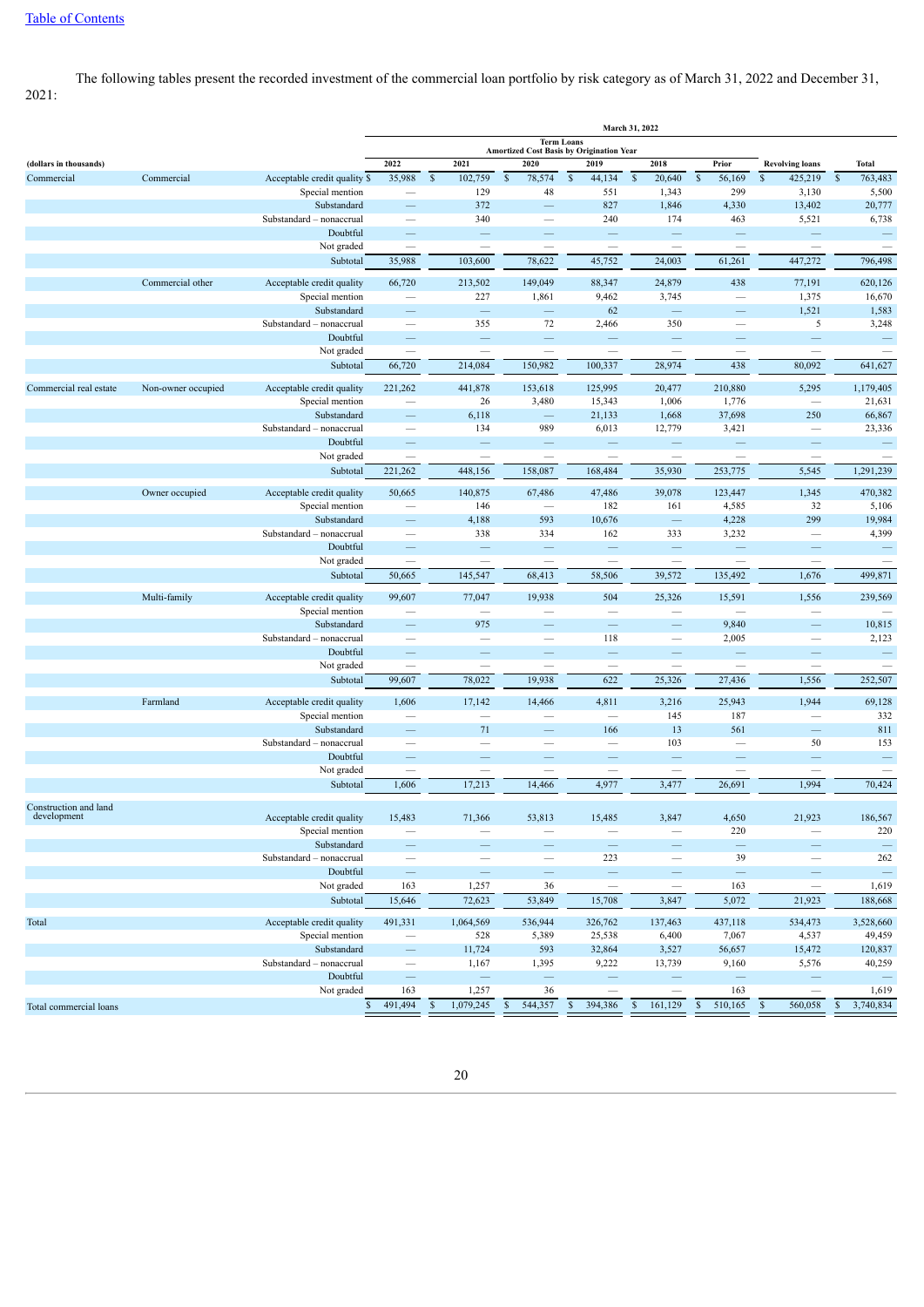|                               |                    |                                | December 31, 2021        |                                   |              |                                                                      |              |                                   |              |                                 |              |                          |                    |                                   |               |                          |
|-------------------------------|--------------------|--------------------------------|--------------------------|-----------------------------------|--------------|----------------------------------------------------------------------|--------------|-----------------------------------|--------------|---------------------------------|--------------|--------------------------|--------------------|-----------------------------------|---------------|--------------------------|
|                               |                    |                                |                          |                                   |              | <b>Term Loans</b><br><b>Amortized Cost Basis by Origination Year</b> |              |                                   |              |                                 |              |                          |                    |                                   |               |                          |
|                               |                    |                                |                          |                                   |              |                                                                      |              |                                   |              |                                 |              |                          |                    | <b>Revolving</b>                  |               |                          |
| (dollars in thousands)        |                    |                                | 2021                     | 2020                              |              | 2019                                                                 |              | 2018                              | 2017         |                                 |              | Prior                    |                    | loans                             |               | <b>Total</b>             |
| Commercial                    | Commercial         | Acceptable credit quality \$   | 108,490                  | $\mathbb{S}$<br>78,071            | $\mathbf{s}$ | 50,458                                                               | $\mathbf{s}$ | 20,045                            | $\mathbf{s}$ | 27,405                          | $\mathbb{S}$ | 35,856                   | $\mathbf{\hat{s}}$ | 417,920                           | $\mathbf{s}$  | 738,245                  |
|                               |                    | Special mention                | 186                      | 57                                |              | 198                                                                  |              | 6,154                             |              | $\sqrt{2}$                      |              | 316                      |                    | 1,517                             |               | 8,430                    |
|                               |                    | Substandard                    | 380                      | 372                               |              | 1,934                                                                |              | 1,868                             |              | 64                              |              | 4,322                    |                    | 8,099                             |               | 17,039                   |
|                               |                    | Substandard - nonaccrual       | 52                       | $\overbrace{\phantom{12322111}}$  |              | 612                                                                  |              | 177                               |              | 242                             |              | 169                      |                    | 5,704                             |               | 6,956                    |
|                               |                    | Doubtful                       | $\qquad \qquad -$        | $\overline{\phantom{0}}$          |              | $\overline{\phantom{0}}$                                             |              | $\qquad \qquad$                   |              | $\qquad \qquad -$               |              | $\qquad \qquad -$        |                    | $\qquad \qquad -$                 |               | $\overline{\phantom{0}}$ |
|                               |                    | Not graded                     | $\overline{\phantom{m}}$ |                                   |              |                                                                      |              | $\overline{\phantom{m}}$          |              |                                 |              | $\overline{\phantom{m}}$ |                    |                                   |               |                          |
|                               |                    | Subtotal                       | 109,108                  | 78,500                            |              | 53,202                                                               |              | 28,244                            |              | 27,713                          |              | 40,663                   |                    | 433,240                           |               | 770,670                  |
|                               | Commercial other   | Acceptable credit quality      | 264,282                  | 167,326                           |              | 101,083                                                              |              | 29,981                            |              | 303                             |              | 341                      |                    | 88,198                            |               | 651,514                  |
|                               |                    | Special mention                |                          | 1,929                             |              | 10,676                                                               |              | 3,966                             |              | $\overline{\phantom{a}}$        |              |                          |                    | 3,252                             |               | 19,823                   |
|                               |                    | Substandard                    | 688                      | $\overline{\phantom{m}}$          |              | 62                                                                   |              | 341                               |              |                                 |              | $\overline{\phantom{0}}$ |                    | 2,623                             |               | 3,714                    |
|                               |                    | Substandard - nonaccrual       | 10                       | 158                               |              | 3,894                                                                |              | 384                               |              | -                               |              | $\overline{\phantom{0}}$ |                    | 21                                |               | 4,467                    |
|                               |                    | Doubtful                       | $\overline{\phantom{a}}$ | $\qquad \qquad$                   |              | $\overline{\phantom{0}}$                                             |              | $\overline{\phantom{a}}$          |              |                                 |              |                          |                    | =                                 |               | $\overline{\phantom{m}}$ |
|                               |                    | Not graded                     |                          |                                   |              |                                                                      |              | $\overline{\phantom{a}}$          |              |                                 |              | $\overline{\phantom{0}}$ |                    | $\overline{\phantom{m}}$          |               | $\sim$                   |
|                               |                    | Subtotal                       | 264,980                  | 169,413                           |              | 115,715                                                              |              | 34,672                            |              | 303                             |              | 341                      |                    | 94,094                            |               | 679,518                  |
| Commercial real estate        | Non-owner occupied | Acceptable credit quality      | 441,483                  | 154,379                           |              | 134,507                                                              |              | 20,524                            |              | 55,207                          |              | 182,465                  |                    | 5,258                             |               | 993,823                  |
|                               |                    | Special mention                | 26                       | 6,341                             |              | 14,177                                                               |              | 2,296                             |              | 711                             |              | 2,272                    |                    |                                   |               | 25,823                   |
|                               |                    | Substandard                    | 6,196                    | 817                               |              | 8,825                                                                |              | 20,572                            |              | 14,857                          |              | 22,344                   |                    | 250                               |               | 73,861                   |
|                               |                    | Substandard - nonaccrual       | 169                      | 992                               |              | 6,206                                                                |              | -                                 |              | 195                             |              | 4,264                    |                    | $\overline{\phantom{m}}$          |               | 11,826                   |
|                               |                    | Doubtful                       | $\qquad \qquad -$        | $\qquad \qquad -$                 |              | $\overline{\phantom{0}}$                                             |              | ⋍                                 |              | $\qquad \qquad -$               |              | $\qquad \qquad -$        |                    |                                   |               | $\qquad \qquad -$        |
|                               |                    | Not graded                     |                          |                                   |              |                                                                      |              |                                   |              |                                 |              | $\overline{\phantom{0}}$ |                    | $\overline{\phantom{m}}$          |               |                          |
|                               |                    | Subtotal                       | 447,874                  | 162,529                           |              | 163,715                                                              |              | 43,392                            |              | 70,970                          |              | 211,345                  |                    | 5,508                             |               | 1,105,333                |
|                               |                    |                                |                          |                                   |              |                                                                      |              |                                   |              |                                 |              |                          |                    |                                   |               |                          |
|                               | Owner occupied     | Acceptable credit quality      | 141,084                  | 69,415                            |              | 47,187                                                               |              | 35,974                            |              | 30,583                          |              | 98,442                   |                    | 1,886                             |               | 424,571                  |
|                               |                    | Special mention<br>Substandard | 150                      | 24                                |              | 187                                                                  |              | 161                               |              | 13,087                          |              | 4,540                    |                    | 32                                |               | 18,181                   |
|                               |                    | Substandard - nonaccrual       | 4,192<br>$\qquad \qquad$ | 1,127<br>318                      |              | 10,810<br>129                                                        |              | 205<br>336                        |              | 297<br>72                       |              | 6,466<br>2,649           |                    | 305                               |               | 23,402<br>3,504          |
|                               |                    | Doubtful                       | $\overline{\phantom{m}}$ | $\qquad \qquad -$                 |              | -                                                                    |              | $\qquad \qquad$                   |              | $\qquad \qquad -$               |              |                          |                    | $\qquad \qquad$                   |               | $\qquad \qquad -$        |
|                               |                    | Not graded                     |                          |                                   |              |                                                                      |              | -                                 |              |                                 |              |                          |                    |                                   |               |                          |
|                               |                    | Subtotal                       | 145,426                  | 70,884                            |              | 58,313                                                               |              | 36,676                            |              | 44,039                          |              | 112,097                  |                    | 2,223                             |               | 469,658                  |
|                               |                    |                                |                          |                                   |              |                                                                      |              |                                   |              |                                 |              |                          |                    |                                   |               |                          |
|                               | Multi-family       | Acceptable credit quality      | 88,329                   | 20,080                            |              | 1,973                                                                |              | 25,450                            |              | 1,414                           |              | 18,642                   |                    | 2,241                             |               | 158,129                  |
|                               |                    | Special mention                | $\qquad \qquad -$        | 451                               |              |                                                                      |              | $\frac{1}{2}$                     |              | $\overline{\phantom{m}}$        |              | $\qquad \qquad$          |                    | $\overline{\phantom{0}}$          |               | 451                      |
|                               |                    | Substandard                    | 988                      |                                   |              |                                                                      |              |                                   |              |                                 |              | 10,139                   |                    |                                   |               | 11,127                   |
|                               |                    | Substandard - nonaccrual       | $\overline{\phantom{m}}$ | $\overline{\phantom{0}}$          |              | 123                                                                  |              | $\overline{\phantom{m}}$          |              | $\overbrace{\phantom{1232211}}$ |              | 2,045                    |                    | $\overline{\phantom{a}}$          |               | 2,168                    |
|                               |                    | Doubtful                       | $\overline{\phantom{0}}$ | $\qquad \qquad -$                 |              | $\equiv$                                                             |              | $\overline{\phantom{0}}$          |              | $\qquad \qquad -$               |              | $\qquad \qquad$          |                    |                                   |               |                          |
|                               |                    | Not graded                     | $\qquad \qquad -$        |                                   |              |                                                                      |              |                                   |              | $\overline{\phantom{m}}$        |              | $\overline{\phantom{m}}$ |                    | $\qquad \qquad -$                 |               |                          |
|                               |                    | Subtotal                       | 89,317                   | 20,531                            |              | 2,096                                                                |              | 25,450                            |              | 1,414                           |              | 30,826                   |                    | 2,241                             |               | 171,875                  |
|                               | Farmland           | Acceptable credit quality      | 15,689                   | 14,966                            |              | 3,931                                                                |              | 3,162                             |              | 7,996                           |              | 19,305                   |                    | 1,196                             |               | 66,245                   |
|                               |                    | Special mention                |                          | 66                                |              | 1,236                                                                |              | 145                               |              | 153                             |              | 240                      |                    |                                   |               | 1,840                    |
|                               |                    | Substandard                    | 371                      | 76                                |              | 166                                                                  |              | 211                               |              | $\equiv$                        |              | 898                      |                    |                                   |               | 1,722                    |
|                               |                    | Substandard - nonaccrual       | $\overline{\phantom{0}}$ | $\overline{\phantom{0}}$          |              |                                                                      |              | 105                               |              | $\overline{\phantom{m}}$        |              | $\sim$                   |                    | 50                                |               | 155                      |
|                               |                    | Doubtful                       |                          |                                   |              | $\overline{\phantom{0}}$                                             |              | $\overline{\phantom{0}}$          |              |                                 |              |                          |                    | $\qquad \qquad$                   |               | $\overline{\phantom{a}}$ |
|                               |                    | Not graded                     |                          |                                   |              | $\overline{\phantom{0}}$                                             |              |                                   |              | -                               |              | $\overline{\phantom{a}}$ |                    |                                   |               |                          |
|                               |                    | Subtotal                       | 16,060                   | 15,108                            |              | 5,333                                                                |              | 3,623                             |              | 8,149                           |              | 20,443                   |                    | 1,246                             |               | 69,962                   |
| Construction and land         |                    |                                |                          |                                   |              |                                                                      |              |                                   |              |                                 |              |                          |                    |                                   |               |                          |
| development                   |                    | Acceptable credit quality      | 65,053                   | 65,274                            |              | 19,269                                                               |              | 10,029                            |              | 2,511                           |              | 3,841                    |                    | 19,452                            |               | 185,429                  |
|                               |                    | Special mention                | $\qquad \qquad$          | $\overbrace{\phantom{12322111}}$  |              | 5,014                                                                |              | -                                 |              |                                 |              | 221                      |                    | $\qquad \qquad -$                 |               | 5,235                    |
|                               |                    | Substandard                    | $\qquad \qquad -$        | 1,336                             |              | $\overline{\phantom{0}}$                                             |              | $\qquad \qquad -$                 |              | $\overline{\phantom{m}}$        |              | $\qquad \qquad -$        |                    | $\qquad \qquad -$                 |               | 1,336                    |
|                               |                    | Substandard - nonaccrual       | $\overline{\phantom{m}}$ | $\hspace{1.0cm} - \hspace{1.0cm}$ |              | 43                                                                   |              |                                   |              | $\overline{\phantom{m}}$        |              | 40                       |                    | $\overline{\phantom{m}}$          |               | 83                       |
|                               |                    | Doubtful                       | $\qquad \qquad -$        | -                                 |              | —                                                                    |              |                                   |              | $\qquad \qquad -$               |              | $\overline{\phantom{0}}$ |                    | $\qquad \qquad -$                 |               |                          |
|                               |                    | Not graded                     | 1,465                    | 37                                |              | $\overline{\phantom{0}}$                                             |              |                                   |              | $\overline{\phantom{m}}$        |              | 164                      |                    |                                   |               | 1,666                    |
|                               |                    | Subtotal                       | 66,518                   | 66,647                            |              | 24,326                                                               |              | 10,029                            |              | 2,511                           |              | 4,266                    |                    | 19,452                            |               | 193,749                  |
| Total                         |                    | Acceptable credit quality      | 1,124,410                | 569,511                           |              | 358,408                                                              |              | 145,165                           |              | 125,419                         |              | 358,892                  |                    | 536,151                           |               | 3,217,956                |
|                               |                    | Special mention                | 362                      | 8,868                             |              | 31,488                                                               |              | 12,722                            |              | 13,953                          |              | 7,589                    |                    | 4,801                             |               | 79,783                   |
|                               |                    | Substandard                    | 12,815                   | 3,728                             |              | 21,797                                                               |              | 23,197                            |              | 15,218                          |              | 44,169                   |                    | 11,277                            |               | 132,201                  |
|                               |                    | Substandard - nonaccrual       | 231                      | 1,468                             |              | 11,007                                                               |              | 1,002                             |              | 509                             |              | 9,167                    |                    | 5,775                             |               | 29,159                   |
|                               |                    | Doubtful                       |                          | $\equiv$                          |              |                                                                      |              | $\overline{\phantom{0}}$          |              | $\overline{\phantom{0}}$        |              | $\overline{\phantom{0}}$ |                    |                                   |               |                          |
|                               |                    | Not graded                     | 1,465                    | 37                                |              |                                                                      |              | $\overbrace{\phantom{123221111}}$ |              | $\overline{\phantom{m}}$        |              | 164                      |                    | $\overbrace{\phantom{123221111}}$ |               | 1,666                    |
| <b>Total Commercial loans</b> |                    | $\mathbb{S}$                   | 1,139,283                | 583,612<br>$\mathbb{S}$           | $\mathbb{S}$ | 422,700                                                              | $\mathbb{S}$ | 182,086                           | $\mathbb{S}$ | 155,099                         | $\mathbb{S}$ | 419,981                  | $\mathbb{S}$       | 558,004                           | <sup>\$</sup> | 3,460,765                |
|                               |                    |                                |                          |                                   |              |                                                                      |              |                                   |              |                                 |              |                          |                    |                                   |               |                          |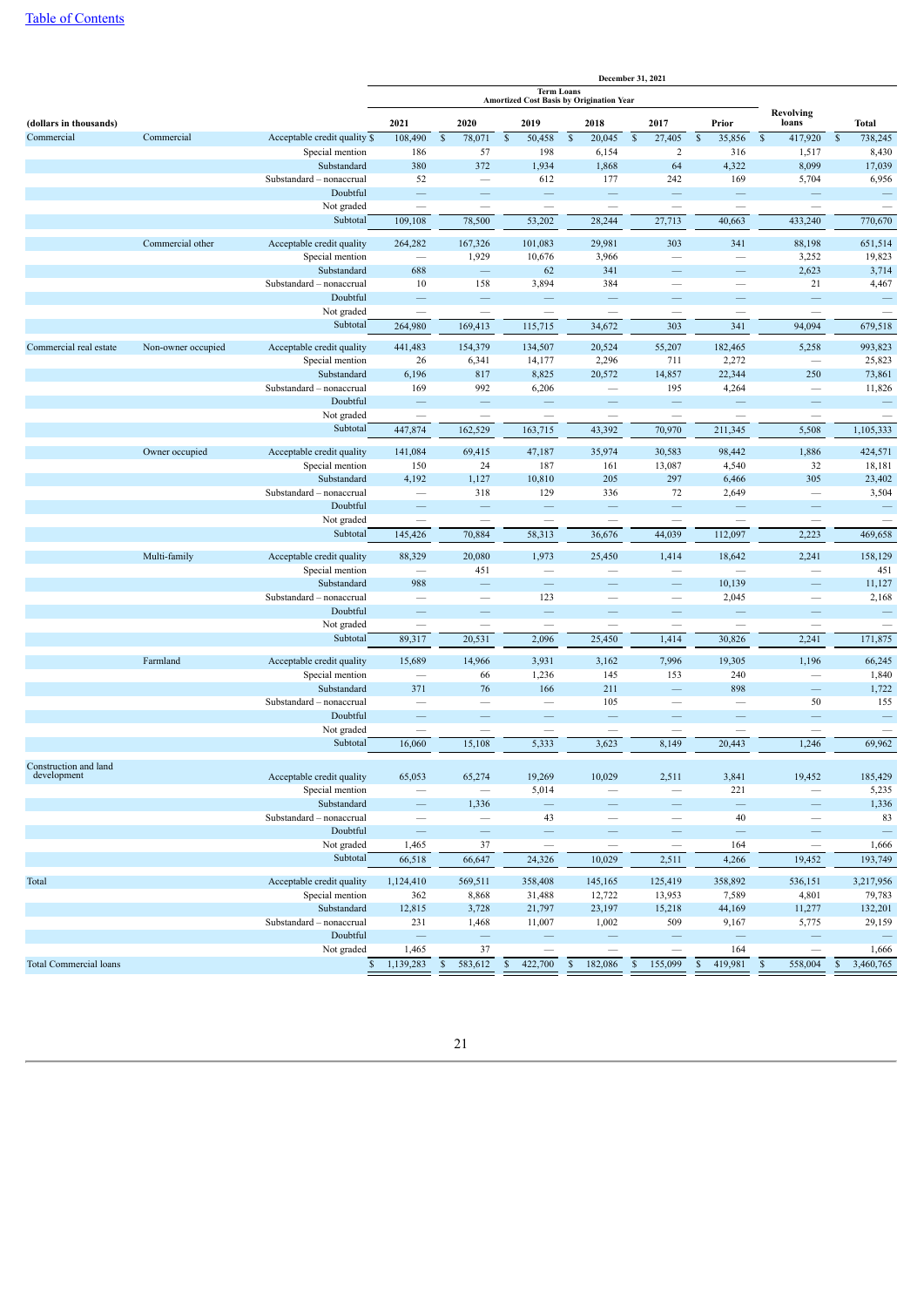The Company evaluates the credit quality of its other loan portfolios, which includes residential real estate, consumer and lease financing loans, based primarily on the aging status of the loan and payment activity. Accordingly, loans on nonaccrual status, loans past due 90 days or more and still accruing interest, and loans modified under troubled debt restructurings are considered to be nonperforming for purposes of credit quality evaluation. The following tables present the recorded investment of our other loan portfolio based on the credit risk profile of loans that are performing and loans that are nonperforming as of March 31, 2022 and December 31, 2021:

|                                                |                   |               |            |              |         |              |                                 |              | March 31, 2022                                  |              |                               |              |         |              |                          |              |              |
|------------------------------------------------|-------------------|---------------|------------|--------------|---------|--------------|---------------------------------|--------------|-------------------------------------------------|--------------|-------------------------------|--------------|---------|--------------|--------------------------|--------------|--------------|
|                                                |                   |               |            |              |         |              | <b>Term Loans</b>               |              | <b>Amortized Cost Basis by Origination Year</b> |              |                               |              |         |              |                          |              |              |
| (dollars in thousands)                         |                   |               | 2022       |              | 2021    |              | 2020                            |              | 2019                                            |              | 2018                          |              | Prior   |              | Revolving<br>Loans       |              | <b>Total</b> |
| Residential real estate Residential first lien |                   | Performing    | S<br>9,120 | $\mathbf{s}$ | 39,688  | $\mathbf{s}$ | 31,213                          | $\mathbf{s}$ | 22,780                                          | $\mathbf{s}$ | 29,415                        | $\mathbf{s}$ | 130,266 | $\mathbb{S}$ | 290                      | $\mathbb{S}$ | 262,772      |
|                                                |                   | Nonperforming | -          |              |         |              | 107                             |              | 268                                             |              | 697                           |              | 4,943   |              | $\overline{\phantom{m}}$ |              | 6,015        |
|                                                |                   | Subtotal      | 9,120      |              | 39,688  |              | 31,320                          |              | 23,048                                          |              | 30,112                        |              | 135,209 |              | 290                      |              | 268,787      |
|                                                | Other residential | Performing    | 533        |              | 569     |              | 644                             |              | 1,384                                           |              | 1,782                         |              | 2,340   |              | 51,570                   |              | 58,822       |
|                                                |                   | Nonperforming | -          |              |         |              | $\hspace{0.1mm}-\hspace{0.1mm}$ |              | 10                                              |              | 10                            |              | 227     |              | 1,475                    |              | 1,722        |
|                                                |                   | Subtotal      | 533        |              | 569     |              | 644                             |              | 1,394                                           |              | 1,792                         |              | 2,567   |              | 53,045                   |              | 60,544       |
| Consumer                                       | Consumer          | Performing    | 5,533      |              | 63,545  |              | 11,939                          |              | 6,860                                           |              | 7,400                         |              | 4,052   |              | 2,088                    |              | 101,417      |
|                                                |                   | Nonperforming | 65         |              | 105     |              | 5                               |              | $\overline{2}$                                  |              | 42                            |              | 55      |              |                          |              | 275          |
|                                                |                   | Subtotal      | 5,598      |              | 63,650  |              | 11,944                          |              | 6,862                                           |              | 7,442                         |              | 4,107   |              | 2,089                    |              | 101,692      |
|                                                | Consumer other    | Performing    | 141,223    |              | 459,083 |              | 254,096                         |              | 54,821                                          |              | 10,735                        |              | 8,268   |              | 10,810                   |              | 939,036      |
|                                                |                   | Nonperforming |            |              | -       |              |                                 |              |                                                 |              | $\overbrace{\phantom{12333}}$ |              |         |              | 68                       |              | 68           |
|                                                |                   | Subtotal      | 141,223    |              | 459,083 |              | 254,096                         |              | 54,821                                          |              | 10,735                        |              | 8,268   |              | 10,878                   |              | 939,104      |
| Leases financing                               |                   | Performing    | 52,071     |              | 137,002 |              | 115,102                         |              | 77,931                                          |              | 36,775                        |              | 7,734   |              | $\overline{\phantom{m}}$ |              | 426,615      |
|                                                |                   | Nonperforming |            |              |         |              | 529                             |              | 672                                             |              | 1,049                         |              | 135     |              |                          |              | 2,385        |
|                                                |                   | Subtotal      | 52,071     |              | 137,002 |              | 115,631                         |              | 78,603                                          |              | 37,824                        |              | 7,869   |              | $\qquad \qquad$          |              | 429,000      |
| Total                                          |                   | Performing    | 208,480    |              | 699,887 |              | 412,994                         |              | 163,776                                         |              | 86,107                        |              | 152,660 |              | 64,758                   |              | 1,788,662    |
|                                                |                   | Nonperforming | 65         |              | 105     |              | 641                             |              | 952                                             |              | 1,798                         |              | 5,360   |              | 1,544                    |              | 10,465       |
| Total other loans                              |                   |               | 208,545    |              | 699,992 | \$.          | 413,635                         |              | 164,728                                         |              | 87,905                        | \$           | 158,020 |              | 66,302                   |              | 1,799,127    |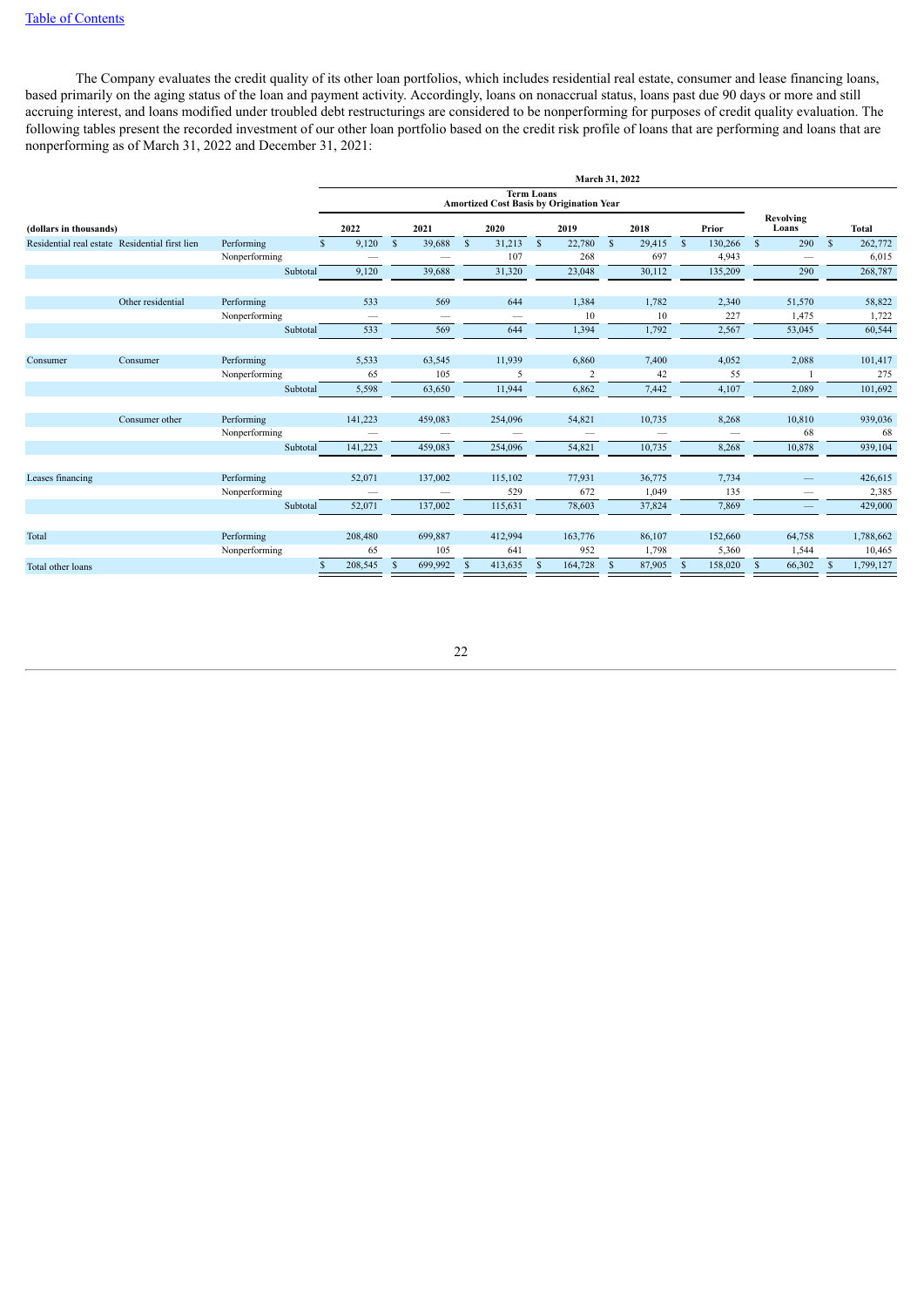|                        |                                                |                            |         |                        |                                                 |                         | December 31, 2021      |                        |                                 |                         |
|------------------------|------------------------------------------------|----------------------------|---------|------------------------|-------------------------------------------------|-------------------------|------------------------|------------------------|---------------------------------|-------------------------|
|                        |                                                |                            |         |                        | <b>Amortized Cost Basis by Origination Year</b> | <b>Term Loans</b>       |                        |                        |                                 |                         |
| (dollars in thousands) |                                                |                            | 2021    | 2020                   | 2019                                            | 2018                    | 2017                   | Prior                  | Revolving<br>loans              | <b>Total</b>            |
|                        | Residential real estate Residential first lien | $\mathbf{s}$<br>Performing | 38,508  | 31,920<br>$\mathbf{s}$ | S<br>24,311                                     | 30,842<br>$\mathbb{S}$  | $\mathbf{s}$<br>48,276 | 93,462<br><sup>S</sup> | 888<br>$\mathbf{s}$             | $\mathbf{s}$<br>268,207 |
|                        |                                                | Nonperforming              |         | 108                    | 173                                             | 780                     | 764                    | 4,380                  | $\overbrace{\phantom{12333}}$   | 6,205                   |
|                        |                                                | Subtotal                   | 38,508  | 32,028                 | 24,484                                          | 31,622                  | 49,040                 | 97,842                 | 888                             | 274,412                 |
|                        | Other residential                              | Performing                 | 888     | 679                    | 1,520                                           | 1,950                   | 1,211                  | 1,559                  | 54,225                          | 62,032                  |
|                        |                                                | Nonperforming              |         | -                      | 10                                              | 16                      | 128                    | 100                    | 1,453                           | 1,707                   |
|                        |                                                | Subtotal                   | 888     | 679                    | 1,530                                           | 1,966                   | 1,339                  | 1,659                  | 55,678                          | 63,739                  |
| Consumer               | Consumer                                       | Performing                 | 65,915  | 14,955                 | 7,874                                           | 8,728                   | 3,025                  | 2,582                  | 2,721                           | 105,800                 |
|                        |                                                | Nonperforming              | 89      | 5                      | 3                                               | 14                      | 24                     | 71                     | $\overline{2}$                  | 208                     |
|                        |                                                | Subtotal                   | 66,004  | 14,960                 | 7,877                                           | 8,742                   | 3,049                  | 2,653                  | 2,723                           | 106,008                 |
|                        | Consumer other                                 | Performing                 | 474,385 | 323,437                | 63,463                                          | 12,635                  | 3,888                  | 5,447                  | 13,341                          | 896,596                 |
|                        |                                                | Nonperforming              |         |                        |                                                 |                         |                        | -                      |                                 |                         |
|                        |                                                | Subtotal                   | 474,385 | 323,437                | 63,463                                          | 12,635                  | 3,888                  | 5,447                  | 13,342                          | 896,597                 |
| Leases financing       |                                                | Performing                 | 154,803 | 124,575                | 86,402                                          | 43,536                  | 9,077                  | 1,983                  |                                 | 420,376                 |
|                        |                                                | Nonperforming              | -       | 757                    | 1,001                                           | 1,012                   | 95                     | 39                     | -                               | 2,904                   |
|                        |                                                | Subtotal                   | 154,803 | 125,332                | 87,403                                          | 44,548                  | 9,172                  | 2,022                  | $\hspace{0.1mm}-\hspace{0.1mm}$ | 423,280                 |
| Total                  |                                                |                            |         |                        |                                                 |                         |                        |                        |                                 |                         |
|                        |                                                | Performing                 | 734,499 | 495,566                | 183,570                                         | 97,691                  | 65,477                 | 105,033                | 71,175                          | 1,753,011               |
|                        |                                                | Nonperforming              | 89      | 870                    | 1,187                                           | 1,822                   | 1,011                  | 4,590                  | 1,456                           | 11,025                  |
| Total other loans      |                                                |                            | 734,588 | 496,436<br>S           | 184,757<br>S                                    | <sup>\$</sup><br>99,513 | S<br>66,488            | 109,623<br>S           | S<br>72,631                     | 1,764,036<br>S          |

### <span id="page-24-0"></span>**NOTE 6 – PREMISES AND EQUIPMENT, NET**

A summary of premises and equipment at March 31, 2022 and December 31, 2021 is as follows:

| (dollars in thousands)      |  | March 31,<br>2022 |     | December 31,<br>2021 |
|-----------------------------|--|-------------------|-----|----------------------|
| Land                        |  | 15,603            | - S | 15,696               |
| Buildings and improvements  |  | 67,790            |     | 67,143               |
| Furniture and equipment     |  | 33,491            |     | 33,545               |
| Total                       |  | 116,884           |     | 116,384              |
| Accumulated depreciation    |  | (47, 138)         |     | (45, 592)            |
| Premises and equipment, net |  | 69.746            |     | 70.792               |
|                             |  |                   |     |                      |

Depreciation expense for the three months ended March 31, 2022 and 2021 was \$1.3 million and \$1.4 million, respectively.

### <span id="page-24-1"></span>**NOTE 7 – LEASES**

The Company had operating lease right-of-use assets of \$8.1 million and \$8.4 million as of March 31, 2022 and December 31, 2021, respectively, and operating lease liabilities of \$10.3 million and \$10.7 million at the same dates, respectively.

The operating leases, primarily for banking offices and operating facilities, have remaining lease terms of 3 months to 11 years, some of which may include options to extend the lease terms for up to an additional 10 years. The options to extend are included if they are reasonably certain to be exercised.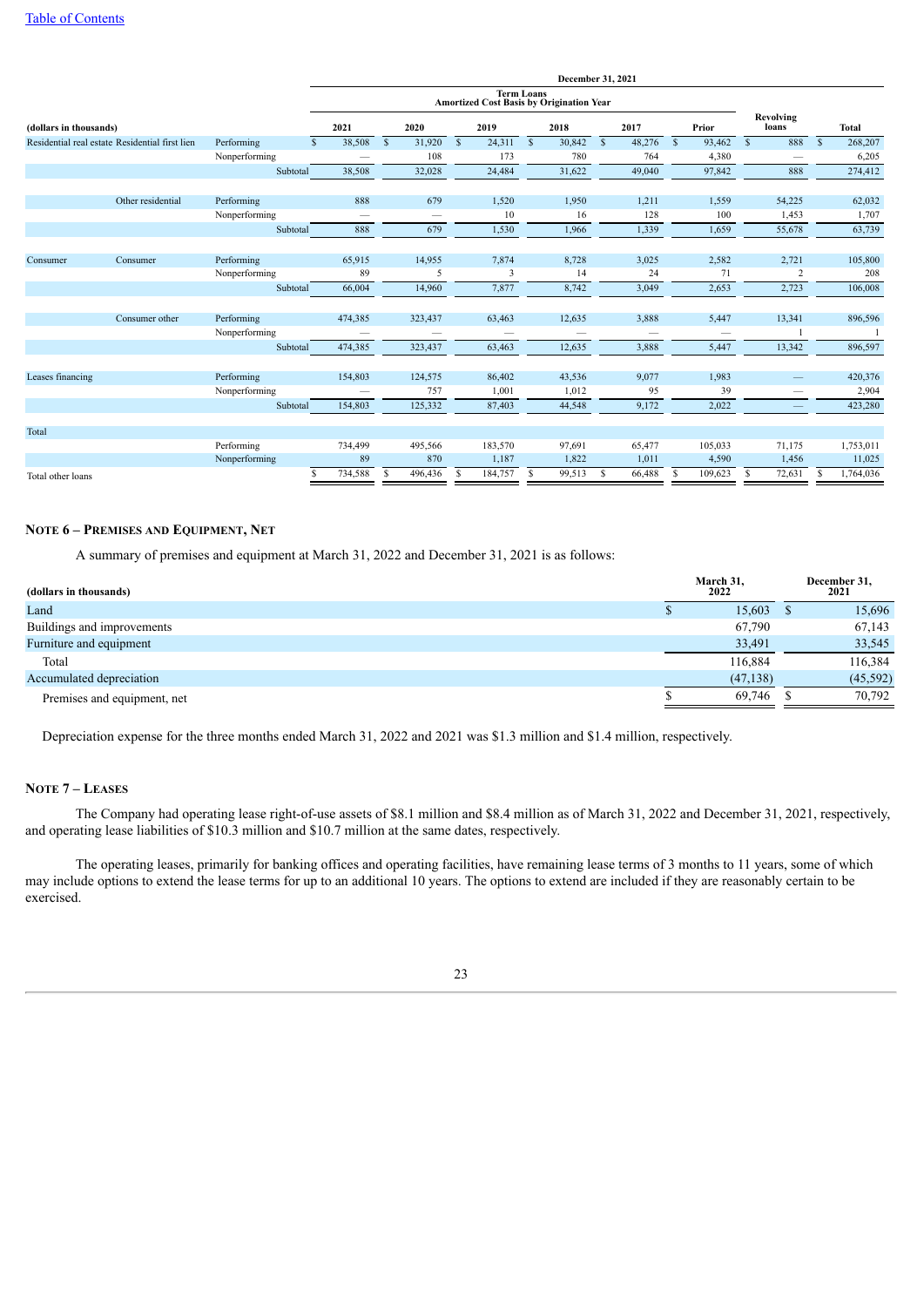Information related to operating leases for the three months ended March 31, 2022 and 2021 was as follows:

|                                                                    | Three Months Ended March 31, |            |  |            |  |  |  |  |  |
|--------------------------------------------------------------------|------------------------------|------------|--|------------|--|--|--|--|--|
| (dollars in thousands)                                             |                              | 2022       |  | 2021       |  |  |  |  |  |
| Operating lease cost                                               |                              | 508        |  | 523        |  |  |  |  |  |
| Operating cash flows from leases                                   |                              | 606        |  | 783        |  |  |  |  |  |
| Right-of-use assets obtained in exchange for lease obligations     |                              | 121        |  | 80         |  |  |  |  |  |
| Right-of-use assets derecognized due to terminations or impairment |                              |            |  | (122)      |  |  |  |  |  |
| Weighted average remaining lease term                              |                              | 7.43 years |  | 8.16 years |  |  |  |  |  |
| Weighted average discount rate                                     |                              | $2.87\%$   |  | $2.91\%$   |  |  |  |  |  |

The projected minimum rental payments under the terms of the leases as of March 31, 2022 were as follows:

<span id="page-25-0"></span>

| (dollars in thousands)              |        | Amount  |
|-------------------------------------|--------|---------|
| Year ending December 31:            |        |         |
| 2022 remaining                      | ¢<br>D | 1,643   |
| 2023                                |        | 2,105   |
| 2024                                |        | 1,799   |
| 2025                                |        | 894     |
| 2026                                |        | 763     |
| Thereafter                          |        | 4,251   |
| Total future minimum lease payments |        | 11,455  |
| Less imputed interest               |        | (1,197) |
| Total operating lease liabilities   |        | 10,258  |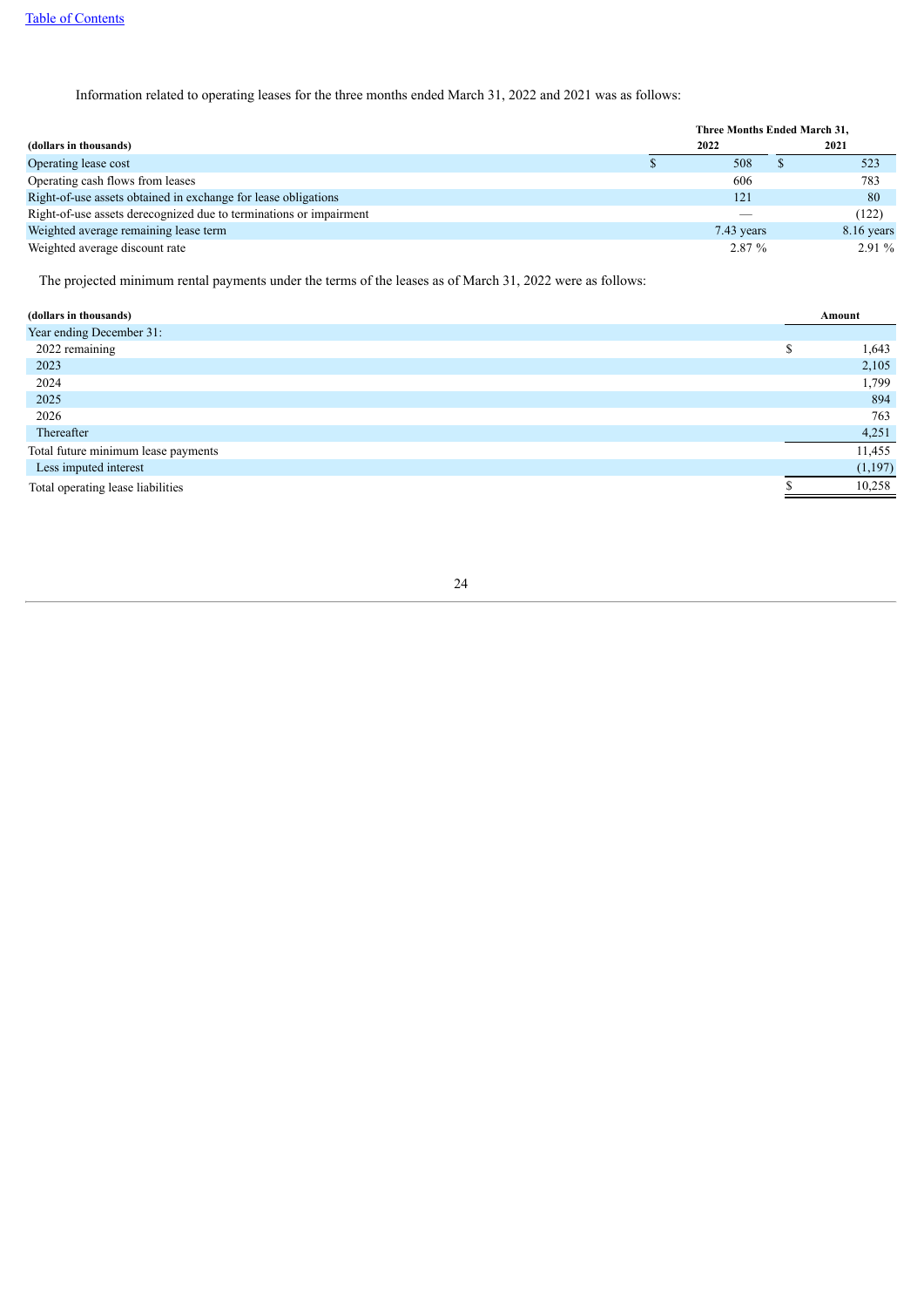### **NOTE 8 – LOAN SERVICING RIGHTS**

A summary of loan servicing rights at March 31, 2022 and December 31, 2021 is as follows:

|                        | <b>March 31, 2022</b> |  |                |  |                | <b>December 31, 2021</b> |                |  |  |  |
|------------------------|-----------------------|--|----------------|--|----------------|--------------------------|----------------|--|--|--|
| (dollars in thousands) | Serviced Loans        |  | Carrying Value |  | Serviced Loans |                          | Carrying Value |  |  |  |
| Commercial FHA         | 2,573,048             |  | 26,111         |  | 2,650,531      |                          | 27,386         |  |  |  |
| <b>SBA</b>             | 47,675                |  | 716            |  | 50,043         |                          | 774            |  |  |  |
| Residential            | 287.963               |  | 657            |  | 302,618        |                          | 705            |  |  |  |
| Total                  | 2,908,686             |  | 27,484         |  | 3,003,192      |                          | 28,865         |  |  |  |

### *Commercial FHA Mortgage Loan Servicing*

Changes in our commercial FHA loan servicing rights for the three months ended March 31, 2022 and 2021 are summarized as follows:

|                                           |        | Three Months Ended March 31, |         |  |  |  |  |  |
|-------------------------------------------|--------|------------------------------|---------|--|--|--|--|--|
| (dollars in thousands)                    | 2022   |                              | 2021    |  |  |  |  |  |
| Loan servicing rights:                    |        |                              |         |  |  |  |  |  |
| Balance, beginning of period              | 27,386 | -S                           | 38,322  |  |  |  |  |  |
| Amortization                              | (660)  |                              | (783)   |  |  |  |  |  |
| Refinancing fee received from third party | (221)  |                              | (267)   |  |  |  |  |  |
| Permanent impairment                      | (394)  |                              | (1,275) |  |  |  |  |  |
| Balance, end of period                    | 26.111 |                              | 35,997  |  |  |  |  |  |
| Fair value:                               |        |                              |         |  |  |  |  |  |
| At beginning of period                    | 28,368 | S                            | 38,322  |  |  |  |  |  |
| At end of period                          | 27,941 |                              | 35,997  |  |  |  |  |  |
|                                           |        |                              |         |  |  |  |  |  |

The fair value of commercial FHA loan servicing rights is determined using key assumptions, representing both general economic and other published information, including the assumed earnings rates related to escrow and replacement reserves, and the weighted average characteristics of the commercial portfolio, including the prepayment rate and discount rate. The prepayment rate considers many factors as appropriate, including lockouts, balloons, prepayment penalties, interest rate ranges, delinquencies and geographic location. The discount rate is based on an average pre-tax internal rate of return utilized by market participants in pricing the servicing portfolio. Significant increases or decreases in any one of these assumptions would result in a significantly lower or higher fair value measurement. The weighted average prepayment rate was 8.21% and 8.24% at March 31, 2022 and December 31, 2021, respectively, while the weighted average discount rate was 11.87% for both periods.

### <span id="page-26-0"></span>**NOTE 9 – GOODWILL AND INTANGIBLE ASSETS**

The carrying amount of goodwill by segment at March 31, 2022 and December 31, 2021 is summarized as follows:

| (dollars in thousands) | March 31,<br>2022 | December 31,<br>2021 |
|------------------------|-------------------|----------------------|
| <b>Banking</b>         | 157,158           | 157,158              |
| Wealth management      | 4.746             | 4.746                |
| Total goodwill         | 161,904           | 161,904              |

The Company's intangible assets, consisting of core deposit and customer relationship intangibles, as of March 31, 2022 and December 31, 2021 are summarized as follows:

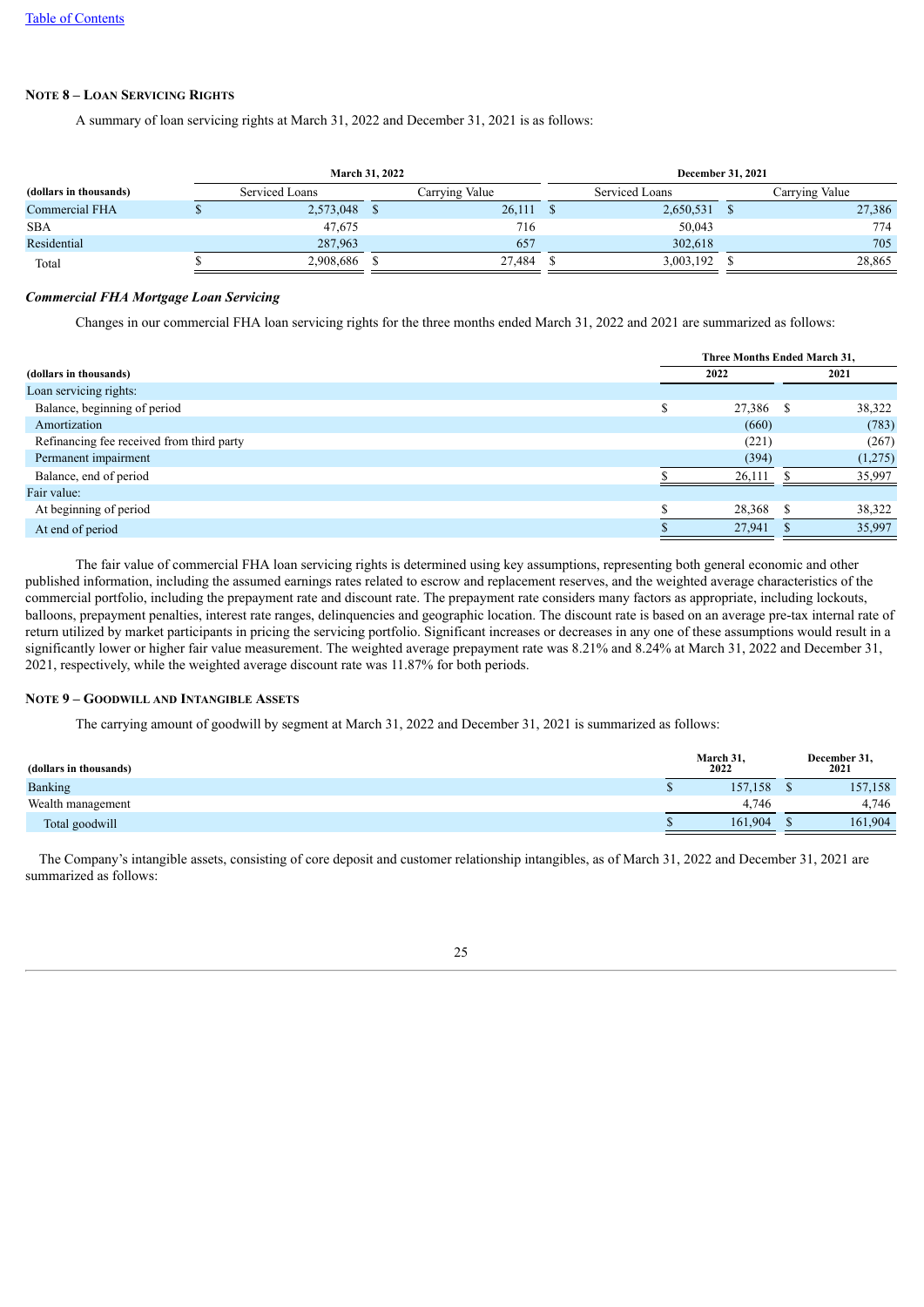|                                   |                             | <b>March 31, 2022</b>       |        |                             |                             |  |        |
|-----------------------------------|-----------------------------|-----------------------------|--------|-----------------------------|-----------------------------|--|--------|
| (dollars in thousands)            | Gross<br>carrying<br>amount | Accumulated<br>amortization | Total  | Gross<br>carrying<br>amount | Accumulated<br>amortization |  | Total  |
| Core deposit intangibles          | 57,012 \$                   | $(41,667)$ \$               | 15,345 | 57,012                      | (40,603)                    |  | 16,409 |
| Customer relationship intangibles | 15.918                      | (8, 287)                    | 7,631  | 15.918                      | (7.953)                     |  | 7,965  |
| Total intangible assets           | 72,930                      | (49.954)                    | 22,976 | 72.930                      | (48, 556)                   |  | 24,374 |

Amortization of intangible assets was \$1.4 million and \$1.5 million for the three months ended March 31, 2022 and 2021, respectively.

### <span id="page-27-0"></span>**NOTE 10 – DERIVATIVE INSTRUMENTS**

As part of the Company's overall management of interest rate sensitivity, the Company utilizes derivative instruments to minimize significant, unanticipated earnings fluctuations caused by interest rate volatility, including interest rate lock commitments, forward commitments to sell mortgagebacked securities, cash flow hedges and interest rate swap contracts.

#### *Interest Rate Lock Commitments / Forward Commitments to Sell Mortgage-Backed Securities*

The Company issues interest rate lock commitments on originated fixed-rate commercial and residential real estate loans to be sold. The interest rate lock commitments and loans held for sale are hedged with forward contracts to sell mortgage-backed securities. The fair value of the interest rate lock commitments and forward contracts to sell mortgage-backed securities are included in other assets or other liabilities in the consolidated balance sheets. Changes in the fair value of derivative financial instruments are recognized in commercial FHA revenue and residential mortgage banking revenue in the consolidated statements of income.

The following table summarizes the interest rate lock commitments and forward commitments to sell mortgage-backed securities held by the Company, their notional amount and estimated fair values at March 31, 2022 and December 31, 2021:

|                                                        | <b>Notional amount</b> |                   |                      | Fair value gain   |  |                      |
|--------------------------------------------------------|------------------------|-------------------|----------------------|-------------------|--|----------------------|
| (dollars in thousands)                                 |                        | March 31,<br>2022 | December 31.<br>2021 | March 31.<br>2022 |  | December 31.<br>2021 |
| Derivative instruments (included in other assets):     |                        |                   |                      |                   |  |                      |
| Interest rate lock commitments                         |                        | 26.485            | 66,216 \$            | 148               |  | 410                  |
| Forward commitments to sell mortgage-backed securities |                        | 24,940            | 60.427               | 296               |  |                      |
| Total                                                  |                        | 51.425            | 126.643              | 444               |  | 410                  |
|                                                        |                        |                   |                      | .                 |  |                      |

|                                                         | Notional amount |                   |  |                      |  | <b>Fair value loss</b> |  |                      |  |
|---------------------------------------------------------|-----------------|-------------------|--|----------------------|--|------------------------|--|----------------------|--|
| (dollars in thousands)                                  |                 | March 31.<br>2022 |  | December 31.<br>2021 |  | March 31.<br>2022      |  | December 31.<br>2021 |  |
| Derivative instruments (included in other liabilities): |                 |                   |  |                      |  |                        |  |                      |  |
| Forward commitments to sell mortgage-backed securities  |                 | $\hspace{0.05cm}$ |  | 18.362               |  |                        |  | 19                   |  |
|                                                         |                 |                   |  |                      |  |                        |  |                      |  |

During the three months ended March 31, 2022, the Company recognized net gains of \$0.1 million on derivative instruments in commercial FHA revenue and residential mortgage banking revenue in the consolidated statements of income. During the three months ended March 31, 2021, the Company recognized net losses of \$0.5 million on derivative instruments in commercial FHA revenue and residential mortgage banking revenue in the consolidated statements of income.

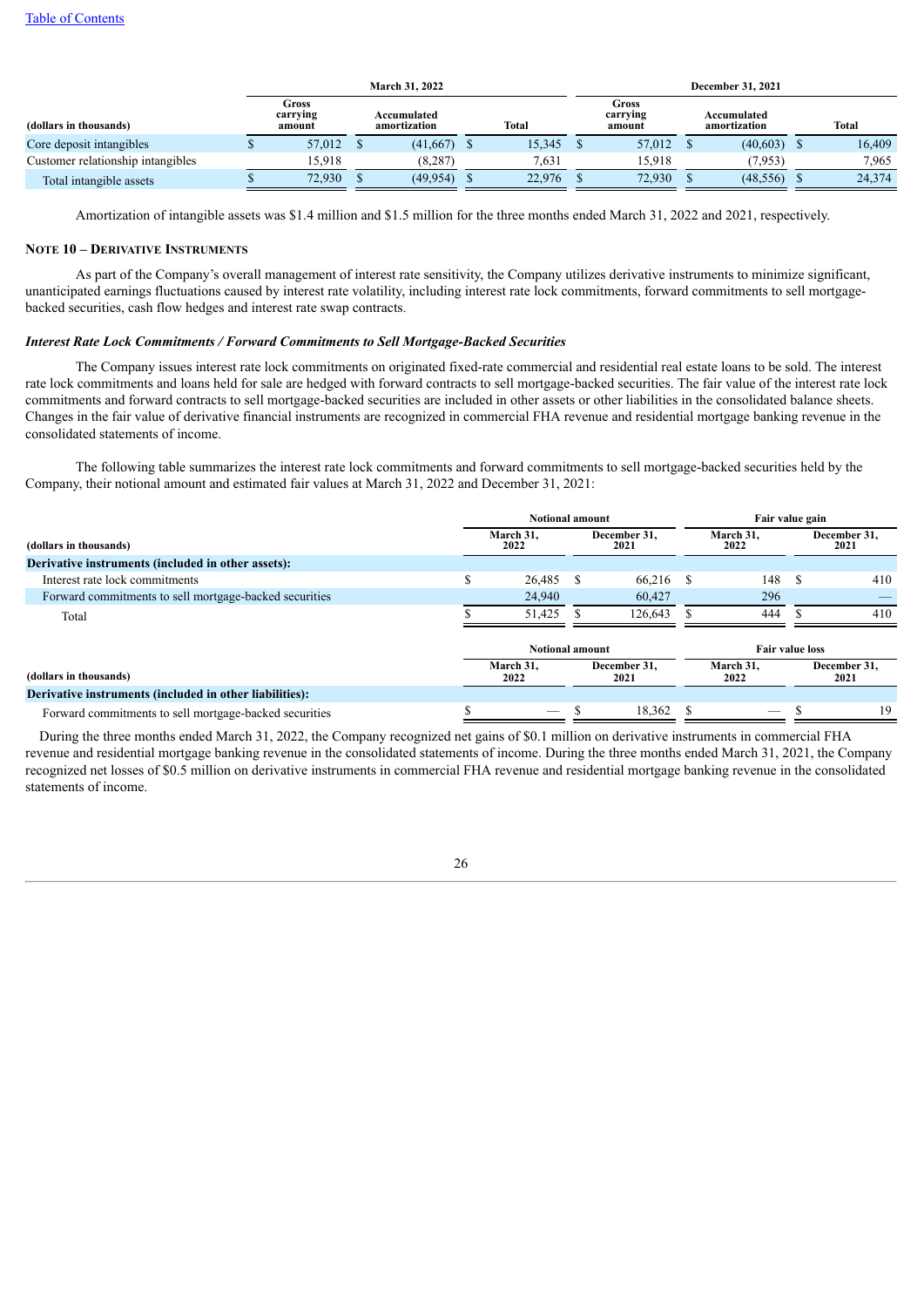### *Cash Flow Hedges*

In the first quarter of 2022, the Company entered into interest rate swap agreements, which qualify as cash flow hedges, to manage the risk of changes in future cash flows due to interest rate fluctuations. The following table summarizes the Company's receive-fixed, pay-variable interest rate swaps on certain pools of loans indexed to prime at March 31, 2022:

| (dollars in thousands)          | March 31,<br>2022 |
|---------------------------------|-------------------|
| <b>Notional Amount</b>          | 200,000           |
| Average remaining life in years | $4.13$ years      |
| Weighted average pay rate       | 3.50%             |
| Weighted average receive rate   | 5.48 %            |

Quarterly, the effectiveness evaluation is based on the fluctuation of the variable interest the Company receives from the customers for the loans as compared to the fixed interest received from the counterparty.

The Company has \$140.0 million notional amount of future-starting receive-fixed, pay-variable interest rate swaps on certain FHLB or other fixed-rate advances. These swaps are effective beginning in April 2023. The Company pays or receives the net interest amount quarterly based on the respective hedge agreement and includes the amount as part of FHLB advances interest expense on the consolidated statements of income.

At March 31, 2022, the \$10.2 million fair value of cash flow hedges was included in other assets in the consolidated balance sheets. At December 31, 2021, the \$5.1 million fair value of cash flow hedges was included in other liabilities in the consolidated balance sheets. The tax effected amounts of \$7.4 million and \$3.7 million at March 31, 2022 and December 31, 2021, respectively, were included in accumulated other comprehensive income. There were no amounts recorded in the consolidated statements of income for the three months ended March 31, 2022 or 2021 related to ineffectiveness.

During the first quarter of 2021, the Company terminated an interest rate swap agreement consisting of a \$50.0 million notional amount of receive-fixed, pay-variable interest rate swap in conjunction with the repayment of a \$50.0 million FHLB advance. A net gain of \$0.3 million was recognized in other income in the consolidated statements of income.

### *Interest Rate Swap Contracts*

The Company entered into interest rate swap contracts sold to commercial customers who wish to modify their interest rate sensitivity. These swaps are offset by contracts simultaneously purchased by the Company from other financial dealer institutions with mirror-image terms. Because of the mirror-image terms of the offsetting contracts, in addition to collateral provisions which mitigate the impact of non-performance risk, changes in the fair value subsequent to initial recognition have a minimal effect on earnings. These derivative contracts do not qualify for hedge accounting.

<span id="page-28-0"></span>The notional amounts of the customer derivative instruments and the offsetting counterparty derivative instruments were \$7.8 million and \$7.9 million at March 31, 2022 and December 31, 2021, respectively. The fair value of the customer derivative instruments and the offsetting counterparty derivative instruments was \$0.4 million at December 31, 2021, which was included in other assets and other liabilities, respectively, on the consolidated balance sheet. The fair value of the derivatives was \$0 at March 31, 2022.

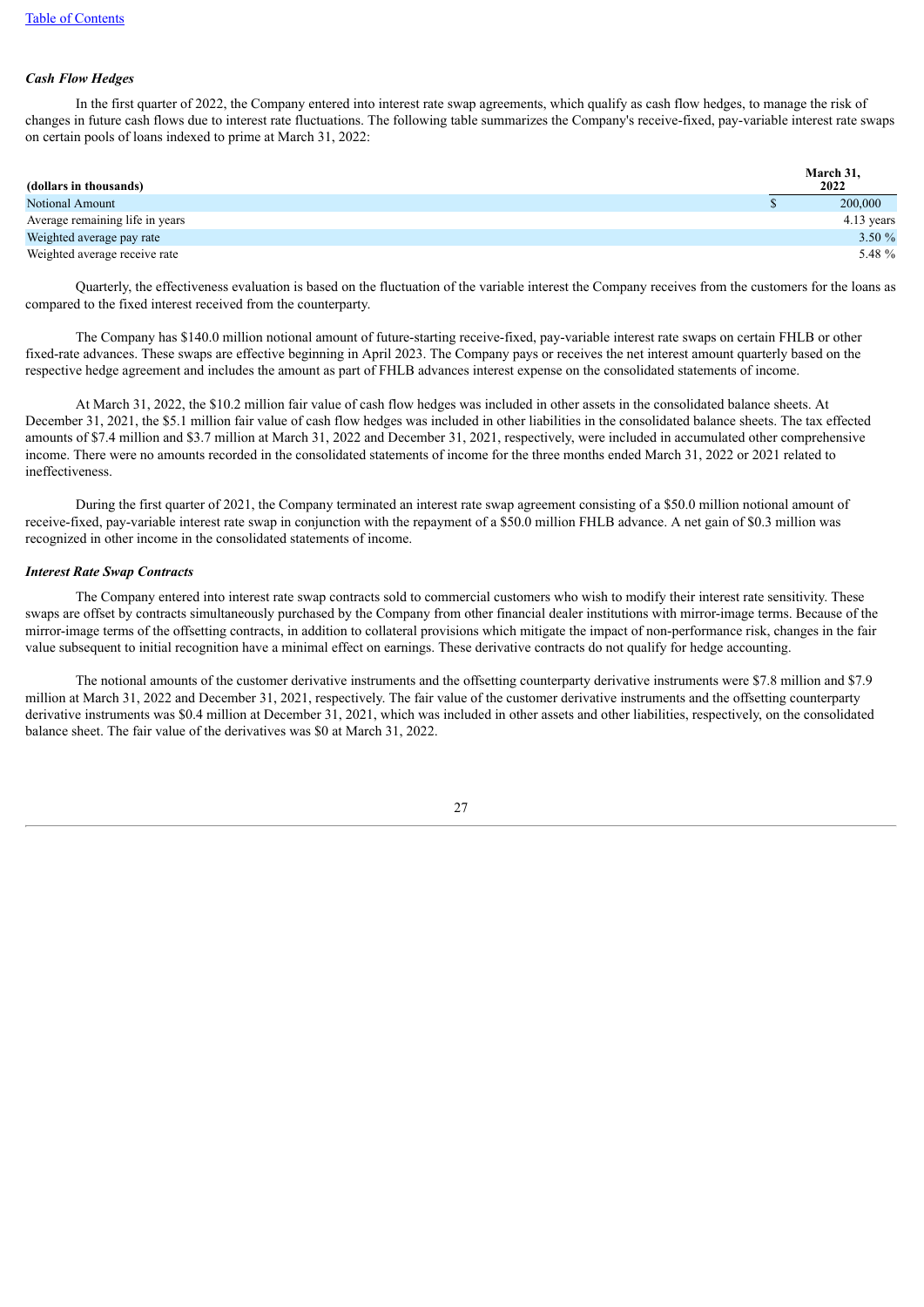### **NOTE 11 – DEPOSITS**

The following table summarizes the classification of deposits as of March 31, 2022 and December 31, 2021:

| (dollars in thousands)     |   | March 31,<br>2022 | December 31,<br>2021 |
|----------------------------|---|-------------------|----------------------|
| Noninterest-bearing demand | ۵ | $1,965,032$ \$    | 2,245,701            |
| Interest-bearing:          |   |                   |                      |
| Checking                   |   | 1,779,018         | 1,663,021            |
| Money market               |   | 964,352           | 869,067              |
| Savings                    |   | 710,955           | 679,115              |
| Time                       |   | 638.182           | 653,744              |
| Total deposits             |   | 6,057,539         | 6,110,648            |

### <span id="page-29-0"></span>**NOTE 12 – SHORT-TERM BORROWINGS**

The following table presents the distribution of short-term borrowings and related weighted average interest rates as of March 31, 2022 and December 31, 2021:

|                                             |  | Repurchase agreements                                                   |  |                                                             |  |  |  |  |  |
|---------------------------------------------|--|-------------------------------------------------------------------------|--|-------------------------------------------------------------|--|--|--|--|--|
| (dollars in thousands)                      |  | As of and for the Three<br><b>Months Ended</b><br><b>March 31, 2022</b> |  | As of and for the Year<br><b>Ended December 31,</b><br>2021 |  |  |  |  |  |
| Outstanding at period-end                   |  | 60,352                                                                  |  | 76,803                                                      |  |  |  |  |  |
| Average amount outstanding                  |  | 70.043                                                                  |  | 68,986                                                      |  |  |  |  |  |
| Maximum amount outstanding at any month end |  | 76.807                                                                  |  | 77,497                                                      |  |  |  |  |  |
| Weighted average interest rate:             |  |                                                                         |  |                                                             |  |  |  |  |  |
| During period                               |  | $0.14 \%$                                                               |  | $0.12 \%$                                                   |  |  |  |  |  |
| End of period                               |  | $0.15\%$                                                                |  | $0.13 \%$                                                   |  |  |  |  |  |

Securities sold under agreements to repurchase, which are classified as secured borrowings, generally mature within one to four days from the transaction date. Securities sold under agreements to repurchase are reflected at the amount of cash received in connection with the transaction, which represents the amount of the Bank's obligation. The Bank may be required to provide additional collateral based on the fair value of the underlying securities. Investment securities with a carrying amount of \$65.5 million and \$78.3 million at March 31, 2022 and December 31, 2021, respectively, were pledged for securities sold under agreements to repurchase.

The Company had available lines of credit of \$64.8 million and \$55.9 million at March 31, 2022 and December 31, 2021, respectively, from the Federal Reserve Discount Window. The lines are collateralized by a collateral agreement with respect to a pool of commercial real estate loans totaling \$70.4 million and \$64.8 million at March 31, 2022 and December 31, 2021, respectively. There were no outstanding borrowings under these lines at March 31, 2022 and December 31, 2021.

<span id="page-29-1"></span>At March 31, 2022, the Company had available federal funds lines of credit totaling \$45.0 million. These lines of credit were unused at March 31, 2022.

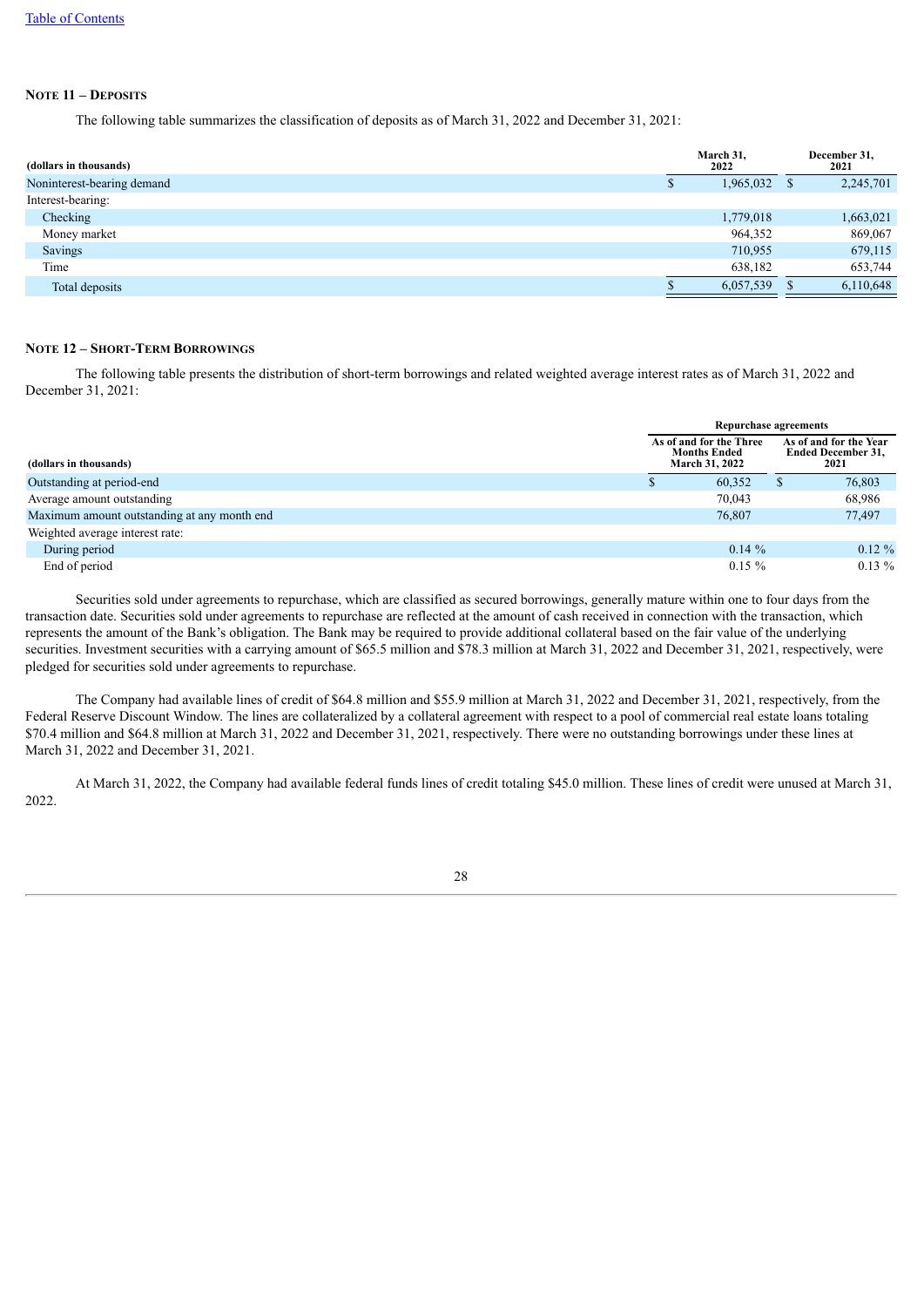### **NOTE 13 – FHLB ADVANCES AND OTHER BORROWINGS**

The following table summarizes our FHLB advances and other borrowings as of March 31, 2022 and December 31, 2021:

| (dollars in thousands)                                                                                                                                                        | March 31.<br>2022 | December 31.<br>2021 |
|-------------------------------------------------------------------------------------------------------------------------------------------------------------------------------|-------------------|----------------------|
| <b>Midland States Bancorp, Inc.</b>                                                                                                                                           |                   |                      |
| Revolving line of credit - variable interest rate equivalent to Daily Simple SOFR plus 1.60%                                                                                  |                   |                      |
| Series G redeemable preferred stock - 171 shares at \$1,000 per share                                                                                                         | 171               | 171                  |
| <b>Midland States Bank</b>                                                                                                                                                    |                   |                      |
| FHLB advances – putable fixed rate at rates averaging 1.48% at March 31, 2022 and December 31, 2021 – maturing through<br>February 2030 with call provisions through May 2022 | 210,000           | 210,000              |
| FHLB advances –SOFR floater at rates averaging 1.90% and 1.67% at March 31, 2022 and December 31, 2021, respectively –<br>maturing in October 2023                            | 100,000           | 100,000              |
| Total FHLB advances and other borrowings                                                                                                                                      | 310.171           | 310,171              |
|                                                                                                                                                                               |                   |                      |

The Company's advances from the FHLB are collateralized by a blanket collateral agreement of qualifying mortgage and home equity line of credit loans and certain commercial real estate loans totaling approximately \$2.35 billion and \$2.10 billion at March 31, 2022 and December 31, 2021, respectively.

On October 12, 2021, the Company entered into a loan agreement with another bank for a revolving line of credit in the original principal amount of up to \$15.0 million. The loan matures on October 11, 2022 and has a variable rate of interest equal to the Daily Simple Secured Overnight Financing Rate ("SOFR") plus 1.60%. Beginning January 31, 2022, the Company is required to make quarterly interest payments with the principal balance due at maturity. The loan agreement contains financial covenants that require the Company to be well-capitalized at all times, maintain a minimum total capital to risk-weighted assets ratio, a minimum return on average assets and a maximum percentage of nonperforming assets to tangible capital. At March 31, 2022, the Company was in compliance with or has obtained waivers for each of these financial covenants.

#### <span id="page-30-0"></span>**NOTE 14 – SUBORDINATED DEBT**

The following table summarizes the Company's subordinated debt as of March 31, 2022 and December 31, 2021:

| (dollars in thousands)                                                                                                                                                                                                     | March 31.<br>2022 | December 31.<br>2021 |
|----------------------------------------------------------------------------------------------------------------------------------------------------------------------------------------------------------------------------|-------------------|----------------------|
| Subordinated debt issued June $2015 -$ fixed interest rate of 6.50%, \$550 - maturing June 18, 2025                                                                                                                        | 546 \$            | 546                  |
| Subordinated debt issued October 2017 – fixed interest rate of 6.25% through October 2022 and a variable interest rate<br>equivalent to three month LIBOR plus 4.23% thereafter, \$40,000 - maturing October 15, 2027      | 39.642            | 39,626               |
| Subordinated debt issued September 2019 – fixed interest rate of 5.00% through September 2024 and a variable interest rate<br>equivalent to three month SOFR plus 3.61% thereafter, \$72,750 - maturing September 30, 2029 | 72.107            | 72,042               |
| Subordinated debt issued September 2019 – fixed interest rate of 5.50% through September 2029 and a variable interest rate<br>equivalent to three month SOFR plus 4.05% thereafter, \$27,250 - maturing September 30, 2034 | 26.889            | 26,877               |
| Total subordinated debt                                                                                                                                                                                                    | 139.184           | 139.091              |

The subordinated debentures may be included in Tier 2 capital (with certain limitations applicable) under current regulatory guidelines and interpretations.

### <span id="page-30-1"></span>**NOTE 15 – EARNINGS PER SHARE**

Earnings per share are calculated utilizing the two-class method. Basic earnings per share are calculated by dividing the sum of distributed earnings to common shareholders and undistributed earnings allocated to common shareholders by the weighted average number of common shares outstanding. Diluted earnings per share are calculated by dividing the sum of distributed earnings to common shareholders and undistributed earnings allocated to common shareholders by the weighted average number of shares adjusted for the dilutive effect of common stock awards. The diluted earnings per share computation for the three months ended March 31, 2022 and 2021 excluded antidilutive stock options of 15,597 and 77,556, respectively, because the exercise prices of these stock options exceeded the average market prices of the Company's common shares for

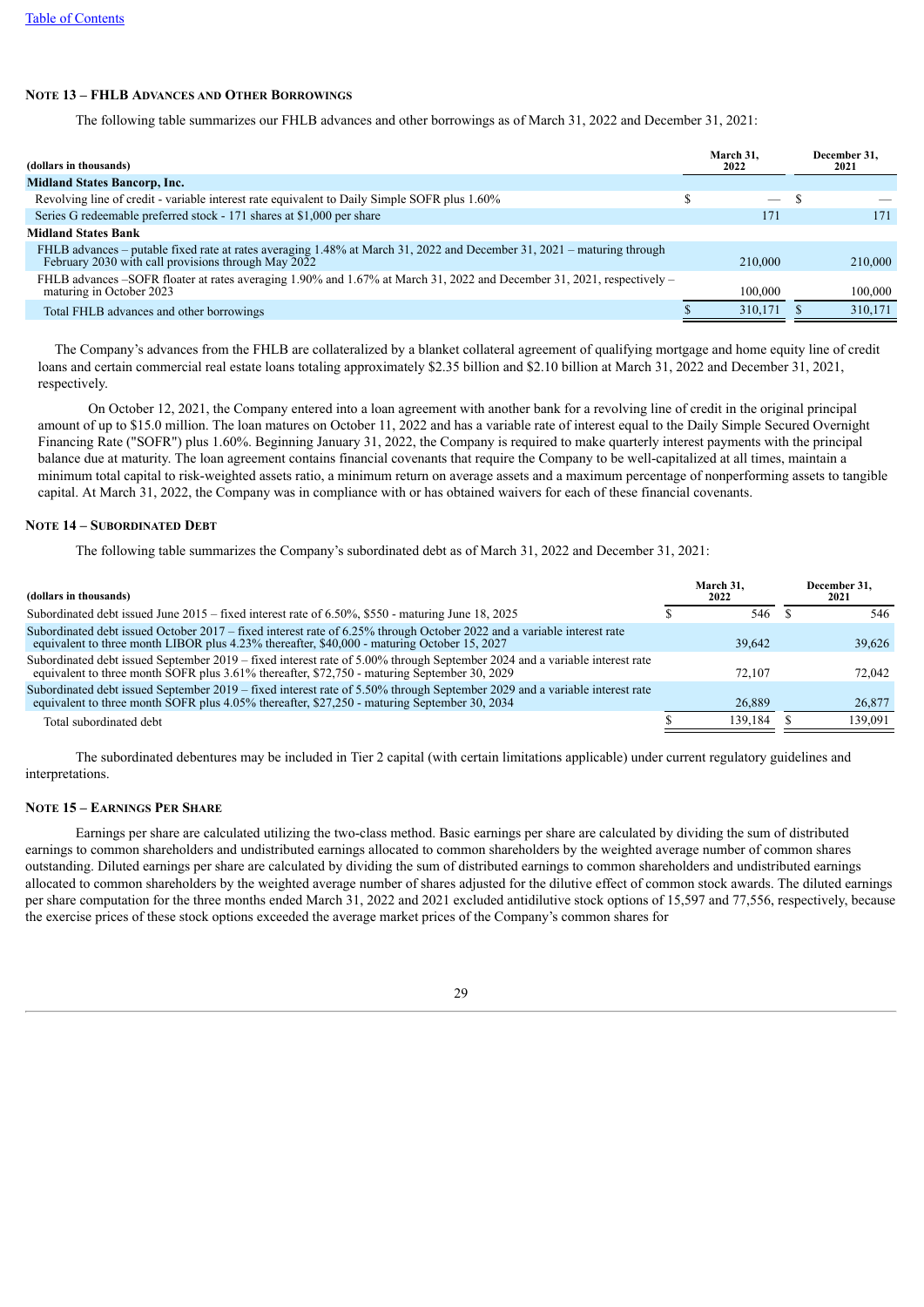those respective periods. Presented below are the calculations for basic and diluted earnings per common share for the three months ended March 31, 2022 and 2021:

|                                                                          |              | Three Months Ended March 31, |               |            |  |  |  |
|--------------------------------------------------------------------------|--------------|------------------------------|---------------|------------|--|--|--|
| (dollars in thousands, except per share data)                            |              | 2022                         |               | 2021       |  |  |  |
| Net income                                                               | \$           | 20,749                       | <sup>S</sup>  | 18,538     |  |  |  |
| Common shareholder dividends                                             |              | (6,389)                      |               | (6,237)    |  |  |  |
| Unvested restricted stock award dividends                                |              | (75)                         |               | (64)       |  |  |  |
| Undistributed earnings to unvested restricted stock awards               |              | (163)                        |               | (125)      |  |  |  |
| Undistributed earnings to common shareholders                            |              | 14,122                       | <sup>\$</sup> | 12,112     |  |  |  |
| <b>Basic</b>                                                             |              |                              |               |            |  |  |  |
| Distributed earnings to common shareholders                              | $\mathbb{S}$ | 6,389                        | -S            | 6,237      |  |  |  |
| Undistributed earnings to common shareholders                            |              | 14,122                       |               | 12,112     |  |  |  |
| Total common shareholders earnings, basic                                |              | 20,511                       | $\mathbb{S}$  | 18,349     |  |  |  |
| <b>Diluted</b>                                                           |              |                              |               |            |  |  |  |
| Distributed earnings to common shareholders                              | \$.          | 6,389                        | -S            | 6,237      |  |  |  |
| Undistributed earnings to common shareholders                            |              | 14,122                       |               | 12,112     |  |  |  |
| Total common shareholders earnings                                       |              | 20,511                       |               | 18,349     |  |  |  |
| Add back:                                                                |              |                              |               |            |  |  |  |
| Undistributed earnings reallocated from unvested restricted stock awards |              |                              |               |            |  |  |  |
| Total common shareholders earnings, diluted                              |              | 20,511                       |               | 18,349     |  |  |  |
| Weighted average common shares outstanding, basic                        |              | 22,274,884                   |               | 22,522,983 |  |  |  |
| Options                                                                  |              | 75,423                       |               | 55,570     |  |  |  |
| Weighted average common shares outstanding, diluted                      |              | 22,350,307                   |               | 22,578,553 |  |  |  |
| Basic earnings per common share                                          |              | 0.92                         |               | 0.81       |  |  |  |
| Diluted earnings per common share                                        |              | 0.92                         |               | 0.81       |  |  |  |
|                                                                          |              |                              |               |            |  |  |  |

### <span id="page-31-0"></span>**NOTE 16 – FAIR VALUE OF FINANCIAL INSTRUMENTS**

Fair value is defined as the exchange price that would be received to sell an asset or paid to transfer a liability in an orderly transaction between market participants at the measurement date reflecting assumptions that a market participant would use when pricing an asset or liability. The hierarchy uses three levels of inputs to measure the fair value of assets and liabilities as follows:

- Level 1: Unadjusted quoted prices for identical assets or liabilities traded in active markets.
- Level 2: Significant other observable inputs other than Level 1, including quoted prices for similar assets and liabilities in active markets, quoted prices in less active markets, or other observable inputs that can be corroborated by observable market data.
- Level 3: Significant unobservable inputs that reflect a company's own assumptions about the assumptions that market participants would use in pricing an asset or liability.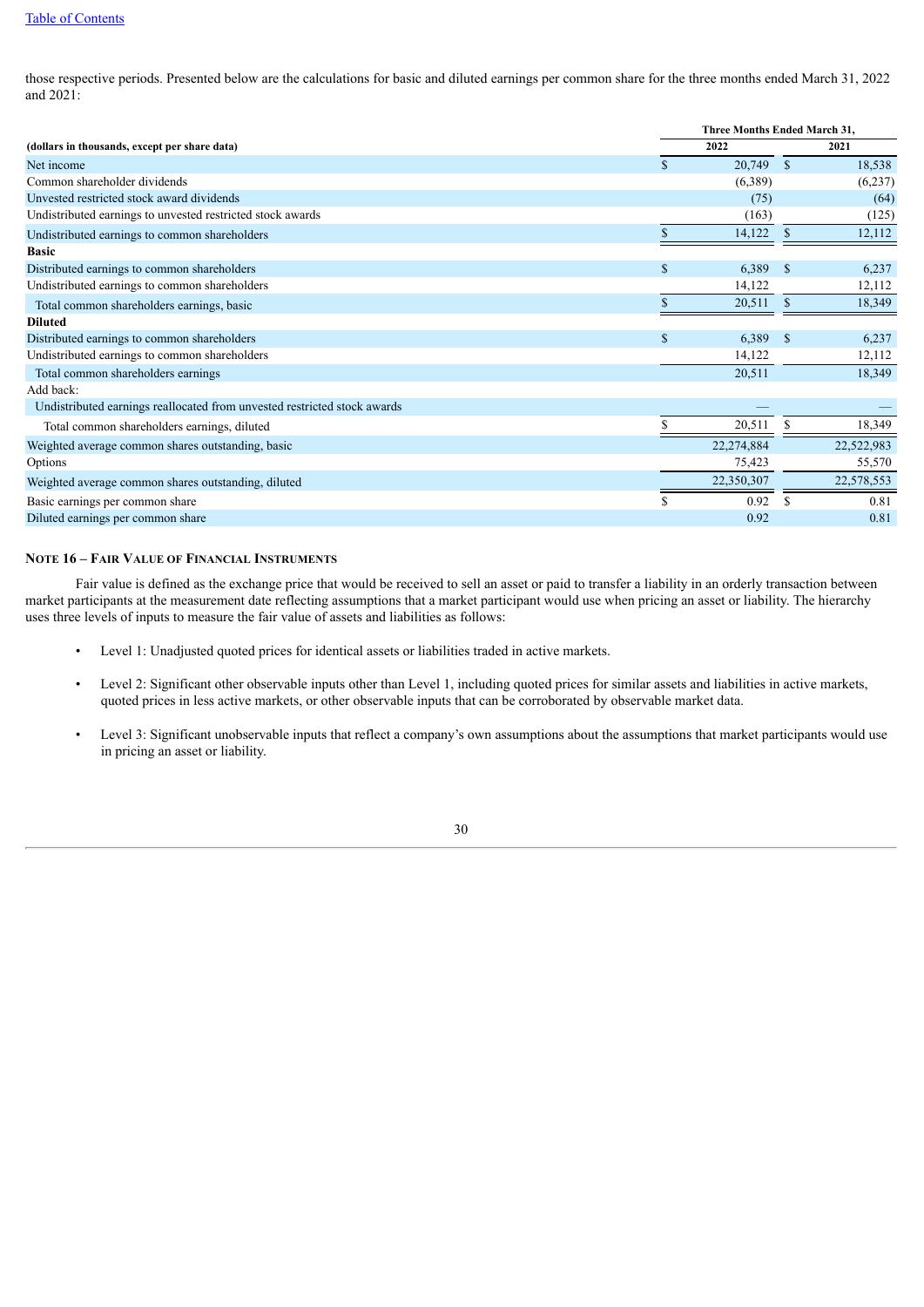Assets and liabilities measured and recorded at fair value, including financial assets for which the Company has elected the fair value option, on a recurring and nonrecurring basis at March 31, 2022 and December 31, 2021, are summarized below:

|                                                                     | March 31, 2022 |              |               |                                                                                      |               |                                                           |               |                                                    |
|---------------------------------------------------------------------|----------------|--------------|---------------|--------------------------------------------------------------------------------------|---------------|-----------------------------------------------------------|---------------|----------------------------------------------------|
| (dollars in thousands)                                              |                | <b>Total</b> |               | <b>Quoted prices</b><br>in active<br>markets<br>for identical<br>assets<br>(Level 1) |               | Significant<br>other<br>observable<br>inputs<br>(Level 2) |               | Significant<br>unobservable<br>inputs<br>(Level 3) |
| Assets and liabilities measured at fair value on a recurring basis: |                |              |               |                                                                                      |               |                                                           |               |                                                    |
| <b>Assets</b>                                                       |                |              |               |                                                                                      |               |                                                           |               |                                                    |
| Investment securities available for sale:                           |                |              |               |                                                                                      |               |                                                           |               |                                                    |
| U.S. Treasury securities                                            | \$             | 63,124       | \$            | 63,124 \$                                                                            |               |                                                           | <sup>\$</sup> |                                                    |
| U.S. government sponsored entities and U.S. agency securities       |                | 31,531       |               |                                                                                      |               | 31,531                                                    |               |                                                    |
| Mortgage-backed securities - agency                                 |                | 402,987      |               |                                                                                      |               | 402,987                                                   |               |                                                    |
| Mortgage-backed securities - non-agency                             |                | 25,102       |               |                                                                                      |               | 25,102                                                    |               |                                                    |
| State and municipal securities                                      |                | 136,582      |               |                                                                                      |               | 136,582                                                   |               |                                                    |
| Corporate securities                                                |                | 189,748      |               |                                                                                      |               | 188,813                                                   |               | 935                                                |
| Equity securities                                                   |                | 9,172        |               | 9,172                                                                                |               |                                                           |               |                                                    |
| Loans held for sale                                                 |                | 8,931        |               |                                                                                      |               | 8,931                                                     |               |                                                    |
| Derivative assets                                                   |                | 10,654       |               |                                                                                      |               | 10,654                                                    |               |                                                    |
| Total                                                               | S.             | 877,831      | $\mathbb{S}$  | 72,296                                                                               | <sup>\$</sup> | 804,600                                                   | $\mathbb{S}$  | 935                                                |
| <b>Liabilities</b>                                                  |                |              |               |                                                                                      |               |                                                           |               |                                                    |
| Derivative liabilities                                              | $\mathbb{S}$   | 10           | $\mathcal{S}$ |                                                                                      | \$            | 10                                                        | $\mathbb{S}$  |                                                    |
| Total                                                               | S              | 10           | S             |                                                                                      |               | 10                                                        | S             |                                                    |
|                                                                     |                |              |               |                                                                                      |               |                                                           |               |                                                    |
| Assets measured at fair value on a non-recurring basis:             |                |              |               |                                                                                      |               |                                                           |               |                                                    |
| Loan servicing rights                                               | $\mathbb{S}$   | 27,484       | $\mathbb{S}$  |                                                                                      | <sup>S</sup>  |                                                           | $\mathbf S$   | 27,484                                             |
| Nonperforming loans                                                 |                | 47,009       |               | 34,448                                                                               |               | 5,770                                                     |               | 6,791                                              |
| Other real estate owned                                             |                | 11,537       |               |                                                                                      |               | 11,537                                                    |               |                                                    |
| Assets held for sale                                                |                | 1,740        |               |                                                                                      |               | 1,740                                                     |               |                                                    |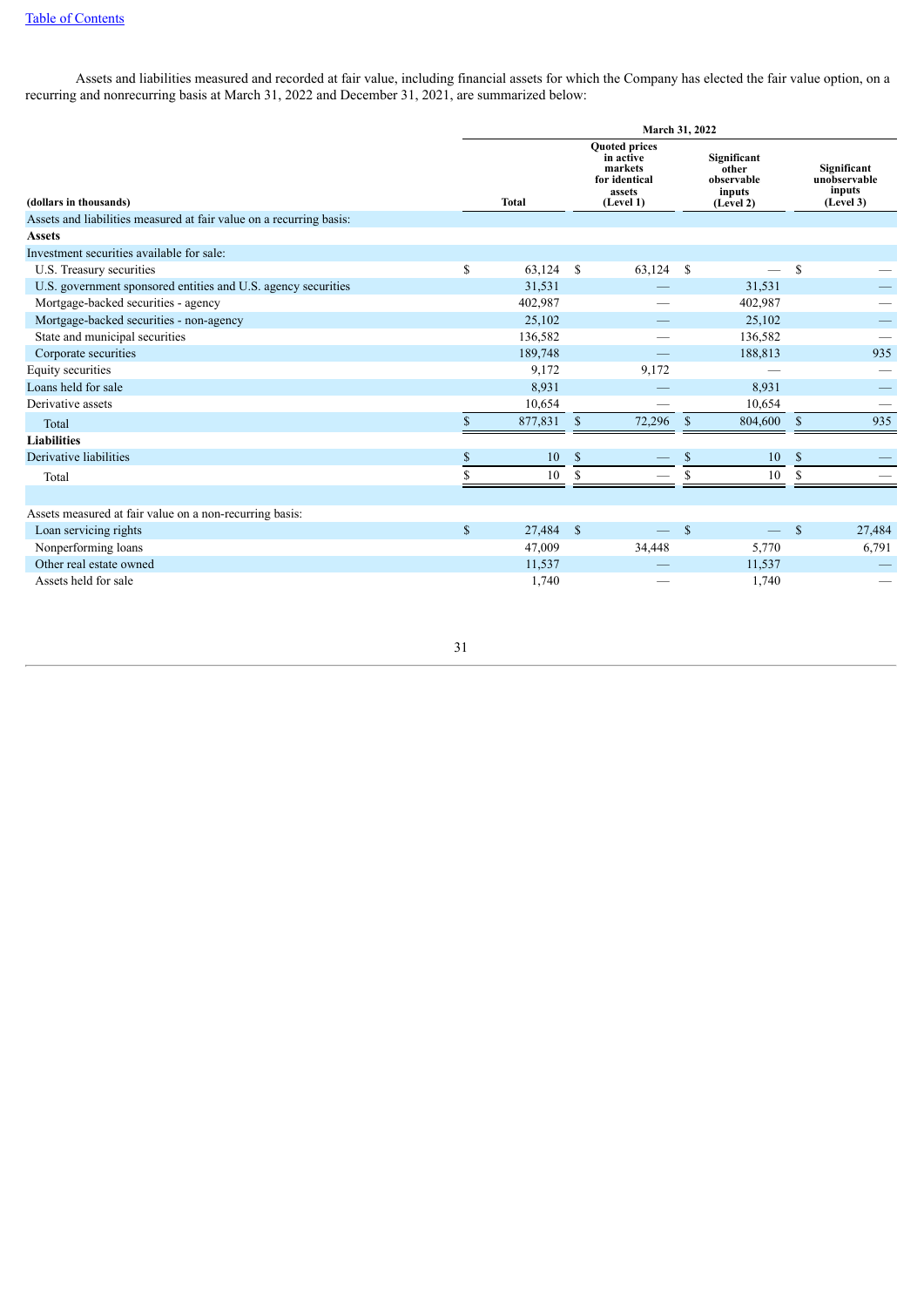|                                                                     |              | December 31, 2021 |                    |                                                                                      |               |                                                           |               |                                                    |
|---------------------------------------------------------------------|--------------|-------------------|--------------------|--------------------------------------------------------------------------------------|---------------|-----------------------------------------------------------|---------------|----------------------------------------------------|
| (dollars in thousands)                                              |              | <b>Total</b>      |                    | <b>Ouoted prices</b><br>in active<br>markets<br>for identical<br>assets<br>(Level 1) |               | Significant<br>other<br>observable<br>inputs<br>(Level 2) |               | Significant<br>unobservable<br>inputs<br>(Level 3) |
| Assets and liabilities measured at fair value on a recurring basis: |              |                   |                    |                                                                                      |               |                                                           |               |                                                    |
| <b>Assets</b>                                                       |              |                   |                    |                                                                                      |               |                                                           |               |                                                    |
| Investment securities available for sale:                           |              |                   |                    |                                                                                      |               |                                                           |               |                                                    |
| U.S. Treasury securities                                            | \$           | 64,917            | <sup>\$</sup>      | 64,917 \$                                                                            |               |                                                           | $\mathbf S$   |                                                    |
| U.S. government sponsored entities and U.S. agency securities       |              | 33,817            |                    |                                                                                      |               | 33,817                                                    |               |                                                    |
| Mortgage-backed securities - agency                                 |              | 440,270           |                    |                                                                                      |               | 440,270                                                   |               |                                                    |
| Mortgage-backed securities - non-agency                             |              | 28,706            |                    |                                                                                      |               | 28,706                                                    |               |                                                    |
| State and municipal securities                                      |              | 143,099           |                    |                                                                                      |               | 143,099                                                   |               |                                                    |
| Corporate securities                                                |              | 195,794           |                    |                                                                                      |               | 194,859                                                   |               | 935                                                |
| <b>Equity securities</b>                                            |              | 9,529             |                    | 9,529                                                                                |               |                                                           |               |                                                    |
| Loans held for sale                                                 |              | 32,045            |                    |                                                                                      |               | 32,045                                                    |               |                                                    |
| Derivative assets                                                   |              | 5,883             |                    |                                                                                      |               | 5,883                                                     |               |                                                    |
| Total                                                               | \$           | 954,060           | $\mathbb{S}$       | 74,446                                                                               | <sup>\$</sup> | 878,679                                                   | <sup>\$</sup> | 935                                                |
| <b>Liabilities</b>                                                  |              |                   |                    |                                                                                      |               |                                                           |               |                                                    |
| Derivative liabilities                                              | \$           | 397               | $\mathbb{S}$       |                                                                                      | S             | 397                                                       | $\mathbb{S}$  |                                                    |
| Total                                                               |              | 397               | S                  |                                                                                      | S             | 397                                                       | S             |                                                    |
|                                                                     |              |                   |                    |                                                                                      |               |                                                           |               |                                                    |
| Assets measured at fair value on a non-recurring basis:             |              |                   |                    |                                                                                      |               |                                                           |               |                                                    |
| Loan servicing rights                                               | $\mathbb{S}$ | 28,865            | $\mathbf{\hat{s}}$ |                                                                                      | $\mathbb{S}$  |                                                           | <sup>\$</sup> | 28,865                                             |
| Nonperforming loans                                                 |              | 36,542            |                    | 24,358                                                                               |               | 6,129                                                     |               | 6,055                                              |
| Other real estate owned                                             |              | 12,059            |                    |                                                                                      |               | 12,059                                                    |               |                                                    |
| Assets held for sale                                                |              | 2.284             |                    |                                                                                      |               | 2.284                                                     |               |                                                    |

The following table provides a reconciliation of activity for assets measured at fair value on a recurring basis using significant unobservable inputs (Level 3) for the three months ended March 31, 2022 and 2021:

|                                                    |      |     | Three Months Ended March 31. |      |  |
|----------------------------------------------------|------|-----|------------------------------|------|--|
| (dollars in thousands)                             | 2022 |     |                              | 2021 |  |
| Balance, beginning of period                       |      | 935 |                              | 959  |  |
| Total realized in earnings <sup>(1)</sup>          |      |     |                              |      |  |
| Total unrealized in other comprehensive income (2) |      |     |                              |      |  |
| Net settlements (principal and interest)           |      |     |                              | (2)  |  |
| Balance, end of period                             |      | 935 |                              | 959  |  |

(1) Amounts included in interest income from investment securities taxable in the consolidated statements of income.

(2) Represents change in unrealized gains or losses for the period included in other comprehensive income for assets held at the end of the reporting period.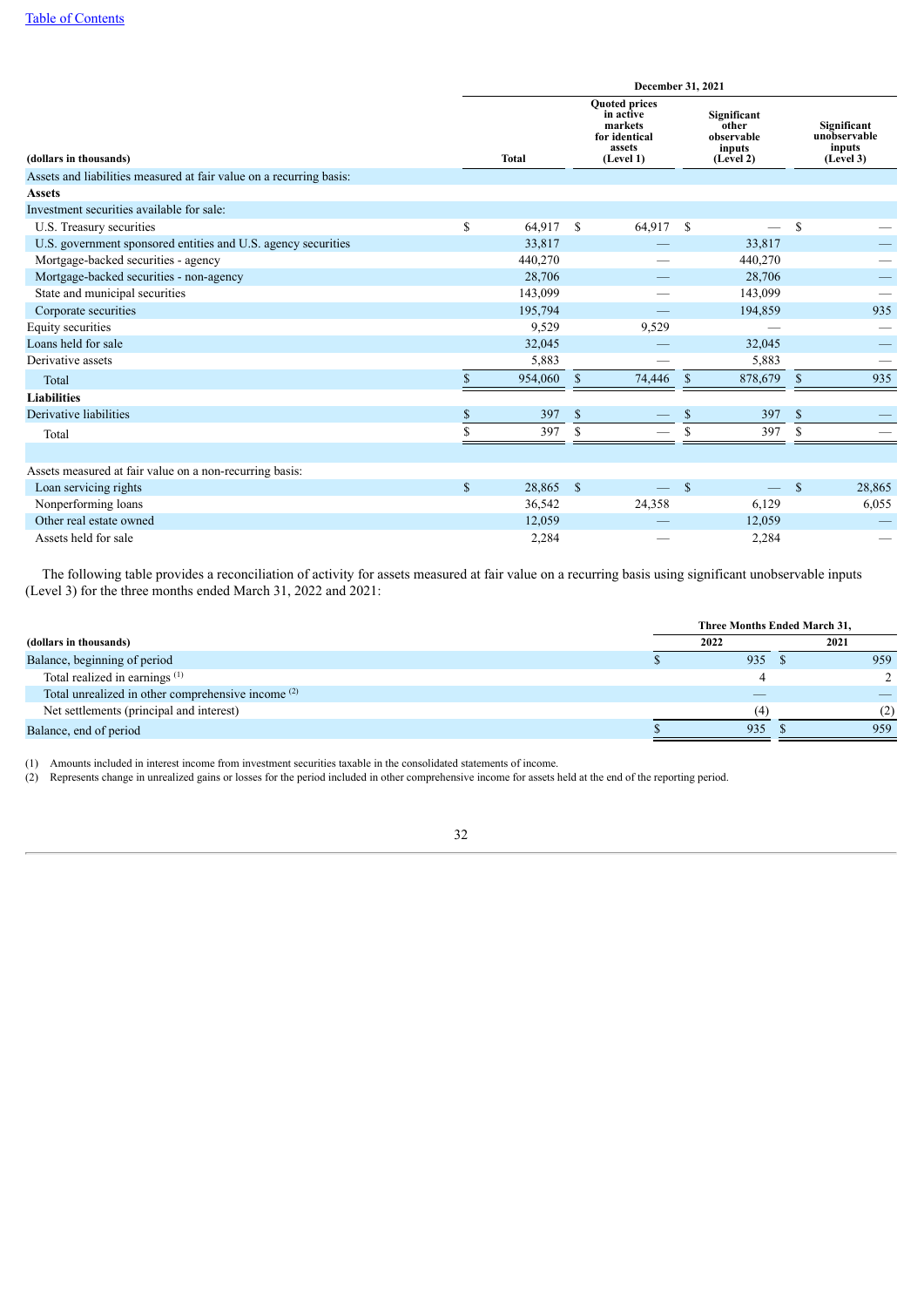The following table provides quantitative information about significant unobservable inputs used in fair value measurements of Level 3 assets measured at fair value on a recurring basis at March 31, 2022 and December 31, 2021:

| (dollars in thousands)   | <b>Fair value</b> |     | Valuation<br>technique | Unobservable<br>input / assumptions | Range (weighted average) $^{(1)}$ |
|--------------------------|-------------------|-----|------------------------|-------------------------------------|-----------------------------------|
| <b>March 31, 2022</b>    |                   |     |                        |                                     |                                   |
| Corporate securities     |                   | 935 | Consensus pricing      | Net market price                    | $0.0\%$ - 4.3% (2.8)%             |
|                          |                   |     |                        |                                     |                                   |
| <b>December 31, 2021</b> |                   |     |                        |                                     |                                   |
| Corporate securities     |                   | 935 | Consensus pricing      | Net market price                    | $0.0\%$ - 7.0% $(4.5)\%$          |

(1) Unobservable inputs were weighted by the relative fair value of the instruments.

The significant unobservable inputs used in the fair value measurement of the Company's corporate securities is net market price. The corporate securities are not actively traded, and as a result, fair value is determined utilizing third-party valuation services through consensus pricing. Significant changes in any of the inputs in isolation would result in a significant change to the fair value measurement. Generally, net market price increases when market interest rates decline and declines when market interest rates increase.

The following table presents losses recognized on assets measured on a nonrecurring basis for the three months ended March 31, 2022 and 2021:

|                                                         |       | Three Months Ended March 31, |       |  |
|---------------------------------------------------------|-------|------------------------------|-------|--|
| (dollars in thousands)                                  | 2022  |                              | 2021  |  |
| Loan servicing rights                                   | 394   |                              | 1,275 |  |
| Nonperforming loans                                     | 1.930 |                              | 1,977 |  |
| Other real estate owned                                 | 337   |                              | 103   |  |
| Total losses on assets measured on a nonrecurring basis | 2.661 |                              | 3,355 |  |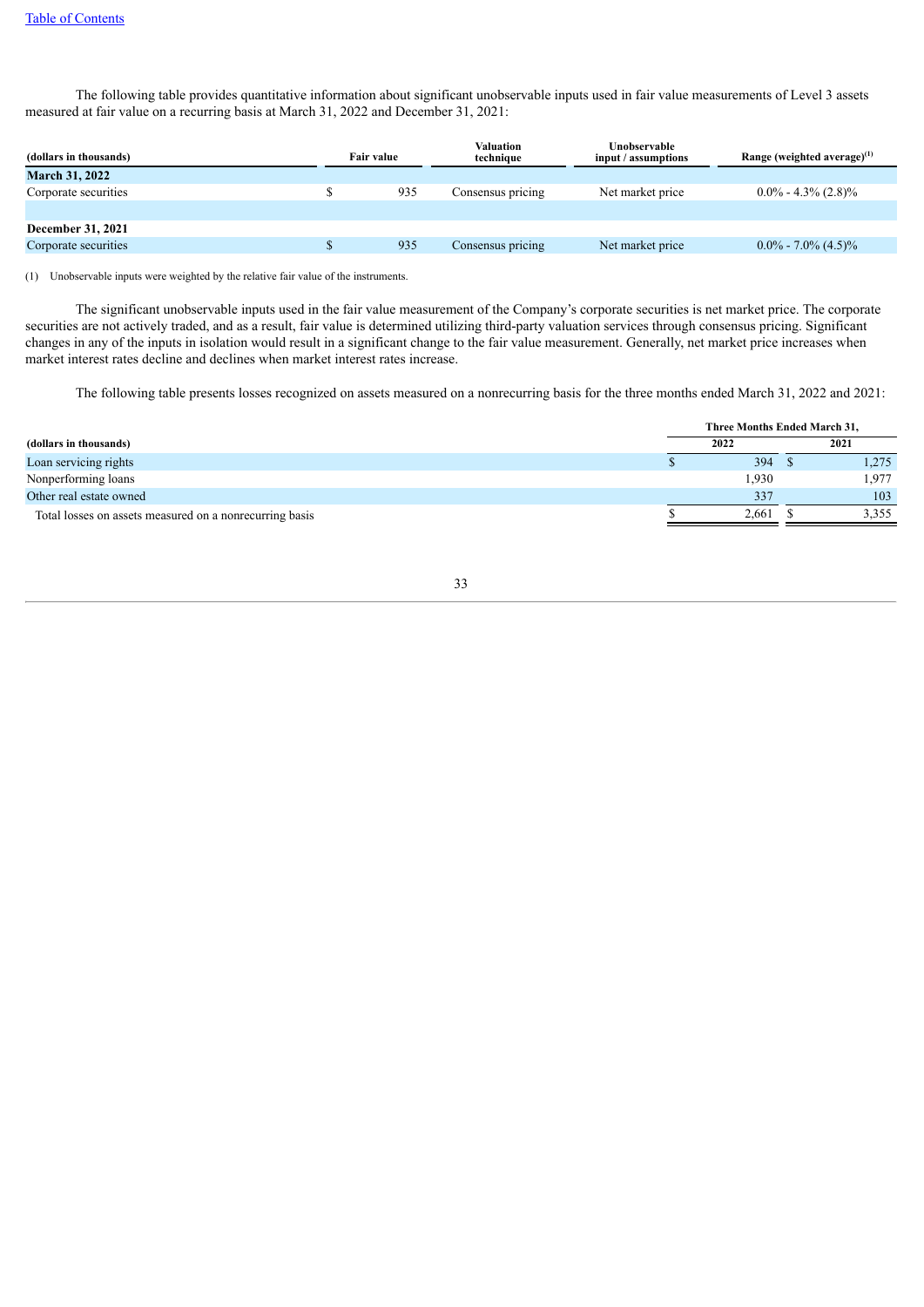The following tables present quantitative information about significant unobservable inputs used in fair value measurements of Level 3 assets measured on a nonrecurring basis at March 31, 2022 and December 31, 2021:

| (dollars in thousands)   | Unobservable<br><b>Valuation</b><br><b>Fair value</b><br>technique<br>input / assumptions |        |                          | Range (weighted average) $(1)$      |                               |
|--------------------------|-------------------------------------------------------------------------------------------|--------|--------------------------|-------------------------------------|-------------------------------|
| <b>March 31, 2022</b>    |                                                                                           |        |                          |                                     |                               |
| Loan servicing rights:   |                                                                                           |        |                          |                                     |                               |
| <b>Commercial MSR</b>    | $\mathbb{S}$                                                                              | 27,941 | Discounted cash flow     | Prepayment speed                    | $8.00\% - 18.00\%$ (8.21\%)   |
|                          |                                                                                           |        |                          | Discount rate                       | $10.00\% - 27.00\%$ (11.87%)  |
|                          |                                                                                           |        |                          |                                     |                               |
| SBA servicing rights     |                                                                                           | 884    | Discounted cash flow     | Prepayment speed                    | $13.84\% - 15.76\%$ (15.47%)  |
|                          |                                                                                           |        |                          | Discount rate                       | $10.00\% - 12.00\%$ (11.00%)  |
|                          |                                                                                           |        |                          |                                     |                               |
| <b>Residential MSR</b>   |                                                                                           | 2,188  | Discounted cash flow     | Prepayment speed                    | $10.38\% - 26.28\% (11.76\%)$ |
|                          |                                                                                           |        |                          | Discount rate                       | $9.00\% - 11.50\%$ (10.13%)   |
|                          |                                                                                           |        |                          |                                     |                               |
| Other:                   |                                                                                           |        |                          |                                     |                               |
| Nonperforming loans      |                                                                                           | 6,791  | Fair value of collateral | Discount for type of property,      | $3.90\% - 18.90\%$ (5.25%)    |
|                          |                                                                                           |        |                          | age of appraisal and current status |                               |
|                          |                                                                                           |        |                          |                                     |                               |
| <b>December 31, 2021</b> |                                                                                           |        |                          |                                     |                               |
| Loan servicing rights:   |                                                                                           |        |                          |                                     |                               |
| Commercial MSR           | $\mathbb{S}$                                                                              | 28,368 | Discounted cash flow     | Prepayment speed                    | $8.00\% - 18.00\%$ (8.24%)    |
|                          |                                                                                           |        |                          | Discount rate                       | $10.00\% - 27.00\%$ (11.87%)  |
|                          |                                                                                           |        |                          |                                     |                               |
| SBA servicing rights     |                                                                                           | 898    | Discounted cash flow     | Prepayment speed                    | $12.27\% - 14.14\% (13.88\%)$ |
|                          |                                                                                           |        |                          | Discount rate                       | $10.00\% - 12.00\%$ (11.00%)  |
|                          |                                                                                           |        |                          |                                     |                               |
| MSR held for sale        |                                                                                           | 705    | Discounted cash flow     | Prepayment speed                    | $11.94\% - 27.48\%$ (14.94%)  |
|                          |                                                                                           |        |                          | Discount rate                       | $9.00\% - 11.50\%$ (10.25%)   |

(1) Unobservable inputs were weighted by the relative fair value of the instruments.

ASC Topic 825, *Financial Instruments*, requires disclosure of the estimated fair value of certain financial instruments and the methods and significant assumptions used to estimate such fair values. Additionally, certain financial instruments and all nonfinancial instruments are excluded from the applicable disclosure requirements.

The Company has elected the fair value option for newly originated commercial and residential loans held for sale. These loans are intended for sale and are hedged with derivative instruments. We have elected the fair value option

to mitigate accounting mismatches in cases where hedge accounting is complex and to achieve operational simplification.

The following table presents the difference between the aggregate fair value and the aggregate remaining principal balance for loans for which the fair value option has been elected as of March 31, 2022 and December 31, 2021:

|                                 |                         | <b>March 31, 2022</b> | <b>December 31, 2021</b> |                          |                         |                   |  |                          |
|---------------------------------|-------------------------|-----------------------|--------------------------|--------------------------|-------------------------|-------------------|--|--------------------------|
| (dollars in thousands)          | Aggregate<br>fair value |                       | <b>Difference</b>        | Contractual<br>principal | Aggregate<br>fair value | <b>Difference</b> |  | Contractual<br>principal |
| Commercial loans held for sale  | .269                    |                       | 18                       | .251                     | 19.230                  |                   |  | 19,230                   |
| Residential loans held for sale | 7.662                   |                       | 151                      | 7.511                    | 12.815                  | 584               |  | 12.231                   |
| Total loans held for sale       | 8.931                   |                       | 169                      | 8.762                    | 32.045                  | 584               |  | 31,461                   |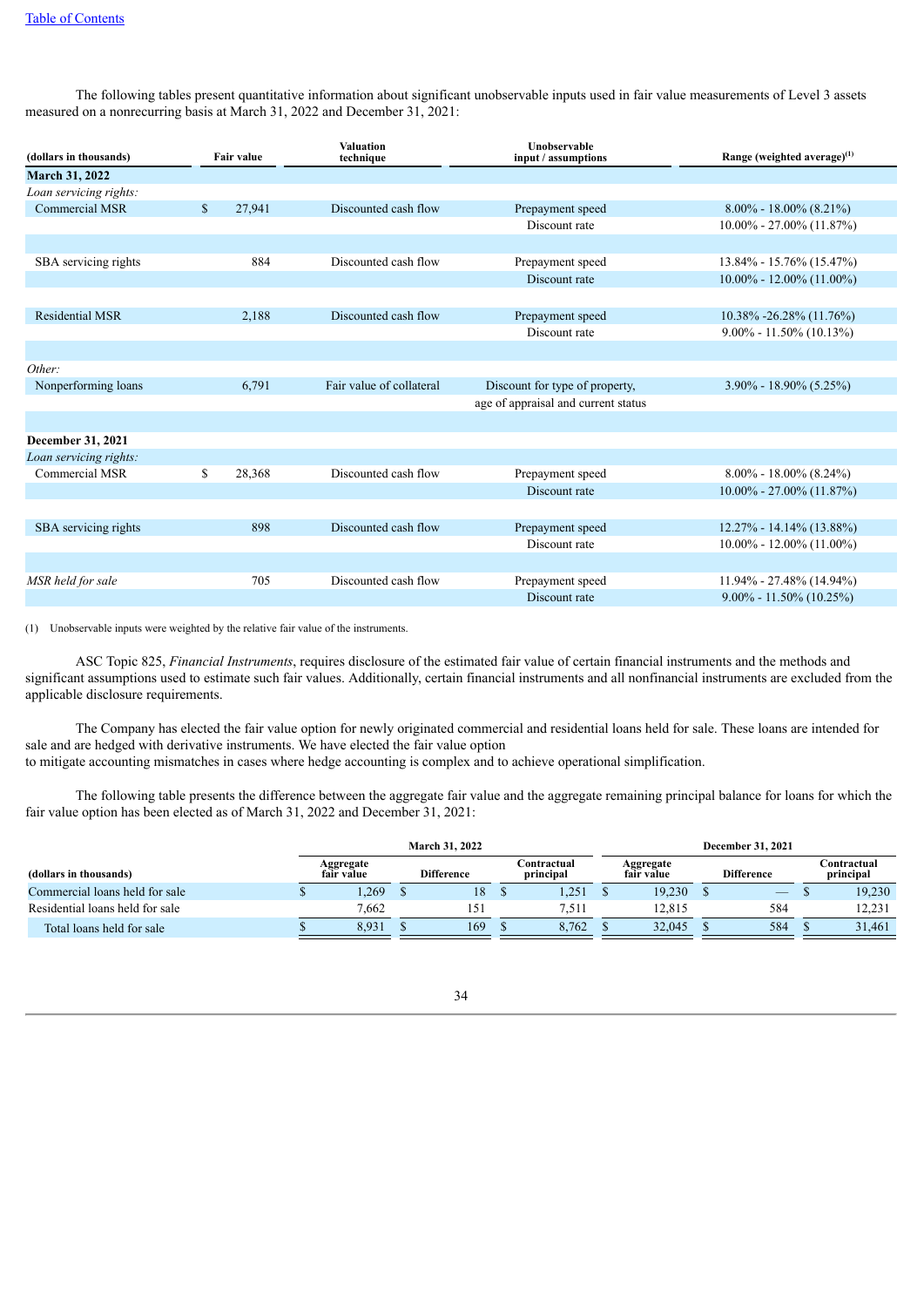The following table presents the amount of gains (losses) from fair value changes included in income before income taxes for financial assets carried at fair value for the three months ended March 31, 2022 and 2021:

|                                 | Three Months Ended March 31, |       |  |       |  |  |  |
|---------------------------------|------------------------------|-------|--|-------|--|--|--|
| (dollars in thousands)          |                              | 2022  |  | 2021  |  |  |  |
| Commercial loans held for sale  |                              | 18    |  | (44)  |  |  |  |
| Residential loans held for sale |                              | (381) |  | (383) |  |  |  |
| Total loans held for sale       |                              | (363) |  | (427) |  |  |  |

The carrying values and estimated fair value of certain financial instruments not carried at fair value at March 31, 2022 and December 31, 2021 were as follows:

|                             |   |                    |                 | March 31, 2022                                                                       |    |                                                           |               |                                                    |
|-----------------------------|---|--------------------|-----------------|--------------------------------------------------------------------------------------|----|-----------------------------------------------------------|---------------|----------------------------------------------------|
| (dollars in thousands)      |   | Carrying<br>amount | Fair value      | <b>Quoted prices</b><br>in active<br>markets<br>for identical<br>assets<br>(Level 1) |    | Significant<br>other<br>observable<br>inputs<br>(Level 2) |               | Significant<br>unobservable<br>inputs<br>(Level 3) |
| <b>Assets</b>               |   |                    |                 |                                                                                      |    |                                                           |               |                                                    |
| Cash and due from banks     | ъ | 326,086            | \$<br>326,086   | \$<br>326,086                                                                        | \$ | $\hspace{0.1mm}-\hspace{0.1mm}$                           | <sup>\$</sup> |                                                    |
| Federal funds sold          |   | 6,178              | 6,178           | 6,178                                                                                |    |                                                           |               |                                                    |
| Loans, net                  |   | 5,487,023          | 5,409,425       |                                                                                      |    |                                                           |               | 5,409,425                                          |
| Accrued interest receivable |   | 19,831             | 19,831          |                                                                                      |    | 19,831                                                    |               |                                                    |
|                             |   |                    |                 |                                                                                      |    |                                                           |               |                                                    |
| <b>Liabilities</b>          |   |                    |                 |                                                                                      |    |                                                           |               |                                                    |
| Deposits                    | S | 6,057,539          | \$<br>6,046,710 | \$<br>$\overbrace{\phantom{aaaaa}}$                                                  | S  | 6,046,710                                                 | - \$          |                                                    |
| Short-term borrowings       |   | 60,352             | 60,352          |                                                                                      |    | 60,352                                                    |               |                                                    |
| FHLB and other borrowings   |   | 310,171            | 312,791         |                                                                                      |    | 312,791                                                   |               |                                                    |
| Subordinated debt           |   | 139,184            | 141,859         |                                                                                      |    | 141,859                                                   |               |                                                    |
| Trust preferred debentures  |   | 49,524             | 56,232          |                                                                                      |    | 56,232                                                    |               |                                                    |
| Accrued interest payable    |   | 2,178              | 2,178           |                                                                                      |    | 2,178                                                     |               |                                                    |

|                             |     |                    |   |            |               | December 31, 2021                                                                    |               |                                                           |               |                                                    |
|-----------------------------|-----|--------------------|---|------------|---------------|--------------------------------------------------------------------------------------|---------------|-----------------------------------------------------------|---------------|----------------------------------------------------|
| (dollars in thousands)      |     | Carrying<br>amount |   | Fair value |               | <b>Quoted prices</b><br>in active<br>markets<br>for identical<br>assets<br>(Level 1) |               | Significant<br>other<br>observable<br>inputs<br>(Level 2) |               | Significant<br>unobservable<br>inputs<br>(Level 3) |
| <b>Assets</b>               |     |                    |   |            |               |                                                                                      |               |                                                           |               |                                                    |
| Cash and due from banks     | \$. | 673,297            | S | 673,297    | \$            | 673,297                                                                              | <sup>\$</sup> | $\overline{\phantom{m}}$                                  | S             |                                                    |
| Federal funds sold          |     | 7,074              |   | 7,074      |               | 7,074                                                                                |               |                                                           |               |                                                    |
| Loans, net                  |     | 5,173,739          |   | 5,221,886  |               | –                                                                                    |               |                                                           |               | 5,221,886                                          |
| Accrued interest receivable |     | 19,470             |   | 19,470     |               |                                                                                      |               | 19,470                                                    |               |                                                    |
| <b>Liabilities</b>          |     |                    |   |            |               |                                                                                      |               |                                                           |               |                                                    |
| Deposits                    | \$. | 6,110,648          | S | 6,109,077  | <sup>\$</sup> | $\hspace{0.05cm}$                                                                    | \$            | 6,109,077                                                 | <sup>\$</sup> |                                                    |
| Short-term borrowings       |     | 76,803             |   | 76,803     |               |                                                                                      |               | 76,803                                                    |               |                                                    |
| FHLB and other borrowings   |     | 310,171            |   | 317,464    |               |                                                                                      |               | 317,464                                                   |               |                                                    |
| Subordinated debt           |     | 139,091            |   | 148,386    |               |                                                                                      |               | 148,386                                                   |               |                                                    |
| Trust preferred debentures  |     | 49,374             |   | 57,827     |               |                                                                                      |               | 57,827                                                    |               |                                                    |
| Accrued interest payable    |     | 2,848              |   | 2,848      |               |                                                                                      |               | 2,848                                                     |               |                                                    |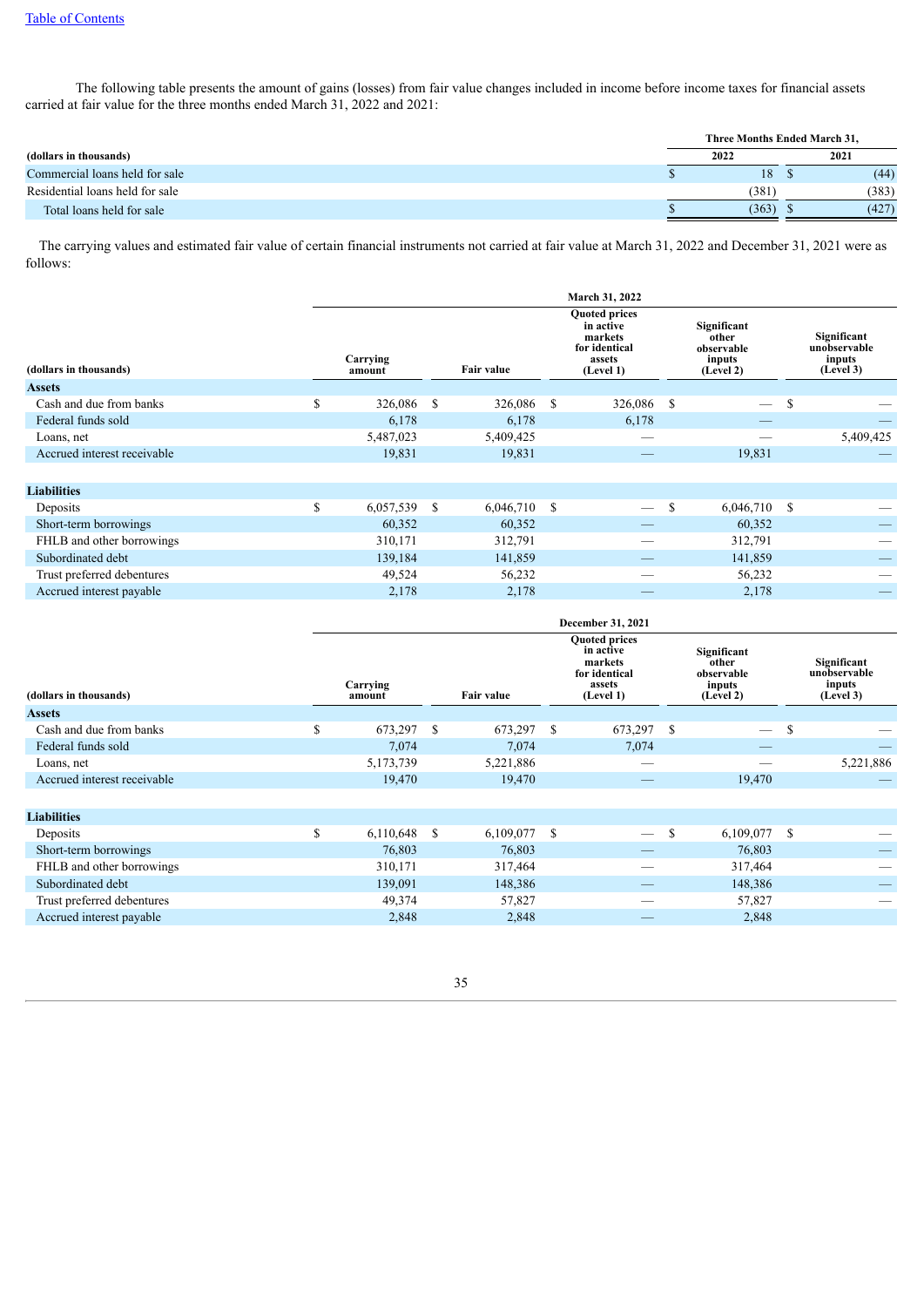In accordance with our adoption of ASU 2016-1 in 2019, the methods utilized to measure fair value of financial instruments at March 31, 2022 and December 31, 2021 represent an approximation of exit price; however, an actual exit price may differ.

#### <span id="page-37-0"></span>**NOTE 17 – COMMITMENTS, CONTINGENCIES AND CREDIT RISK**

In the normal course of business, there are outstanding various contingent liabilities, such as claims and legal actions, which are not reflected in the consolidated financial statements. No material losses are anticipated as a result of these actions or claims.

We are a party to financial instruments with off-balance-sheet risk in the normal course of business to meet the financing needs of our customers. These financial instruments include commitments to extend credit and standby letters of credit. Those instruments involve, to varying degrees, elements of credit risk in excess of the amount recognized in the balance sheet. The contract amounts of those instruments reflect the extent of involvement we have in particular classes of financial instruments.

Our exposure to credit loss in the event of nonperformance by the other party to the financial instrument for commitments to extend credit and standby letters of credit is represented by the contractual amount of those instruments. The Bank used the same credit policies in making commitments and conditional obligations as it does for on-balance sheet instruments. The commitments are principally tied to variable rates. Loan commitments at March 31, 2022 and December 31, 2021 were as follows:

| (dollars in thousands)                           | <b>March 31</b><br>2022 | December 31.<br>2021 |
|--------------------------------------------------|-------------------------|----------------------|
| Commitments to extend credit                     | .045.127                | 994,709              |
| Financial guarantees – standby letters of credit | 14.465                  | 14,325               |

The Company establishes a mortgage repurchase liability to reflect management's estimate of losses on loans for which the Company could have a repurchase obligation based on the volume of loans sold in 2022 and years prior, borrower default expectations, historical investor repurchase demand and appeals success rates, and estimated loss severity. Loans repurchased from investors are initially recorded at fair value, which becomes the Company's new accounting basis. Any difference between the loan's fair value and the outstanding principal amount is charged or credited to the mortgage repurchase liability, as appropriate. Subsequent to repurchase, such loans are carried in loans receivable. There were no losses as a result of make-whole requests and loan repurchases for the three months ended March 31, 2022 and 2021. The liability for unresolved repurchase demands totaled \$0.2 million and \$0.2 million at March 31, 2022 and December 31, 2021, respectively.

### <span id="page-37-1"></span>**NOTE 18 – SEGMENT INFORMATION**

Our business segments are defined as Banking, Wealth Management, and Other. The reportable business segments are consistent with the internal reporting and evaluation of the principle lines of business of the Company. The banking segment provides a wide range of financial products and services to consumers and businesses, including commercial, commercial real estate, mortgage and other consumer loan products; commercial equipment leasing; mortgage loan sales and servicing; letters of credit; various types of deposit products, including checking, savings and time deposit accounts; merchant services; and corporate treasury management services. The wealth management segment consists of trust and fiduciary services, brokerage and retirement planning services. The other segment includes the operating results of the parent company, our captive insurance business unit, and the elimination of intercompany transactions.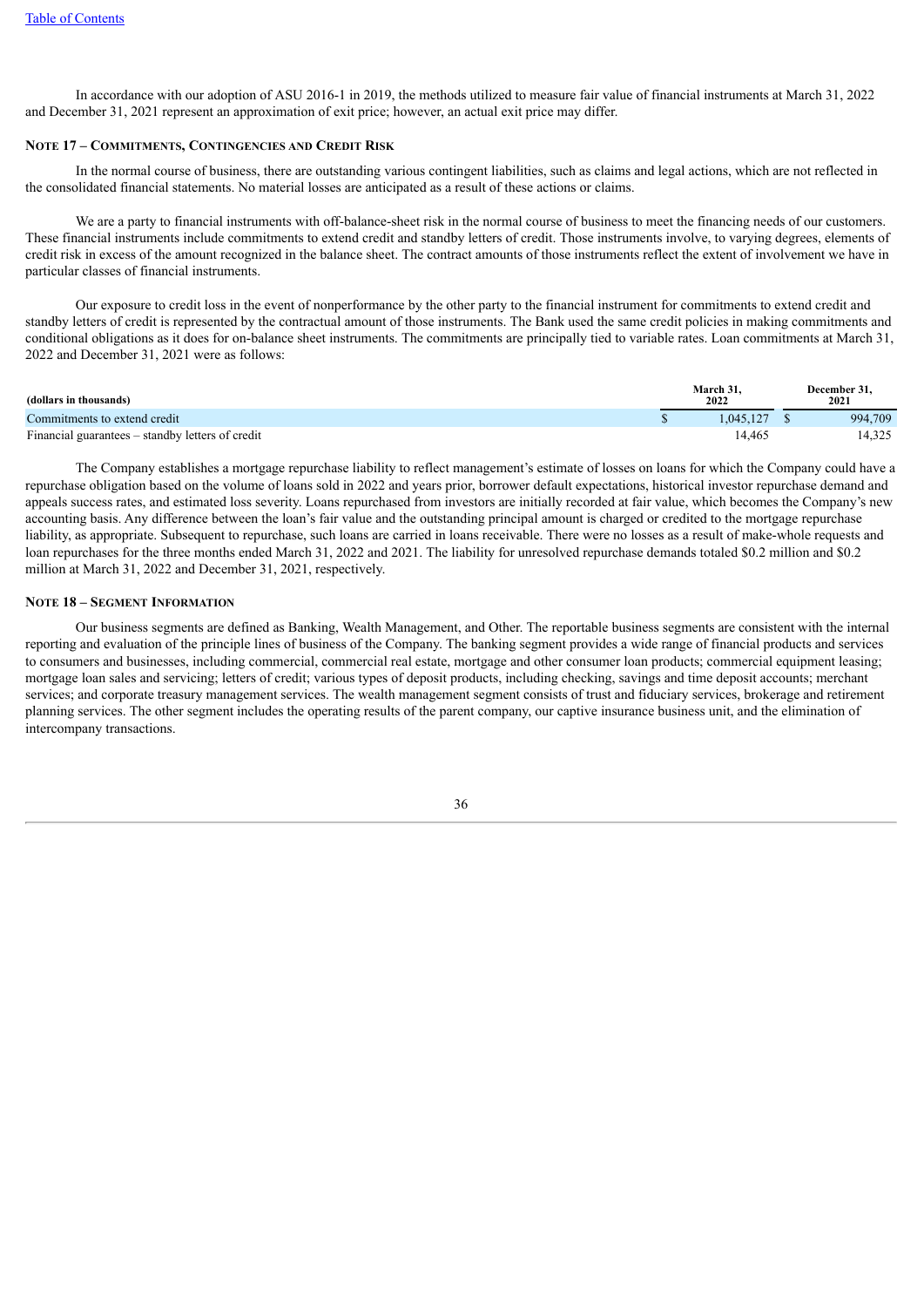Selected business segment financial information for the three months ended March 31, 2022 and 2021 were as follows:

| (dollars in thousands)                      | <b>Banking</b> |               | Wealth<br>Management     |    | Other        | <b>Total</b> |
|---------------------------------------------|----------------|---------------|--------------------------|----|--------------|--------------|
| <b>Three Months Ended March 31, 2022</b>    |                |               |                          |    |              |              |
| Net interest income (expense)               | \$<br>59,353   | S             | $\overline{\phantom{0}}$ | S  | $(2,526)$ \$ | 56,827       |
| Provision for credit losses                 | 4,167          |               |                          |    |              | 4,167        |
| Noninterest income                          | 8,406          |               | 7,139                    |    | 68           | 15,613       |
| Noninterest expense                         | 36,247         |               | 4,675                    |    | (38)         | 40,884       |
| Income (loss) before income taxes (benefit) | 27,345         |               | 2,464                    |    | (2, 420)     | 27,389       |
| Income taxes (benefit)                      | 6,715          |               | 690                      |    | (765)        | 6,640        |
| Net income (loss)                           | 20,630         |               | 1,774                    |    | (1,655)      | 20,749       |
| Total assets                                | 7,355,117      |               | 29,828                   |    | (46,230)     | 7,338,715    |
|                                             |                |               |                          |    |              |              |
| Three Months Ended March 31, 2021           |                |               |                          |    |              |              |
| Net interest income (expense)               | \$<br>54,718   | <sup>\$</sup> |                          | \$ | $(2,850)$ \$ | 51,868       |
| Provision for credit losses                 | 3,565          |               |                          |    |              | 3,565        |
| Noninterest income                          | 8,864          |               | 5,931                    |    | 21           | 14,816       |
| Noninterest expense                         | 35,516         |               | 4,001                    |    | (438)        | 39,079       |
| Income (loss) before income taxes (benefit) | 24,501         |               | 1,930                    |    | (2,391)      | 24,040       |
| Income taxes (benefit)                      | 5,789          |               | 540                      |    | (827)        | 5,502        |
| Net income (loss)                           | 18,712         | S             | 1,390                    | S  | (1, 564)     | \$<br>18,538 |
| Total assets                                | 6,912,750      |               | 29,513                   |    | (57, 477)    | 6,884,786    |
|                                             |                |               |                          |    |              |              |

### <span id="page-38-0"></span>**NOTE 19 – REVENUE FROM CONTRACTS WITH CUSTOMERS**

The Company's revenue from contracts with customers in the scope of Topic 606 is recognized within noninterest income in the consolidated statements of income. The following presents noninterest income, segregated by revenue streams in-scope and out-of-scope of Topic 606, for the three months ended March 31, 2022 and 2021.

|                                                | Three Months Ended March 31, |          |        |
|------------------------------------------------|------------------------------|----------|--------|
| (dollars in thousands)                         | 2022                         |          | 2021   |
| Noninterest income - in-scope of Topic 606     |                              |          |        |
| Wealth management revenue:                     |                              |          |        |
| Trust management/administration fees           | \$<br>5,982                  | $\sim$ S | 4,459  |
| Investment advisory fees                       |                              |          | 453    |
| Investment brokerage fees                      | 598                          |          | 400    |
| Other                                          | 559                          |          | 619    |
| Service charges on deposit accounts:           |                              |          |        |
| Nonsufficient fund fees                        | 1,332                        |          | 1,142  |
| Other                                          | 736                          |          | 684    |
| Interchange revenues                           | 3,280                        |          | 3,375  |
| Other income:                                  |                              |          |        |
| Merchant services revenue                      | 356                          |          | 337    |
| Other                                          | 768                          |          | 792    |
| Noninterest income - out-of-scope of Topic 606 | 2,002                        |          | 2,555  |
| Total noninterest income                       | 15,613                       |          | 14,816 |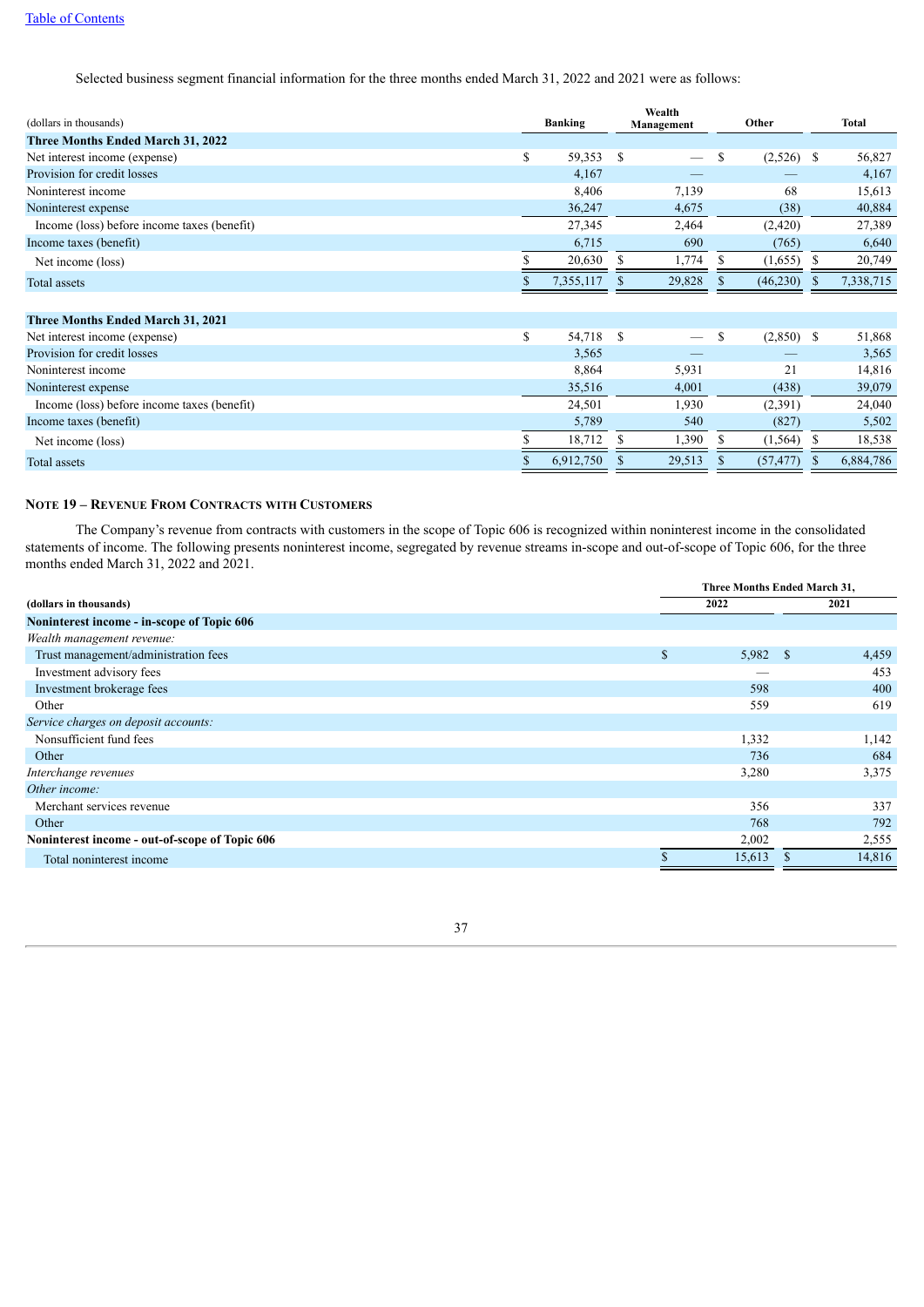Topic 606 does not apply to revenue associated with financial instruments, including revenue from loans and investment securities. In addition, certain noninterest income streams such as commercial FHA revenue, residential mortgage banking revenue and gain on sales of investment securities, net are also not in scope of Topic 606. Topic 606 is applicable to noninterest income streams such as wealth management revenue, service charges on deposit accounts, interchange revenue, gain on sales of other real estate owned, and certain other noninterest income streams. The noninterest income streams considered inscope by Topic 606 are discussed below.

### *Wealth Management Revenue*

Wealth management revenue is primarily comprised of fees earned from the management and administration of trusts and other customer assets. Prior to 2022, the Company earned investment advisory fees through its SEC registered investment advisory subsidiary that was dissolved in December 2021. The Company's performance obligation in both of these instances is generally satisfied over time and the resulting fees are recognized monthly, based upon the month-end market value of the assets under management and contractually determined fee schedules. Payment is generally received a few days after month end through a direct charge to each customer's account. The Company does not earn performance-based incentives. Optional services such as real estate sales and tax return preparation services are also available to existing trust and asset management customers. The Company's performance obligation for these transactional-based services is generally satisfied, and related revenue recognized, at a point in time (i.e., as incurred). Payment is received shortly after services are rendered. Fees generated from transactions executed by the Company's third party broker dealer are remitted by them to the Company on a monthly basis for that month's transactional activity.

#### *Service Charges on Deposit Accounts*

Service charges on deposit accounts consist of fees received under depository agreements with customers to provide access to deposited funds, serve as custodian of deposited funds, and when applicable, pay interest on deposits. These service charges primarily include non-sufficient fund fees and other account related service charges. Non-sufficient fund fees are earned when a depositor presents an item for payment in excess of available funds, and the Company, at its discretion, provides the necessary funds to complete the transaction. The Company generates other account related service charge revenue by providing depositors proper safeguard and remittance of funds as well as by delivering optional services for depositors, such as check imaging or treasury management, that are performed upon the depositor's request. The Company's performance obligation for the proper safeguard and remittance of funds, monthly account analysis and any other monthly service fees is generally satisfied, and the related revenue recognized, over the period in which the service is provided. Payment for service charges on deposit accounts is typically received immediately or in the following month through a direct charge to a customer's account.

#### *Interchange Revenue*

Interchange revenue includes debit card income and ATM user fees. Card income is primarily comprised of interchange fees earned for standing ready to authorize and providing settlement on card transactions processed through the MasterCard interchange network. The levels and structure of interchange rates are set by MasterCard and can vary based on cardholder purchase volumes. Interchange fees from cardholder transactions represent a percentage of the underlying transaction value and are recognized daily, concurrently with completion of the Company's performance obligation, the transaction processing services provided to the cardholder. Payment is typically received immediately or in the following month. ATM fees are primarily generated when a Company cardholder withdraws funds from a non-Company ATM or a non-Company cardholder withdraws funds from a Company ATM. The Company satisfies its performance obligation for each transaction at the point in time when the ATM withdrawal is processed.

### *Other Noninterest Income*

<span id="page-39-0"></span>The other noninterest income revenue streams within the scope of Topic 606 consist of merchant services revenue, safe deposit box rentals, wire transfer fees, paper statement fees, check printing commissions, gain on sales of other real estate owned, and other noninterest related fees. Revenue from the Company's merchant services business consists principally of transaction and account management fees charged to merchants for the electronic processing of transactions. These fees are net of interchange fees paid to the credit card issuing bank, card company assessments, and revenue sharing amounts. Account management fees are considered earned at the time the merchant's transactions are processed or other services are performed. Fees related to the other components of other noninterest income within the scope of Topic 606 are largely transactional based, and therefore, the Company's performance obligation is satisfied and related revenue recognized, at the point in time the customer uses the selected service to execute a transaction.

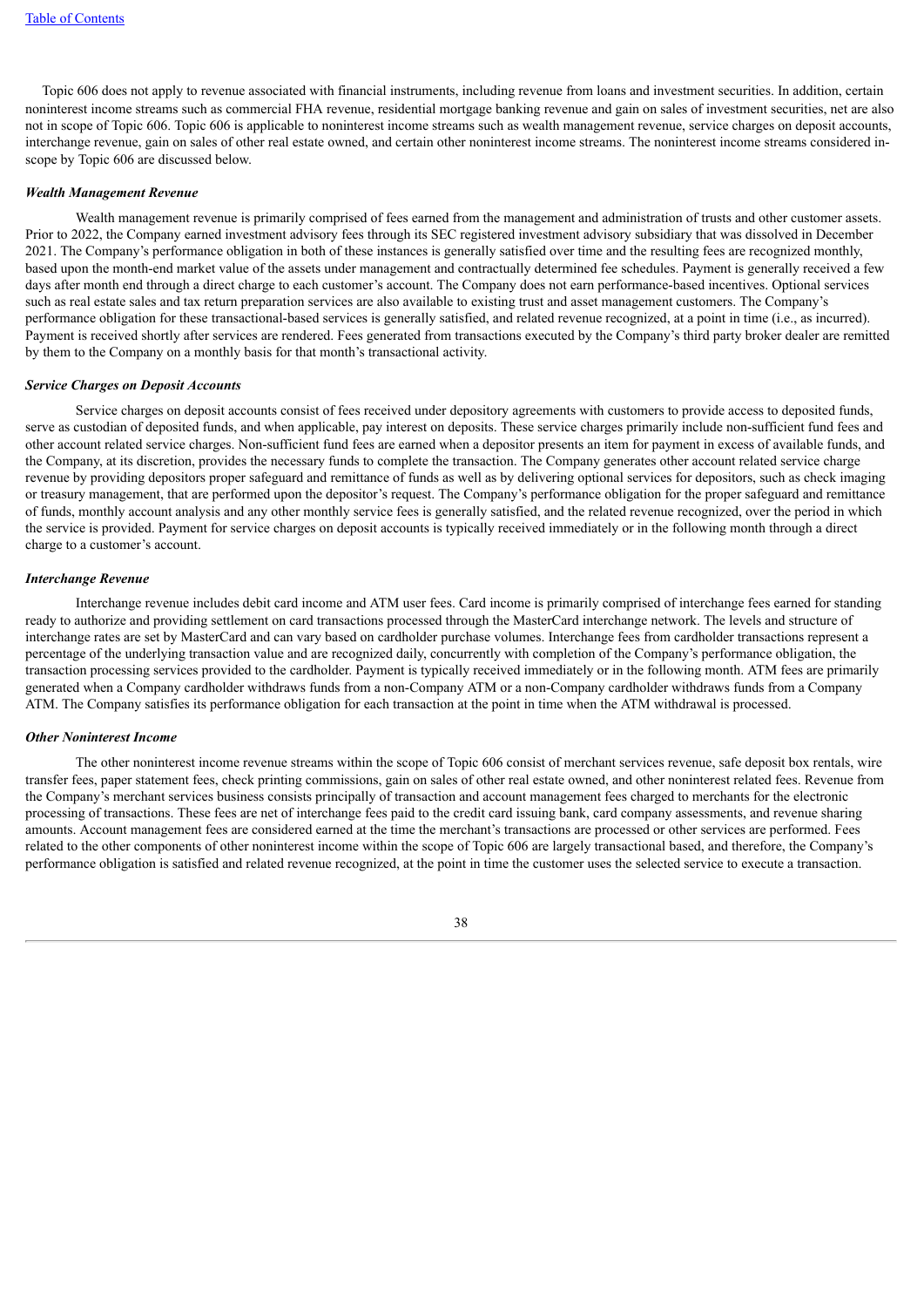### **ITEM 2-MANAGEMENT'S DISCUSSION AND ANALYSIS OF FINANCIAL CONDITION AND RESULTS OF OPERATIONS**

The following is management's discussion and analysis of certain significant factors which have affected the financial condition and results of operations of the Company as reflected in the unaudited consolidated balance sheet as of March 31, 2022, as compared with December 31, 2021, and operating results for the three-month periods ended March 31, 2022 and 2021. These comments should be read in conjunction with the Company's unaudited consolidated financial statements and accompanying notes appearing elsewhere herein and our Annual Report on Form 10-K for the year ended December 31, 2021, filed with the SEC on February 25, 2022.

In addition to the historical information contained herein, this Form 10-Q includes "forward-looking statements" within the meaning of such term under the Private Securities Litigation Reform Act of 1995. These statements are subject to many risks and uncertainties, including changes in interest rates and other general economic, business and political conditions; the effects of the COVID-19 pandemic and its potential effects on the economic environment, our customers and our operations, as well as any changes to federal, state or local government laws, regulations or orders in connection with the pandemic; changes in the financial markets; changes in business plans as circumstances warrant; risks related to mergers and acquisitions and the integration of acquired businesses; developments and uncertainty related to the future use and availability of some reference rates, such as LIBOR, as well as other alternative reference rates, and the adoption of a substitute; changes to U.S. tax laws, regulations and guidance; and other risks detailed from time to time in filings made by the Company with the SEC. Readers should note that the forward-looking statements included herein are not a guarantee of future events, and that actual events may differ materially from those made in or suggested by the forward-looking statements. Forward-looking statements generally can be identified by the use of forward-looking terminology such as "will," "propose," "may," "plan," "seek," "expect," "intend," "estimate," "anticipate," "believe," or "continue," or similar terminology. Any forward-looking statements presented herein are made only as of the date of this document, and we do not undertake any obligation to update or revise any forward-looking statements to reflect changes in assumptions, the occurrence of unanticipated events, or otherwise*.*

#### **Critical Accounting Policies**

The preparation of our consolidated financial statements requires management to make estimates and judgments that affect the reported amounts of assets, liabilities, revenues and expenses. These estimates are based upon historical experience and on various other assumptions that management believes are reasonable under current circumstances. These estimates form the basis for making judgments about the carrying value of certain assets and liabilities that are not readily available from other sources. Actual results may differ from these estimates under different assumptions or conditions. The estimates and judgments that management believes have the most effect on the Company's reported financial position and results of operations are set forth in "Note 1 – Summary of Significant Accounting Policies" of the Notes to Consolidated Financial Statements, included in our Annual Report on Form 10- K for the year ended December 31, 2021. There have been no significant changes in critical accounting policies or the assumptions and judgments utilized in applying these policies since December 31, 2021.

#### **Significant Developments and Transactions**

Each item listed below affects the comparability of our results of operations for the three months ended March 31, 2022 and 2021, and our financial condition as of March 31, 2022 and December 31, 2021, and may affect the comparability of financial information we report in future fiscal periods.

*FHLB Advance Prepayments.* During 2021, the Company pre-paid FHLB advances of \$50.0 million in the first quarter, \$85.0 million in the second quarter and \$130.0 million in the fourth quarter. Interest expense is significantly lower in the current period as a result of the reduction in borrowings.

*Redemption of Subordinated Notes.* On June 18, 2021, the Company redeemed all of its outstanding fixed-to-floating rate subordinated notes due June 18, 2025, having an aggregate principal amount of \$31.1 million, in accordance with the terms of the notes. The aggregate redemption price was 100% of the aggregate principal amount of the subordinated notes. The interest rate on the subordinated notes was 4.54%.

*Recent Acquisitions.* On June 1, 2021, the Company completed its acquisition of substantially all of the trust assets of ATG Trust, a trust company based in Chicago, Illinois, with \$399.7 million in assets under management.

*Purchased Loans.* Our net interest margin benefits from accretion income associated with purchase accounting discounts established on the purchased loans included in our acquisitions. Our reported net interest margin for the three months ended March 31, 2022 and 2021 was 3.50% and 3.45%, respectively. Accretion income associated with accounting discounts established on loans acquired totaled \$0.6 million and \$1.2 million for the three months ended March 31, 2022 and 2021, respectively, increasing the reported net interest margin by 3 basis points and 8 basis points for each respective period.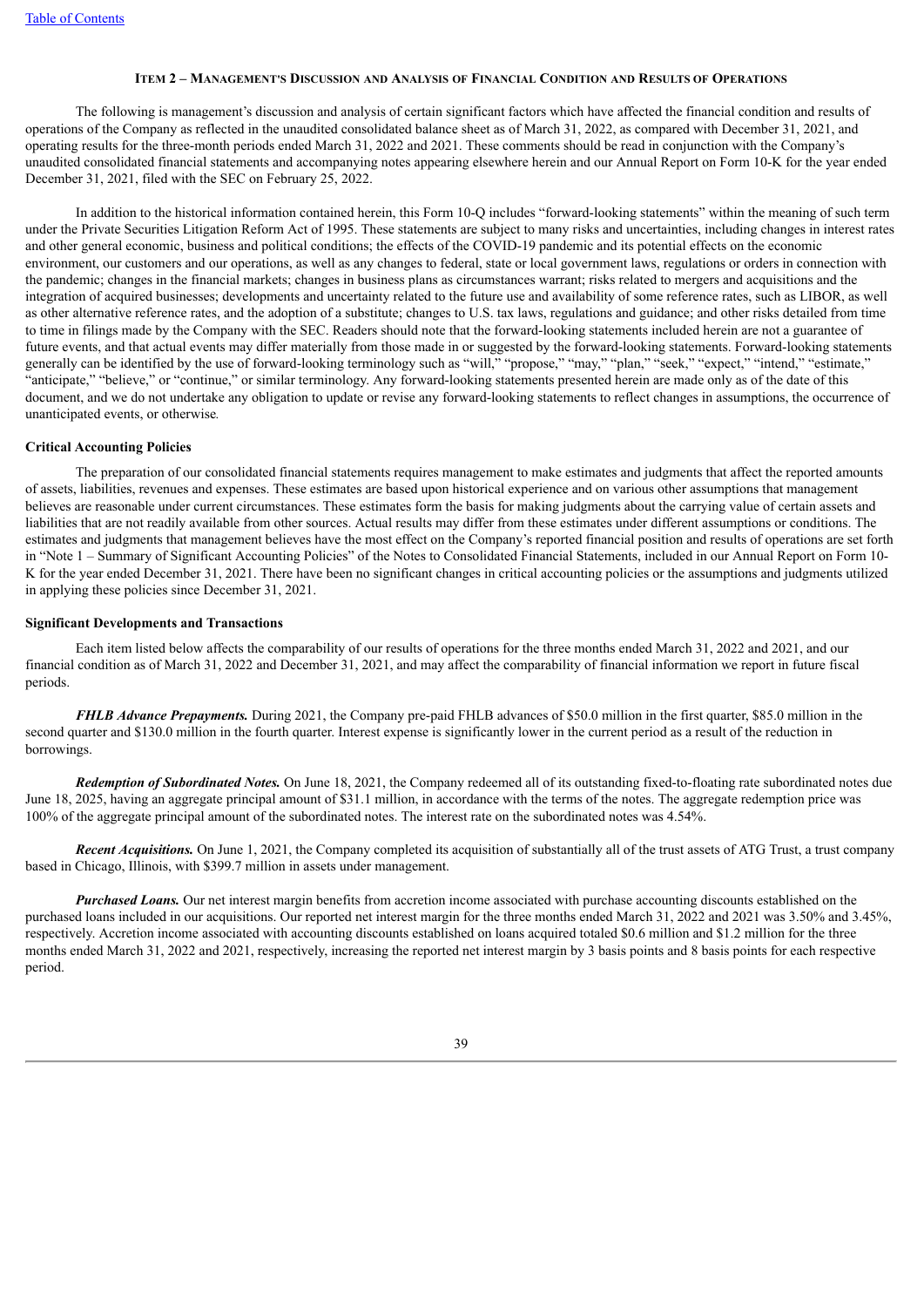*Impact of COVID-19*. The progression of the COVID-19 pandemic in the United States has had an adverse impact on our financial condition and results of operations as of and for the three months ended March 31, 2022 and 2021, and may continue to have an adverse impact on the economy, the banking industry and our Company in future fiscal periods.

In response to the COVID-19 pandemic, the Bank granted requests for payment deferrals on loans related to the impact of COVID on such borrowers. At March 31, 2022, loans totaling \$1.1 million are currently on deferral, compared to \$13.3 million at December 31, 2021, and \$219.1 million at March 31, 2021.

The Bank participated as a lender in the PPP and began taking applications on the first day of the program. We funded \$418.2 million in PPP loans since its inception, and at March 31, 2022, we had \$22.9 million of PPP loans outstanding to 273 customers with approximately \$0.9 million of net fees remaining deferred on that date. Income recognized on PPP loans totaled \$1.2 million, including net deferred fee accretion of \$1.1 million, in the three months ended March 31, 2022 compared to income of \$2.6 million, including net deferred fee accretion of \$2.1 million, in the three months ended March 31, 2021. The resulting PPP portfolio yield was 13.1% and 5.64% for the three months ended March 31, 2022 and 2021, respectively.

### **Results of Operations**

*Overview.* The following table sets forth condensed income statement information of the Company for the three months ended March 31, 2022 and 2021:

|                                               | Three Months Ended March 31, |     |          |  |  |  |  |
|-----------------------------------------------|------------------------------|-----|----------|--|--|--|--|
| (dollars in thousands, except per share data) | 2022                         |     | 2021     |  |  |  |  |
| <b>Income Statement Data:</b>                 |                              |     |          |  |  |  |  |
| Interest income                               | \$<br>62,748                 | S   | 60,503   |  |  |  |  |
| Interest expense                              | 5,921                        |     | 8,635    |  |  |  |  |
| Net interest income                           | 56,827                       |     | 51,868   |  |  |  |  |
| Provision for credit losses                   | 4,167                        |     | 3,565    |  |  |  |  |
| Noninterest income                            | 15,613                       |     | 14,816   |  |  |  |  |
| Noninterest expense                           | 40,884                       |     | 39,079   |  |  |  |  |
| Income before income taxes                    | 27,389                       |     | 24,040   |  |  |  |  |
| Income taxes                                  | 6,640                        |     | 5,502    |  |  |  |  |
| Net income                                    | 20,749                       |     | 18,538   |  |  |  |  |
| <b>Per Common Share Data:</b>                 |                              |     |          |  |  |  |  |
| Basic earnings per common share               | \$<br>0.92                   | \$. | 0.81     |  |  |  |  |
| Diluted earnings per common share             | \$<br>0.92                   | \$  | 0.81     |  |  |  |  |
| <b>Performance Metrics:</b>                   |                              |     |          |  |  |  |  |
| Return on average assets                      | 1.16%                        |     | $1.11\%$ |  |  |  |  |
| Return on average shareholders' equity        | 12.80 %                      |     | 12.04%   |  |  |  |  |

During the three months ended March 31, 2022, we generated net income of \$20.7 million, or diluted earnings per common share of \$0.92, compared to net income of \$18.5 million, or diluted earnings per common share of \$0.81 in the three months ended March 31, 2021. Earnings for the first quarter of 2022 compared to the first quarter of 2021 increased primarily due to a \$5.0 million increase in net interest income and an \$0.8 million increase in noninterest income. These results were partially offset by a \$0.6 million increase in provision for credit losses, a \$1.8 million increase in noninterest expense and a \$1.1 million increase in income tax expense.

*Net Interest Income and Margin.* Our primary source of revenue is net interest income, which is the difference between interest income from interest-earning assets (primarily loans and securities) and interest expense of funding sources (primarily interest-bearing deposits and borrowings). Net interest income is influenced by many factors, primarily the volume and mix of interest-earning assets, funding sources, and interest rate fluctuations. Noninterest-bearing sources of funds, such as demand deposits and shareholders' equity, also support earning assets. The impact of the noninterest-bearing sources of funds is captured in net interest margin, which is calculated as net interest income divided by average interest-earning assets. Net interest margin is presented on a tax-equivalent basis, which means that tax-free interest income has been adjusted to a pretax-equivalent income, assuming a federal income tax rate of 21% for the three months ended March 31, 2022 and 2021.

On March 16, 2022, the Federal Reserve announced an increase to its benchmark federal-funds rate by 0.25% to a range between 0.25% and 0.50%, the first increase since 2018, and that it anticipates that ongoing increases in the target range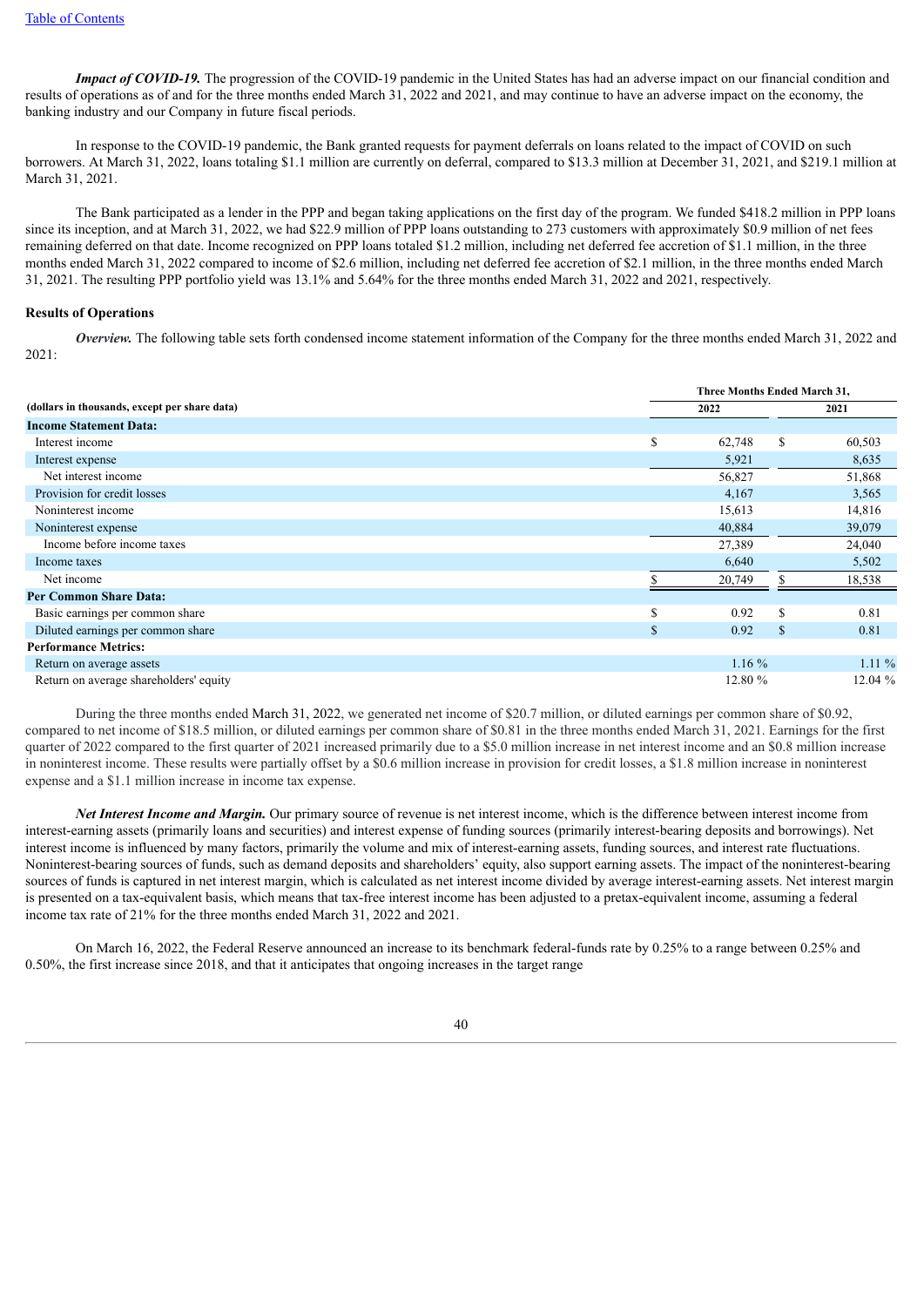will be appropriate. The previous rate action by the Federal Reserve was to decrease the federal funds target range by a total of 150 basis points in March 2020 in response to the COVID-19 pandemic.

During the three months ended March 31, 2022, net interest income, on a tax-equivalent basis, increased to \$57.2 million with a tax-equivalent net interest margin of 3.50% compared to net interest income, on a tax-equivalent basis, of \$52.3 million and a tax-equivalent net interest margin of 3.45% for the three months ended March 31, 2021.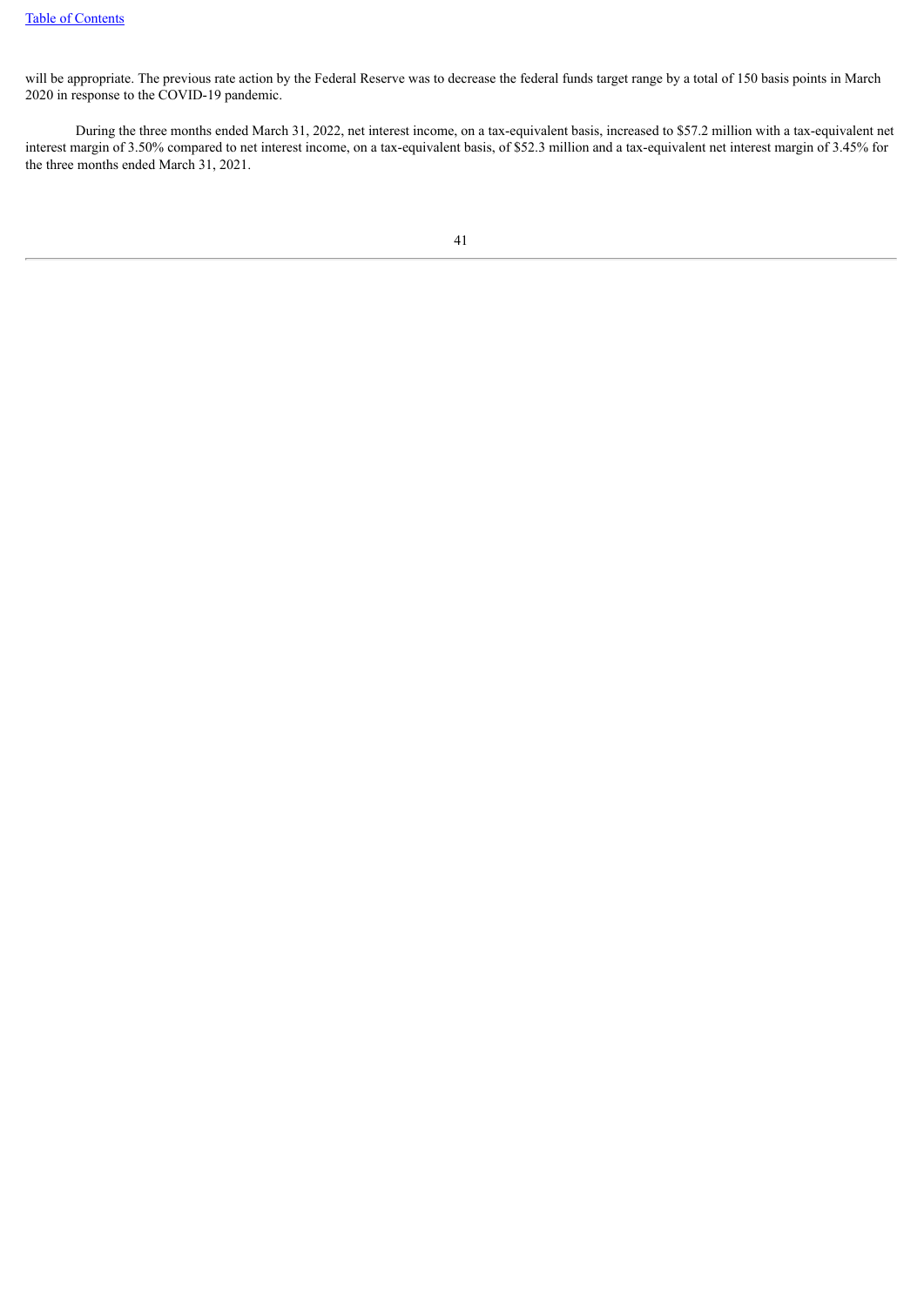*Average Balance Sheet, Interest and Yield/Rate Analysis.* The following table presents the average balance sheets, interest income, interest expense and the corresponding average yields earned and rates paid for the three months ended March 31, 2022 and 2021. The average balances are principally daily averages and, for loans, include both performing and nonperforming balances. Interest income on loans includes the effects of discount accretion and net deferred loan origination costs accounted for as yield adjustments.

|                                                                     |               |                    |          |                    | Three Months Ended March 31, |              |                    |               |                    |                |
|---------------------------------------------------------------------|---------------|--------------------|----------|--------------------|------------------------------|--------------|--------------------|---------------|--------------------|----------------|
|                                                                     |               |                    |          | 2022               |                              |              |                    |               | 2021               |                |
| (tax-equivalent basis, dollars in thousands)                        |               | Average<br>balance |          | Interest<br>& fees | Yield/<br>Rate               |              | Average<br>balance |               | Interest<br>& fees | Yield/<br>Rate |
| <b>Interest-earning assets:</b>                                     |               |                    |          |                    |                              |              |                    |               |                    |                |
| Federal funds sold and cash investments                             | \$            | 384,231            | <b>S</b> | 171                | $0.18 \%$ \$                 |              | 350,061            | <sup>\$</sup> | 96                 | $0.11 \%$      |
| <i>Investment securities:</i>                                       |               |                    |          |                    |                              |              |                    |               |                    |                |
| Taxable investment securities                                       |               | 760,783            |          | 3,897              | 2.05                         |              | 562,182            |               | 3,280              | 2.33           |
| Investment securities exempt from federal income tax <sup>(1)</sup> |               | 133,851            |          | 1,065              | 3.18                         |              | 118,020            |               | 989                | 3.35           |
| Total securities                                                    |               | 894.634            |          | 4,962              | 2.22                         |              | 680,202            |               | 4,269              | 2.51           |
| Loans:                                                              |               |                    |          |                    |                              |              |                    |               |                    |                |
| Loans $(2)$                                                         |               | 5,201,449          |          | 56,586             | 4.41                         |              | 4,905,288          |               | 54,554             | 4.51           |
| Loans exempt from federal income tax $(1)$                          |               | 72,602             |          | 694                | 3.88                         |              | 87,514             |               | 848                | 3.93           |
| <b>Total loans</b>                                                  |               | 5,274,051          |          | 57,280             | 4.40                         |              | 4,992,802          |               | 55,402             | 4.50           |
| Loans held for sale                                                 |               | 31,256             |          | 220                | 2.86                         |              | 65,365             |               | 442                | 2.74           |
| Nonmarketable equity securities                                     |               | 36,378             |          | 484                | 5.40                         |              | 55,935             |               | 680                | 4.93           |
| Total interest-earning assets                                       |               | 6,620,550          |          | 63,117             | 3.87                         |              | 6,144,365          |               | 60,889             | 4.02           |
| Noninterest-earning assets                                          |               | 631,187            |          |                    |                              |              | 602,017            |               |                    |                |
| <b>Total assets</b>                                                 | $\mathbb{S}$  | 7,251,737          |          |                    |                              | $\mathbb{S}$ | 6,746,382          |               |                    |                |
| <b>Interest-bearing liabilities:</b>                                |               |                    |          |                    |                              |              |                    |               |                    |                |
| Deposits:                                                           |               |                    |          |                    |                              |              |                    |               |                    |                |
| Checking and money market deposits                                  | S.            | 2,609,931          | \$       | 1,253              | $0.19 \%$ \$                 |              | 2,403,468          | <sup>\$</sup> | 663                | $0.11 \%$      |
| Savings deposits                                                    |               | 694,885            |          | 50                 | 0.03                         |              | 620,128            |               | 38                 | 0.03           |
| Time deposits                                                       |               | 626,996            |          | 800                | 0.52                         |              | 681,347            |               | 2,348              | 1.40           |
| Brokered time deposits                                              |               | 21,437             |          | 58                 | 1.10                         |              | 52,165             |               | 134                | 1.04           |
| Total interest-bearing deposits                                     |               | 3,953,249          |          | 2,161              | 0.22                         |              | 3,757,108          |               | 3,183              | 0.34           |
| Short-term borrowings                                               |               | 70,043             |          | 23                 | 0.14                         |              | 75,544             |               | 24                 | 0.13           |
| FHLB advances and other borrowings                                  |               | 311,282            |          | 1,212              | 1.58                         |              | 617,504            |               | 2,570              | 1.69           |
| Subordinated debt                                                   |               | 139,139            |          | 2,011              | 5.78                         |              | 169,844            |               | 2,367              | 5.57           |
| Trust preferred debentures                                          |               | 49,451             |          | 514                | 4.21                         |              | 48,887             |               | 491                | 4.08           |
| Total interest-bearing liabilities                                  |               | 4,523,164          |          | 5,921              | 0.53                         |              | 4,668,887          |               | 8,635              | 0.75           |
| Noninterest-bearing liabilities:                                    |               |                    |          |                    |                              |              |                    |               |                    |                |
| Noninterest-bearing deposits                                        |               | 1,989,413          |          |                    |                              |              | 1,370,604          |               |                    |                |
| Other noninterest-bearing liabilities                               |               | 81,833             |          |                    |                              |              | 82,230             |               |                    |                |
| Total noninterest-bearing liabilities                               |               | 2,071,246          |          |                    |                              |              | 1,452,834          |               |                    |                |
| <b>Shareholders' equity</b>                                         |               | 657,327            |          |                    |                              |              | 624,661            |               |                    |                |
| Total liabilities and shareholders' equity                          | $\mathcal{S}$ | 7,251,737          |          |                    |                              | $\mathbf S$  | 6,746,382          |               |                    |                |
| Net interest income / net interest margin $(3)$                     |               |                    | \$       | 57,196             | 3.50 %                       |              |                    | S             | 52,254             | 3.45 %         |

(1) Interest income and average rates for tax-exempt loans and securities are presented on a tax-equivalent basis, assuming a federal income tax rate of 21%. Tax-equivalent adjustments totaled \$369,000 and \$386,000 for the three months ended March 31, 2022 and 2021, respectively.

(2) Average loan balances include nonaccrual loans. Interest income on loans includes amortization of deferred loan fees, net of deferred loan costs.

(3) Net interest margin during the periods presented represents: (i) the difference between interest income on interest-earning assets and the interest expense on interest-bearing liabilities, divided by (ii) average interest-earning assets for the period.

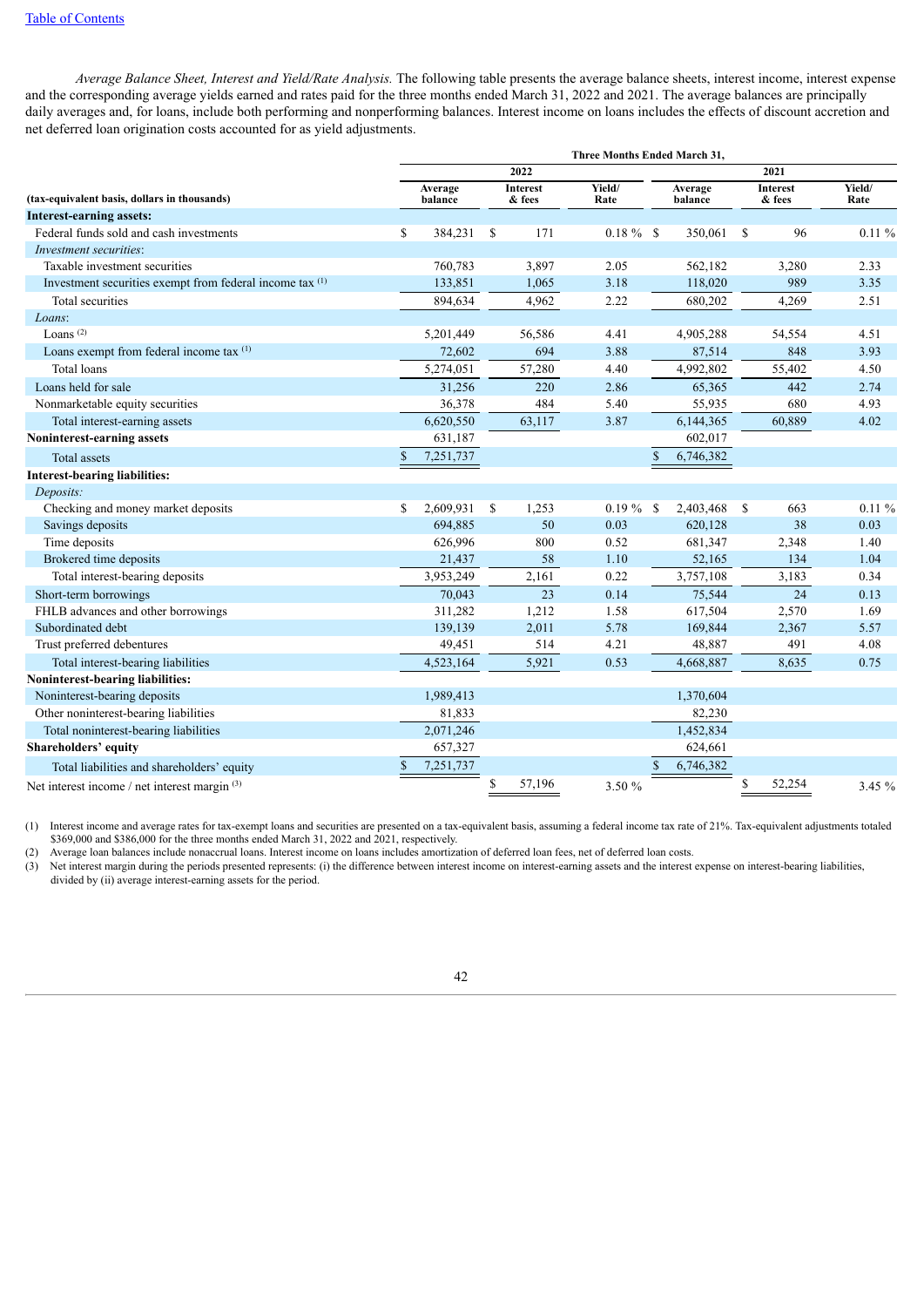*Interest Rates and Operating Interest Dif erential.* Increases and decreases in interest income and interest expense result from changes in average balances (volume) of interest-earning assets and interest-bearing liabilities, as well as changes in average interest rates. The following table shows the effect that these factors had on the interest earned on our interest-earning assets and the interest incurred on our interest-bearing liabilities. The effect of changes in volume is determined by multiplying the change in volume by the previous period's average rate. Similarly, the effect of rate changes is calculated by multiplying the change in average rate by the previous period's volume. Changes which are not due solely to volume or rate have been allocated proportionally to the change due to volume and the change due to rate.

|                                                      |             | Three Months Ended March 31, 2022<br>Three Months Ended March 31, 2021 |                |              |               |                 |  |
|------------------------------------------------------|-------------|------------------------------------------------------------------------|----------------|--------------|---------------|-----------------|--|
|                                                      |             |                                                                        | Change due to: |              |               | <b>Interest</b> |  |
| (tax-equivalent basis, dollars in thousands)         |             | <b>Volume</b>                                                          |                | Rate         |               | Variance        |  |
| <b>Interest-earning assets:</b>                      |             |                                                                        |                |              |               |                 |  |
| Federal funds sold and cash investments              | \$          | 13                                                                     | <sup>\$</sup>  | 62           | <sup>\$</sup> | 75              |  |
| Investment securities:                               |             |                                                                        |                |              |               |                 |  |
| Taxable investment securities                        |             | 1,087                                                                  |                | (470)        |               | 617             |  |
| Investment securities exempt from federal income tax |             | 129                                                                    |                | (53)         |               | 76              |  |
| Total securities                                     |             | 1,216                                                                  |                | (523)        |               | 693             |  |
| Loans:                                               |             |                                                                        |                |              |               |                 |  |
| Loans                                                |             | 3,258                                                                  |                | (1,226)      |               | 2,032           |  |
| Loans exempt from federal income tax                 |             | (144)                                                                  |                | (10)         |               | (154)           |  |
| <b>Total</b> loans                                   |             | 3,114                                                                  |                | (1,236)      |               | 1,878           |  |
| Loans held for sale                                  |             | (236)                                                                  |                | 14           |               | (222)           |  |
| Nonmarketable equity securities                      |             | (249)                                                                  |                | 53           |               | (196)           |  |
| Total interest-earning assets                        | $\mathbf S$ | 3,858                                                                  | $\mathbb{S}$   | $(1,630)$ \$ |               | 2,228           |  |
| <b>Interest-bearing liabilities:</b>                 |             |                                                                        |                |              |               |                 |  |
| Deposits:                                            |             |                                                                        |                |              |               |                 |  |
| Checking and money market deposits                   | \$          | 78                                                                     | <sup>S</sup>   | 512          | <sup>\$</sup> | 590             |  |
| Savings deposits                                     |             | 5                                                                      |                |              |               | 12              |  |
| Time deposits                                        |             | (128)                                                                  |                | (1,420)      |               | (1, 548)        |  |
| Brokered time deposits                               |             | (82)                                                                   |                | 6            |               | (76)            |  |
| Total interest-bearing deposits                      |             | (127)                                                                  |                | (895)        |               | (1,022)         |  |
| Short-term borrowings                                |             | (2)                                                                    |                |              |               | (1)             |  |
| FHLB advances and other borrowings                   |             | (1,233)                                                                |                | (125)        |               | (1,358)         |  |
| Subordinated debt                                    |             | (436)                                                                  |                | 80           |               | (356)           |  |
| Trust preferred debentures                           |             | 6                                                                      |                | 17           |               | 23              |  |
| Total interest-bearing liabilities                   | \$          | (1,792)                                                                | <sup>\$</sup>  | (922)        | $\mathbb{S}$  | (2,714)         |  |
| Net interest income                                  | \$          | 5,650                                                                  | S              | (708)        | <sup>\$</sup> | 4,942           |  |

*Interest Income*. Interest income, on a tax-equivalent basis, increased \$2.2 million to \$63.1 million in the first quarter of 2022 as compared to the same quarter in 2021 primarily due to growth in earning assets. The yield on earning assets decreased 15 basis points to 3.87% from 4.02%, primarily due to the impact of lower market interest rates and a reduction in accretion income associated with accounting discounts established on loans acquired, which totaled \$0.6 million and \$1.2 million for the three months ended March 31, 2022 and 2021, respectively.

Average earning assets increased to \$6.62 billion in the first quarter of 2022 from \$6.14 billion in the same quarter in 2021. Increases in average loans and investment securities of \$281.2 million and \$214.4 million, respectively, account for the increase in average earning assets.

Average loans increased \$281.2 million in the first quarter of 2022 compared to the same quarter one year prior. Average commercial loans decreased \$238.6 million. Included in commercial loans are commercial FHA warehouse lines and PPP loans. Commercial FHA warehouse lines decreased \$204.4 million to \$46.5 million in the first quarter of 2022. PPP loan balances averaged \$36.2 million in first quarter of 2022, generated income of \$1.2 million and yielded 13.1%. In the first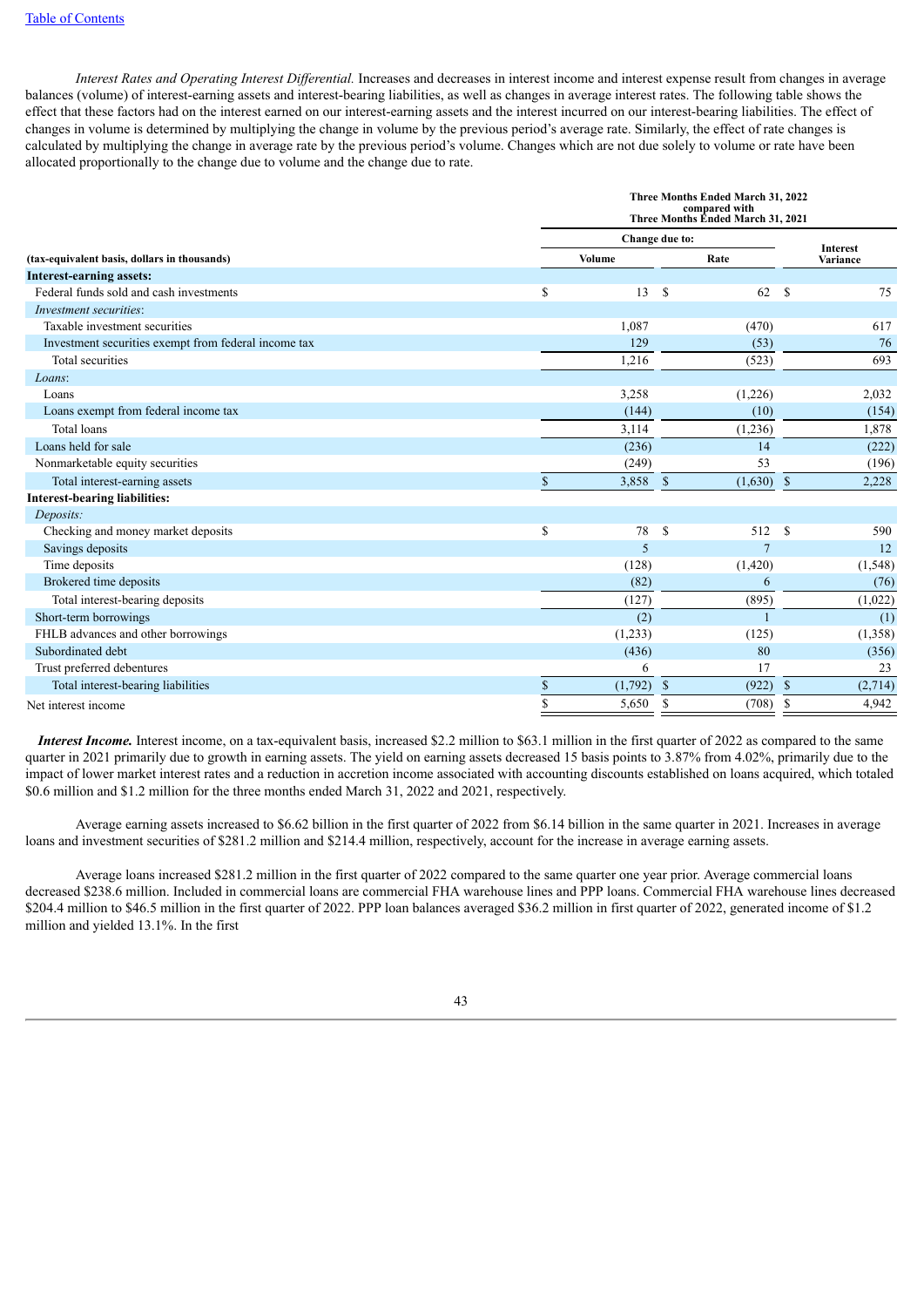quarter of 2021, the PPP loan portfolio averaged \$186.8 million, generated income of \$2.6 million and yielded 5.64%. Excluding the changes in the commercial FHA warehouse line and PPP loan portfolios, commercial loans increased \$116.4 million in the first quarter of 2022 compared to the same period one year prior.

Average consumer loans increased \$140.3 million in the first quarter of 2022 compared to the first quarter of 2021, primarily as a result of our relationship with GreenSky. Average balances in our commercial real estate loans and lease portfolios also increased this quarter by \$423.5 million and \$20.6 million, respectively, compared to the prior year first quarter. These increases were partially offset by payoffs and repayments in the residential real estate portfolio.

*Interest Expense*. Interest expense decreased \$2.7 million to \$5.9 million for the three months ended March 31, 2022 compared to the three months ended March 31, 2021. The cost of interest-bearing liabilities decreased to 0.53% for the first quarter of 2022 compared to 0.75% for the first quarter of 2021 due to the continued reduction in rates paid on interest-bearing deposit accounts and the prepayment of FHLB advances and redemption of subordinated notes, as discussed previously.

Interest expense on deposits decreased \$1.0 million to \$2.2 million for the three months ended March 31, 2022 from the comparable period in 2021. The decrease was primarily due to a decrease in rates paid on deposits. Average balances of interest-bearing deposit accounts increased \$196.1 million, or 5.2%, to \$3.95 billion for the three months ended March 31, 2022 compared to the same period one year earlier. The increase in volume was primarily attributable to increases of retail deposits and commercial deposits of \$59.1 million and \$120.3 million, respectively.

Interest expense on FHLB advances and other borrowings decreased \$1.4 million for the three months ended March 31, 2022, from the comparable period in 2021. Average balances decreased \$306.2 million for the three months ended March 31, 2022 from the comparable period in 2021 due to the Company prepaying \$265.0 million of longer term FHLB advances during 2021.

Interest expense on subordinated debt decreased \$0.4 million for the three months ended March 31, 2022, from the comparable period in 2021 primarily due to the redemption of \$31.1 million of subordinated debt on June 18, 2021. The interest rate on the redeemed subordinated notes was 4.54%.

*Provision for Credit Losses.* The Company's provision for credit losses totaled \$4.2 million for the three months ended March 31, 2022, with \$4.1 million expense attributable to loans, \$0.3 million expense related to unfunded loan commitments and a \$0.2 million benefit related to investment securities. Provision expense for the three months ended March 31, 2021 totaled \$3.6 million, with \$3.9 million expense attributable to loans, \$0.5 million benefit related to unfunded loan commitments and \$0.2 million expense related to investment securities.

The provision for credit losses on loans for the three months ended March 31, 2022 was made at a level deemed necessary by management to absorb estimated losses in the loan portfolio. A detailed evaluation of the adequacy of the allowance for credit losses is completed quarterly by management, the results of which are used to determine provision for credit losses. Management estimates the allowance balance required using past loan loss experience, the nature and volume of the portfolio, information about specific borrower situations and estimated collateral values, economic conditions and reasonable and supportable forecasts along with other qualitative and quantitative factors.

*Noninterest Income.* Noninterest income increased \$0.8 million, or 5.4%, to \$15.6 million for the three months ended March 31, 2022 compared to the same period one year prior. The following table sets forth the major components of our noninterest income for the three months ended March 31, 2022 and 2021:

|                                                    |      |        | Three Months Ended March 31, |    | Increase   |
|----------------------------------------------------|------|--------|------------------------------|----|------------|
| (dollars in thousands)                             | 2022 |        | 2021                         |    | (decrease) |
| Noninterest income:                                |      |        |                              |    |            |
| Wealth management revenue                          |      | 7,139  | 5,931<br><sup>\$</sup>       | -S | 1,208      |
| Residential mortgage banking revenue               |      | 599    | 1,574                        |    | (975)      |
| Service charges on deposit accounts                |      | 2,068  | 1,826                        |    | 242        |
| Interchange revenue                                |      | 3,280  | 3,375                        |    | (95)       |
| Impairment on commercial mortgage servicing rights |      | (394)  | (1,275)                      |    | 881        |
| Company-owned life insurance                       |      | 1,019  | 860                          |    | 159        |
| Other income                                       |      | 1,902  | 2,525                        |    | (623)      |
| Total noninterest income                           |      | 15,613 | 14,816                       |    | 797        |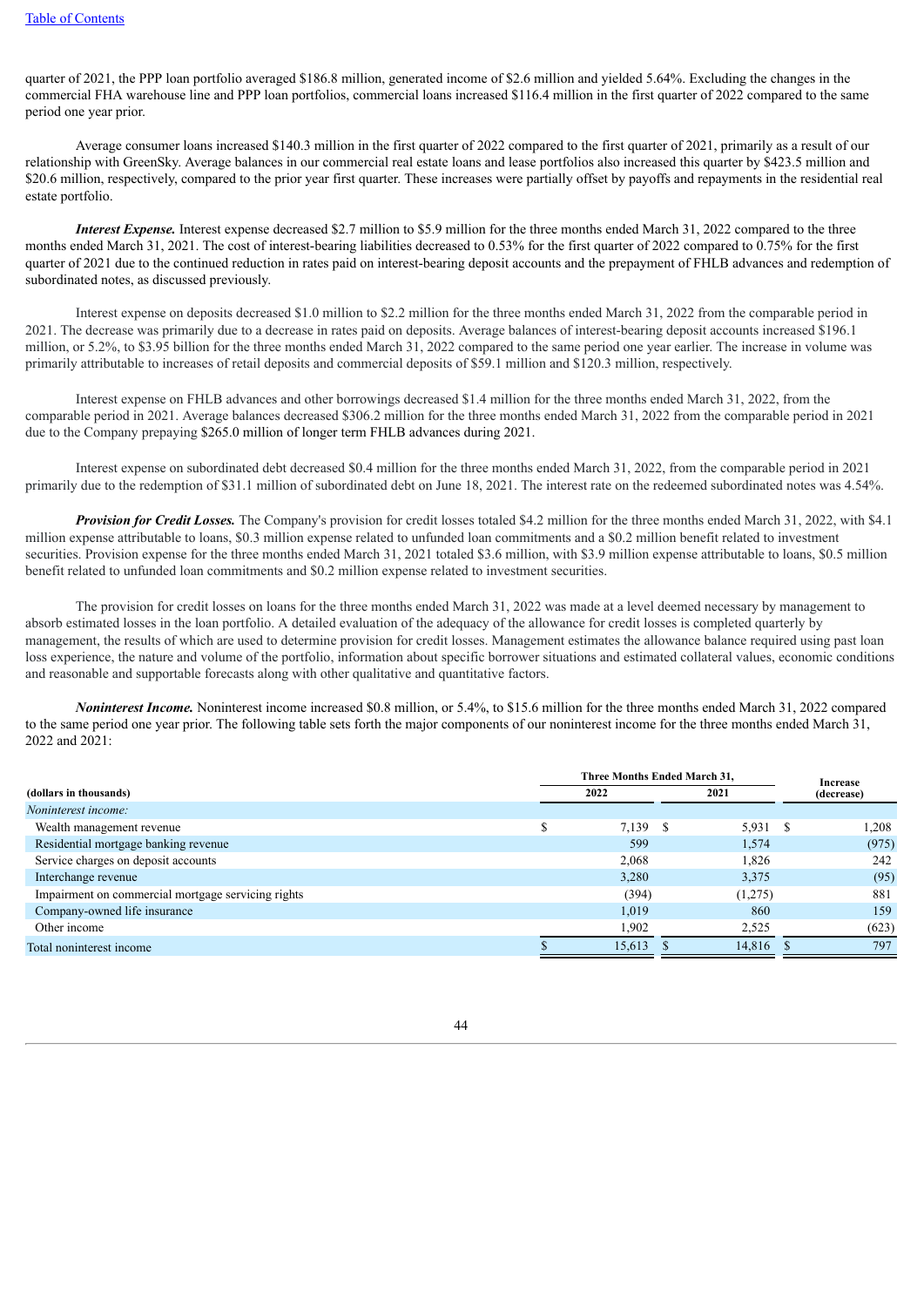*Wealth management revenue.* Wealth management revenue for the three months ended March 31, 2022 totaled \$7.1 million, compared to \$5.9 million for the same period in 2021. Assets under administration increased to \$4.04 billion at March 31, 2022 from \$3.56 billion at March 31, 2021, primarily due to the addition of \$399.7 million of assets under administration from the acquisition of ATG Trust on June 1, 2021.

*Residential mortgage banking revenue.* Residential mortgage banking revenue for the three months ended March 31, 2022 totaled \$0.6 million, compared to \$1.6 million for the same period in 2021, primarily attributable to a decrease in production. Loans originated for sale into the secondary market in the first quarter of 2022 totaled \$25.6 million, with 30% representing refinance transactions versus purchase transactions. Similar loans originated during the same period one year prior totaled \$72.8 million with 69% representing refinance transactions.

*Impairment of Commercial Mortgage Servicing Rights.* Impairment of commercial mortgage servicing rights was \$0.4 million for the three months ended March 31, 2022 compared to \$1.3 million for the three months ended March 31, 2021. The impairment resulted from loan prepayments as borrowers refinanced their loans in the current low interest rate environment. Loans serviced for others totaled \$2.57 billion and \$3.30 billion at March 31, 2022 and 2021, respectively.

*Other Income.* The first quarter of 2022 included a \$0.6 million decrease in net unrealized gains on our equity securities compared to the first quarter of 2021, partially offset by an increase in unrealized gains of \$0.3 million on equity investments in fintech-related venture capital funds and SBIC limited partnerships. In the first quarter of 2021, \$0.3 million of income was recognized on the termination of a hedged interest rate swap.

*Noninterest Expense.* Noninterest expense increased \$1.8 million, or 4.6%, to \$40.9 million for the three months ended March 31, 2022 compared to the same period one year prior. The following table sets forth the major components of noninterest expense for the three months ended March 31, 2022 and 2021:

|                                   | Three Months Ended March 31, | Increase |   |            |
|-----------------------------------|------------------------------|----------|---|------------|
| (dollars in thousands)            | 2022                         | 2021     |   | (decrease) |
| Noninterest expense:              |                              |          |   |            |
| Salaries and employee benefits    | \$<br>21,870 \$              | 20,528   | S | 1,342      |
| Occupancy and equipment           | 3,755                        | 3,940    |   | (185)      |
| Data processing                   | 5,873                        | 5,993    |   | (120)      |
| Professional                      | 1,972                        | 2,185    |   | (213)      |
| Marketing                         | 688                          | 477      |   | 211        |
| Communications                    | 712                          | 822      |   | (110)      |
| Amortization of intangible assets | 1,398                        | 1,515    |   | (117)      |
| Other expense                     | 4,616                        | 3,619    |   | 997        |
| Total noninterest expense         | 40,884                       | 39,079   |   | 1,805      |

*Salaries and employee benefits.* For the three months ended March 31, 2022, salaries and employee benefits expense increased \$1.3 million as compared to the same period in 2021, primarily due to annual salary increases in 2022 and a modest increase in staffing levels. The Company employed 920 employees at March 31, 2022 compared to 901 employees at March 31, 2021.

*Other expense.* Other expense increased \$1.0 million during the three months ended March 31, 2022, as compared to the same period in 2021, primarily as a result of increased business activities.

*Income Tax Expense.* Income tax expense was \$6.6 million and \$5.5 million for the three months ended March 31, 2022 and 2021, respectively. The effective tax rate was 24.2% for the first quarter of 2022 as compared to 22.9% for the first quarter of 2021.

#### **Financial Condition**

*Assets.* Total assets decreased to \$7.34 billion at March 31, 2022, as compared to \$7.44 billion at December 31, 2021.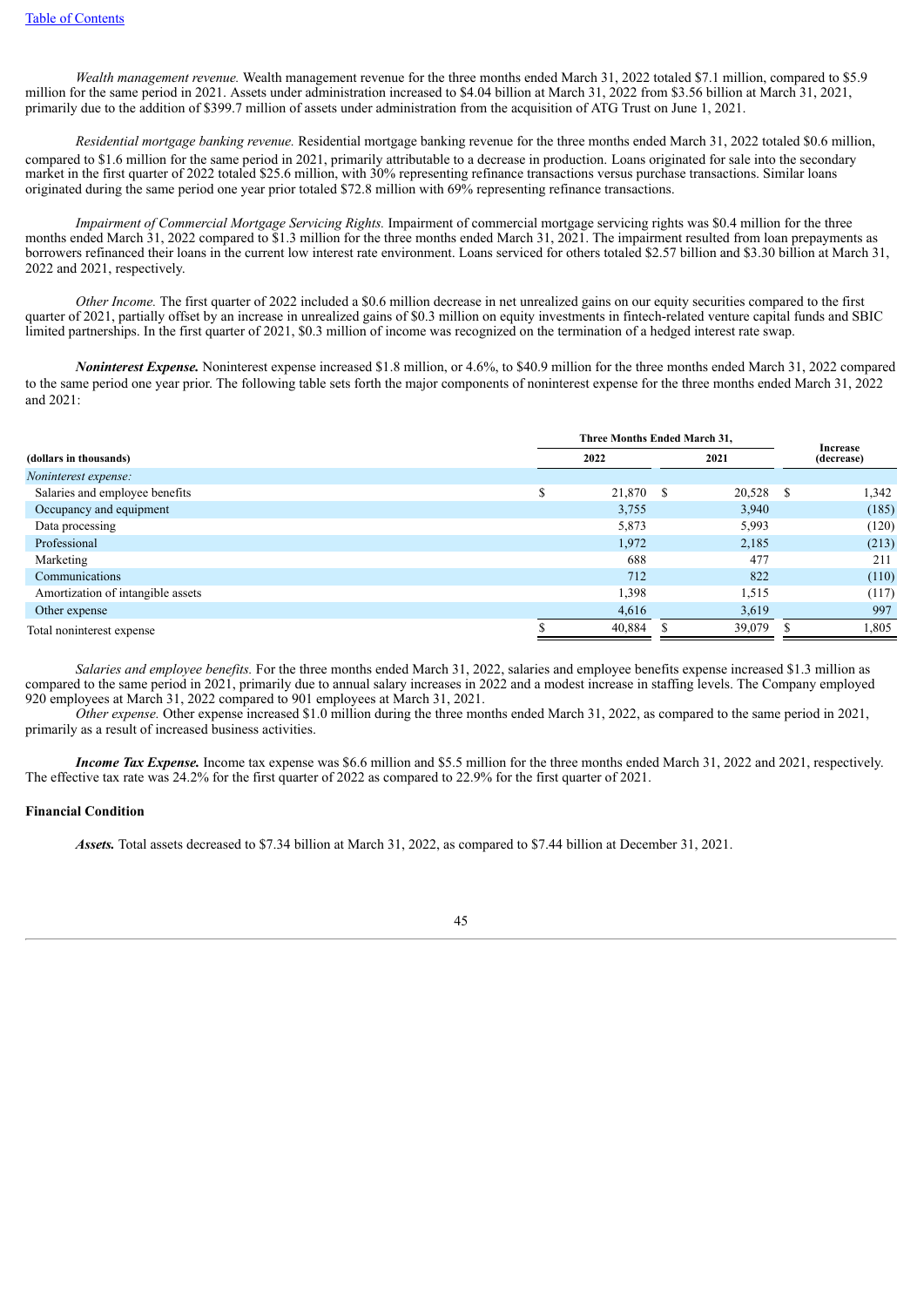*Loans.* The loan portfolio is the largest category of our assets. At March 31, 2022, total loans were \$5.54 billion compared to \$5.22 billion at December 31, 2021. The following table shows loans by category as of March 31, 2022 and December 31, 2021:

|                                      |              | March 31, 2022    | December 31, 2021 |              |                   |               |  |
|--------------------------------------|--------------|-------------------|-------------------|--------------|-------------------|---------------|--|
| (dollars in thousands)               |              | <b>Book Value</b> | $\frac{0}{0}$     |              | <b>Book Value</b> | $\frac{0}{0}$ |  |
| Loans:                               |              |                   |                   |              |                   |               |  |
| Commercial:                          |              |                   |                   |              |                   |               |  |
| Equipment finance loans              | \$           | 528,572           | $9.5\%$           | $\mathbb{S}$ | 521,973           | $10.0 \%$     |  |
| Equipment finance leases             |              | 429,000           | 7.7               |              | 423,280           | 8.1           |  |
| Commercial FHA warehouse lines       |              | 83,999            | 1.5               |              | 91,927            | 1.8           |  |
| SBA PPP loans                        |              | 22,862            | 0.4               |              | 52,477            | 1.0           |  |
| Other commercial loans               |              | 802,692           | 14.6              |              | 783,811           | 14.9          |  |
| Total commercial loans and leases    |              | 1,867,125         | 33.7              |              | 1,873,468         | 35.8          |  |
| Commercial real estate               |              | 2,114,041         | 38.2              |              | 1,816,828         | 34.8          |  |
| Construction and land development    |              | 188,668           | 3.4               |              | 193,749           | 3.7           |  |
| Residential real estate              |              | 329,331           | 5.9               |              | 338,151           | 6.5           |  |
| Consumer                             |              | 1,040,796         | 18.8              |              | 1,002,605         | 19.2          |  |
| Total loans, gross                   | $\mathbf{s}$ | 5,539,961         | 100.0             | \$           | 5,224,801         | 100.0         |  |
| Allowance for credit losses on loans |              | (52,938)          |                   |              | (51,062)          |               |  |
| Total loans, net                     |              | 5,487,023         |                   |              | 5,173,739         |               |  |

Total loans increased \$315.2 million to \$5.54 billion at March 31, 2022 as compared to December 31, 2021. The loan growth was primarily reflected in our commercial real estate and consumer loan portfolios, which increased \$297.2 million and \$38.2 million, respectively. These increases were offset in part by payoffs and repayments in the residential real estate portfolio.

Commercial loans and leases, which includes PPP loans and commercial FHA warehouse lines, decreased \$6.3 million to \$1.87 billion at March 31, 2022 as compared to December 31, 2021. PPP loans at March 31, 2022 totaled \$22.9 million, a decrease of \$29.6 million from December 31, 2021. Advances on commercial FHA warehouse lines decreased \$7.9 million to \$84.0 million at March 31, 2022. Excluding the decreases in PPP loans and commercial FHA warehouse lines, commercial loans and leases increased \$31.2 million.

The following table shows the contractual maturities of our loan portfolio and the distribution between fixed and adjustable interest rate loans at March 31, 2022:

|                                   | <b>March 31, 2022</b> |                        |    |                     |                             |                               |                   |         |  |                               |  |                     |                    |                       |                     |         |           |
|-----------------------------------|-----------------------|------------------------|----|---------------------|-----------------------------|-------------------------------|-------------------|---------|--|-------------------------------|--|---------------------|--------------------|-----------------------|---------------------|---------|-----------|
|                                   |                       | <b>Within One Year</b> |    |                     |                             | <b>One Year to Five Years</b> |                   |         |  | <b>Five Years to 15 Years</b> |  |                     |                    | <b>After 15 Years</b> |                     |         |           |
| (dollars in thousands)            |                       | <b>Fixed Rates</b>     |    | Adjustable<br>Rates | <b>Fixed Rates</b><br>Rates |                               | <b>Adiustable</b> |         |  | <b>Fixed Rates</b>            |  | Adiustable<br>Rates | <b>Fixed Rates</b> |                       | Adiustable<br>Rates |         | Total     |
| Commercial                        |                       | 70.787                 | -S | 411,800             | S                           | 649,797                       |                   | 97,938  |  | 107,571                       |  | 92,829              |                    | 3,010                 | Ъ.                  | 4,393   | 1,438,125 |
| Commercial real estate            |                       | 231,735                |    | 156,141             |                             | 729,052                       |                   | 453,065 |  | 309.261                       |  | 195,898             |                    | 4,874                 |                     | 34,015  | 2,114,041 |
| Construction and land development |                       | 14,924                 |    | 52,097              |                             | 29,646                        |                   | 76,454  |  | 8,682                         |  | 6,410               |                    | 126                   |                     | 329     | 188,668   |
| Total commercial loans            |                       | 317.446                |    | 620,038             |                             | 1,408,495                     |                   | 627,457 |  | 425,514                       |  | 295,137             |                    | 8,010                 |                     | 38,737  | 3,740,834 |
| Residential real estate           |                       | 1,936                  |    | 6,033               |                             | 8,233                         |                   | 18,735  |  | 33,733                        |  | 36,842              |                    | 127,020               |                     | 96,799  | 329,331   |
| Consumer                          |                       | 3.471                  |    | 1,166               |                             | 1,028,522                     |                   | 5,439   |  | 2,198                         |  |                     |                    |                       |                     |         | 1,040,796 |
| Lease financing                   |                       | 10,445                 |    |                     |                             | 380,048                       |                   |         |  | 38,507                        |  |                     |                    |                       |                     |         | 429,000   |
| Total loans                       |                       | 333,298                |    | 627,237             |                             | 2,825,298                     |                   | 651,631 |  | 499,952                       |  | 331,979             |                    | 135,030               |                     | 135,536 | 5,539,961 |

### *Loan Quality*

We use what we believe is a comprehensive methodology to monitor credit quality and prudently manage credit concentration within our loan portfolio. Our underwriting policies and practices govern the risk profile, credit and geographic concentration for our loan portfolio. We also have what we believe to be a comprehensive methodology to monitor these credit quality standards, including a risk classification system that identifies potential problem loans based on risk characteristics by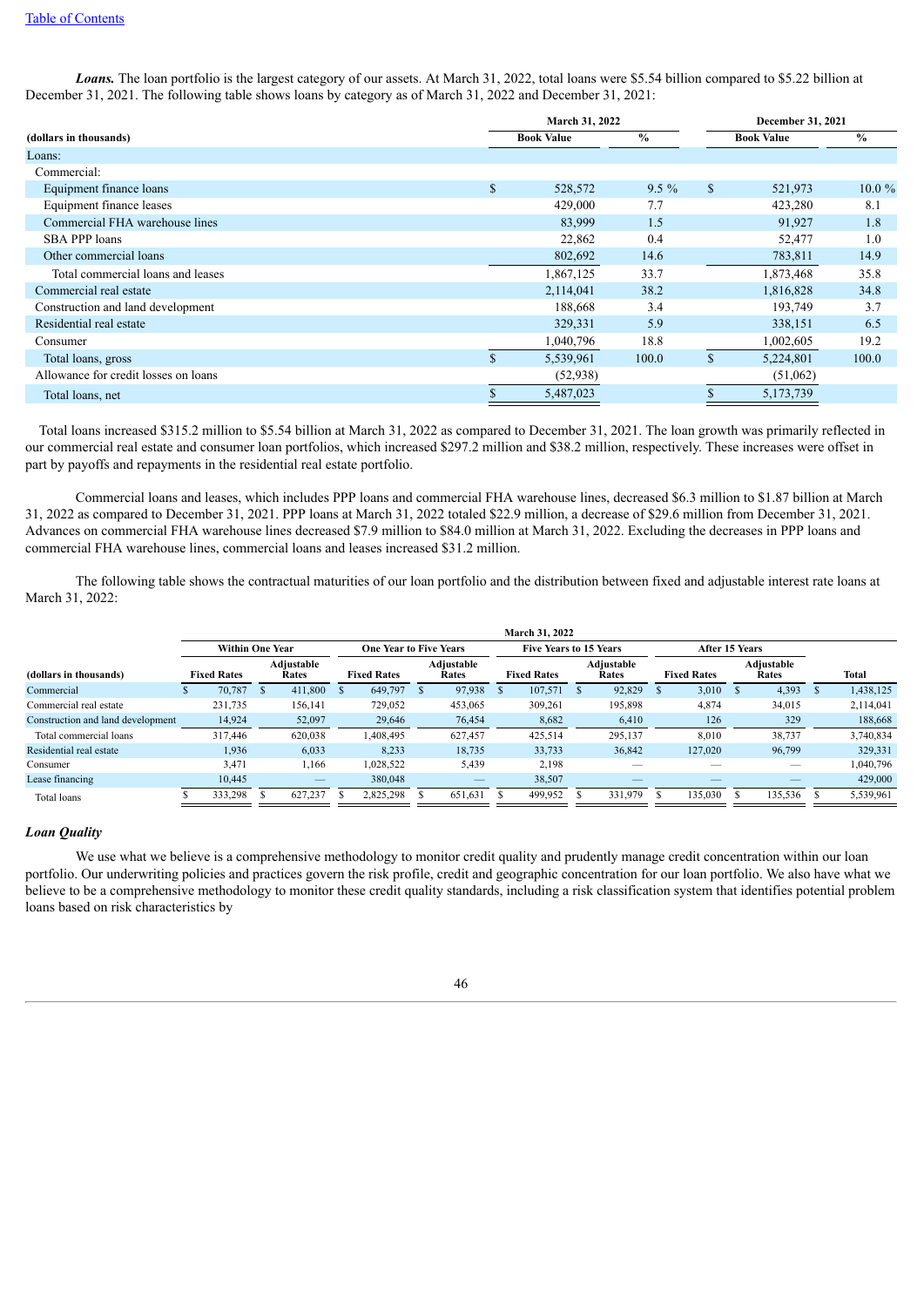loan type as well as the early identification of deterioration at the individual loan level. In addition to our allowance for credit losses on loans, our purchase discounts on acquired loans provide additional protections against credit losses.

*Analysis of the Allowance for Credit Losses on Loans.* The allowance for credit losses on loans was \$52.9 million, or 0.96% of total loans, at March 31, 2022 compared to \$51.1 million, or 0.98% of total loans, at December 31, 2021. The following table allocates the allowance for credit losses on loans, or the allowance, by loan category:

|                                            | <b>March 31, 2022</b> | <b>December 31, 2021</b> |  |                  |                   |  |  |
|--------------------------------------------|-----------------------|--------------------------|--|------------------|-------------------|--|--|
| (dollars in thousands)                     | Allowance             | $\frac{0}{0}$ (1)        |  | <b>Allowance</b> | $\frac{0}{0}$ (1) |  |  |
| Commercial                                 | 12,621                | $0.88 \%$ \$             |  | 14,375           | $0.99\%$          |  |  |
| Commercial real estate                     | 26,277                | 1.24                     |  | 22.993           | 1.27              |  |  |
| Construction and land development          | 816                   | 0.43                     |  | 972              | 0.50              |  |  |
| Total commercial loans                     | 39,714                | 1.06                     |  | 38,340           | 1.11              |  |  |
| Residential real estate                    | 3,288                 | 1.00                     |  | 2,695            | 0.80              |  |  |
| Consumer                                   | 2,672                 | 0.26                     |  | 2,558            | 0.26              |  |  |
| Lease financing                            | 7,264                 | 1.69                     |  | 7,469            | 1.76              |  |  |
| Total allowance for credit losses on loans | 52,938                | 0.96                     |  | 51,062           | 0.98              |  |  |

(1) Represents the percentage of the allowance to total loans in the respective category.

We measure expected credit losses over the life of each loan utilizing a combination of models which measure probability of default and loss given default, among other things. The measurement of expected credit losses is impacted by loan and borrower attributes and certain macroeconomic variables. Models are adjusted to reflect the impact of certain current macroeconomic variables as well as their expected changes over a reasonable and supportable forecast period.

The allowance allocated to commercial and industrial loans totaled \$12.6 million, or 0.88% of total commercial and industrial loans, at March 31, 2022, decreasing \$1.8 million from \$14.4 million at December 31, 2021. Modeled expected credit losses decreased \$1.5 million and qualitative factor ("Q-Factor") adjustments related to commercial and industrial loans increased \$0.1 million. Specific allocations for commercial and industrial loans that were evaluated for expected credit losses on an individual basis decreased \$0.4 million.

The allowance allocated to commercial real estate loans totaled \$26.3 million, or 1.24% of total commercial real estate loans, at March 31, 2022, increasing \$3.3 million, from \$23.0 million, or 1.27% of total commercial real estate loans, at December 31, 2021. Modeled expected credit losses related to commercial real estate loans increased \$3.3 million and Q-Factor adjustments related to commercial real estate loans decreased \$0.2 million. Specific allocations for commercial real estate loans that were evaluated for expected credit losses on an individual basis increased \$0.1 million during the quarter.

As previously stated, the overall loan portfolio increased \$315.2 million, or 6.0%, which included a \$297.2 million, or 16.4%, increase in commercial real estate loans and a \$31.2 million, or 1.8%, increase in increase in commercial loans, excluding PPP loans and commercial FHA warehouse lines. The weighted average risk grade for commercial and industrial loans of 4.55 at March 31, 2022, did not change significantly from 4.53 at December 31, 2021. The weighted-average risk grade for commercial real estate loans improved slightly to 4.97 at March 31, 2022 from 5.02 at December 31, 2021.

In estimating expected credit losses as of March 31, 2022, we utilized certain forecasted macroeconomic variables from Oxford Economics in our models. The forecasted projections included, among other things, (i) growth of U.S. gross domestic product ("GDP") ranging from 2.0% to 3.1% during the remaining nine months of 2022; (ii) Illinois unemployment rate averaging 3.59% through the first quarter of 2023; and (iii) an average 10 year Treasury rate forecast of 1.9% in the first quarter 2022, increasing to an average projected rate of 2.3% by the first quarter 2023.

We qualitatively adjust the model results based on this scenario for various risk factors that are not considered within our modeling processes but are nonetheless relevant in assessing the expected credit losses within our loan pools. Q-Factor adjustments are based upon management judgment and current assessment as to the impact of risks related to changes in lending policies and procedures; economic and business conditions; loan portfolio attributes and credit concentrations; and external factors, among other things, that are not already captured within the modeling inputs, assumptions and other processes. Management assesses the potential impact of such items within a range of severely negative impact to positive impact and adjusts the modeled expected credit loss by an aggregate adjustment percentage based upon the assessment. As a result of this assessment as of March 31, 2022, modeled expected credit losses were adjusted upwards with a Q-Factor adjustment of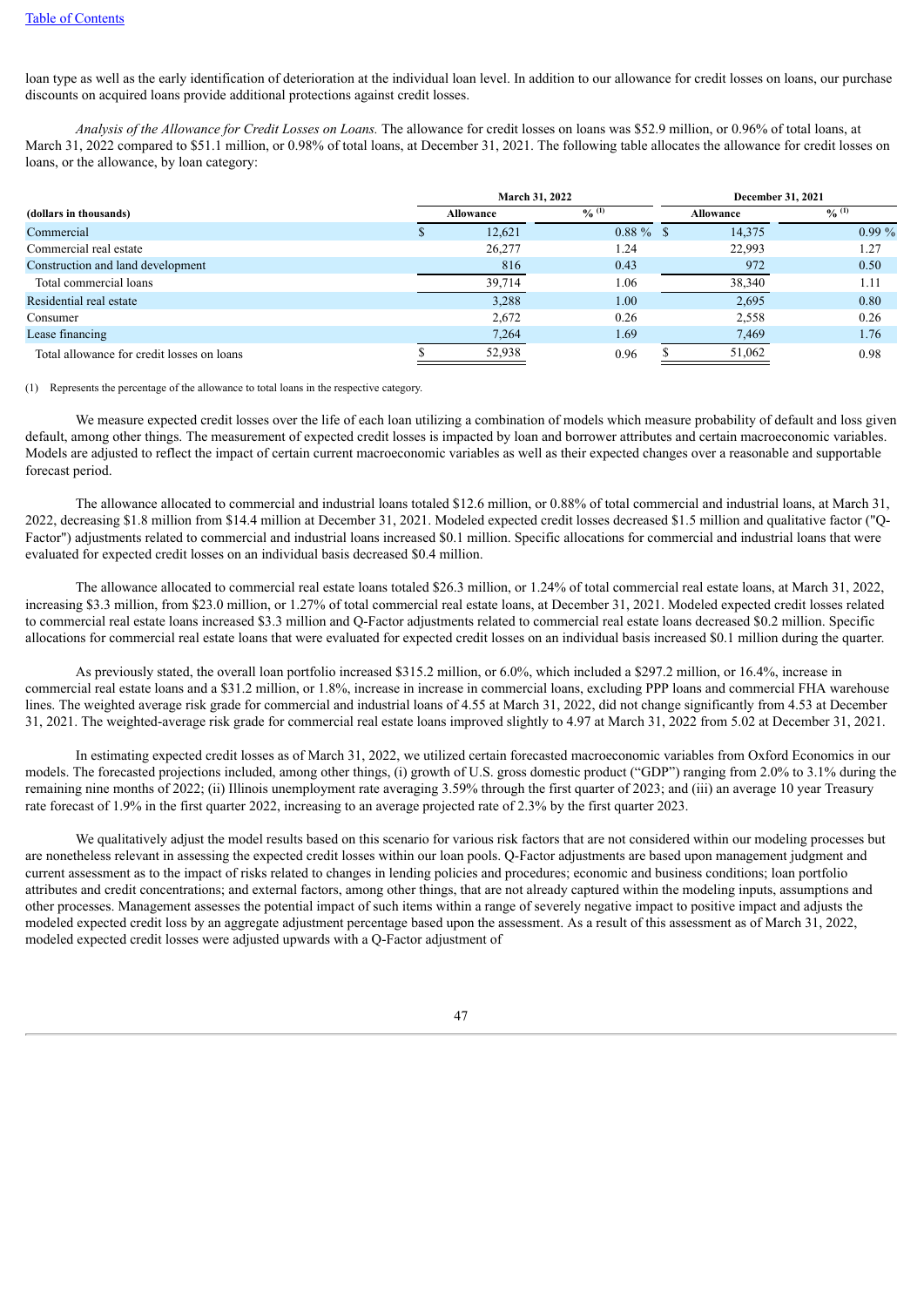approximately 40 basis points of total loans, decreasing slightly from 43 basis points at December 31, 2021. The Q-Factor adjustment at March 31, 2022 was based on an expected positive impact associated with changes in loan portfolio attributes, and changes in the volumes and severity of loan delinquencies within the commercial real estate portfolio; and a negative impact from risk factors associated with our commercial loan growth and change in lending staff.

The following table provides an analysis of the allowance for credit losses on loans, provision for credit losses on loans and net charge-offs for the three months ended March 31, 2022 and 2021:

|                                      |              | As of and for the<br>Three Months Ended March 31, |              |                |
|--------------------------------------|--------------|---------------------------------------------------|--------------|----------------|
| (dollars in thousands)               |              | 2022                                              |              | 2021           |
| Balance, beginning of period         | $\mathbf S$  | 51,062                                            | $\mathbb{S}$ | 60,443         |
| Charge-offs:                         |              |                                                   |              |                |
| Commercial                           |              | 2,154                                             |              | 506            |
| Commercial real estate               |              | 227                                               |              | 773            |
| Construction and land development    |              | 6                                                 |              | 271            |
| Residential real estate              |              | 104                                               |              | 110            |
| Consumer                             |              | 305                                               |              | 242            |
| Lease financing                      |              | 206                                               |              | 253            |
| Total charge-offs                    |              | 3,002                                             |              | 2,155          |
| Recoveries:                          |              |                                                   |              |                |
| Commercial                           |              | 11                                                |              | 15             |
| Commercial real estate               |              | 67                                                |              | $\overline{2}$ |
| Construction and land development    |              | 6                                                 |              | 66             |
| Residential real estate              |              | 113                                               |              | 94             |
| Consumer                             |              | 162                                               |              | 122            |
| Lease financing                      |              | 387                                               |              | 150            |
| <b>Total recoveries</b>              |              | 746                                               |              | 449            |
| Net charge-offs                      |              | 2,256                                             |              | 1,706          |
| Provision for credit losses on loans |              | 4,132                                             |              | 3,950          |
| Balance, end of period               | S            | 52,938                                            | \$           | 62,687         |
| Gross loans, end of period           | $\mathbb{S}$ | 5,539,961                                         | $\mathbb{S}$ | 4,910,806      |
| Average total loans                  | \$           | 5,274,051                                         | \$           | 4,992,802      |
| Net charge-offs to average loans     |              | $0.17\%$                                          |              | $0.14\%$       |
| Allowance to total loans             |              | $0.96\%$                                          |              | 1.28 %         |

Individual loans considered to be uncollectible are charged off against the allowance. Factors used in determining the amount and timing of charge-offs on loans include consideration of the loan type, length of delinquency, sufficiency of collateral value, lien priority and the overall financial condition of the borrower. Collateral value is determined using updated appraisals and/or other market comparable information. Charge-offs are generally taken on loans once the impairment is determined to be other-than-temporary. Recoveries on loans previously charged off are added to the allowance. Net charge-offs for the first quarter of 2022 totaled \$2.3 million, compared to \$1.7 million for the same period one year ago.

*Nonperforming Loans*. The following table sets forth our nonperforming assets by asset categories as of the dates indicated. Nonperforming loans include nonaccrual loans, loans past due 90 days or more and still accruing interest and loans modified under troubled debt restructurings. Deferrals related to COVID-19 are not included as TDRs as of March 31, 2022 and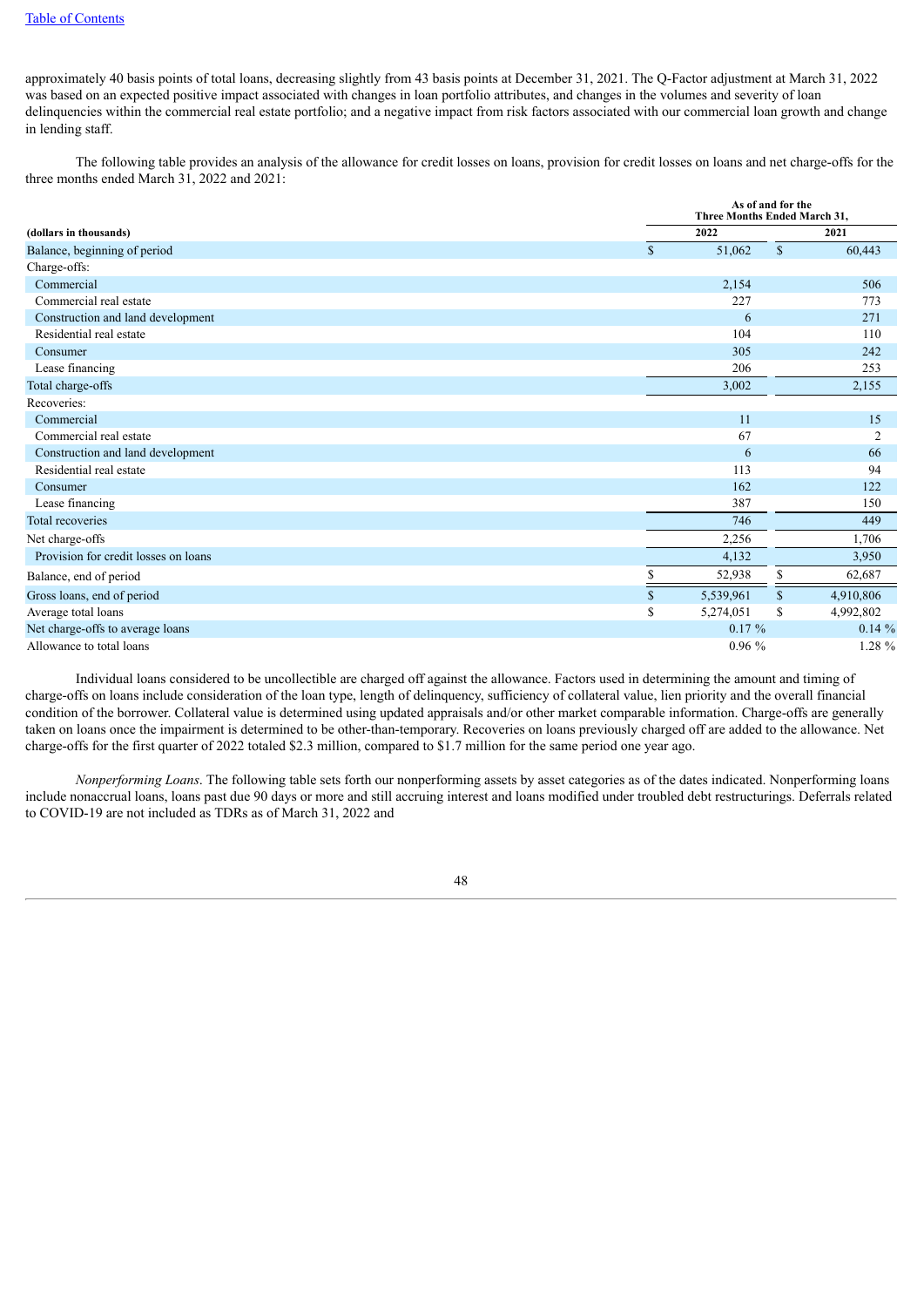### Table of [Contents](#page-0-0)

December 31, 2021. The balances of nonperforming loans reflect the net investment in these assets, including deductions for purchase discounts.

| (dollars in thousands)                               |   | March 31, 2022 |   | December 31, 2021 |  |  |
|------------------------------------------------------|---|----------------|---|-------------------|--|--|
| Nonperforming loans:                                 |   |                |   |                   |  |  |
| Commercial                                           | D | 12,019         | S | 12,261            |  |  |
| Commercial real estate                               |   | 30,120         |   | 19,175            |  |  |
| Construction and land development                    |   | 296            |   | 120               |  |  |
| Residential real estate                              |   | 7,737          |   | 7,912             |  |  |
| Consumer                                             |   | 343            |   | 208               |  |  |
| Lease financing                                      |   | 2,385          |   | 2,904             |  |  |
| Total nonperforming loans                            |   | 52,900         |   | 42,580            |  |  |
| Other real estate owned and other repossessed assets |   | 13,264         |   | 14,488            |  |  |
| Nonperforming assets                                 |   | 66,164         |   | 57,068            |  |  |
| Nonperforming loans to total loans                   |   | $0.95\%$       |   | 0.81%             |  |  |
| Nonperforming assets to total assets                 |   | $0.90\%$       |   | $0.77\%$          |  |  |
| Allowance for credit losses to nonperforming loans   |   | $100.07\%$     |   | 119.92 %          |  |  |

Nonperforming loans totaled \$52.9 million at March 31, 2022, an increase of \$10.3 million from December 31, 2021. A commercial real estate loan relationship, totaling \$12.8 million, was transferred to nonaccrual in the first quarter of 2022.

We did not recognize interest income on nonaccrual loans during the three months ended March 31, 2022 or 2021 while the loans were in nonaccrual status. Additional interest income that would have been recorded on nonaccrual loans had they been current in accordance with their original terms was \$0.8 million and \$0.7 million for the three months ended March 31, 2022 and 2021, respectively. The Company recognized interest income on commercial and commercial real estate loans modified under troubled debt restructurings of \$0.1 million in each of the three months ended March 31, 2022 and 2021.

We use a ten grade risk rating system to categorize and determine the credit risk of our loans. Potential problem loans include loans with a risk grade of 7, which are "special mention," and loans with a risk grade of 8, which are "substandard" loans that are not considered to be nonperforming. These loans generally require more frequent loan officer contact and receipt of financial data to closely monitor borrower performance. Potential problem loans are managed and monitored regularly through a number of processes, procedures and committees, including oversight by a loan administration committee comprised of executive officers and other members of the Bank's senior management team.

The following table presents the recorded investment of potential problem commercial loans by loan category at the dates indicated:

|                        |  | Commercial           |  |           | Commercial<br>real estate |        |  |           | Construction &<br>land development |                      |           |         |
|------------------------|--|----------------------|--|-----------|---------------------------|--------|--|-----------|------------------------------------|----------------------|-----------|---------|
|                        |  | <b>Risk category</b> |  |           | <b>Risk category</b>      |        |  |           |                                    | <b>Risk category</b> |           |         |
| (dollars in thousands) |  |                      |  | $8^{(1)}$ |                           |        |  | $8^{(1)}$ |                                    |                      | $R^{(1)}$ | Total   |
| March 31, 2022         |  | 21,175               |  | 22,360    |                           | 27,069 |  | 98.410    |                                    | 220                  |           | 169.234 |
| December 31, 2021      |  | 28,248               |  | 20.413    |                           | 46,295 |  | 108.634   |                                    | 5,235                | .336      | 210,161 |

(1) Includes only those 8-rated loans that are not included in nonperforming loans.

Commercial loans with a risk rating of 7 or 8 decreased to \$43.5 million as of March 31, 2022, compared to \$48.7 million as of December 31, 2021. Commercial real estate loans with a risk rating of 7 or 8 decreased \$29.5 million to \$125.5 million as of March 31, 2022, compared to December 31, 2021, primarily due to risk rating upgrades within the portfolio.

*Investment Securities.* Our investment strategy aims to maximize earnings while maintaining liquidity in securities with minimal credit risk. The types and maturities of securities purchased are primarily based on our current and projected liquidity and interest rate sensitivity positions.

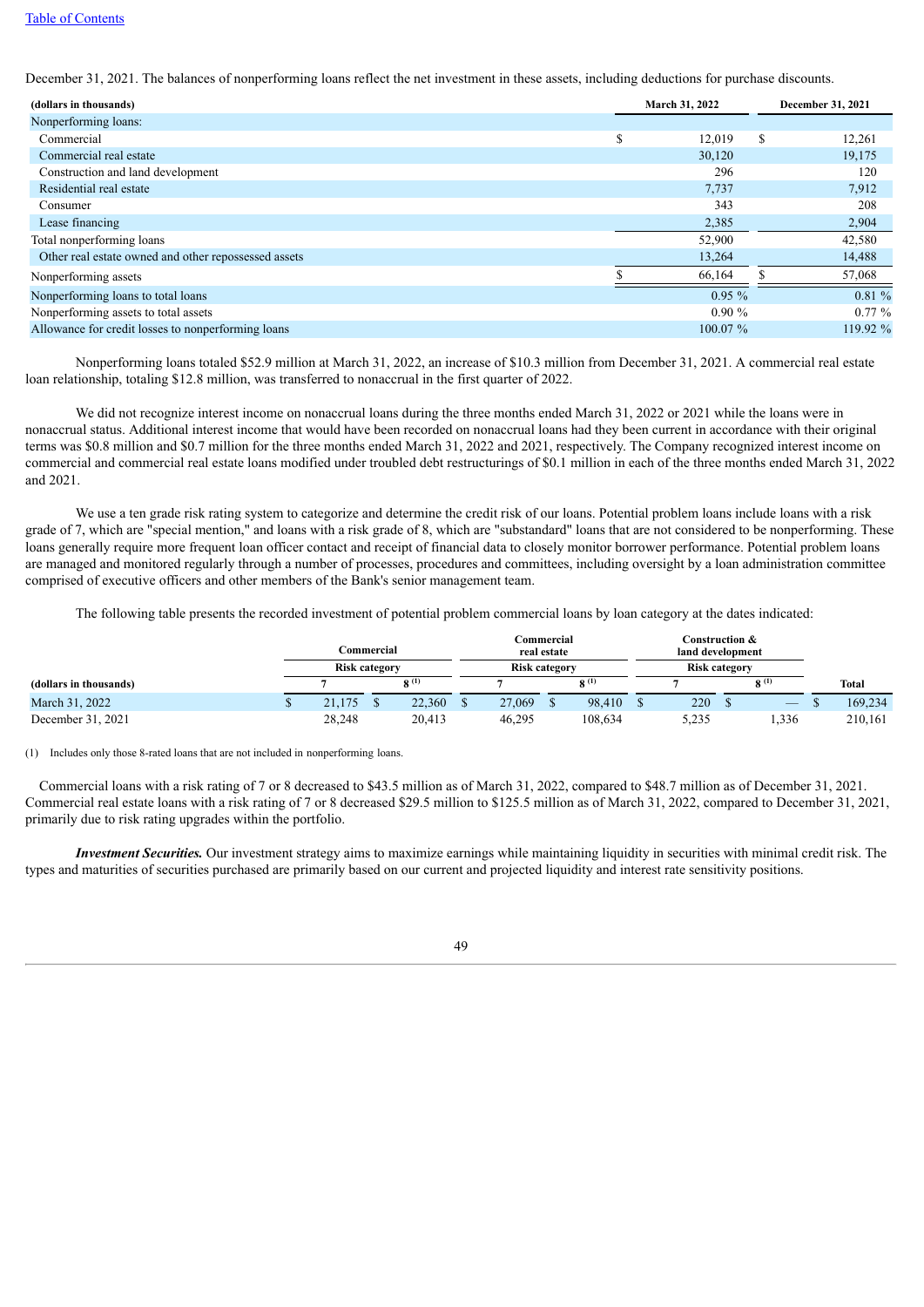The following table sets forth the book value and percentage of each category of investment securities at March 31, 2022 and December 31, 2021. The book value for investment securities classified as available for sale is equal to fair market value.

|                                                                     |  | March 31, 2022 |                 | December 31, 2021    |                 |  |  |  |  |  |
|---------------------------------------------------------------------|--|----------------|-----------------|----------------------|-----------------|--|--|--|--|--|
| (dollars in thousands)<br>Investment securities available for sale: |  | Book<br>Value  | $%$ of<br>Total | <b>Book</b><br>Value | $%$ of<br>Total |  |  |  |  |  |
|                                                                     |  |                |                 |                      |                 |  |  |  |  |  |
| U.S. Treasury securities                                            |  | 63,124         | $7.4 \%$ \$     | 64,917               | $7.2\%$         |  |  |  |  |  |
| U.S. government sponsored entities and U.S. agency securities       |  | 31,531         | 3.7             | 33,817               | 3.7             |  |  |  |  |  |
| Mortgage-backed securities - agency                                 |  | 402.987        | 47.5            | 440,270              | 48.5            |  |  |  |  |  |
| Mortgage-backed securities - non-agency                             |  | 25,102         | 3.0             | 28,706               | 3.2             |  |  |  |  |  |
| State and municipal securities                                      |  | 136,582        | 16.1            | 143.099              | 15.8            |  |  |  |  |  |
| Corporate securities                                                |  | 189,748        | 22.3            | 195,794              | 21.6            |  |  |  |  |  |
| Total investment securities, available for sale, at fair value      |  | 849,074        | $100.0 \%$ \$   | 906,603              | 100.0%          |  |  |  |  |  |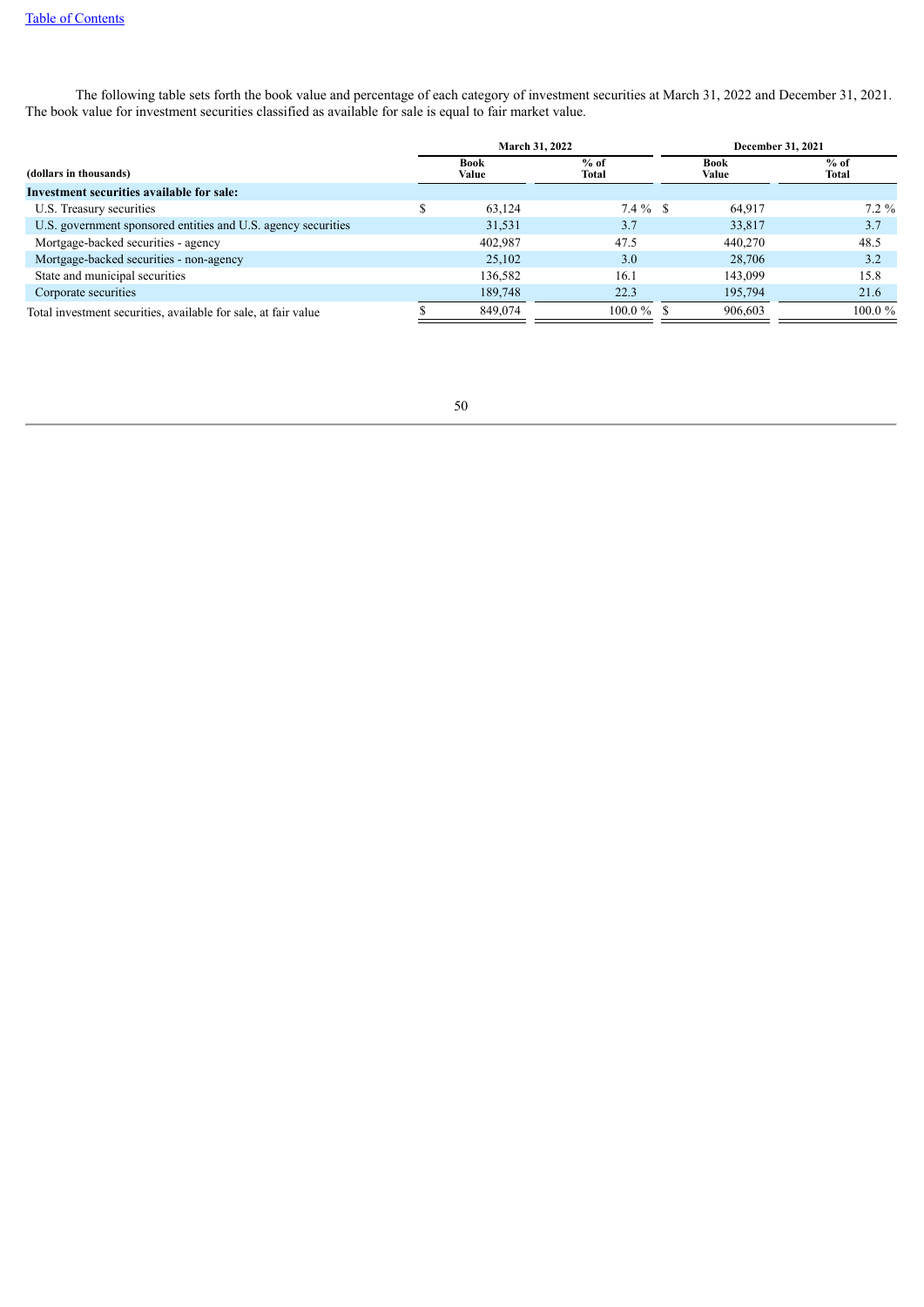The following table sets forth the book value, maturities and weighted average yields for our investment portfolio at March 31, 2022. The book value for investment securities classified as available for sale is equal to fair market value.

| (dollars in thousands)                                              |                         | <b>Book value</b> | % of total    | Weighted average yield            |
|---------------------------------------------------------------------|-------------------------|-------------------|---------------|-----------------------------------|
| Investment securities available for sale:                           |                         |                   |               |                                   |
| U.S. Treasury securities:                                           |                         |                   |               |                                   |
| Maturing within one year                                            | $\mathcal{S}$           | 625               | $0.1 \%$      | $0.6\%$                           |
| Maturing in one to five years                                       |                         | 62,499            | 7.3           | 0.9                               |
| Maturing in five to ten years                                       |                         |                   | $\equiv$      |                                   |
| Maturing after ten years                                            |                         |                   | 0.0           | $\overline{\phantom{0}}$          |
| Total U.S. Treasury securities                                      | $\mathbb{S}$            | 63,124            | 7.4 %         | $0.9\%$                           |
| U.S. government sponsored entities and U.S. agency securities:      |                         |                   |               |                                   |
| Maturing within one year                                            | $\mathbb{S}$            | 1,231             | $0.1\%$       | $2.3\%$                           |
| Maturing in one to five years                                       |                         | 7,526             | 0.9           | 1.1                               |
| Maturing in five to ten years                                       |                         | 22,774            | 2.7           | 1.4                               |
| Maturing after ten years                                            |                         |                   | 0.0           | $\overline{\phantom{0}}$          |
| Total U.S. government sponsored entities and U.S. agency securities | $\mathbb{S}$            | 31,531            | 3.7%          | $1.4\%$                           |
| Mortgage-backed securities - agency:                                |                         |                   |               |                                   |
| Maturing within one year                                            | $\mathsf{\$}$           | 5,388             | $0.6\%$       | 3.0%                              |
| Maturing in one to five years                                       |                         | 161,432           | 19.0          | 2.0                               |
| Maturing in five to ten years                                       |                         | 182,315           | 21.6          | 1.7                               |
| Maturing after ten years                                            |                         | 53,852            | 6.3           | 2.3                               |
| Total mortgage-backed securities - agency                           | $\mathsf{\$}$           | 402,987           | 47.5 %        | $1.9\%$                           |
| Mortgage-backed securities - non-agency:                            |                         |                   |               |                                   |
| Maturing within one year                                            | $\mathbb{S}$            | $\qquad \qquad$   | $-$ %         | $-$ %                             |
| Maturing in one to five years                                       |                         | 25,102            | 3.0           | 2.2                               |
| Maturing in five to ten years                                       |                         |                   | $\frac{1}{2}$ | $\overbrace{\phantom{123221111}}$ |
| Maturing after ten years                                            |                         |                   |               |                                   |
| Total mortgage-backed securities - non-agency                       | $\mathbb{S}$            | 25,102            | 3.0%          | $2.2\%$                           |
| State and municipal securities $(1)$ :                              |                         |                   |               |                                   |
| Maturing within one year                                            | $\mathbb{S}$            | 7,622             | $0.9\%$       | 5.0 %                             |
| Maturing in one to five years                                       |                         | 45,352            | 5.3           | 4.0                               |
| Maturing in five to ten years                                       |                         | 46,950            | 5.6           | 3.2                               |
| Maturing after ten years                                            |                         | 36,658            | 4.3           | 3.0                               |
| Total state and municipal securities                                | $\mathbb{S}$            | 136,582           | 16.1 %        | 3.5%                              |
| Corporate securities:                                               |                         |                   |               |                                   |
| Maturing within one year                                            | $\mathbb{S}$            | 4,521             | $0.5 \%$      | $3.5 \%$                          |
| Maturing in one to five years                                       |                         | 24,345            | 2.9           | 2.9                               |
| Maturing in five to ten years                                       |                         | 160,882           | 18.9          | 3.8                               |
| Maturing after ten years                                            |                         |                   |               |                                   |
| Total corporate securities                                          | $\mathbb{S}$            | 189,748           | 22.3 %        | 3.6 %                             |
| Total investment securities, available for sale                     | $\overline{\mathsf{s}}$ | 849,074           | 100.0%        | $2.5\%$                           |

(1) Weighted average yield for tax-exempt securities are presented on a tax-equivalent basis assuming a federal income tax rate of 21%.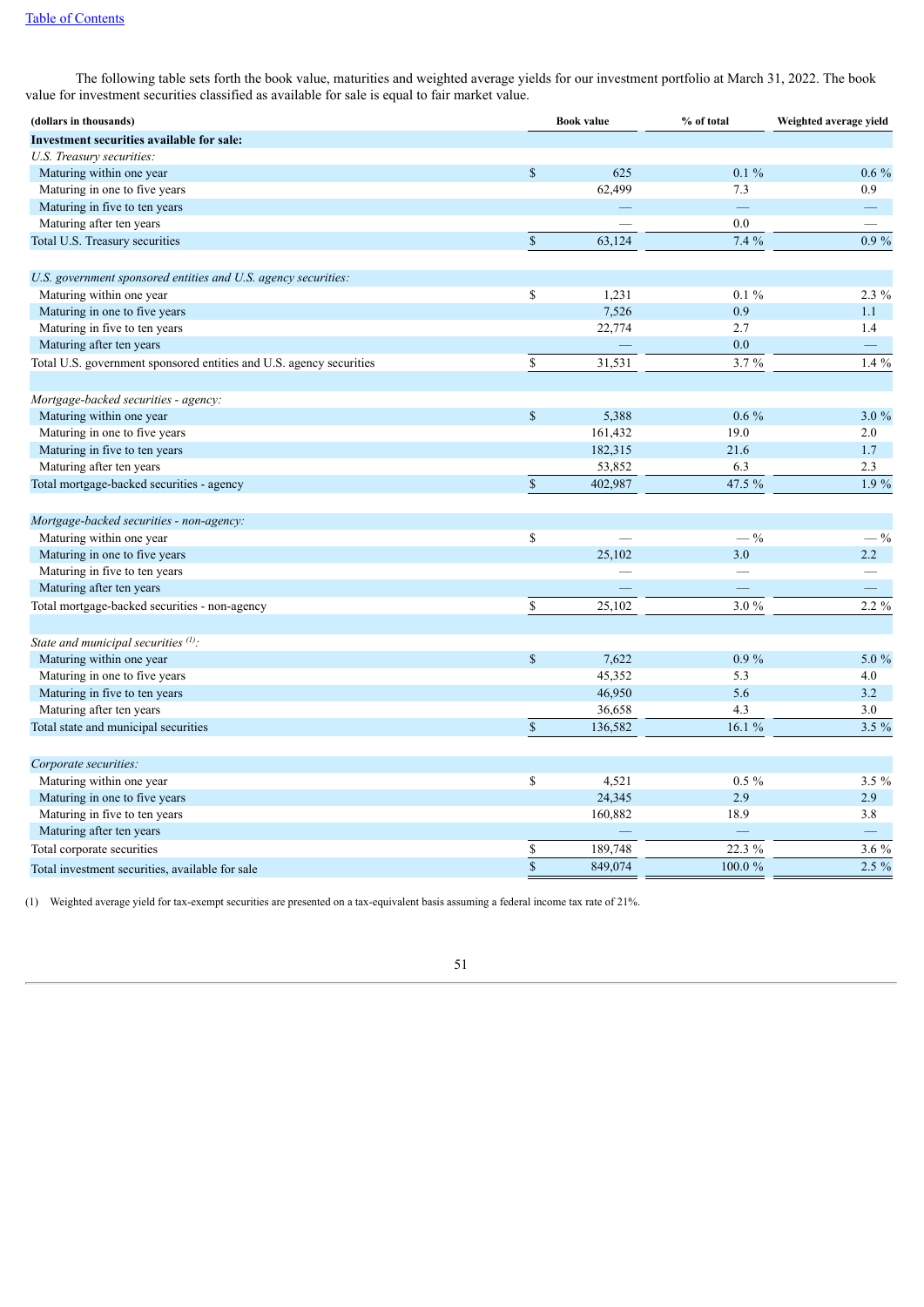The table below presents the credit ratings for our investment securities classified as available for sale, at fair value, at March 31, 2022.

|                                                                  | Amortized | <b>Estimated</b> | Average credit rating |         |  |         |  |                          |  |          |          |  |                  |
|------------------------------------------------------------------|-----------|------------------|-----------------------|---------|--|---------|--|--------------------------|--|----------|----------|--|------------------|
| (dollars in thousands)                                           | cost      | fair value       |                       | AAA     |  | $AA+/-$ |  | $A+/-$                   |  | $BBB+/-$ | $<$ BBB- |  | <b>Not Rated</b> |
| Investment securities available for sale:                        |           |                  |                       |         |  |         |  |                          |  |          |          |  |                  |
| U.S. Treasury securities                                         | 66,534    | 63,124           |                       | 63,124  |  |         |  | $\overline{\phantom{0}}$ |  |          |          |  |                  |
| U.S. government sponsored entities and U.S.<br>agency securities | 34,194    | 31,531           |                       | 26,051  |  | 5,480   |  |                          |  |          |          |  |                  |
| Mortgage-backed securities - agency                              | 437,125   | 402,987          |                       | 2,098   |  | 400,889 |  |                          |  |          |          |  |                  |
| Mortgage-backed securities - non-agency                          | 27,174    | 25.102           |                       | 25,102  |  |         |  |                          |  |          |          |  |                  |
| State and municipal securities                                   | 139,619   | 136,582          |                       | 15,258  |  | 107,972 |  | 4,759                    |  | 968      |          |  | 7,625            |
| Corporate securities                                             | 193,296   | 189,748          |                       |         |  | –       |  | 69.169                   |  | 113,691  | 3,127    |  | 3,761            |
| Total investment securities, available for sale                  | 897,942   | 849,074          |                       | 131,633 |  | 514,341 |  | 73,928                   |  | 114,659  | 3,127    |  | 11,386           |

*Cash and Cash Equivalents.* Cash and cash equivalents decreased \$348.1 million to \$332.3 million at March 31, 2022 compared to December 31, 2021, primarily due to funding loan growth in the current quarter.

*Loans Held for Sale.* Loans held for sale totaled \$8.9 million at March 31, 2022, comprised of \$1.2 million of commercial real estate and \$7.7 million of residential real estate loans, compared to \$32.0 million at December 31, 2021, comprised of \$19.2 million of commercial real estate and \$12.8 million of residential real estate loans.

*Liabilities.* At March 31, 2022, liabilities totaled \$6.69 billion compared to \$6.78 billion at December 31, 2021.

*Deposits.* We emphasize developing total client relationships with our customers in order to increase our retail and commercial core deposit bases, which are our primary funding sources. Our deposits consist of noninterest-bearing and interest-bearing demand, savings and time deposit accounts.

Total deposits decreased \$0.1 million to \$6.06 billion at March 31, 2022, as compared to December 31, 2021. Noninterest-bearing demand accounts decreased \$280.7 million to \$1.97 billion at March 31, 2022 compared to December 31, 2021, as servicing deposits decreased \$364.8 million. This decrease was offset by increases in retail and commercial deposits of \$76.3 million and \$90.8 million, respectively.

Deposit mix at March 31, 2022 remained consistent compared to December 31, 2021. At March 31, 2022, total deposits were comprised 32.4% of noninterest-bearing demand accounts, 57.0% of interest-bearing transaction accounts and 10.6% of time deposits.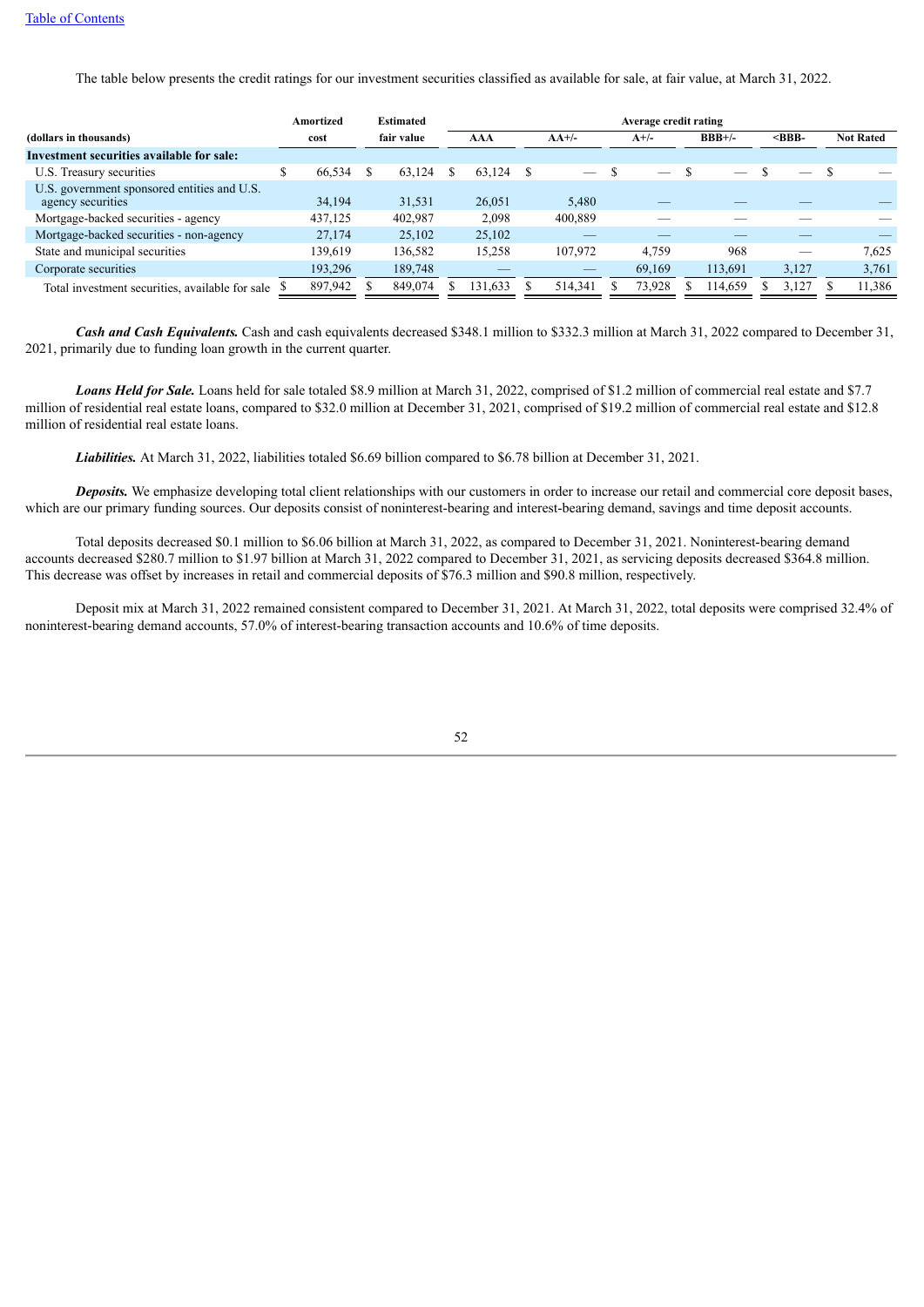The following table summarizes our average deposit balances and weighted average rates for the three months ended March 31, 2022 and 2021:

|                            | Three Months Ended March 31, |                 |                       |   |                 |                       |  |  |  |  |  |  |  |
|----------------------------|------------------------------|-----------------|-----------------------|---|-----------------|-----------------------|--|--|--|--|--|--|--|
|                            |                              |                 | 2022                  |   | 2021            |                       |  |  |  |  |  |  |  |
| (dollars in thousands)     |                              | Average balance | Weighted average rate |   | Average balance | Weighted average rate |  |  |  |  |  |  |  |
| Deposits:                  |                              |                 |                       |   |                 |                       |  |  |  |  |  |  |  |
| Noninterest-bearing demand | \$                           | 1,989,413       |                       | S | 1,370,604       |                       |  |  |  |  |  |  |  |
| Interest-bearing:          |                              |                 |                       |   |                 |                       |  |  |  |  |  |  |  |
| Checking                   |                              | 1,730,307       | $0.24 \%$             |   | 1,605,876       | $0.12 \%$             |  |  |  |  |  |  |  |
| Money market               |                              | 879,624         | 0.10                  |   | 797,592         | 0.09                  |  |  |  |  |  |  |  |
| Savings                    |                              | 694,885         | 0.03                  |   | 620,128         | 0.03                  |  |  |  |  |  |  |  |
| Time, insured              |                              | 482,043         | 0.51                  |   | 571,595         | 1.43                  |  |  |  |  |  |  |  |
| Time, uninsured            |                              | 144,953         | 0.53                  |   | 109,752         | 1.20                  |  |  |  |  |  |  |  |
| Time, brokered             |                              | 21,437          | 1.10                  |   | 52,165          | 1.04                  |  |  |  |  |  |  |  |
| Total interest-bearing     |                              | 3,953,249       | $0.22 \%$ \$          |   | 3,757,108       | $0.34 \%$             |  |  |  |  |  |  |  |
| Total deposits             |                              | 5,942,662       | $0.15 \%$ \$          |   | 5,127,712       | $0.25 \%$             |  |  |  |  |  |  |  |

The following table sets forth the maturity of uninsured time deposits as of March 31, 2022:

| (dollars in thousands) | Amount  |
|------------------------|---------|
| Three months or less   | 30,466  |
| Three to six months    | 34,851  |
| Six to 12 months       | 26,550  |
| After 12 months        | 51,477  |
| Total                  | 143,344 |

#### **Capital Resources and Liquidity Management**

*Capital Resources.* Shareholders' equity is influenced primarily by earnings, dividends, issuances and redemptions of common stock and changes in accumulated other comprehensive income caused primarily by fluctuations in unrealized holding gains or losses, net of taxes, on available-for-sale investment securities and cash flow hedges.

Shareholders' equity decreased \$18.9 million to \$645.0 million at March 31, 2022 as compared to December 31, 2021. The Company generated net income of \$20.7 million during the first three months of 2022. Offsetting this increase to shareholders' equity were dividends to common shareholders of \$6.5 million, stock repurchases of \$1.1 million and a decrease in accumulated other comprehensive income of \$33.3 million.

The Company has a stock repurchase program currently in effect, whereby the Board of Directors authorized the Company to repurchase up to \$75.0 million of its common stock. This program terminates December 31, 2022. As of March 31, 2022, \$56.4 million, or 2,996,778 shares of the Company's common stock, had been repurchased under the program, with approximately \$18.6 million of remaining repurchase authority.

*Liquidity Management.* Liquidity refers to the measure of our ability to meet the cash flow requirements of depositors and borrowers, while at the same time meeting our operating, capital and strategic cash flow needs, all at a reasonable cost. We continuously monitor our liquidity position to ensure that assets and liabilities are managed in a manner that will meet all short-term and long-term cash requirements. We manage our liquidity position to meet the daily cash flow needs of customers, while maintaining an appropriate balance between assets and liabilities to meet the return on investment objectives of our shareholders.

Integral to our liquidity management is the administration of short-term borrowings. To the extent we are unable to obtain sufficient liquidity through core deposits, we seek to meet our liquidity needs through wholesale funding or other borrowings on either a short- or long-term basis.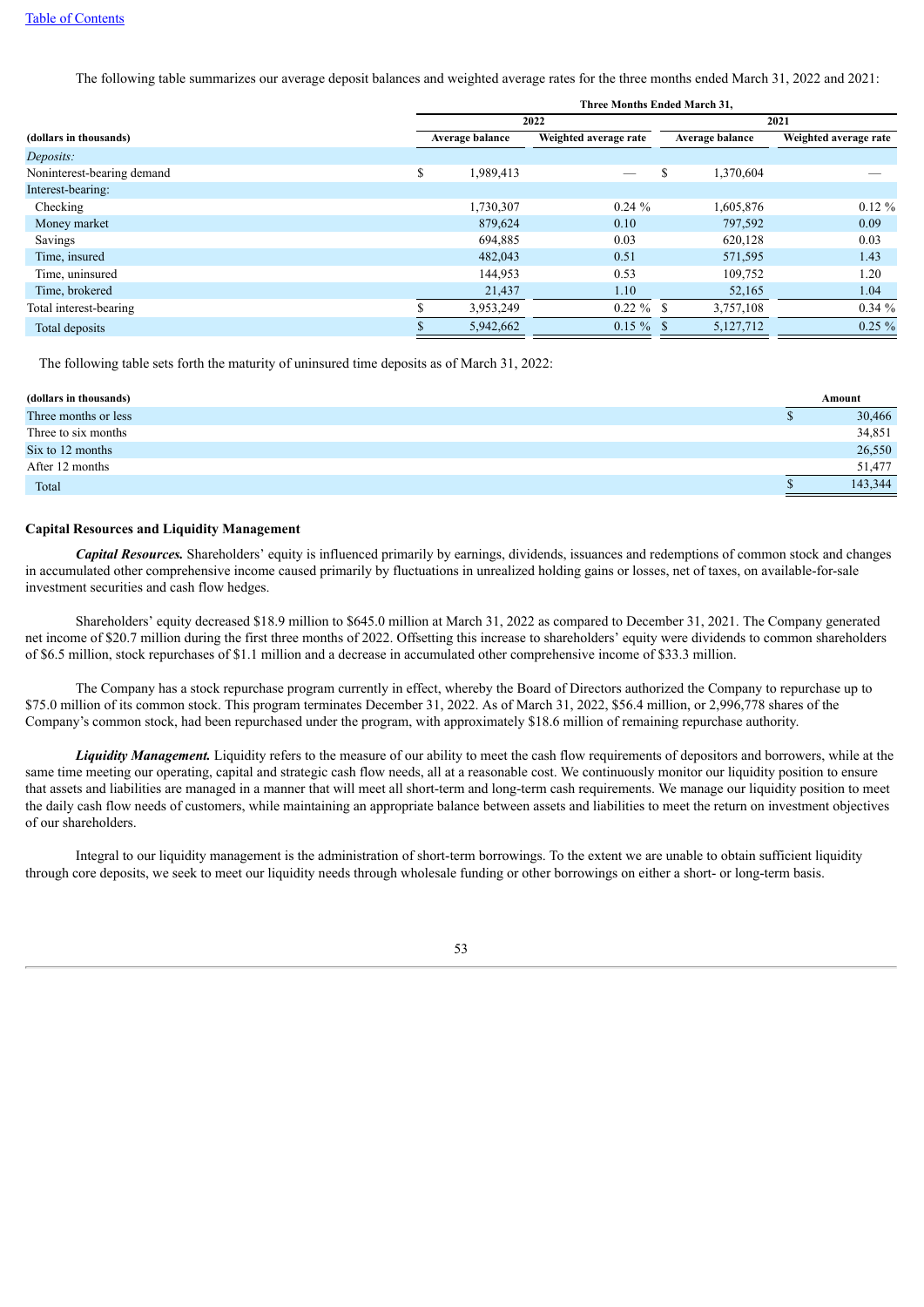Securities sold under agreements to repurchase, which are classified as secured borrowings, generally mature within one to four days from the transaction date. Securities sold under agreements to repurchase are reflected at the amount of cash received in connection with the transaction, which represents the amount of the Bank's obligation. The Bank may be required to provide additional collateral based on the fair value of the underlying securities. Investment securities with a carrying amount of \$65.5 million and \$78.3 million at March 31, 2022 and December 31, 2021, respectively, were pledged for securities sold under agreements to repurchase.

The Company had available lines of credit of \$64.8 million and \$55.9 million at March 31, 2022 and December 31, 2021, respectively, from the Federal Reserve Discount Window. The lines are collateralized by a collateral agreement with respect to a pool of commercial real estate loans totaling \$70.4 million and \$64.8 million at March 31, 2022 and December 31, 2021, respectively. There were no outstanding borrowings under these lines at March 31, 2022 and December 31, 2021.

At March 31, 2022, the Company had available federal funds lines of credit totaling \$45.0 million, which were unused.

The Company is a corporation separate and apart from the Bank and, therefore, must provide for its own liquidity. The Company's main source of funding is dividends declared and paid to us by the Bank. There are statutory, regulatory and debt covenant limitations that affect the ability of the Bank to pay dividends to the Company. Management believed at March 31, 2022, that these limitations will not impact our ability to meet our ongoing short-term cash obligations.

### **Regulatory Capital Requirements**

We are subject to various regulatory capital requirements administered by the federal and state banking regulators. Failure to meet regulatory capital requirements may result in certain mandatory and possible additional discretionary actions by regulators that, if undertaken, could have a direct material effect on our financial statements. Under capital adequacy guidelines and the regulatory framework for "prompt corrective action", we must meet specific capital guidelines that involve quantitative measures of our assets, liabilities and certain off-balance sheet items as calculated under regulatory accounting policies.

In December 2018, the Office of the Comptroller of the Currency, the Federal Reserve, and the FDIC approved a final rule to address changes to credit loss accounting under GAAP, including banking organizations' implementation of CECL. The final rule provides banking organizations the option to phase in over a three-year period the day-one adverse effects on regulatory capital that may result from the adoption of the CECL accounting standard. In March 2020, the Office of the Comptroller of the Currency, the Federal Reserve, and the FDIC published an interim final rule to delay the estimated impact on regulatory capital stemming from the implementation of CECL. The interim final rule maintains the three-year transition option in the previous rule and provides banks the option to delay for two years an estimate of CECL's effect on regulatory capital, relative to the incurred loss methodology's effect on regulatory capital, followed by a three-year transition period (five-year transition option). The Company is adopting the capital transition relief over the permissible five-year period.

At March 31, 2022, the Company and the Bank exceeded the regulatory minimums and met the regulatory definition of well-capitalized.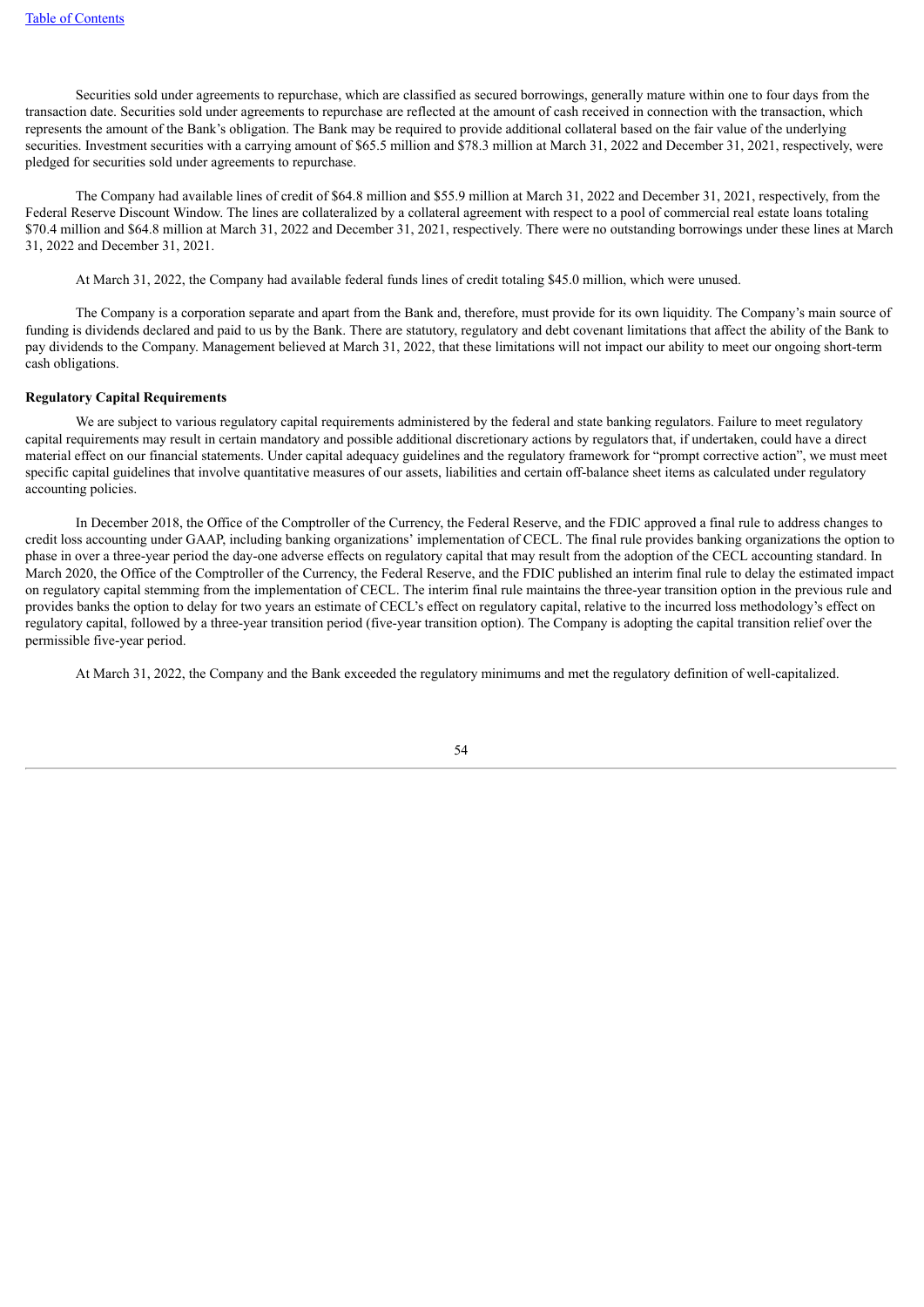The following table presents the Company's and the Bank's capital ratios and the minimum requirements at March 31, 2022:

| Ratio                                         | Actual | <b>Minimum</b><br>Regulatory<br>Requirements <sup>(1)</sup> | Well<br>Capitalized |  |
|-----------------------------------------------|--------|-------------------------------------------------------------|---------------------|--|
| Total risk-based capital ratio                |        |                                                             |                     |  |
| Midland States Bancorp, Inc.                  | 11.74% | $10.50 \%$                                                  | N/A                 |  |
| <b>Midland States Bank</b>                    | 10.73  | 10.50                                                       | $10.00 \%$          |  |
| Tier 1 risk-based capital ratio               |        |                                                             |                     |  |
| Midland States Bancorp, Inc.                  | 8.82   | 8.50                                                        | N/A                 |  |
| Midland States Bank                           | 9.99   | 8.50                                                        | 8.00                |  |
| Common equity tier 1 risk-based capital ratio |        |                                                             |                     |  |
| Midland States Bancorp, Inc.                  | 7.80   | 7.00                                                        | N/A                 |  |
| <b>Midland States Bank</b>                    | 9.99   | 7.00                                                        | 6.50                |  |
| Tier 1 leverage ratio                         |        |                                                             |                     |  |
| Midland States Bancorp, Inc.                  | 7.96   | 4.00                                                        | N/A                 |  |
| <b>Midland States Bank</b>                    | 9.03   | 4.00                                                        | 5.00                |  |

(1) Total risk-based capital ratio, Tier 1 risk-based capital ratio and Common equity tier 1 risk-based capital ratio include the capital conservation buffer of 2.5%.

#### **Quantitative and Qualitative Disclosures About Market Risk**

*Market Risk.* Market risk represents the risk of loss due to changes in market values of assets and liabilities. We incur market risk in the normal course of business through exposures to market interest rates, equity prices, and credit spreads. We are primarily exposed to interest rate risk as a result of offering a wide array of financial products to our customers and secondarily to price risk from investments in securities backed by mortgage loans.

#### *Interest Rate Risk*

*Overview.* Interest rate risk is the risk to earnings and value arising from changes in market interest rates. Interest rate risk arises from timing differences in the repricings and maturities of interest-earning assets and interest-bearing liabilities (reprice risk), changes in the expected maturities of assets and liabilities arising from embedded options, such as borrowers' ability to prepay residential mortgage loans at any time and depositors' ability to redeem certificates of deposit before maturity (option risk), changes in the shape of the yield curve where interest rates increase or decrease in a nonparallel fashion (yield curve risk), and changes in spread relationships between different yield curves, such as U.S. Treasuries and LIBOR (basis risk).

We actively manage interest rate risk, as changes in market interest rates may have a significant impact on reported earnings. Changes in market interest rates may result in changes in the fair market value of our financial instruments, cash flows, and net interest income. We seek to achieve consistent growth in net interest income and capital while managing volatility arising from shifts in market interest rates. Our Board of Directors' Risk Policy and Compliance Committee oversees interest rate risk, as well as the establishment of risk measures, limits, and policy guidelines for managing the amount of interest rate risk and mortgage price risk and its effect on net interest income and capital. The Committee meets quarterly to monitor the level of interest rate risk sensitivity to ensure compliance with the board of directors' approved risk limits.

Interest rate risk management is an active process that encompasses monitoring loan and deposit flows complemented by investment and funding activities. Effective management of interest rate risk begins with understanding the dynamic characteristics of assets and liabilities and determining the appropriate interest rate risk posture given business forecasts, management objectives, market expectations, and policy constraints.

An asset sensitive position refers to a balance sheet position in which an increase in short-term interest rates is expected to generate higher net interest income, as rates earned on our interest-earning assets would reprice upward more quickly than rates paid on our interest-bearing liabilities, thus expanding our net interest margin. Conversely, a liability sensitive position refers to a balance sheet position in which an increase in short-term interest rates is expected to generate lower net interest income, as rates paid on our interest-bearing liabilities would reprice upward more quickly than rates earned on our interest-earning assets, thus compressing our net interest margin.

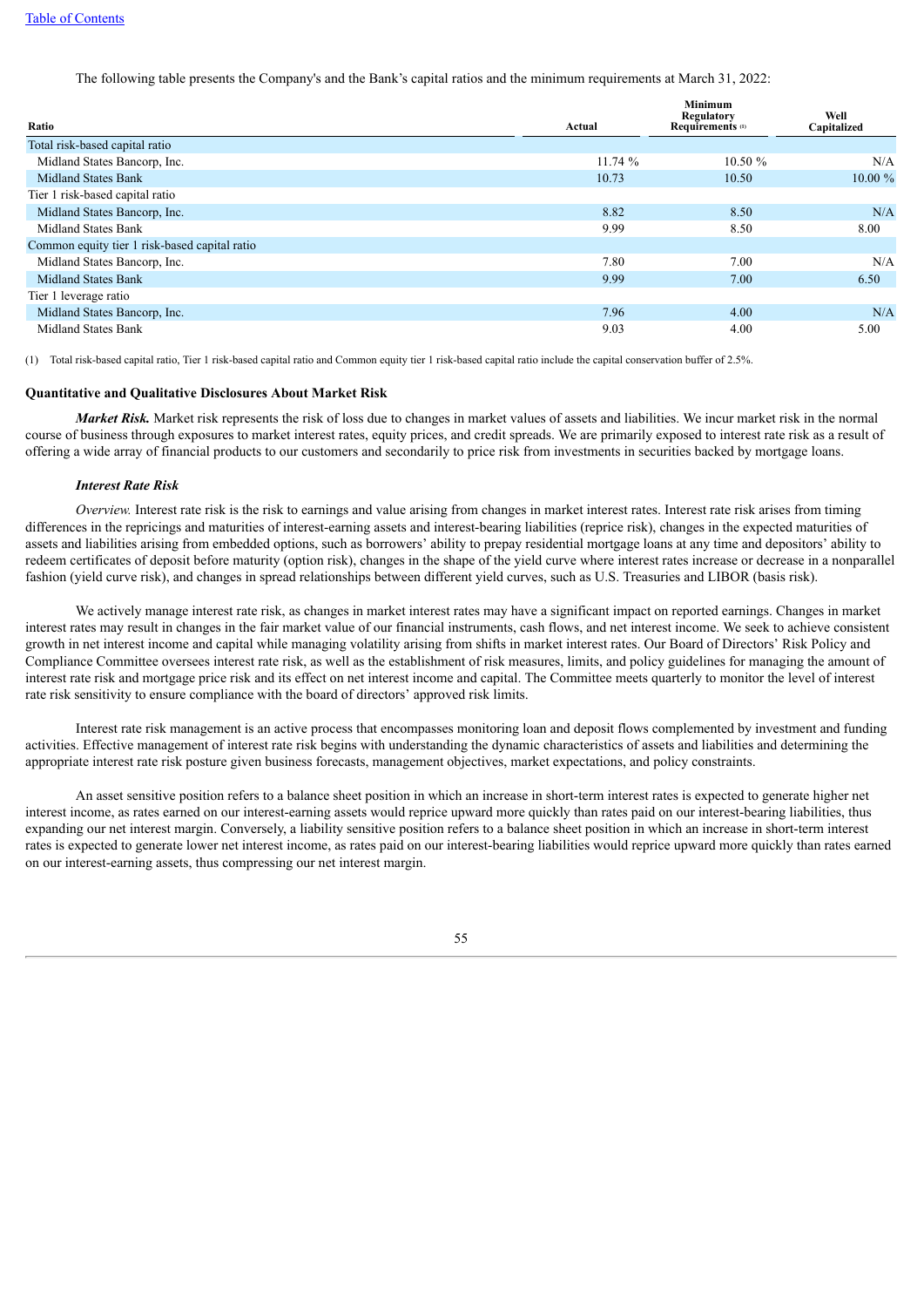*Income Simulation and Economic Value Analysis.* Interest rate risk measurement is calculated and reported to the Risk Policy and Compliance Committee at least quarterly. The information reported includes period-end results and identifies any policy limits exceeded, along with an assessment of the policy limit breach and the action plan and timeline for resolution, mitigation, or assumption of the risk.

We use two approaches to model interest rate risk: Net Interest Income at Risk ("NII at Risk") and Economic Value of Equity ("EVE"). Under NII at Risk, net interest income is modeled utilizing various assumptions for assets, liabilities, and derivatives. EVE measures the period end market value of assets minus the market value of liabilities and the change in this value as rates change. EVE is a period end measurement.

NII at risk uses net interest income simulation analysis which involves forecasting net interest earnings under a variety of scenarios including changes in the level of interest rates, the shape of the yield curve, and spreads between market interest rates. The sensitivity of net interest income to changes in interest rates is measured using numerous interest rate scenarios including shocks, gradual ramps, curve flattening, curve steepening as well as forecasts of likely interest rates scenarios. Modeling the sensitivity of net interest earnings to changes in market interest rates is highly dependent on numerous assumptions incorporated into the modeling process. To the extent that actual performance is different than what was assumed, actual net interest earnings sensitivity may be different than projected. We use a data warehouse to study interest rate risk at a transactional level and use various ad-hoc reports to continuously refine assumptions. Assumptions and methodologies regarding administered rate liabilities (e.g., savings accounts, money market accounts and interest-bearing checking accounts), balance trends, and repricing relationships reflect our best estimate of expected behavior and these assumptions are reviewed periodically.

We also have longer-term interest rate risk exposure, which may not be appropriately measured by earnings sensitivity analysis. The Risk Policy and Compliance Committee uses EVE to study the impact of long-term cash flows on earnings and on capital. EVE involves discounting present values of all cash flows of on and off-balance sheet items under different interest rate scenarios. The discounted present value of all cash flows represents our EVE. The analysis requires modifying the expected cash flows in each interest rate scenario, which will impact the discounted present value. The amount of basecase measurement and its sensitivity to shifts in the yield curve allow us to measure longer-term repricing and option risk in the balance sheet.

The following table shows NII at Risk at the dates indicated:

|                        | Net interest income sensitivity (Shocks) |                           |              |          |    |           |  |  |  |
|------------------------|------------------------------------------|---------------------------|--------------|----------|----|-----------|--|--|--|
|                        |                                          | Immediate change in rates |              |          |    |           |  |  |  |
| (dollars in thousands) |                                          | $-100$                    |              | $+100$   |    | $+200$    |  |  |  |
| March 31, 2022:        |                                          |                           |              |          |    |           |  |  |  |
| Dollar change          |                                          | (14,301)                  | S            | 13,185   |    | 26,032    |  |  |  |
| Percent change         |                                          | $(5.9)\%$                 |              | $5.4\%$  |    | 10.7%     |  |  |  |
| December 31, 2021:     |                                          |                           |              |          |    |           |  |  |  |
| Dollar change          |                                          | (13, 499)                 | <sup>S</sup> | 23,513   | -S | 47,028    |  |  |  |
| Percent change         |                                          | $(6.1)\%$                 |              | $10.6\%$ |    | $21.2 \%$ |  |  |  |

We report NII at Risk to isolate the change in income related solely to interest-earning assets and interest-bearing liabilities. The NII at Risk results included in the table above reflect the analysis used quarterly by management. It models −100, +100 and +200 basis point parallel shifts in market interest rates, implied by the forward yield curve over the next twelve months. We were within Board policy limits for the -100, +100 and +200 basis point scenarios at March 31, 2022.

Tolerance levels for risk management require the continuing development of remedial plans to maintain residual risk within approved levels as we adjust the balance sheet. NII at Risk reported at March 31, 2022, projects that our earnings exhibit reduced sensitivity to changes in interest rates except in the -100 basis point scenario compared to December 31, 2021.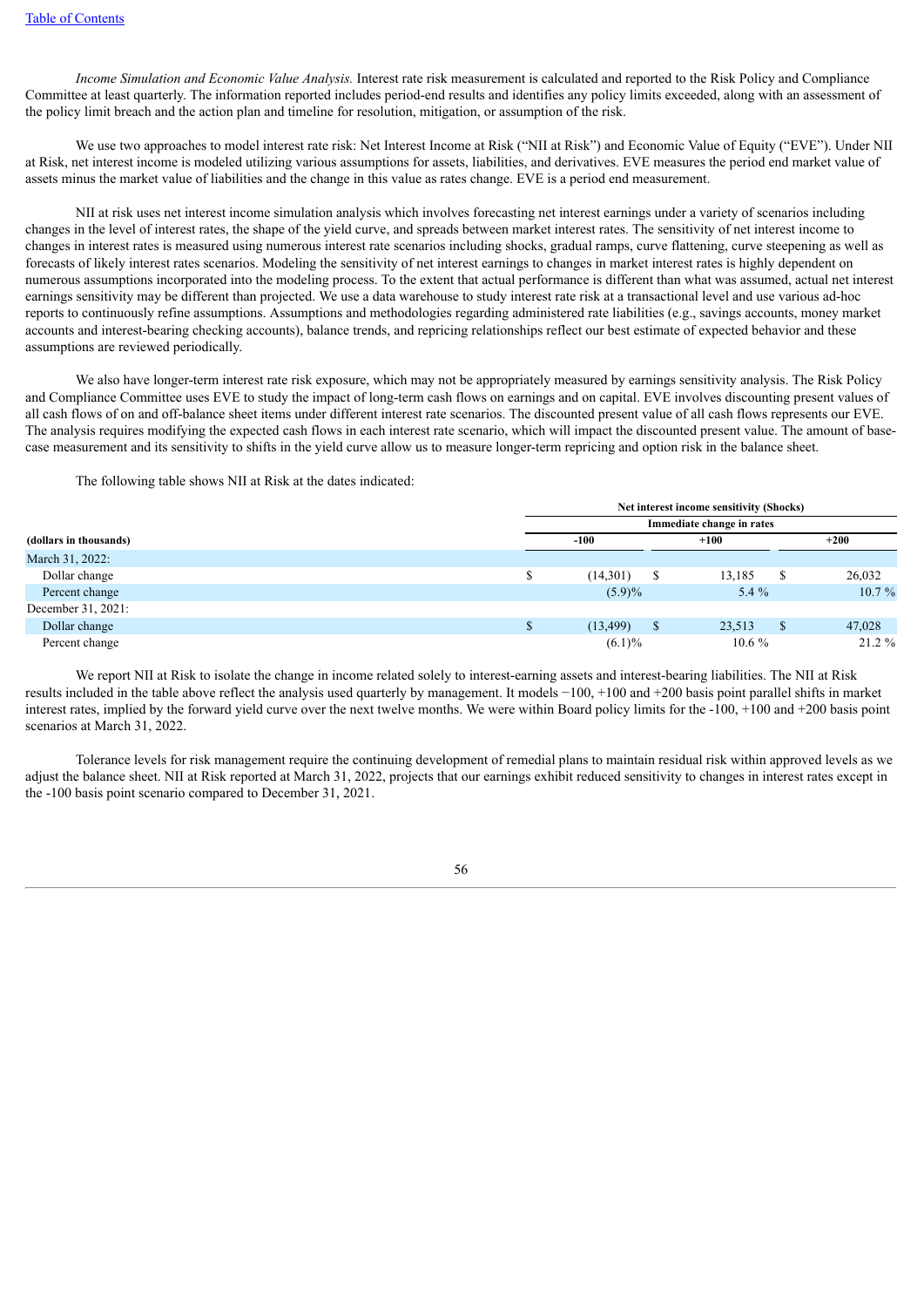The following table shows EVE at the dates indicated:

|                        | <b>Economic value of equity sensitivity (Shocks)</b> |            |    |                           |    |          |  |
|------------------------|------------------------------------------------------|------------|----|---------------------------|----|----------|--|
|                        |                                                      |            |    | Immediate change in rates |    |          |  |
| (dollars in thousands) |                                                      | $-100$     |    | $+100$                    |    | $+200$   |  |
| March 31, 2022:        |                                                      |            |    |                           |    |          |  |
| Dollar change          |                                                      | (40, 280)  | S. | 32,469                    | S  | 63,728   |  |
| Percent change         |                                                      | $(5.4)\%$  |    | 4.3 $%$                   |    | $8.5\%$  |  |
| December 31, 2021:     |                                                      |            |    |                           |    |          |  |
| Dollar change          |                                                      | (89, 850)  | S  | 51,553                    | -S | 96,875   |  |
| Percent change         |                                                      | $(13.4)\%$ |    | $7.7\%$                   |    | 14.5 $%$ |  |

The EVE results included in the table above reflect the analysis used quarterly by management. It models immediate −100, +100 and +200 basis point parallel shifts in market interest rates.

The EVE reported at March 31, 2022 projected that as interest rates increase, the economic value of equity position will increase, and as interest rates decrease, the economic value of equity position will decrease. When interest rates rise, fixed rate assets generally lose economic value; the longer the duration, the greater the value lost. The opposite is true when interest rates fall.

We were within board policy limits for the +100 and +200 basis point scenarios at March 31, 2022 and out of compliance for the -100 basis point scenario. The Bank is reviewing strategies to bring this position into policy compliance.

*Price Risk.* Price risk represents the risk of loss arising from adverse movements in the prices of financial instruments that are carried at fair value and are subject to fair value accounting. We have price risk from mortgage-backed securities, derivative instruments, and equity investments.

### **ITEM 3 – QUANTITATIVE AND QUALITATIVE DISCLOSURES ABOUT MARKET RISK**

<span id="page-58-0"></span>The quantitative and qualitative disclosures about market risk are included under "Item 2 – Management's Discussion and Analysis of Financial Condition and Results of Operations – Quantitative and Qualitative Disclosures About Market Risk".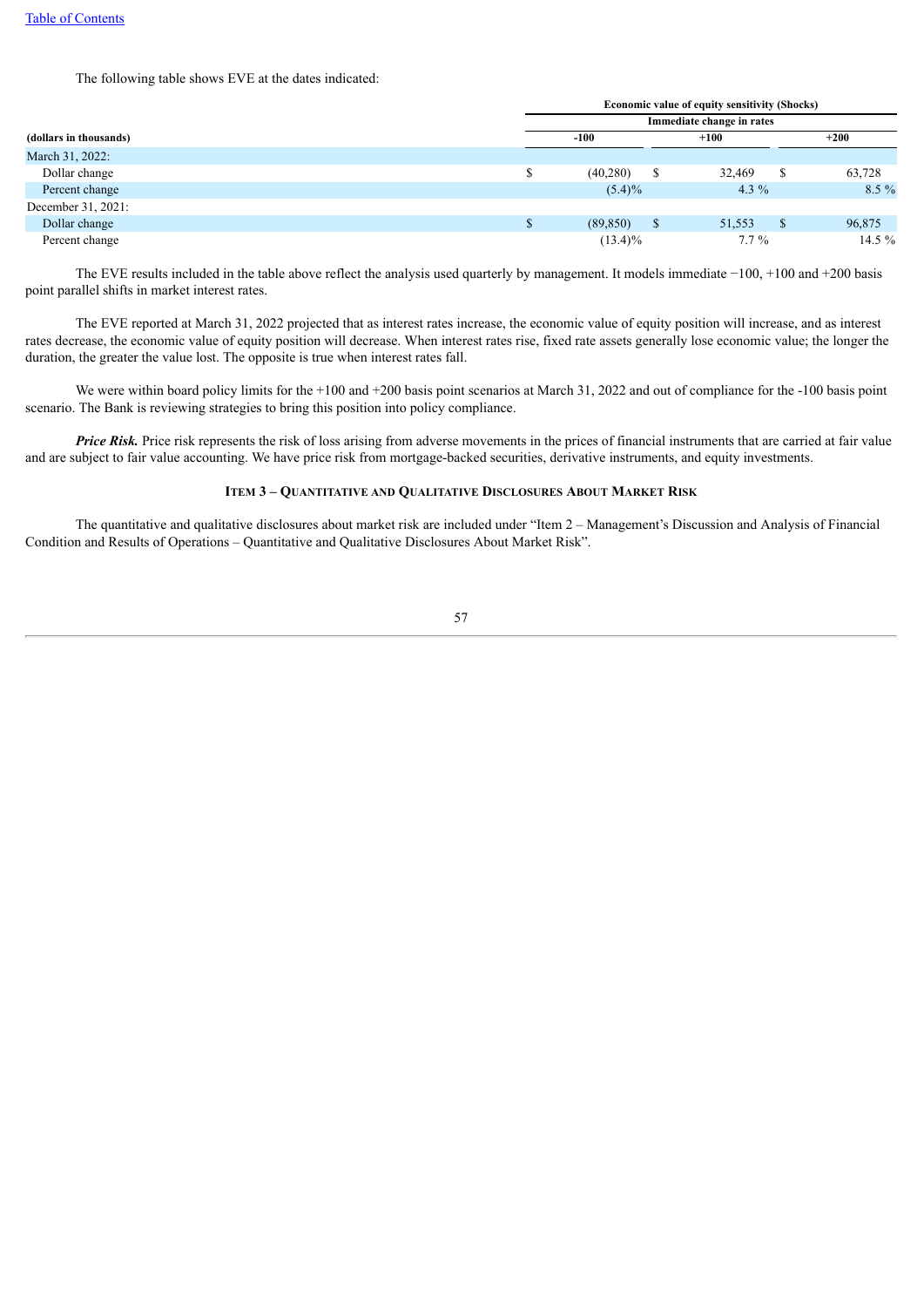### **ITEM 4 – CONTROLS AND PROCEDURES**

Evaluation of disclosure controls and procedures. The Company's management, including our President and

<span id="page-59-0"></span>Chief Executive Officer and our Chief Financial Officer, have evaluated the effectiveness of our "disclosure controls and procedures" (as defined in Rule 13a-15(e) under the Securities Exchange Act of 1934 ("Exchange Act")), as of the end of the period covered by this report. Based on such evaluation, our President and Chief Executive Officer and our Chief Financial Officer have concluded that, as of the end of such period, the Company's disclosure controls and procedures were effective as of that date to provide reasonable assurance that the information required to be disclosed by the Company in the reports it files or submits under the Exchange Act is recorded, processed, summarized and reported within the time periods specified in the rules and forms of the SEC and that information required to be disclosed by the Company in the reports it files or submits under the Exchange Act is accumulated and communicated to the Company's management, including its President and Chief Executive Officer and its Chief Financial Officer, as appropriate, to allow timely decisions regarding required disclosure.

Changes in internal control over financial reporting. There have not been any changes in the Company's internal control over financial reporting (as such term is defined in Rule 13a-15(f) under the Exchange Act) during the fiscal quarter to which this report relates that have materially affected, or are reasonably likely to materially affect, the Company's internal control over financial reporting.

### **PART II – OTHER INFORMATION**

### **ITEM 1 – LEGAL PROCEEDINGS**

<span id="page-59-2"></span><span id="page-59-1"></span>In the normal course of business, we are named or threatened to be named as a defendant in various lawsuits, none of which we expect to have a material effect on the Company. However, given the nature, scope and complexity of the extensive legal and regulatory landscape applicable to our business (including laws and regulations governing consumer protection, fair lending, fair labor, privacy, information security, anti-money laundering and anti-terrorism), we, like all banking organizations, are subject to heightened legal and regulatory compliance and litigation risk. There are no material pending legal proceedings to which the Company or any of its subsidiaries is a party or of which any of their property is the subject.

### **ITEM 1A – RISK FACTORS**

<span id="page-59-3"></span>There have been no material changes from the risk factors previously disclosed in the "Risk Factors" section included in our Annual Report on Form 10-K for the year ended December 31, 2021.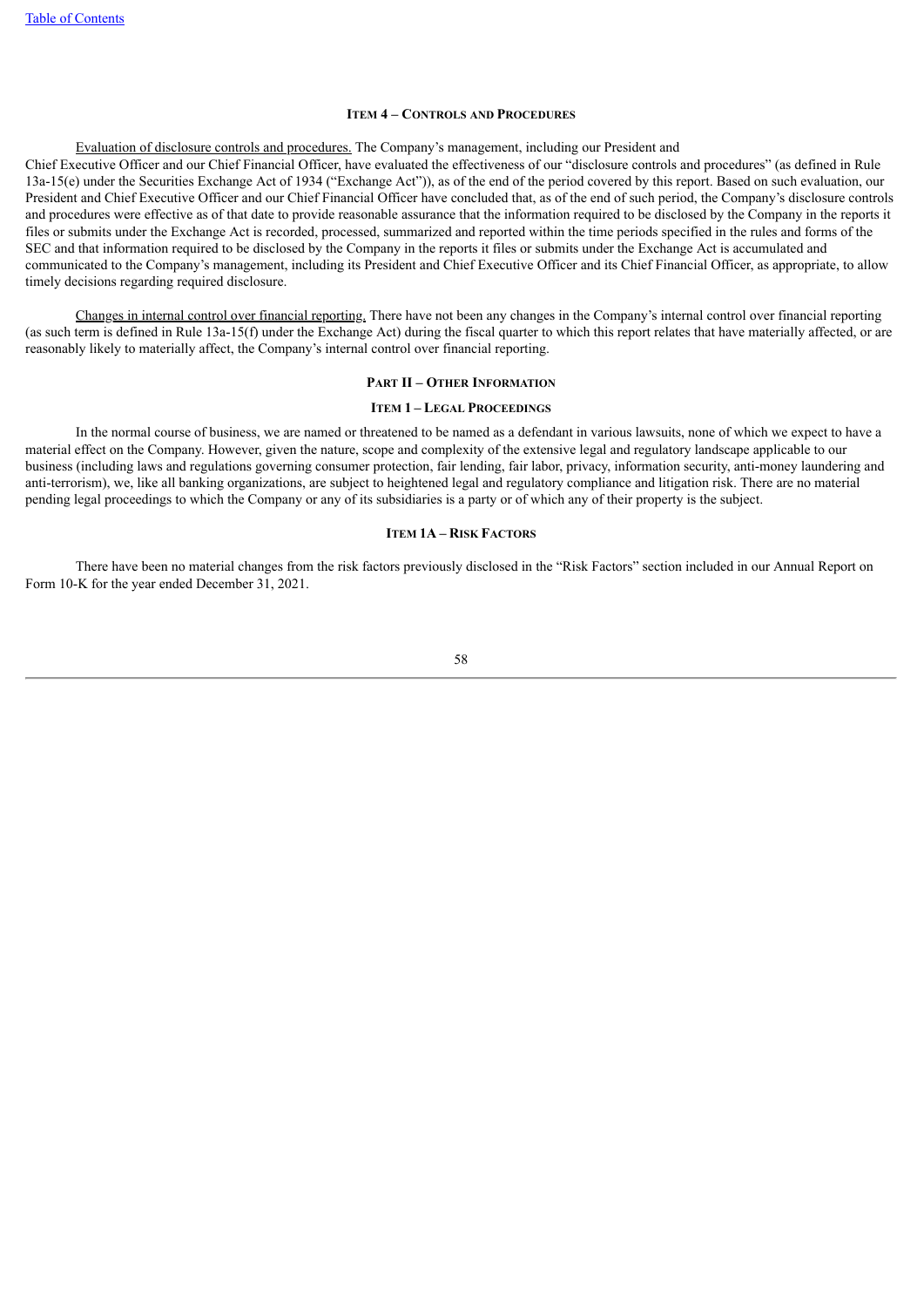### **ITEM 2 – UNREGISTERED SALES OF EQUITY SECURITIES AND USE OF PROCEEDS**

#### <span id="page-60-0"></span>**Unregistered Sales of Equity Securities**

None.

#### **Issuer Purchases of Equity Securities**

The following table sets forth information regarding the Company's repurchase of shares of its outstanding common stock during the first quarter of 2022.

| Period                | <b>Total number of</b><br>shares purchased <sup>(1)</sup> | Average price paid<br>per share | <b>Total number of</b><br>shares purchased as<br>part of publicly<br>announced plans or<br>programs | Approximate dollar<br>value of shares that<br>may yet be purchased<br>under the plans or<br>programs $(2)$ |
|-----------------------|-----------------------------------------------------------|---------------------------------|-----------------------------------------------------------------------------------------------------|------------------------------------------------------------------------------------------------------------|
| January 1 - 31, 2022  | 43,010                                                    | 25.77                           | $43,010$ \$                                                                                         | 18,565,174                                                                                                 |
| February 1 - 28, 2022 | 707                                                       | 29.35                           |                                                                                                     | 18,565,174                                                                                                 |
| March 1 - 31, 2022    |                                                           |                                 |                                                                                                     | 18,565,174                                                                                                 |
| Total                 | 43.717                                                    | 25.83                           | $43,010$ \$                                                                                         | 18,565,174                                                                                                 |

(1) Represents shares of the Company's common stock repurchased under the employee stock purchase program, shares withheld to satisfy tax withholding obligations upon the vesting of awards of restricted stock and/or pursuant to a publicly announced repurchase plan or program, as discussed in footnote 2 below.

<span id="page-60-1"></span>(2) On August 6, 2019, the board of directors of the Company approved a stock repurchase program authorizing the Company to repurchase up to \$25.0 million of its common stock. On March 11, 2020, the Company announced that its Board of Directors authorized the Company to repurchase up to an additional \$25.0 million of its common stock in addition to the amount remaining under the prior authorization. On December 2, 2020, the Company announced that the Board had extended the expiration date of the repurchase program from December 31, 2020 to December 31, 2021. At the time of the extension, the program had approximately \$6.4 million of remaining repurchase authority. On September 7, 2021, the Company announced that the Board approved modifications to the Company's stock repurchase program, which increased the aggregate repurchase authority to \$75.0 million from \$50.0 million, and extended the expiration date of the program to December 31, 2022. At the time of the extension, the program had approximately \$1.3 million of remaining repurchase authority. Stock repurchases under these programs may be made from time to time on the open market, in privately negotiated transactions, or in any manner that complies with applicable securities laws, at the discretion of the Company. The timing of purchases and the number of shares repurchased under the programs are dependent upon a variety of factors including price, trading volume, corporate and regulatory requirements and market condition. The repurchase program may be suspended or discontinued at any time without notice. As of March 31, 2022, \$56.4 million, or 2,996,778 shares of the Company's common stock, had been repurchased under the program.

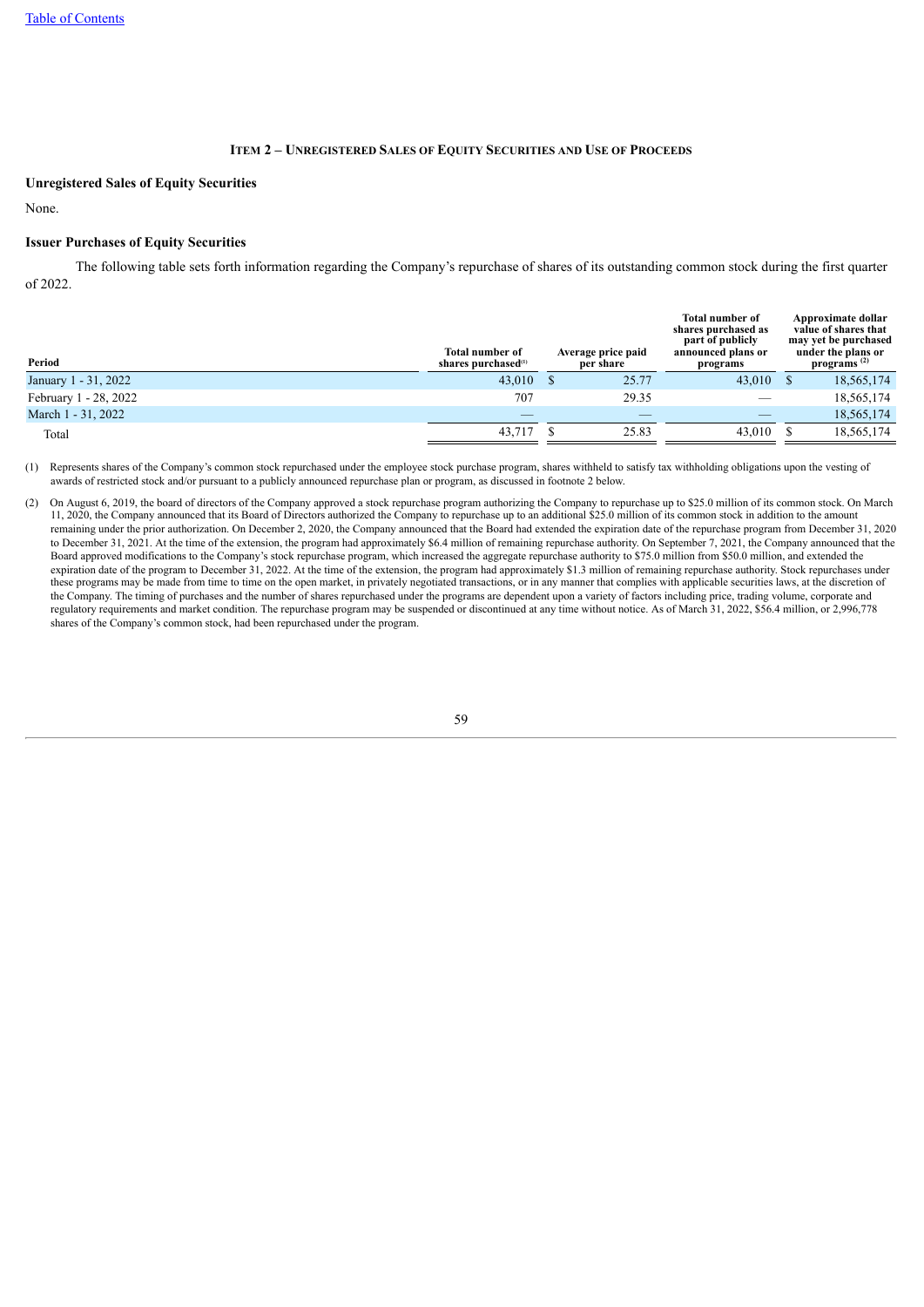<span id="page-61-0"></span>

| <b>Exhibit No.</b> | <b>Description</b>                                                                                                                                                                                                                                                                                                                                                                                                                                                                                         |
|--------------------|------------------------------------------------------------------------------------------------------------------------------------------------------------------------------------------------------------------------------------------------------------------------------------------------------------------------------------------------------------------------------------------------------------------------------------------------------------------------------------------------------------|
|                    |                                                                                                                                                                                                                                                                                                                                                                                                                                                                                                            |
| 3.1                | Articles of Incorporation of Midland States Bancorp, Inc. (incorporated by reference to Exhibit 3.1 to the Company's<br>Registration Statement on Form S-1 (File No. 333-210683), filed with the SEC on April 11, 2016).                                                                                                                                                                                                                                                                                   |
|                    |                                                                                                                                                                                                                                                                                                                                                                                                                                                                                                            |
| 3.2                | Articles of Amendment to the Articles of Incorporation of Midland States Bancorp, Inc., effective May 8, 2018<br>(incorporated by reference to Exhibit 3.5 to the Company's Quarterly Report on Form 10-Q filed with the SEC on<br><b>August 8, 2018</b> ).                                                                                                                                                                                                                                                |
|                    |                                                                                                                                                                                                                                                                                                                                                                                                                                                                                                            |
| 3.3                | Statement of Resolution Establishing Series of Series G Preferred Stock of Midland States Bancorp, Inc. (incorporated<br>by reference to Exhibit 3.1 to the Company's Current Report on Form 8-K filed with the SEC on June 12, 2                                                                                                                                                                                                                                                                          |
|                    |                                                                                                                                                                                                                                                                                                                                                                                                                                                                                                            |
| 3.4                | By-laws of Midland States Bancorp, Inc. (incorporated by reference to Exhibit 3.2 to the Company's Registration<br>Statement on Form S-1 (File No. 333-210683), filed with the SEC on April 11, 2016).                                                                                                                                                                                                                                                                                                     |
|                    |                                                                                                                                                                                                                                                                                                                                                                                                                                                                                                            |
| 31.1               | Chief Executive Officer's Certification required by Rule $13(a)$ - $14(a)$ – filed herewith.                                                                                                                                                                                                                                                                                                                                                                                                               |
| 31.2               | Chief Financial Officer's Certification required by Rule $13(a)$ -14(a) – filed herewith.                                                                                                                                                                                                                                                                                                                                                                                                                  |
|                    |                                                                                                                                                                                                                                                                                                                                                                                                                                                                                                            |
|                    |                                                                                                                                                                                                                                                                                                                                                                                                                                                                                                            |
| 32.1               | Chief Executive Officer Certification pursuant to 18 U.S.C. Section 1350, as adopted pursuant to Section 906 of the<br>Sarbanes-Oxley Act of 2002 – filed herewith.                                                                                                                                                                                                                                                                                                                                        |
|                    |                                                                                                                                                                                                                                                                                                                                                                                                                                                                                                            |
| 32.2               | Chief Financial Officer Certification pursuant to 18 U.S.C. Section 1350, as adopted pursuant to Section 906 of the<br>Sarbanes-Oxley Act of 2002 – filed herewith.                                                                                                                                                                                                                                                                                                                                        |
|                    |                                                                                                                                                                                                                                                                                                                                                                                                                                                                                                            |
| 101                | Financial information from the Company's Quarterly Report on Form 10-Q for the quarterly period ended March 31,<br>2022 formatted in iXBRL (Inline eXtensible Business Reporting Language): (i) Consolidated Balance Sheets; (ii)<br>Consolidated Statements of Income; (iii) Consolidated Statements of Comprehensive Income; (iv) Consolidated<br>Statements of Shareholders' Equity; (v) Consolidated Statements of Cash Flows; and (vi) Notes to Consolidated<br>Financial Statements – filed herewith |
|                    |                                                                                                                                                                                                                                                                                                                                                                                                                                                                                                            |
| 104                | The cover page from Midland States Bancorp, Inc.'s Form 10-Q Report for the quarterly period ended March 31, 2022<br>formatted in inline XBRL and contained in Exhibit 101.                                                                                                                                                                                                                                                                                                                                |
|                    |                                                                                                                                                                                                                                                                                                                                                                                                                                                                                                            |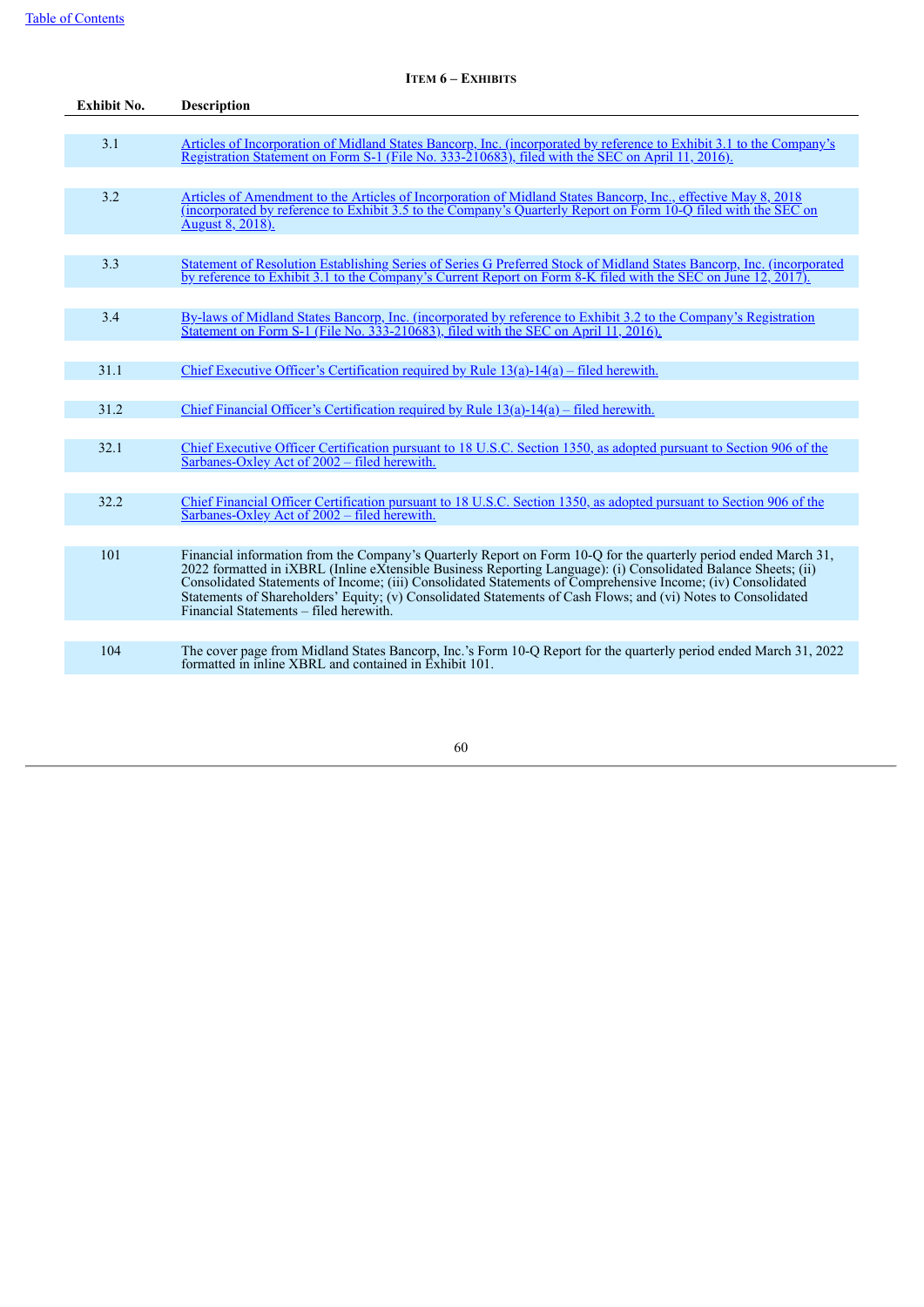### **SIGNATURES**

Pursuant to the requirements of the Securities Exchange Act of 1934, the Registrant has duly caused this report to be signed on its behalf by the undersigned, thereunto duly authorized.

### **Midland States Bancorp, Inc.**

Date: May 5, 2022 By: /s/ Jeffrey G. Ludwig

Jeffrey G. Ludwig *President and Chief Executive Of icer* (Principal Executive Officer)

Date: May 5, 2022 By: /s/ Eric T. Lemke

Eric T. Lemke *Chief Financial Of icer* (Principal Financial Officer)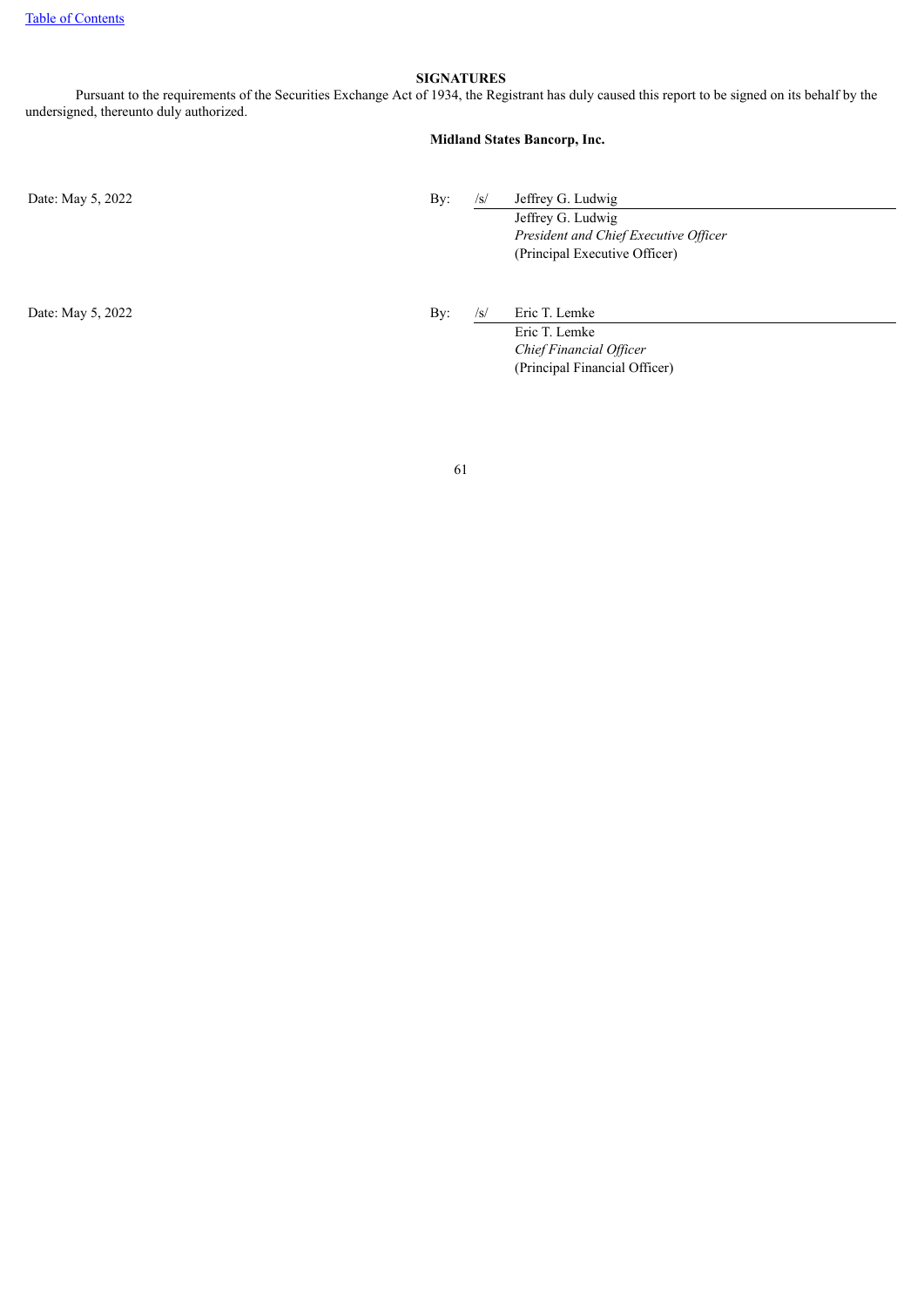### **CERTIFICATIONS REQUIRED BY RULE 13a-14(a) OR RULE 15d-14(a) UNDER THE SECURITIES EXCHANGE ACT OF 1934**

<span id="page-63-0"></span>I, Jeffrey G. Ludwig, certify that:

- 1. I have reviewed this Quarterly Report on Form 10-Q (the "Report") of Midland States Bancorp, Inc. (the "Registrant");
- 2. Based on my knowledge, this Report does not contain any untrue statement of a material fact or omit to state a material fact necessary to make the statements made, in light of the circumstances under which such statements were made, not misleading with respect to the period covered by this Report;
- 3. Based on my knowledge, the financial statements, and other financial information included in this Report, fairly present in all material respects the financial condition, results of operations and cash flows of the Registrant as of, and for, the periods presented in this Report;
- 4. The Registrant's other certifying officer(s) and I are responsible for establishing and maintaining disclosure controls and procedures (as defined in Exchange Act Rules 13a-15(e) and 15d-15(e)) and internal control over financial reporting (as defined in Exchange Act Rules 13a-15(f) and 15d-15(f)) for the Registrant and have:
	- a) Designed such disclosure controls and procedures, or caused such disclosure controls and procedures to be designed under our supervision, to ensure that material information relating to the Registrant, including its consolidated subsidiaries, is made known to us by others within those entities, particularly during the period in which this Report is being prepared;
	- b) Designed such internal control over financial reporting, or caused such internal control over financial reporting to be designed under our supervision, to provide reasonable assurance regarding the reliability of financial reporting and the preparation of financial statements for external purposes in accordance with generally accepted accounting principles;
	- c) Evaluated the effectiveness of the Registrant's disclosure controls and procedures and presented in this Report our conclusions about the effectiveness of the disclosure controls and procedures, as of the end of the period covered by this Report based on such evaluation; and
	- d) Disclosed in this Report any change in the Registrant's internal control over financial reporting that occurred during the Registrant's most recent fiscal quarter (the Registrant's fourth fiscal quarter in the case of an annual report) that has materially affected, or is reasonably likely to materially affect, the Registrant's internal control over financial reporting; and
- 5. The Registrant's other certifying officer(s) and I have disclosed, based on our most recent evaluation of internal control over financial reporting, to the Registrant's auditors and the audit committee of the Registrant's board of directors (or persons performing the equivalent functions):
	- a) All significant deficiencies and material weaknesses in the design or operation of internal control over financial reporting which are reasonably likely to adversely affect the Registrant's ability to record, process, summarize and report financial information; and
	- b) Any fraud, whether or not material, that involves management or other employees who have a significant role in the Registrant's internal control over financial reporting.

#### **Midland States Bancorp, Inc.**

Dated as of: May 5, 2022 By: /s/ Jeffrey G. Ludwig

Jeffrey G. Ludwig *President and Chief Executive Officer* (Principal Executive Officer)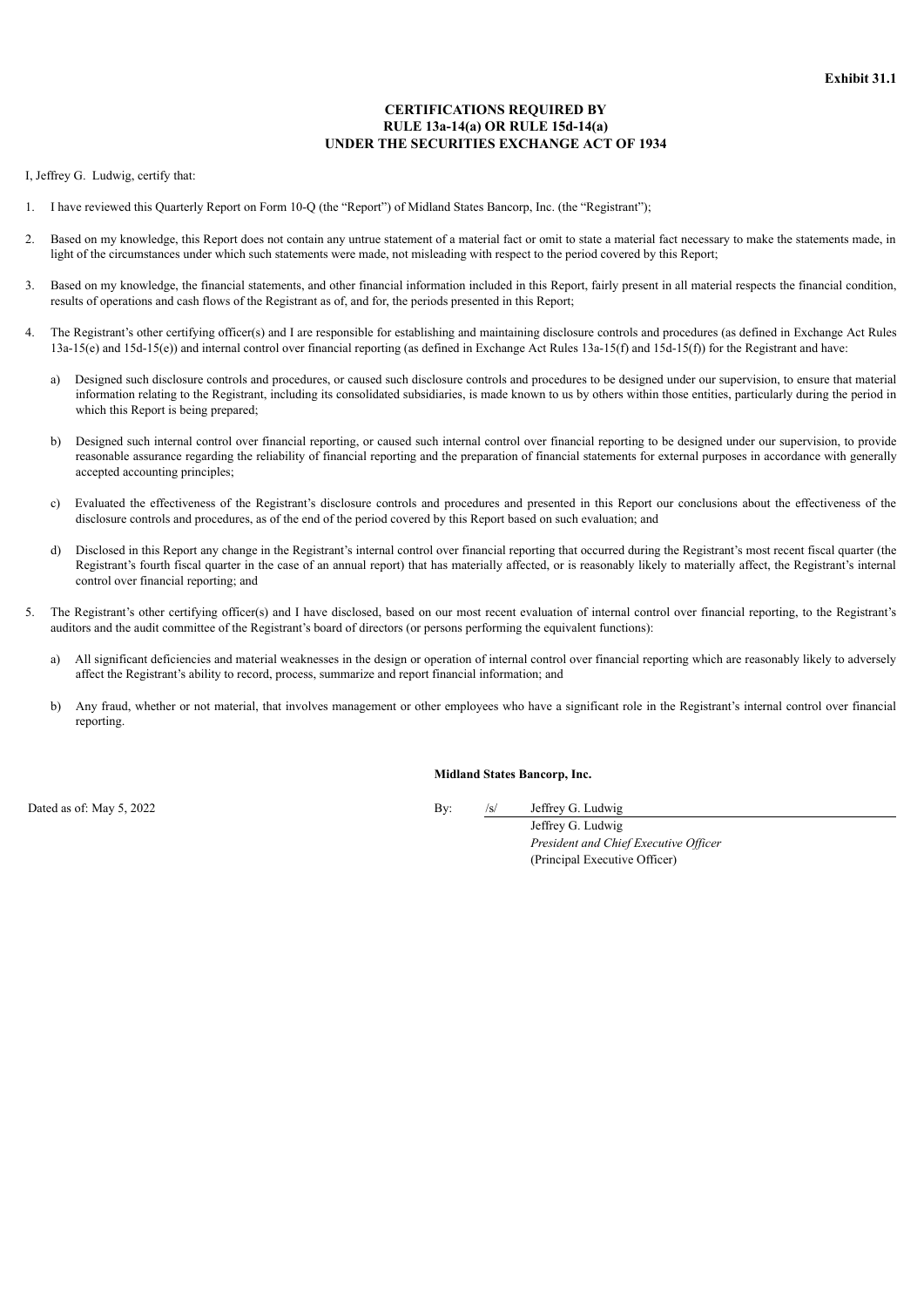### **CERTIFICATIONS REQUIRED BY RULE 13a-14(a) OR RULE 15d-14(a) UNDER THE SECURITIES EXCHANGE ACT OF 1934**

<span id="page-64-0"></span>I, Eric T. Lemke, certify that:

- 1. I have reviewed this Quarterly Report on Form 10-Q (the "Report") of Midland States Bancorp, Inc. (the "Registrant");
- 2. Based on my knowledge, this Report does not contain any untrue statement of a material fact or omit to state a material fact necessary to make the statements made, in light of the circumstances under which such statements were made, not misleading with respect to the period covered by this Report;
- 3. Based on my knowledge, the financial statements, and other financial information included in this Report, fairly present in all material respects the financial condition, results of operations and cash flows of the Registrant as of, and for, the periods presented in this Report;
- 4. The Registrant's other certifying officer(s) and I are responsible for establishing and maintaining disclosure controls and procedures (as defined in Exchange Act Rules 13a-15(e) and 15d-15(e)) and internal control over financial reporting (as defined in Exchange Act Rules 13a-15(f) and 15d-15(f)) for the Registrant and have:
	- a) Designed such disclosure controls and procedures, or caused such disclosure controls and procedures to be designed under our supervision, to ensure that material information relating to the Registrant, including its consolidated subsidiaries, is made known to us by others within those entities, particularly during the period in which this Report is being prepared;
	- b) Designed such internal control over financial reporting, or caused such internal control over financial reporting to be designed under our supervision, to provide reasonable assurance regarding the reliability of financial reporting and the preparation of financial statements for external purposes in accordance with generally accepted accounting principles;
	- c) Evaluated the effectiveness of the Registrant's disclosure controls and procedures and presented in this Report our conclusions about the effectiveness of the disclosure controls and procedures, as of the end of the period covered by this Report based on such evaluation; and
	- d) Disclosed in this Report any change in the Registrant's internal control over financial reporting that occurred during the Registrant's most recent fiscal quarter (the Registrant's fourth fiscal quarter in the case of an annual report) that has materially affected, or is reasonably likely to materially affect, the Registrant's internal control over financial reporting; and
- 5. The Registrant's other certifying officer(s) and I have disclosed, based on our most recent evaluation of internal control over financial reporting, to the Registrant's auditors and the audit committee of the Registrant's board of directors (or persons performing the equivalent functions):
	- a) All significant deficiencies and material weaknesses in the design or operation of internal control over financial reporting which are reasonably likely to adversely affect the Registrant's ability to record, process, summarize and report financial information; and
	- b) Any fraud, whether or not material, that involves management or other employees who have a significant role in the Registrant's internal control over financial reporting.

#### **Midland States Bancorp, Inc.**

Dated as of: May 5, 2022 By: /s/ Eric T. Lemke

Eric T. Lemke *Chief Financial Officer* (Principal Financial Officer)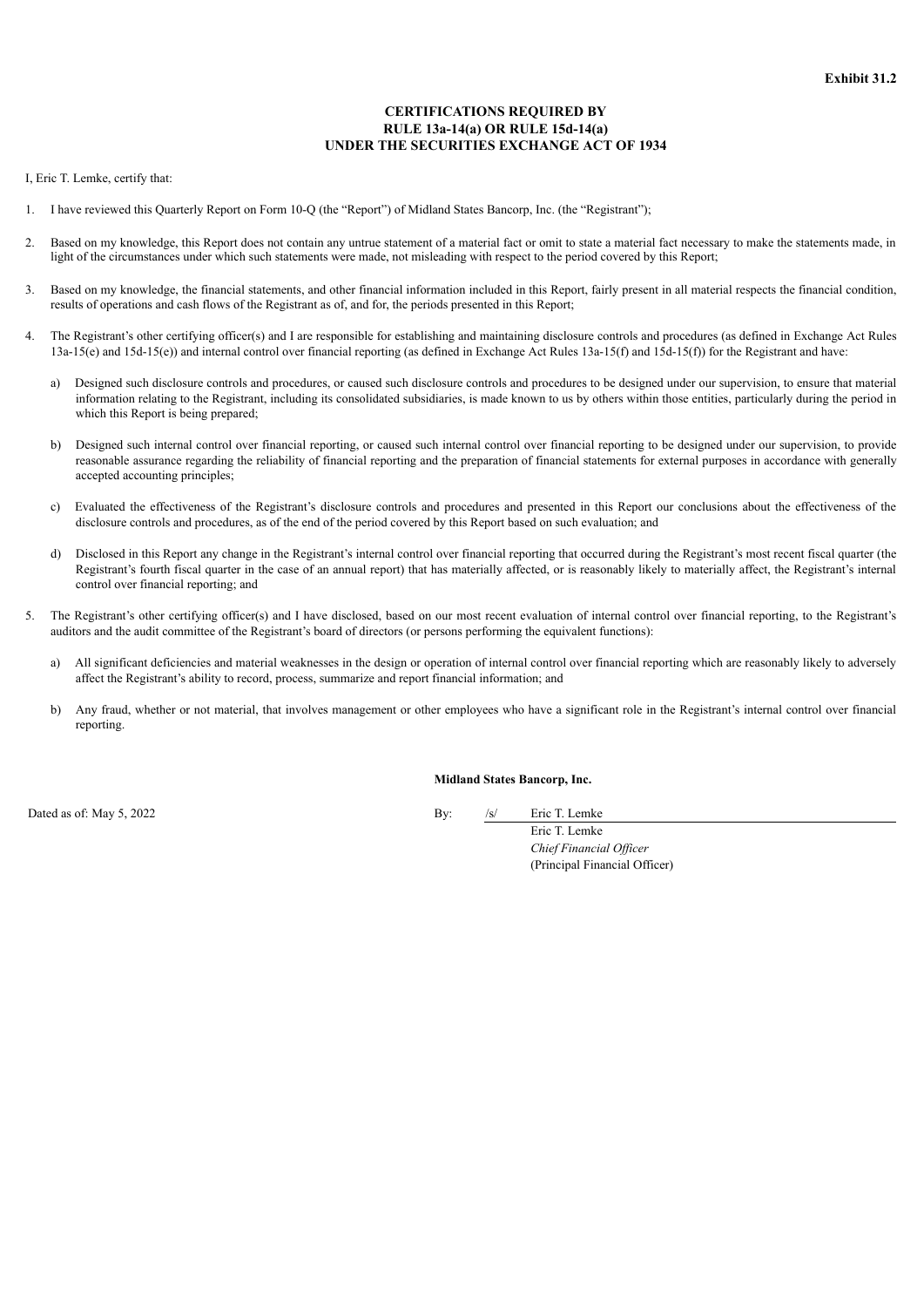### **CERTIFICATIONS PURSUANT TO 18 U.S.C. SECTION 1350, AS ADOPTED PURSUANT TO SECTION 906 OF THE SARBANES-OXLEY ACT OF 2002**

<span id="page-65-0"></span>I, Jeffrey G. Ludwig, President and Chief Executive Officer of Midland States Bancorp, Inc. (the "Company") certify, pursuant to 18 U.S.C. Section 1350, as adopted pursuant to Section 906 of the Sarbanes-Oxley Act of 2002, that to the best of my knowledge:

- (1) The Quarterly Report on Form 10-Q of the Company for the quarterly period ended March 31, 2022 (the "Report") fully complies with the requirements of Sections 13(a) or 15(d) of the Securities Exchange Act of 1934; and
- (2) The information contained in the Report fairly presents, in all material respects, the financial condition and results of operations of the Company. **Midland States Bancorp, Inc.**

Dated as of: May 5, 2022 By: /s/ Jeffrey G. Ludwig

Jeffrey G. Ludwig *President and Chief Executive Officer* (Principal Executive Officer)